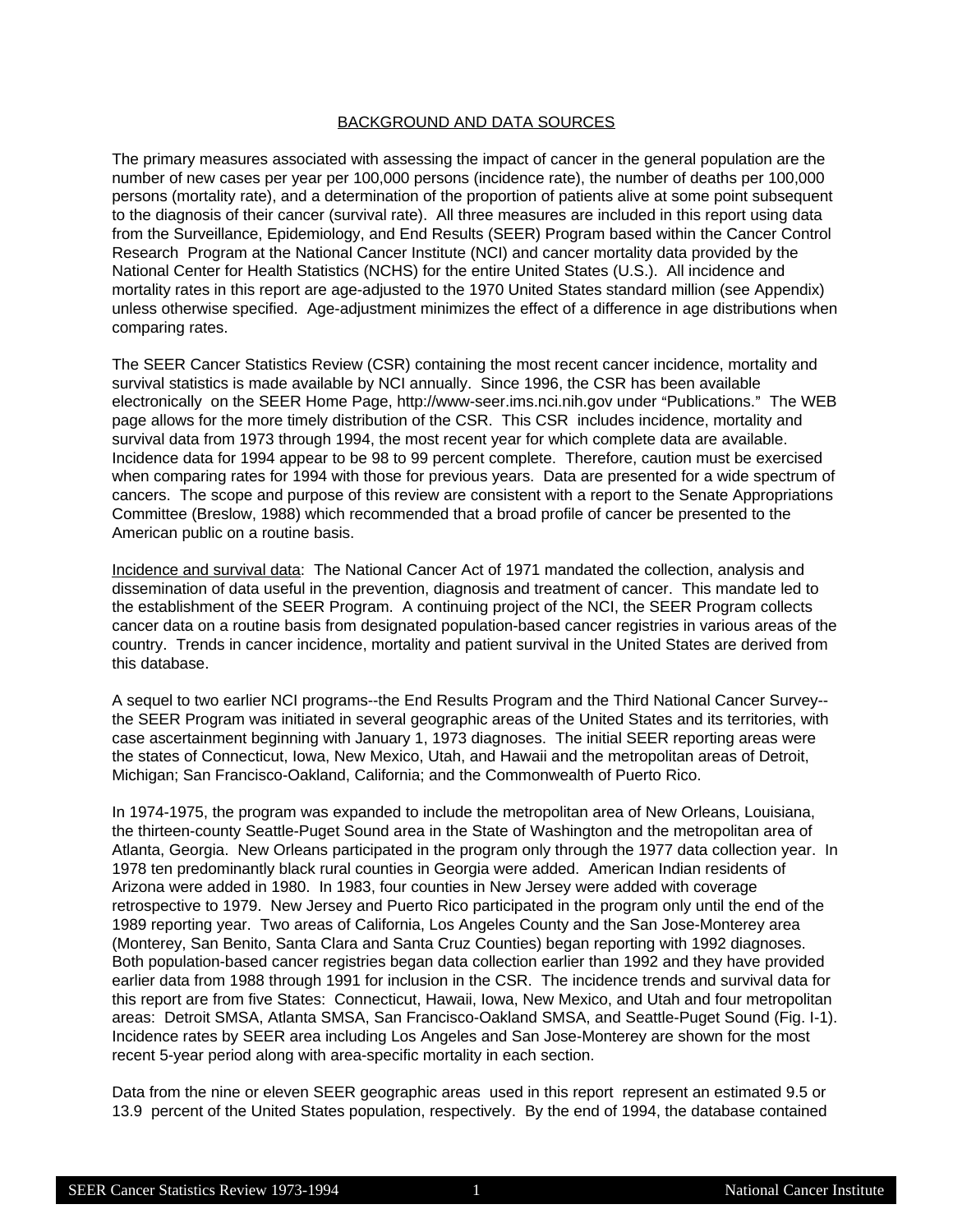information on over 2 million cases diagnosed since 1973; currently over 150,000 new cases are accessioned yearly.

Areas were selected primarily for their ability to operate and maintain a population-based cancer reporting system and for their epidemiologically significant population subgroups. With respect to selected demographic and epidemiologic factors, they are reasonably representative subsets of the United States population.

The goals of the SEER Program are:

- 1. Assembling and reporting, on a periodic basis, estimates of cancer incidence and mortality in the United States.
- 2. Monitoring annual cancer incidence trends to identify unusual changes in specific forms of cancer occurring in population subgroups defined by geographic and demographic characteristics.
- 3. Providing continuing information on changes over time in the extent of disease at diagnosis, trends in therapy, and associated changes in patient survival.
- 4. Promoting studies designed to identify factors amenable to cancer control interventions, such as: a) environmental, occupational, socioeconomic, dietary, and health related exposures; b) screening practices, early detection and treatment; and c) determinants of the length and quality of patient survival.

The SEER Program is conducted under contract with nonprofit, medically oriented organizations having statutory responsibility for registering diagnoses of cancer among residents of their respective geographic coverage areas. Each contractor maintains a cancer information reporting system; abstracts records for resident cancer patients seen in every hospital in and outside the coverage area; abstracts all death certificates on which cancer is listed as a cause of death for residents dying in and outside the coverage area; searches records of private laboratories, radiotherapy units, nursing homes and other health services units which provide diagnostic service to ensure complete ascertainment of cases; registers all in situ and malignant neoplasms with the exception of certain histologies for cancer of the skin; records data on all newly diagnosed cancers, including selected patient demographics, primary site, morphology, diagnostic confirmation, extent of disease, and first course of cancer-directed therapy; provides active follow-up on all living patients except for those with in situ cancer of the cervix uteri; maintains confidentiality of patient records; submits a computer tape to NCI twice each year containing data on all reportable diagnoses of cancer which were made in residents of the coverage area. In situ cancers of the cervix uteri are not reportable to SEER beginning with 1996 diagnoses. Since 1992, the SEER program has coded site and histology by the International Classification of Diseases for Oncology, second edition (ICD-O-2) (Percy et al, 1990). All cases before 1992 were machine converted to ICD-O-2. The primary site groupings used for incidence are found in the Appendix. Follow-up rates are also in the Appendix.

Mortality data: A public use tape containing information on all deaths occurring in the United States by calendar year is obtained annually from the National Center for Health Statistics (NCHS). Information on each death includes age at death, sex, geographic area of residence, underlying and contributing causes of death. Only the underlying cause of death was used in the calculation of mortality rates. Numbers and the numerators for mortality rates for the SEER geographic areas, for each state and for the total U.S. are obtained from these tapes. A list of the mortality site groupings used in this publication is in the Appendix.

Number of estimated cancers and deaths in 1997: Projections of the number of cancer cases and number of cancer deaths in the United States for 1997 have been obtained from the American Cancer Society (ACS). The ACS projected incidence to 1997 based on incidence rates from SEER for 1979-93 and applied by the ACS to the 1997 estimated total U.S. population (Parker et al, 1997).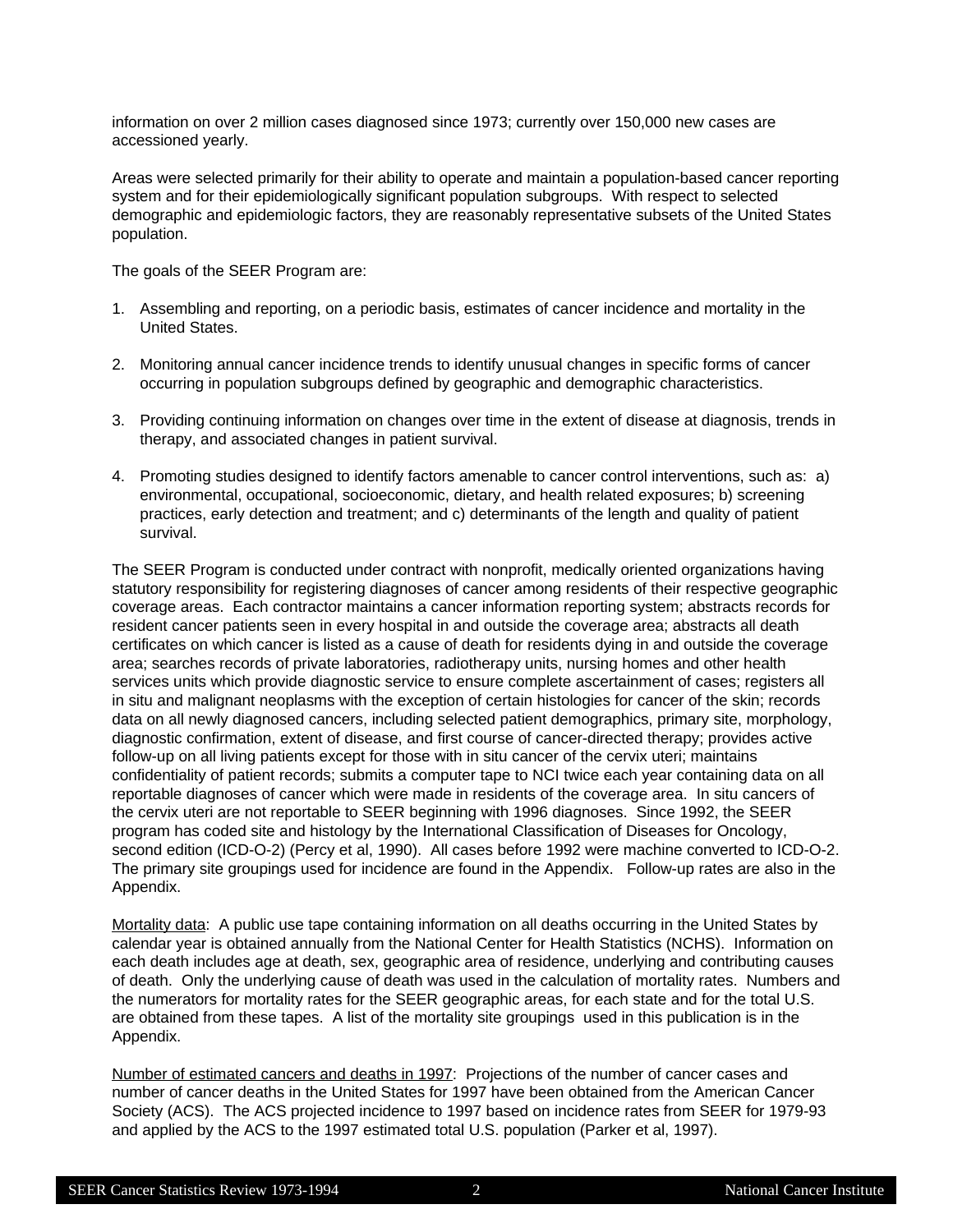Population data: Population estimates are obtained each year from the U.S. Bureau of the Census. This year, revised estimates of the populations of U.S. counties were obtained by five-year age group (0-4, 5-9,..., 85 and over), sex, and race (including white and black) for July 1, 1994. SEER makes county estimates for each state available on the SEER Home Page (http://www-seer.ims.nci.nih.gov) for race (whites, blacks, non-white), 5-year age group, sex, and year of diagnosis (each year 1973 to 1994). Additional estimates can be obtained from the U.S. Census Bureau Home Page.

U.S. Bureau of the Census (BOC) population estimates for Hawaii were altered according to independent estimates developed from sample survey data collected by the Health Surveillance Program (HSP) of the Hawaii Department of Health. For Hawaii, the all races and black populations are the same as those sent by the BOC. Proportions of the population by different racial groups from the HSP were used to generate estimates for whites, etc. Since the HSP survey was for all of Hawaii and not by county, population estimates were not broken down by county. The white population estimates for Hawaii provided by the BOC are generally larger than those generated by the HSP. Since whites in Hawaii account for less than two percent of the total white population represented by the SEER reporting areas, white incidence rates for the entire SEER Program are not noticeably affected. Procedures for calculating rates by race for Hawaii are currently under review.

### LONG-TERM TRENDS, 1950-1994

While many cancer trends have inconsistent patterns over time, i.e. at some times increasing and at other times decreasing, the more consistent trends become even more evident when examined over a longer period of time. Trends in cancer mortality from 1950 to 1994 are summarized by age for all cancers combined, excluding and including lung cancer (Table I-2). These mortality figures are based on the experience in the total United States.

Summaries of long-term trends in cancer incidence, mortality and survival are outlined in Table I-3. The table shows the estimated number of cancer cases and the reported number of cancer deaths for 1994; the next four columns show incidence and mortality changes over the 45-year time period from 1950 to 1994. Both the total percent change and the estimated annual percent change for incidence were based on incidence data from the five geographic areas for which data are available for each of three time periods, around 1950, 1969-71 and 1973-74 to 1994. Due to the limited availability of incidence data from the early time periods and the change in the composition of the non-white population over time, the incidence trends are presented for whites only. The estimates for children are for children of all races combined in Connecticut only. Mortality data are for the total United States and are for whites only for comparability to the incidence data. The last two columns display five-year relative survival figures for patients diagnosed during two time periods, 1950-54 and 1986-93 and are based on information from the End Results program for 1950-54 and SEER for 1986-93.

Caution should be exercised when interpreting these statistics. Evaluating trends over such a long period of time may hide recent changes in the trends. In addition, the straight line model fit to the log of the incidence and mortality rates and used to calculate the estimated annual percentage change may be inappropriate if the trend has changed directions or if the rate of change in rates has changed dramatically.

### SUMMARY TABLES

While there are detailed tables in separate sections for each of the major cancer sites, information on some of the more rare cancers can be found in the summary tables of section I. For a detailed list of primary sites, the summary tables provide incidence and mortality rates for the most recent 5-year period, trends (percent change and estimated annual percent change) from 1973 to the most recent year, median age at diagnosis, median age at death, and survival rates. The information is provided by race (all races, whites, blacks) and by sex.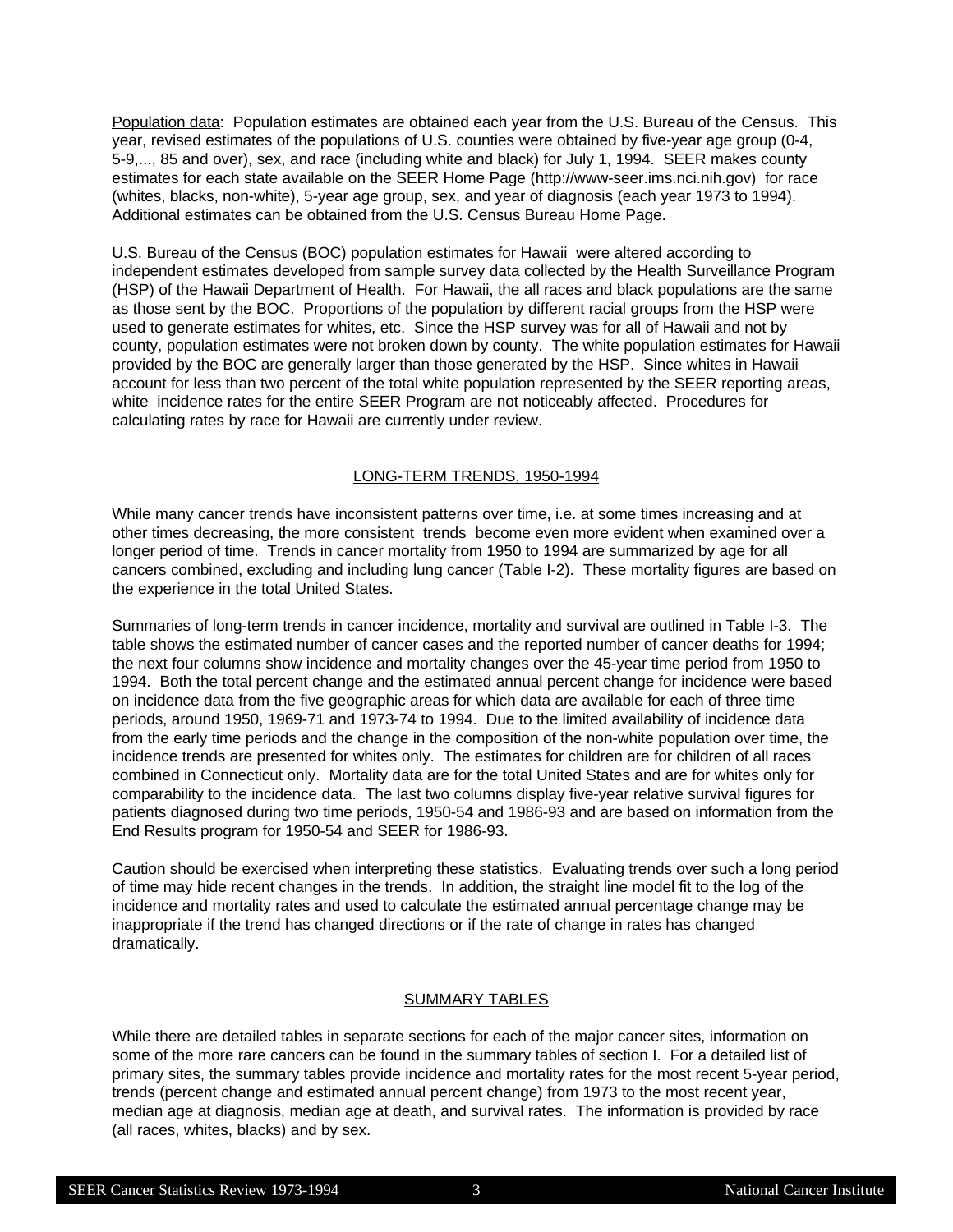### YEARS OF LIFE LOST DUE TO PREMATURE DEATH FROM VARIOUS CAUSES

Mortality rates alone give an incomplete picture of the burden deaths impose on the population. Another measure which adds a different dimension is the years of life lost due to premature death from a particular cause of death. This provides some indication of the extent to which life is cut short by a particular cause or disease.

This measure is estimated by linking sex-specific life table data to each death for a particular age. The life table permits a determination of the number of additional years a person would be expected to live at any given age. In this report, the ages used in the calculation were in five-year groups with the remaining years of life left averaged over the five ages within each age group. These years of life lost are summed over all deaths due to a particular cause yielding the estimate of the person-years of life lost (PYLL). Also presented is the average years of life lost (AYLL), obtained by dividing the PYLL by the number of deaths. Both of these measures can be calculated for any cause of death.

## CANCER PREVALENCE

There are different ways to define cancer prevalence. It could be the number of people who currently have cancer. It could also be the number of people who have ever had a particular cancer. Long-term incidence and survival rates from the State of Connecticut back to 1940 were used to estimate agespecific prevalence rates for Connecticut for a recent year. The age-specific prevalence rates for Connecticut were applied to the total U.S. population to estimate the number of Americans who were (will be) alive at a specific point in time who were ever diagnosed with invasive cancer (but including in situ bladder cancer). These prevalence estimates are an attempt to quantify the number of persons in the U.S. who have ever had a diagnosis of cancer (i.e., history of cancer). Prevalence estimates in this section were calculated based on Feldman (1986). There are several studies currently underway to evaluate different methods of calculating prevalence and the reliability of using data from 9 SEER areas back to 1973 or data only for the State of Connecticut back to 1940. Caution should be used in interpreting prevalence estimates.

## PROBABILITY OF BEING DIAGNOSED WITH OR DYING FROM CANCER

Tables in the Cancer Statistics Review present, for selected cancers, the probability (expressed as a percent) of an individual of specified age being diagnosed with the specified cancer within ten, twenty or thirty years and within their total remaining lifetime. Lifetime risks of being diagnosed with cancer and lifetime risks of dying from cancer also appear (as percents) in the tables.

Lifetime and interval risks of being diagnosed with cancer: The probability of being diagnosed with cancer is computed by applying cross-sectional age-specific 1992-94 incidence and mortality rates from the SEER areas to a hypothetical cohort of individuals. This hypothetical cohort, consisting of an arbitrarily specified number of live births (e.g., 10,000,000), is considered at risk for two mutually exclusive events: 1) developing the specified cancer; and 2) death due to other causes without the specified cancer. Thus a standard multiple decrement life table is derived (with five-year age intervals up to age 94 and a 95+ interval) using these two types of events. In each age interval we start with the number alive and free of the specified cancer at the beginning of the interval, and subtract out the number who develop the specified cancer and the number who die of other causes among the cancer free. The lifetime risk of being diagnosed with the specified cancer is derived by summing all cancer cases from age 0 through 95+ and dividing by 10,000,000. This calculation does not assume an individual lives to any particular age, rather it is the sum over all age intervals of the probability of living to the beginning of each age interval times the probability of developing cancer in that interval. The probability of developing cancer during any time period (e.g., within 10 years of turning 50 years of age) is calculated by adding up all the cancers in the life table over the specified age range and dividing by the number of individuals alive and free of the specified cancer at the beginning of the period.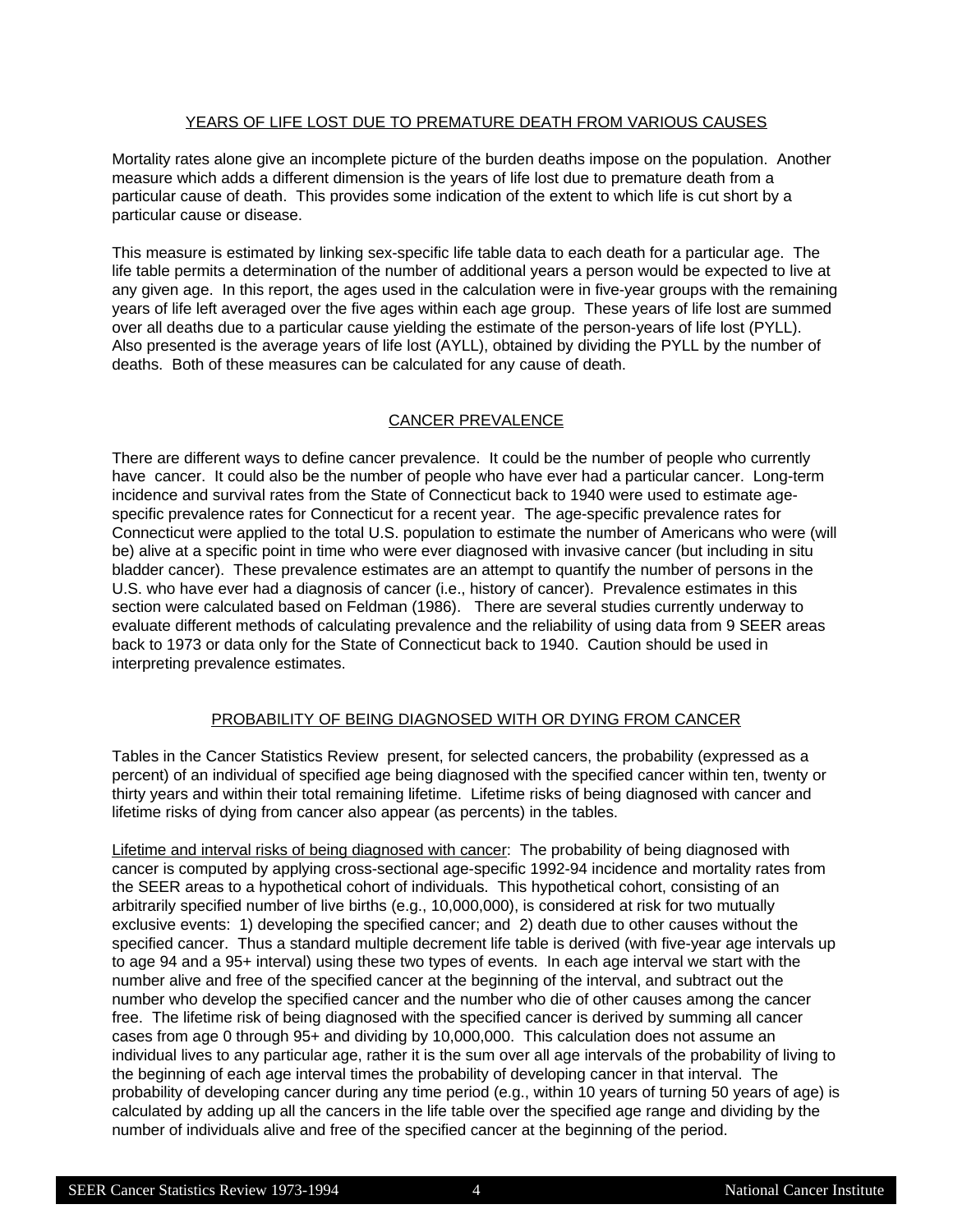For more details on this methodology see Feuer et. al (1992) and Feuer et al. (1993). One improvement over past calculations of the risk estimates was made in the population figures for people over age 85. To improve the precision of our calculations, populations for the age groups 85-89, 90-94, and 95+ were obtained by partitioning the 85+ figure from the SEER areas by interpolation using figures from the 1980 and 1990 decennial censuses. The BOC provided populations for these age groups for 1990 to 1994.

Lifetime risk of dying from cancer: The lifetime risk of dying from a specified cancer is derived using a standard multiple decrement life table (Elandt-Johnson, 1980) where a person is exposed to the risk of dying from the specified cancer and all other causes based on mortality data from the SEER registry areas. Although the lifetime risk of dying from cancer could have been derived for the entire U.S., these estimates were based only on data from SEER areas to allow comparison with the risk of diagnosis estimates.

## U.S. CANCER MORTALITY RATES BY STATE

Average annual mortality rates for the most recent 5-year period are presented for all races by sex for selected cancers for all 50 states and the District of Columbia. The rates are per 100,000 and ageadjusted to the United States (U.S.) 1970 standard million population. The five states with the highest rates and the five states with the lowest rates are identified. The states are also ranked from highest rate to lowest rate for each of the cancers for which rates are reported. The percent difference (PD) between the individual state rates and the rate for the total U.S. is given and is based on the following formula:

PD = 100(State rate - Total U.S. rate)/Total U.S. rate

The standard error provided for each age-adjusted rate is calculated based on the assumption that, for each age-specific rate, the number of deaths is a Poisson random variable (Keyfitz, 1966) with the variance of the age-adjusted rate being a linear combination of the variances of the age-specific rates (Snedecor, 1980a). The difference between each age-adjusted state rate and the age-adjusted total U.S. rate is also tested for statistical significance by calculating a Z statistic from the following formula:

 $Z = (State rate - Total U.S. rate)/SE_d$ 

It is recognized that the two rates being compared are not independent because each state is part of the U.S.; however, this should not compromise the statistical test since each state represents a small proportion of the total U.S.

The standard error of the difference between two age-adjusted rates (SE<sub>d</sub>) is given by the following formula:

$$
SE_{d} = [(SE_{s})^{2} + (SE_{u})^{2}]^{1/2}
$$

where  $SE_s$  and  $SE_u$  are the standard errors of an individual state rate and the total U.S. rate respectively. The variance of each rate, i.e, the square of the standard error, is based on the Poisson assumption.

The standard error does not represent the total error which may be present in the age-adjusted rate but is merely the variance associated with the rates. In addition to this variance, there also exist potential biases and errors in the measurement of the rate which are extremely difficult to accurately assess and probably have a differential impact on the error for one state rate versus another.

Errors in the "measurement" of death rates can occur in either the numerator (the number of reported deaths) or the denominator (the population at risk). Sources of numerator error may include the under registration of deaths. Although investigation by the National Center for Health Statistics indicates that over 99% of all deaths in this country are registered, little is known concerning differentials by geographic area, age, sex, or race.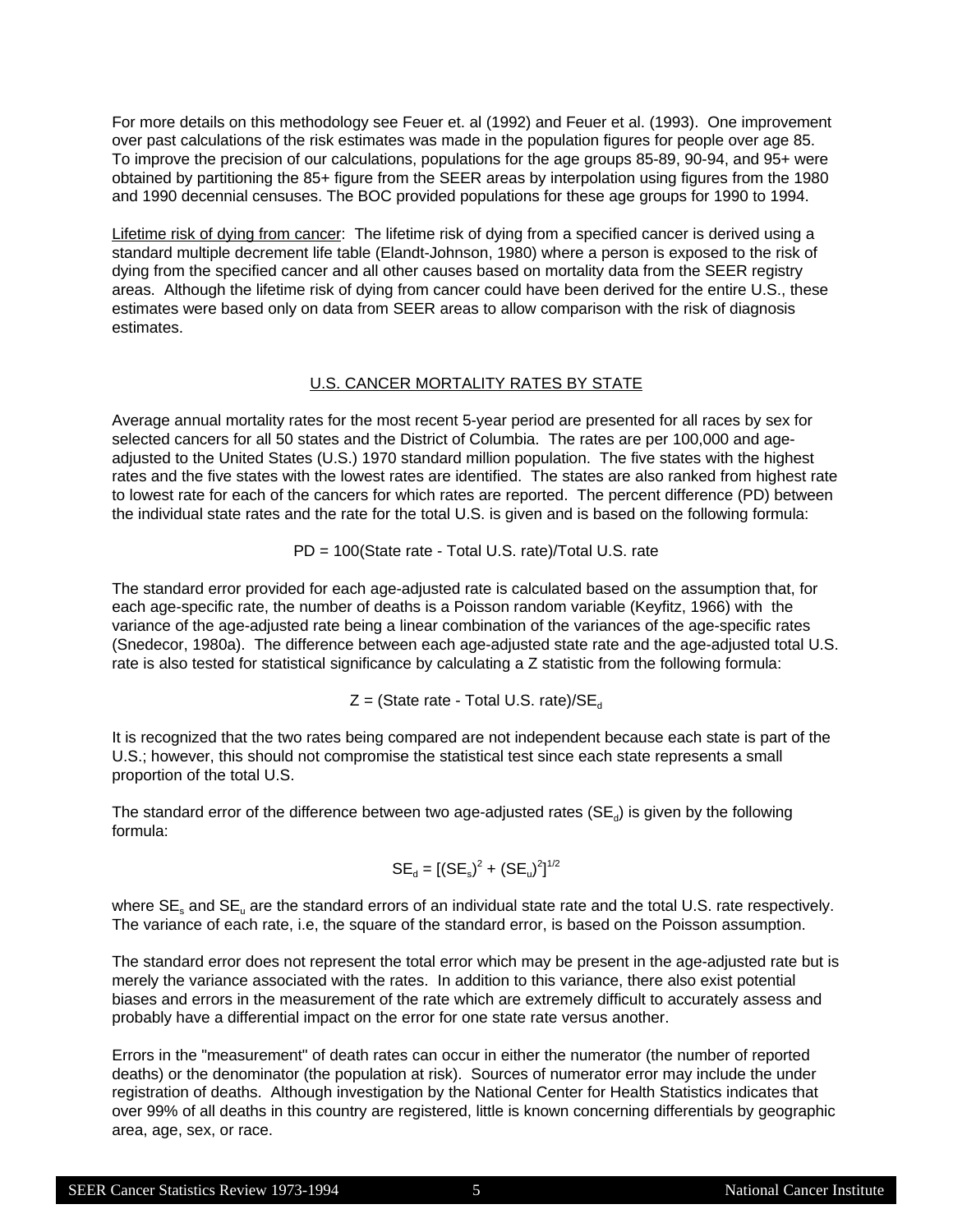Numerator error also can occur due to misclassifications. These may include misclassification of race or ethnicity and cause of death. Recent research indicates that, for infant mortality, misclassification is highest for races other than white or black (Hahn, 1992). The extent of racial or ethnic misclassifications in death certificate coding, however, remains unknown.

In coding overall cancer mortality, misclassifications of cause of death would occur in those cases where the true cause of death was cancer, but a cause other than cancer was coded (and the reverse). Within the subset of all cancer deaths, there is the additional problem of misclassification of the primary cancer. It is already known, for example, that this is a problem with primary liver cancer (Percy, 1990).

Denominator errors arise through census under- and over-enumeration in the decennial census (which is the base for intercensal population estimates and population projections). To the extent that any over- or under-count is substantial and variable among subgroups or geographic areas, it may have important consequences on death rates. The effect of an under-count is that it decreases the denominator leading to an over-estimation of the true rate. Conversely, an over-count would result in an under-estimation of the true rate.

In 1980, under-enumeration varied by age group with the greatest difference found for those 80 and older, who were under-counted by about five percent (U.S. Bureau of the Census, 1986). All other age groups were either over- or under-counted by less than 3 percent. For age-sex-race groups, the coverage was lowest for black men aged 40-49 where the under-count was 19 percent. It is thought that no improvement was achieved with the 1990 census, and in some instances, under-enumeration may be even worse than 1980.

The impact of any of these errors is that they alter the counts in either the numerator or the denominator which in turn affect the calculated rate. Since the types of error encountered may differ by type of cancer, age group, race, sex, or even state, their impact is difficult to ascertain. Caution is recommended when dealing with those areas where potential problems may be present.

In testing the differences between the total U.S. rate and the rate for each state and the District of Columbia for a given cancer, it was necessary to consider the large number of statistical tests that were performed, because it would be expected that some tests are significant due to chance alone. To account for multiple comparisons, the overall significance level was chosen such that the probability that at least one comparison would be significant is 0.01. Furthermore, based on one of Bonferroni's inequalities (Snedecor, 1980b), the significance level for each individual comparison was set equal to 0.01/51, where 51 is the number of comparisons made for each type of cancer. Thus, any individual comparison with an associated p value less than 0.0002 was considered to be statistically significant.

Caution must be exercised in assessing statistically significant differences. Some states may have rates that are very close to the total U.S. rate, but because of their large population, the difference between their rate and the total U.S. rate is found to be statistically significant. On the other hand, some smaller states may have rates that differ substantially from the total U.S. rate, but because of their relatively small population, the differences are found to be statistically nonsignificant.

If the percent difference between the two rates is small, there may be some question as to the importance of the difference. It is difficult to specify a percent difference below which there would be no concern because the relative difference observed will be a function of the magnitude of the rates involved. It may also be of value to consider the size of the absolute difference between a state rate and the national rate in assessing the importance of a statistically significant difference. To further assist in the interpretation of the data, the tables are footnoted to indicate absolute differences greater than 5, 10 or 15 percent, depending on the magnitude of the cancer rates.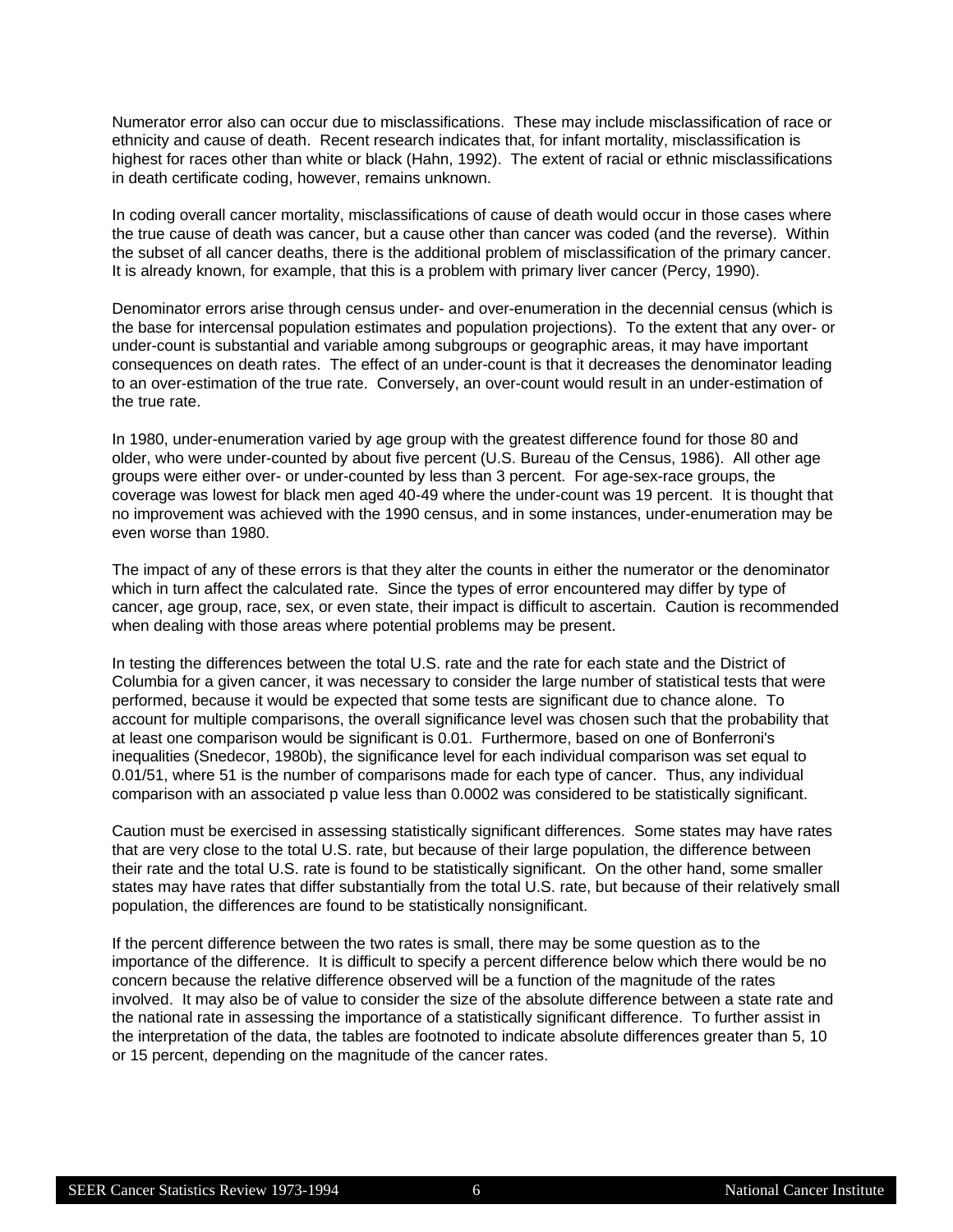It is important to note that comparing individual state rates with the total U.S. rate and assessing statistical significance is not an appropriate procedure for assessing geographic clustering of state rates. Identification of states which may represent regional clusters of high or low rates would require additional statistical and graphical analyses.

For a number of cancers, the District of Columbia is found to have the highest mortality rates. It can be argued that it is inappropriate to compare cancer rates for the District of Columbia with those from the 50 States because the District of Columbia is a predominantly urban area whereas states are comprised of a combination of urban, suburban, and rural areas. Mortality rates for many cancers are higher in urban areas. Also, the District of Columbia has a higher percentage of blacks (about two-thirds) than any state, and their higher mortality rates for several types of cancer elevate the overall rate for the District of Columbia.

### INCIDENCE AND MORTALITY TIME TRENDS

Graphs depicting time trend lines are included for most of the individual cancers. Trend lines were fit using polynomial regression of the form

$$
Y_x = B_0 + B_1 x + \dots + B_n x^n,
$$

where  $Y_x$  is the rate in year x.

First order polynomials fit a linear trend representing either a constant yearly increase or decrease, or a trend which is basically flat over the years involved. Second order polynomials may fit a trend whose function may increase or decrease to some maximum or minimum point in time before changing direction or whose rate of increase or decrease may not be constant. Polynomials higher than second order fit trend functions which may reach several maximum or minimum points. The correct function is determined by whether the addition of a higher order leads to a significant value for the coefficient, B, associated with that particular order (i.e., a trend is second order if and only if the term  $\mathsf{B}_2$  is significantly different from zero). Trend lines were not fit for some cancers when annual rates showed substantial variation due to small numbers of cases in the numerator. Most of the trends were fit with either first or second order polynomial functions.

### INTERPRETATION OF CANCER STATISTICS

In reviewing the various cancer incidence, mortality, and survival statistics provided in this report, the reader should be aware that a number of factors may affect the interpretation of many of these statistics.

Survival rates for all cancers combined: The mix of cancers is changing over time as the incidence of some cancers increase and the incidence of others decrease. Thus, the relative contribution of a specific cancer to the survival rate for all cancers combined may not be constant over time. Because survival rates differ by form of cancer, the overall cancer survival rate can fluctuate even when the survival rates for individual cancers remain unchanged. It is possible to adjust the survival rates for all cancers combined for a calendar period based on the relative frequency of each cancer for some specified reference period; however, rates adjusted in this manner have been found to differ by only a small amount from unadjusted rates. In the future, such an adjustment may become more important if there are substantial changes in the incidence of various cancers.

Early detection/screening: A factor that may lead to an artifactual increase in patient survival as well as incidence for a specific cancer is the detection and diagnosis of cancers earlier than otherwise expected. These changes can occur subsequent to the introduction of a new procedure to screen subgroups of the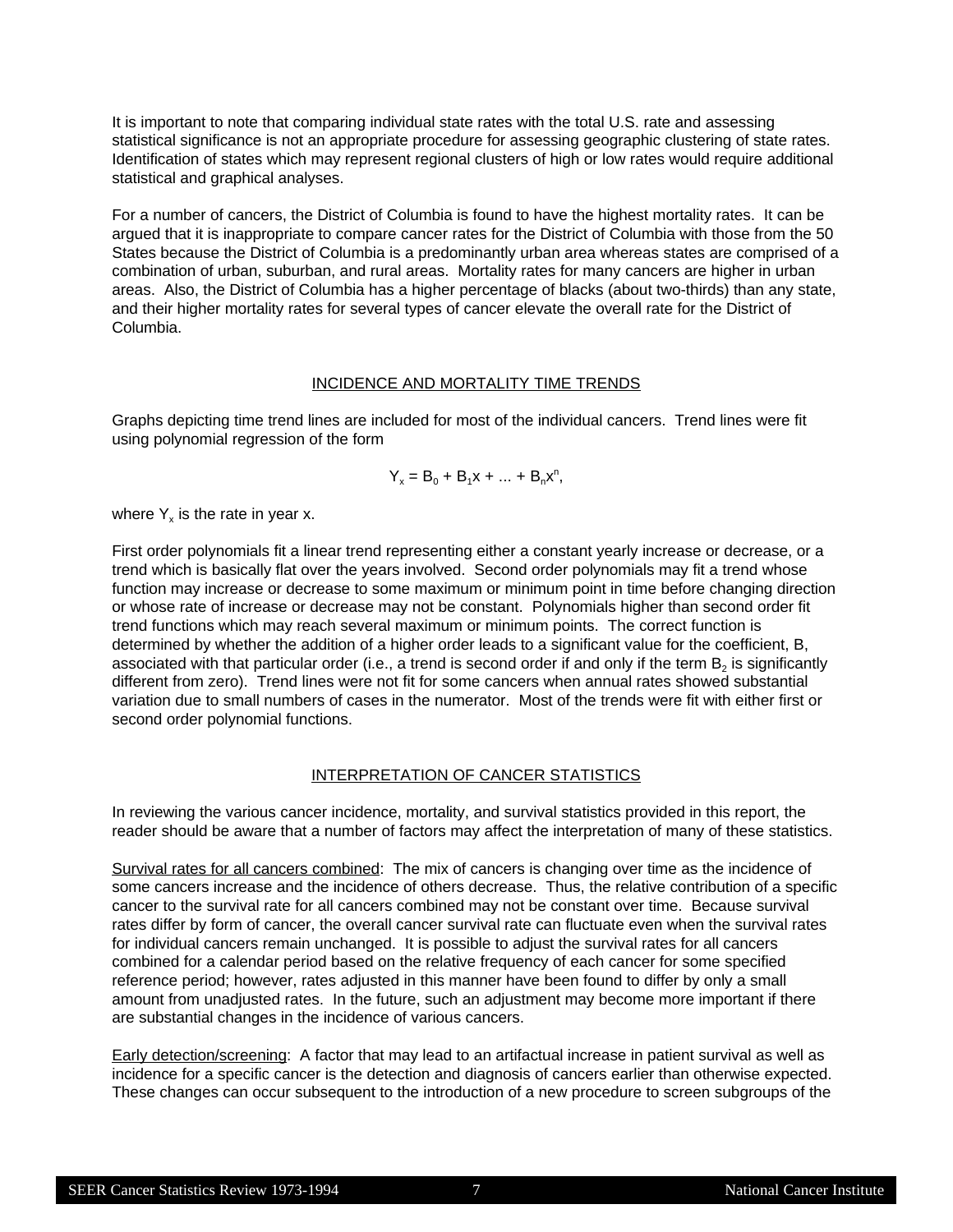population for a specific cancer and need not be related to whether or not use of the screening test results in a decrease in mortality from that cancer. As the proportion of cancers detected at screening increases, presumably as a result of increased screening of the population, patient survival will appear to increase. The additional survival associated with the time between a cancer being diagnosed by a screening procedure and the time at which the cancer would have been diagnosed in the absence of screening has been termed "lead-time" (Zelen, 1976) and results in an artifactual increase in patient survival. Screening for breast cancer has been demonstrated to result in increased survival over and above that resulting from "lead-time" alone. Screening for breast cancer has been demonstrated to reduce breast cancer mortality. The benefit of screening is being studied for some other cancers. Screening may also result in a decrease in survival rates for invasive cancer if the screening procedure consistently detects a cancer in a preinvasive phase. In this case, length-biased sampling (Zelen, 1976) may be operating and, if so, will result in those cancers that would have had a relatively good prognosis had they progressed to invasive disease being preferentially detected in a preinvasive phase. There is, therefore, the possibility of a systematic elimination of invasive cancers that would have had a relatively good prognosis. If this occurs, the mix of cancers that are not detected at screening and do progress to invasive becomes less prognostically favorable resulting in a temporal decrease in survival for patients with invasive cancers. This latter effect of screening on patient survival may at least partially explain survival trends for cervical cancer. Other possible cancers affected include breast, colon, rectum and prostate.

Changes in diagnostic criteria: Early detection of cancer resulting from screening and/or earlier response to symptoms may result in the increasing diagnosis of small (early) tumors prior to their becoming life threatening. This may have the effect of raising the incidence and survival rates with little or no change in mortality rates. Breast, colon, prostate, cervix uteri, bladder and skin (melanoma) are some of the cancers most likely to be affected.

Technological advances in diagnostic procedures: Temporal trends in survival for patients with specific cancers by stage at diagnosis as well as temporal trends in distributions of stage at diagnosis are not presented in this report. However, it is possible that the reader might compare survival by stage and stage distributions given here with those for earlier time periods as provided in previous reports. Thus, it is necessary to comment on the effect of technological advances on the diagnosis and staging of cancer. The probability that a patient's cancer will be assigned to a particular stage may change over time due to advances in diagnostic technology. Utilization of new technology can give rise to a temporal phenomenon known as stage migration. Stage migration occurs when diagnostic procedures change over time resulting in an increase in the probability that a patient's cancer will be diagnosed in a more advanced stage. For example, certain distant metastases which would have been undetectable a few years ago can now be diagnosed by a Computer Tomography (CAT) scan or by Magnetic Resonance Imaging (MRI). Therefore, some of the patients who would have been previously diagnosed as having cancer in a localized or regional stage would now be classified as having cancer in a distant stage. Thus, the likely result would be to remove the worst survivors from the localized and regional categories, i.e. those with previously undetected distant metastases, and put them into the advanced stage category. As a result, the stage distribution for a cancer may become less favorable over time, but the survival rates for each stage category may improve. The latter occurs because those patients shifted from early to advanced stage likely have poorer survival than early stage patients, as indicated previously, but better survival than advanced stage patients as identified in past time periods. However, overall survival would not change. This has been referred to as the "Will Rogers phenomenon" (Feinstein, 1985) and is an important concept to understand when examining temporal changes in survival by stage as well as temporal changes in stage distributions. This phenomenon could affect staging for virtually all solid tumors.

Evolution of stage classifications: The American Joint Committee on Cancer has produced a new staging classification for many cancers every few years. The evolution of such classifications reflects the identification of new prognostic factors which may influence choice of treatment. Because the SEER Program collects data on extent of disease rather than some determination of stage specified in the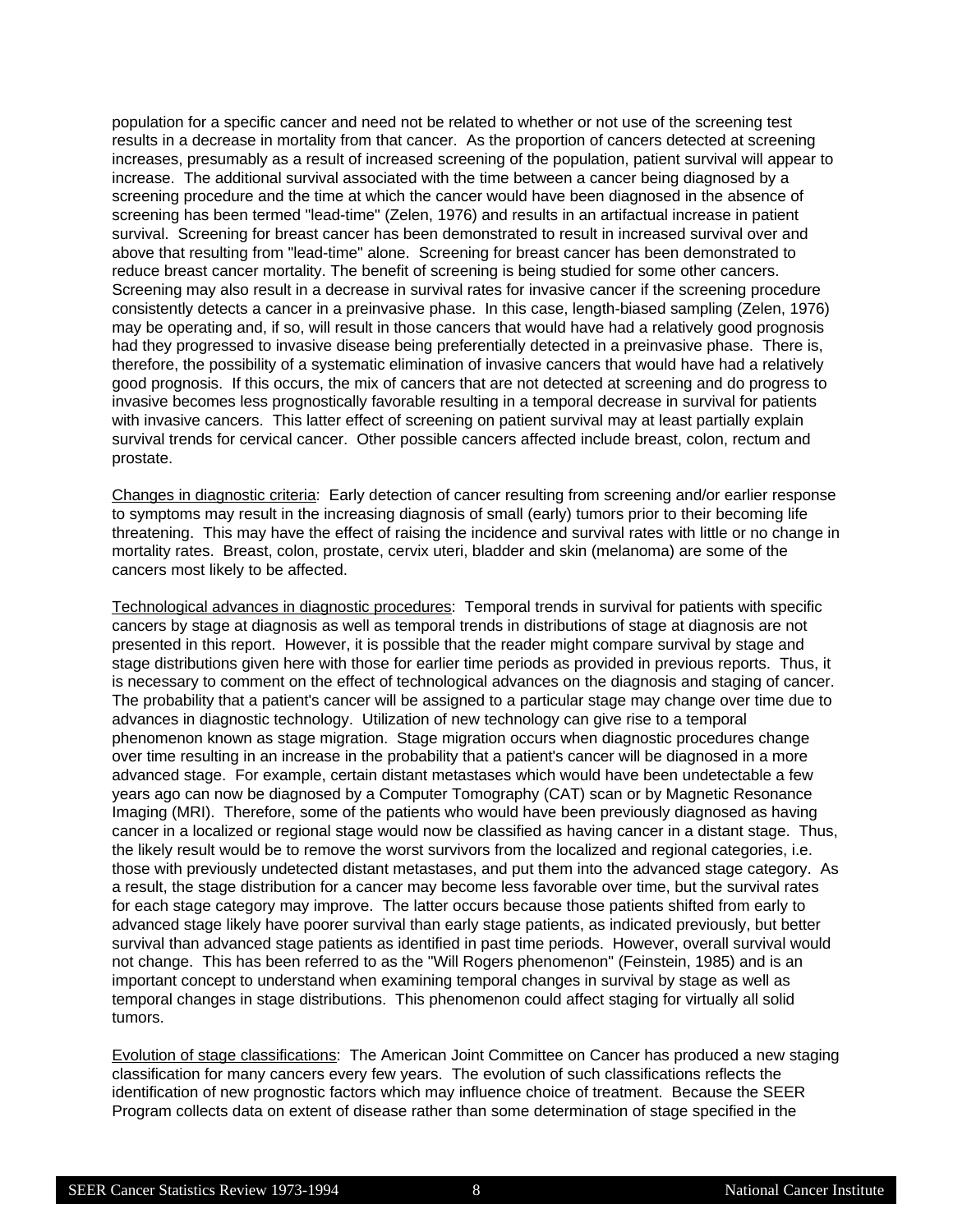medical record, changes in stage definitions should not produce stage shifts as long as the detailed data on extent of disease are included in the medical record. For those cancers for which new prognostic variables are introduced into staging, such that previously collected detailed data on extent of disease cannot be collapsed into stage categories, there can be problems in assessing temporal trends in stage of disease. It is only possible to determine what effect changes in staging have had on stage-specific survival and stage distributions by reviewing the evolution of staging for a given cancer. One reason for using the historical categories of localized, regional and distant is that these categories have been fairly comparable over time.

Interpreting relative survival rates: The relative survival rate is the ratio of the observed survival rate to the expected survival rate for a patient cohort. The expected rate is based on mortality rates for the total population taking into account, as appropriate, the age, sex, race, and calendar year of diagnosis of the patients. It is assumed that the presence of cancer is the only factor which distinguishes the cancer patient cohort from the general population, with the relative survival rate indicating the probability that patients will escape death due to causes associated with their diagnosed cancer. In some cases, there is a factor related to the risk of a cancer which is also related to the risk of dying from causes unrelated to the cancer. An example of such a factor is smoking. Smoking is a major risk factor for lung cancer, and therefore, a cohort of lung cancer patients is going to consist of a much higher proportion of smokers than the general population. However, smoking is a risk factor for other diseases resulting in smokers having a shorter life expectancy than non-smokers. Expected survival rates for lung cancer patients based on the general population will be unduly optimistic for this reason and will result in relative rates which are lower than they should be. The problem cannot be easily corrected because life-tables for smokers and non-smokers are not readily available. The possibility that expected rates may not be appropriate for a given patient cohort should also be considered when examining relative survival rates for patients with cancers of the cervix uteri or breast, because the risk of these cancers has been associated with socioeconomic status (Baquet, 1991) which, in turn, may be related to life expectancy.

Comparison with other databases: The SEER data are obtained from population-based cancer registries covering about ten percent of the United States population. It is sometimes of interest to compare cancer statistics for SEER areas with those from other registries both in the United States and worldwide. In making such comparisons, it is essential that the factors considered above be carefully considered for both data sources. In addition, completeness of case ascertainment, rules used to determine multiple primaries, follow-up, and rules used in assigning and coding cause of death should be assessed along with the sources and procedures used in obtaining population estimates. Depending on the rates being compared, there could be other confounding factors which should be adjusted for or otherwise considered.

It is sometimes interesting to compare survival data for cancer patients in SEER areas with that from clinical trials. This must be done with great caution. Survival data from clinical trials may have been obtained from a patient population that is different from patients diagnosed in SEER areas in regard to prognostic factors for the cancer in question. Any survival comparisons would have to adjust for such differences. Also, it is necessary to verify that the methodology used in computing survival rates is the same for both data sources. Patients from clinical trials may differ from patients diagnosed in SEER areas in regard to characteristics that may be related to survival but are not recorded in either database. If this were true for a given cancer, it would not be possible to make valid comparisons of the type discussed here.

Errors in data collection: In the process of registering cancer patients, errors in abstracting and coding the data including demographic information, cancer site and/or histology, extent of disease, treatment, and patient survival may be made. Quality control studies are periodically carried out to detect and correct this type of error, but no attempt is made here to incorporate this source of error into the variance estimates of cancer rates reported here.

Comparison of this report with previous reports: The cancer registries that participate in the SEER Program submit data on all cancers diagnosed in their coverage areas to the National Cancer Institute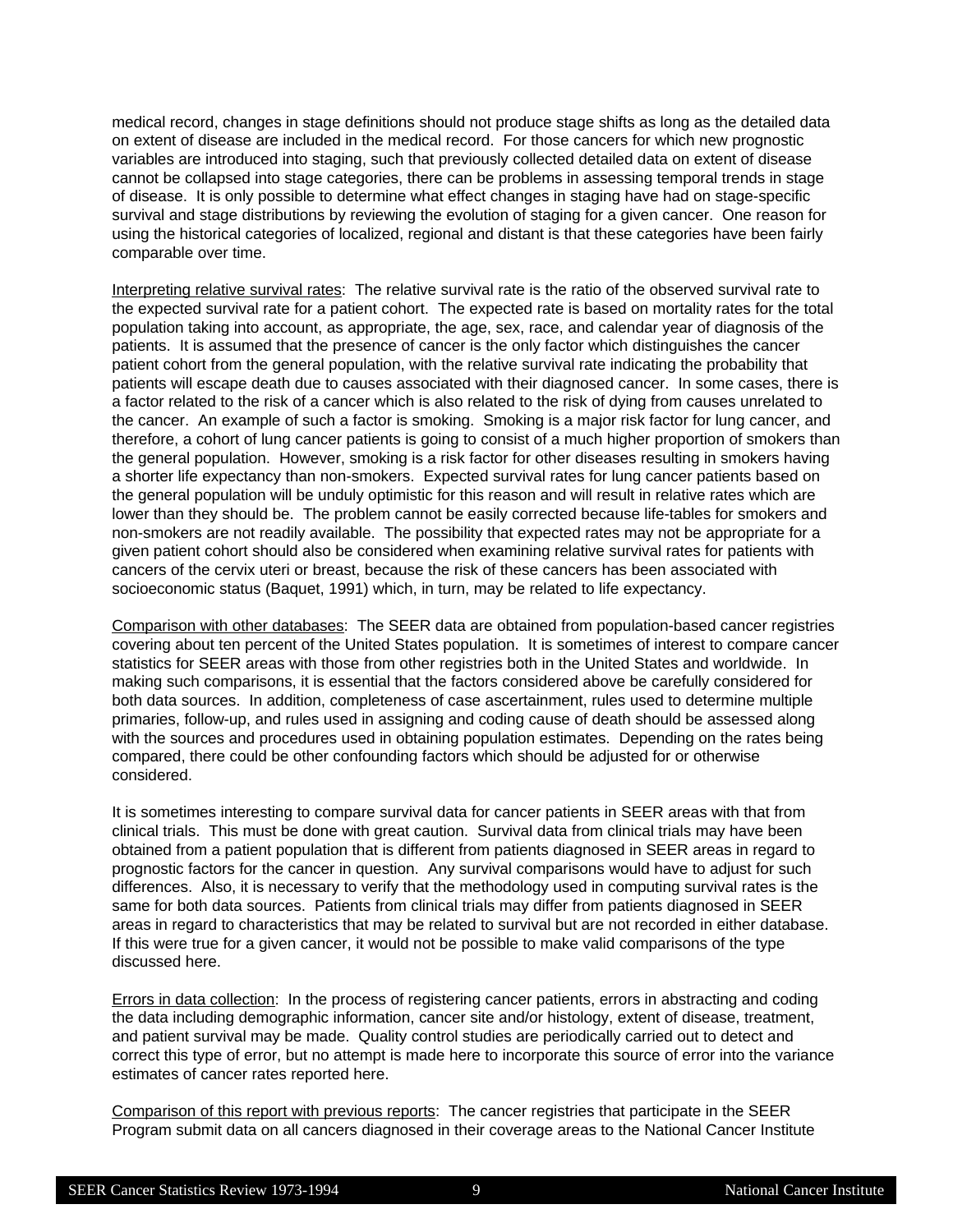each year. Because of the dynamic nature of the registries' data bases, it is possible that the numbers of cancer cases in a particular race-sex-age-cancer category may change in a calendar year for which data have already been reported in a previous publication. One possible reason for this is that additional cancer cases that were previously overlooked for a given calendar year may be found and reported to the central registry. A second reason relates to follow-back of cancers diagnosed by death certificate only. Successful efforts to establish the dates of diagnosis for such patients will change the number of patients reported in a given year. A third reason relates to possible code changes that may occur when a patient dies. For example, information on race is generally available on the death certificate and may be used to update a previously unknown value. A fourth reason is the elimination of duplicate records for the same patient, often due to name changes or misspellings.

This discussion has addressed issues that may result in a recent report having a different number of cases for a given time period than in an earlier report with its resulting effect on incidence and possibly survival rates. Population estimates may also change from one report to another for some calendar years. This occurs because the NCI receives population estimates which are regularly updated by the Bureau of the Census. For example, previous population estimates for the nine years following the 1980 census were recently replaced with improved, new estimates controlled to population counts now available from the 1990 census. Such changes may result in some differences between incidence and mortality rates for a calendar period as published in two different reports.

### STANDARD ERRORS OF RATES

Survival rates: In the tables presenting survival rates, the reliability of the rates is indicated based on the magnitude of the standard error. In addition, if there were fewer than 25 total diagnoses in the first interval of the life table constructed to calculate survival, or if all cases became lost to follow-up within an interval, a valid survival rate could not be calculated, as noted in the footnote.

The standard error (SE) of a relative survival rate is obtained as follows (Ederer, 1961):

$$
SE(CR_i) = (CR_i)^*[(q_1/(e_1-d_1)) + (q_2/(e_2-d_2)) + ... + (q_t/(e_t-d_t))]^{1/2}
$$

where CR<sub>t</sub> is the t year relative survival rate, q<sub>1</sub> is the probability of dying in year 1, e<sub>1</sub> is the effective number of patients at risk in year 1, and  $d<sub>1</sub>$  is the number of deaths in year 1. The subscripts 2 through t refer to subsequent years after diagnosis.

Incidence and mortality rates: The standard errors of age-adjusted incidence and mortality rates are often not specified. However, the reader can approximate the standard error of a particular incidence or mortality rate by the following formula for the standard error of a crude incidence or mortality rate (Keyfitz, 1966):

### $SE(rate) = rate/[events]$ <sup>1/2</sup>

where events refer to the number of cancer diagnoses associated with an incidence rate or the number of deaths associated with a mortality rate.

Appendix Tables A-1 and A-2 provide numbers of cancer diagnoses within SEER and numbers of deaths in the total U.S., respectively, by race and sex for the most recent five-year period. These can be used to obtain approximations of the standard errors for associated age-adjusted rates for the same time period using the above formula. To approximate the standard error for a rate for a single year the number of events is the number of diagnoses or deaths divided by five.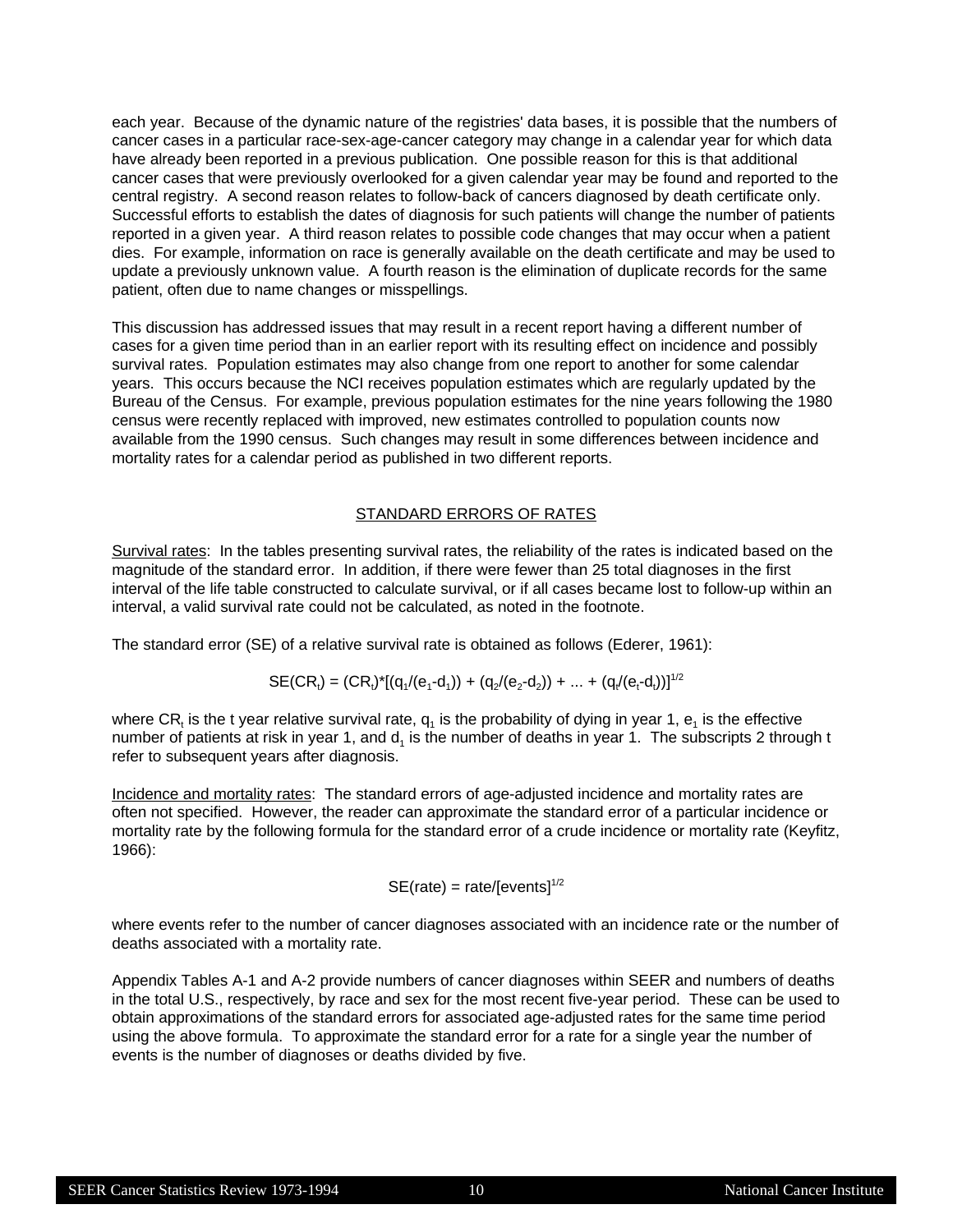### **DEFINITIONS**

Several technical terms are used in presenting the data in this report. The following definitions are presented here in an attempt to clarify their use to the reader.

Incidence rate: The cancer incidence rate is the number of new cancers of a specific site/type occurring in a specified population during a year, expressed as the number of cancers per 100,000 people. It should be noted that the numerator of the rate can include multiple primary cancers occurring in one individual. This rate can be computed for each type of cancer as well as for all cancers combined. Except for five-year age-specific rates, all incidence rates are age-adjusted to the 1970 U.S. standard population or to the world standard (see below). Rates are for invasive cancer only, unless otherwise specified.

Mortality rate: The cancer mortality rate is the number of deaths with cancer given as the underlying cause of death occurring in a specified population during a year, expressed as the number of deaths due to cancer per 100,000 people. This rate can be computed for each type of cancer as well as for all cancers combined. Except for age-specific rates, all mortality rates are age-adjusted to the 1970 U.S. standard population or to the world standard (see below).

Age-adjusted rate: An age-adjusted rate is a weighted average of the age-specific cancer incidence (or mortality) rates, where the weights are the proportions of persons in the corresponding age groups of a standard population. The potential confounding effect of age is reduced when comparing age-adjusted rates computed using the same standard population. For this report, the 1970 United States standard million and world standard million populations are used as the standards in computing all age-adjusted rates.

Percent Change: The percent change in rates over the entire time period covered by this report was obtained by calculating the average of the 1973 and 1974 rates and the average of the rates for the most recent two years, subtracting the former from the latter, dividing the difference by the former, and then multiplying by 100 to convert the number to a percent. Percent changes are also provided for two fiveyear periods, 1975-79 and the most recent 5-year period.

Estimated Annual Percent Change: The Estimated Annual Percent Change (EAPC) was calculated by fitting a regression line to the natural logarithm of the rates (r) using calendar year as a regressor variable, i.e.  $y = mx + b$  where  $y = Ln r$  and  $x = cab$  calendar year. The EAPC = 100\*( $e<sup>m</sup> - 1$ ). Testing the hypothesis that the Annual Percent Change is equal to zero is equivalent to testing the hypothesis that the slope of the line in the above equation is equal to zero. The latter hypothesis is tested using the t distribution of  $m/SE_m$  with the number of degrees of freedom equal to the number of calendar years minus two. The standard error of m, i.e.  $SE<sub>m</sub>$ , is obtained from the fit of the regression (Kleinbaum, 1988). This calculation assumes that the rates increased/decreased at a constant rate over the entire calendar year interval. The validity of this assumption was not assessed. In those few instances where at least one of the rates was equal to zero, the linear regression was not calculated. Because the methods used in their calculation are not directly related, it is possible that the signs of the PC and the EAPC may disagree, and this occurs in a few instances in the tables presented. The differences between incidence and mortality trends for the time period 1975-79 versus those for the most recent fiveyear period are tested for statistical significance using a t statistic with six degrees of freedom defined as the difference in the regression coefficients divided by the standard error of the difference (Kleinbaum, 1988).

Observed survival rate: The observed survival rate is obtained using standard life table procedures and represents the proportion of cancer patients surviving for a specified length of time after diagnosis.

Relative survival rate: The relative survival rate is calculated using a procedure described by Ederer, Axtell, and Cutler (1961) whereby the observed survival rate is adjusted for expected mortality. The relative survival rate represents the likelihood that a patient will not die from causes associated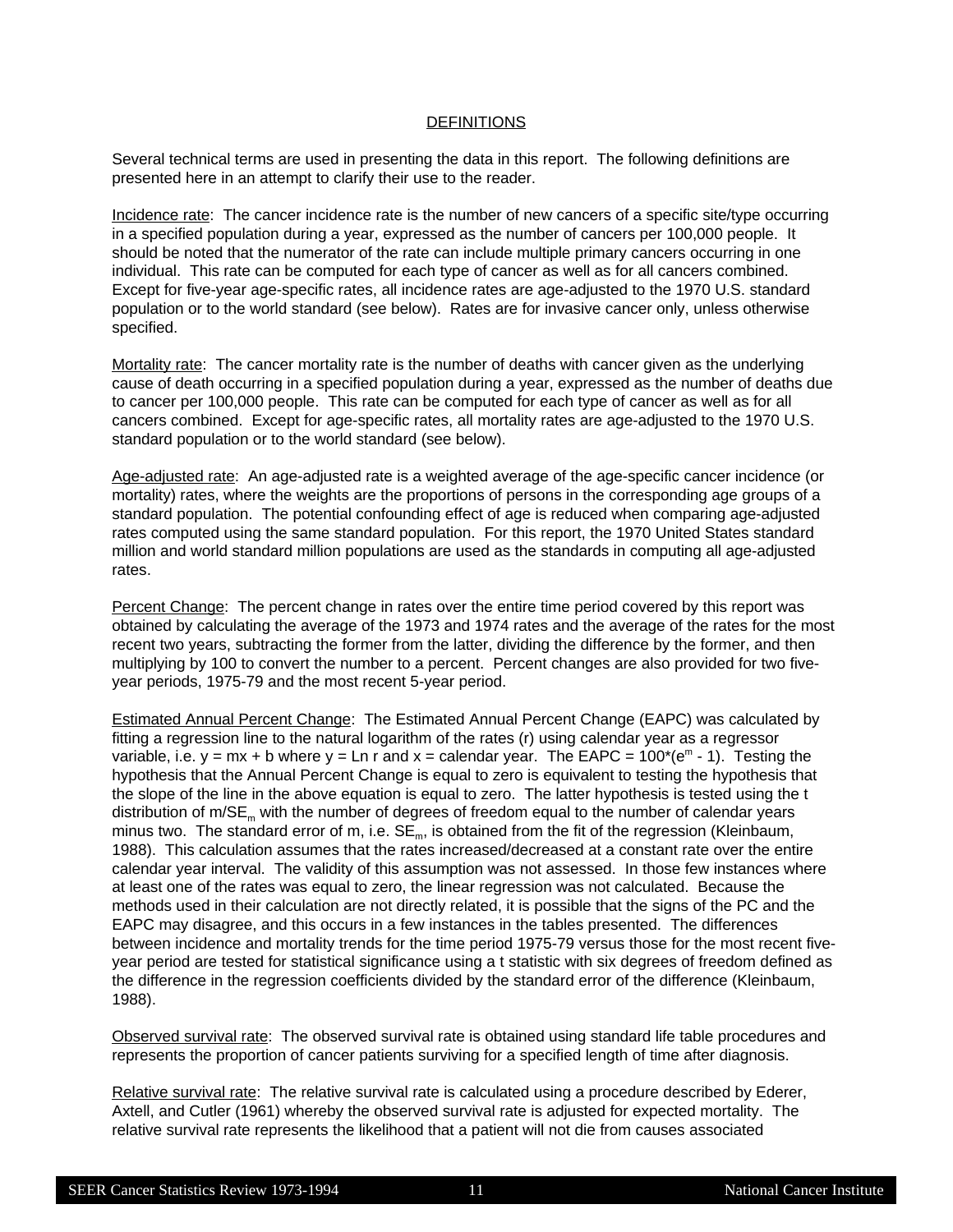specifically with their cancer at some specified time after diagnosis. It is always larger than the observed survival rate for the same group of patients.

Standard error: The standard error of a rate is a measure of the sampling variability of the rate.

Person Years of Life Lost: The Person Years of Life Lost (PYLL) was calculated as follows. For each of the individuals who died of a particular cancer of interest, it was possible to obtain the number of additional years they were expected to survive conditional on their survival to the age at which they died of their cancer. This conditional expectation was obtained from life tables for the United States population available from the National Center for Health Statistics. The PYLL in the general population associated with a particular cancer is simply the sum of this conditional expectation over all those individuals who died of that cancer.

Average Years of Life Lost: The Average Years of Life Lost (AYLL) associated with a particular cancer is the PYLL associated with that cancer in the general population divided by the number of deaths from that cancer in the general population.

Stage of Disease at Diagnosis: Localized - an invasive neoplasm confined entirely to the organ of origin. Regional - a neoplasm that has extended beyond the limits of the organ of origin directly into surrounding organs or tissues; into regional lymph nodes; or both direct extension and regional lymph node involvement. Distant - a neoplasm that has spread to parts of the body remote from the primary tumor either by direct extension or by discontinuous metastasis. Unstaged - information is not sufficient to assign a stage.

### References

Baquet CR, Horm JW, Gibbs T, Greenwald P. Socioeconomic factors and cancer incidence among blacks and whites. J Natl Cancer Inst 1991; 83:551-557.

Breslow L (Chairman, Extramural Committee to Assess Measures of Progress Against Cancer). Measurement of progress against cancer. Final report to the Senate Appropriations Committee. Bethesda: National Cancer Institute, 1988.

Ederer F, Axtell LM, Cutler SJ. The relative survival rate: A statistical methodology. Natl Cancer Inst Monogr 1961; 6:101-121.

Elandt-Johnson RC, Johnson NL. Survival Models and Data Analysis. New York: Wiley, 1980.

Feldman AR, Kessler L, Myers M, Naughton MD. The prevalence of cancer: estimates based on the Connecticut Tumor Registry, New England Journal of Medicine, 315:1394-1397 (November 27), 1986.

Feinstein AR, Sosin DM, Wells CK. The Will Rogers Phenomenon: Stage migration and new diagnostic techniques as a source of misleading statistics for survival of cancer. New Eng J Med 1985; 312:1604- 1608.

Feuer EJ, Wun L-M, Boring CC, Flanders WD, Timmel MJ, Tong T. The lifetime risk of developing breast cancer. J Natl Cancer Inst 1993; 85:892-897.

Feuer EJ, Wun L-M, Boring CC. Probability of developing cancer. In: Miller BA, Ries LAG, Hankey BF, Kosary CL, Edwards BK, eds. Cancer Statistics Review: 1973-1989, National Cancer Institute, NIH Pub. No. 92-2789, 1992, XXX.1-8.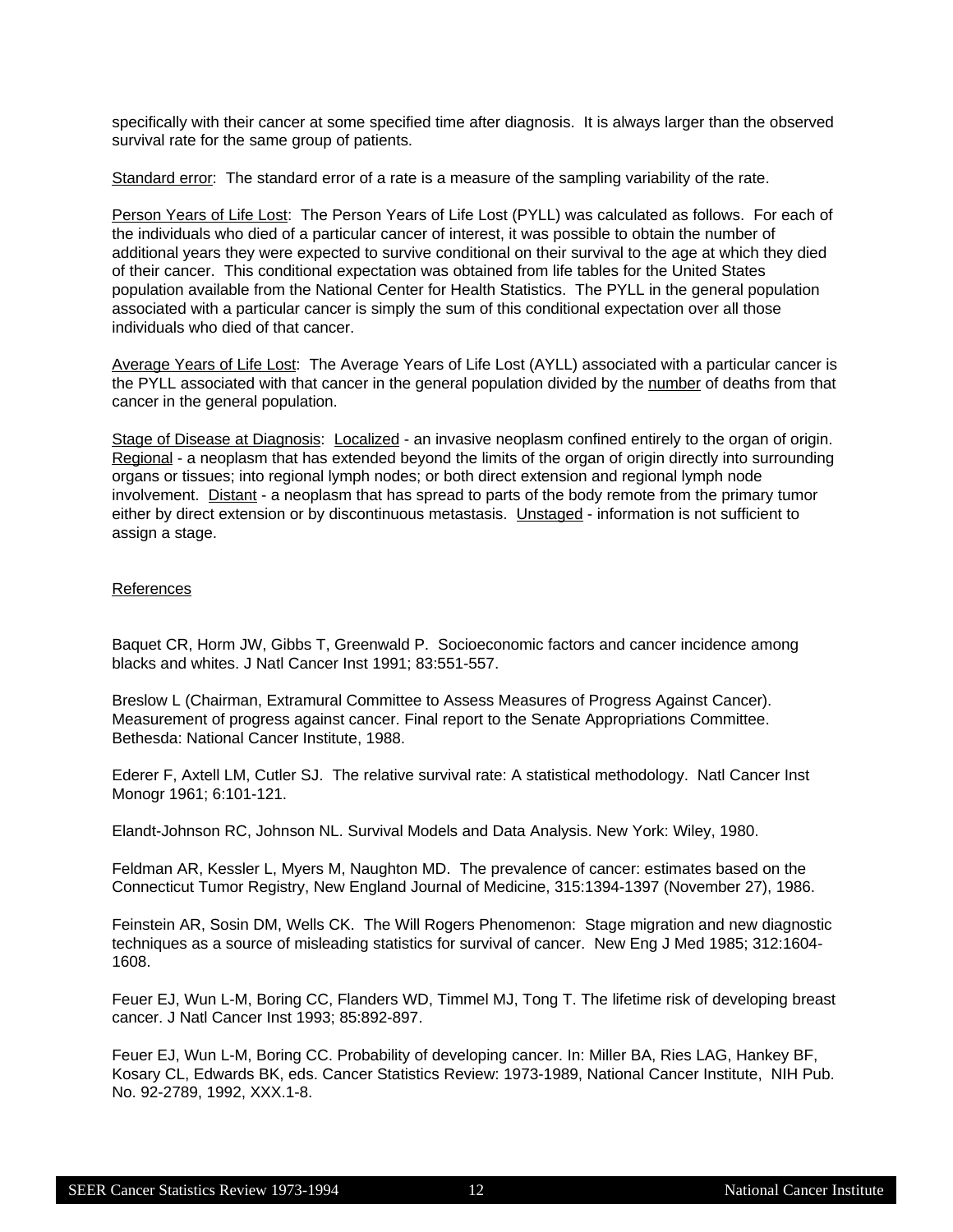Hahn RA, Mulinare J, Teutsch SM. Inconsistencies in coding of race and ethnicity between birth and death in U.S. infants. J Amer Med Assoc 1992; 267:259-263.

Keyfitz N. Sampling variance of standardized mortality rates. Hum Biol 38: 309-317, 1966.

Kleinbaum DG, Kupper LL, Muller KE. Applied Regression Analysis and Other Multivariable Methods. North Scituate, Massachusetts: Duxbury Press, 1988: 266-268.

Parker SL, Tong T, Bolden S, Wingo PA. Cancer Statistics, 1997. CA Cancer J Clin 1997; 44:5-27.

Percy C, Van Holten V, Muir C. International classification of diseases for oncology, second edition, World Health Organization, Geneva, 1990.

Percy C, Ries LAG, Van Holten VD. The accuracy of liver cancer as the underlying cause of death on death certificates. Public Health Reports 1990; 105:361-368.

Snedecor GW, Cochran WG. Statistical Methods, Seventh Edition, The Iowa State University Press, 1980(a):188-189.

Snedecor GW, Cochran WG. Statistical Methods, Seventh Edition, The Iowa State University Press, 1980(b):115-117.

U.S. Bureau of the Census. Current Population Reports; Series P-25 No. 985. Washington: U.S. Government Printing Office., 1986.

Zelen M. Theory of early detection of breast cancer in the general population. In Breast Cancer: Trends in Research and Treatment. JC Heuson, WH Mattheiem, and M Rozencweig, eds. New York, 1976: 287- 299.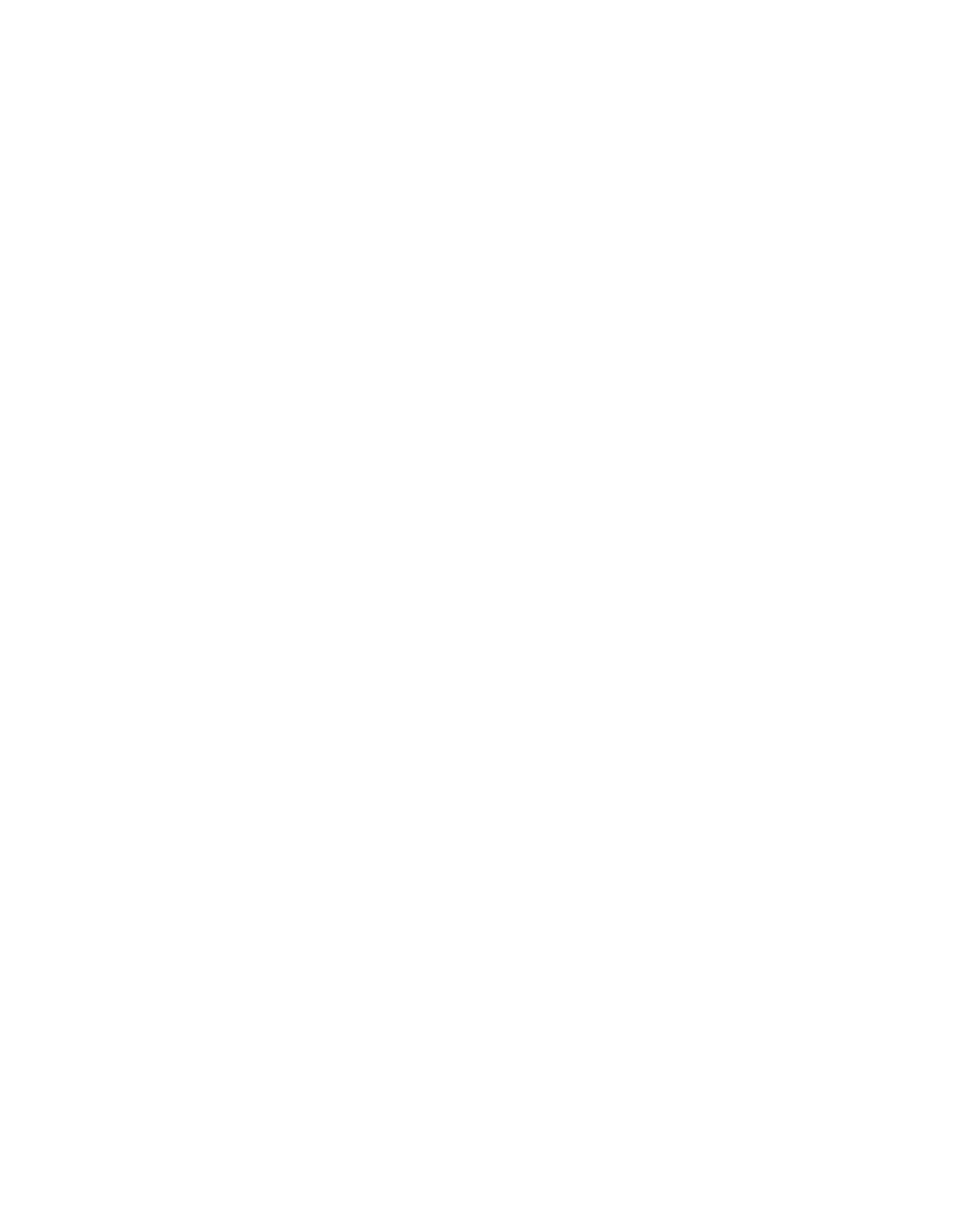#### ESTIMATED NEW CANCER CASES AND DEATHS FOR 1997

|  | All Races, By Sex |  |  |
|--|-------------------|--|--|
|--|-------------------|--|--|

| Primary Site                  |           | <b>Estimated New Cases</b> |         |         | Estimated Deaths |         |
|-------------------------------|-----------|----------------------------|---------|---------|------------------|---------|
|                               | Total     | Males                      | Females | Total   | Males            | Females |
| All Sites <sup><i>Q</i></sup> | 1,257,800 | 661,200                    | 596,600 | 560,000 | 294,100          | 265,900 |
| Oral Cavity and Pharynx       | 30,750    | 20,900                     | 9,850   | 8,440   | 5,600            | 2,840   |
| Tonque                        | 6,400     | 4,200                      | 2,200   | 1,820   | 1,200            | 620     |
| Mouth                         | 11,000    | 6,700                      | 4,300   | 2,500   | 1,400            | 1,100   |
| Pharynx                       | 8,800     | 6,400                      | 2,400   | 2,030   | 1,500            | 530     |
| Other Oral Cavity             | 4,550     | 3,600                      | 950     | 2,090   | 1,500            | 590     |
| Digestive System              | 225,900   | 120,000                    | 105,900 | 127,070 | 67,440           | 59,630  |
| Esophagus                     | 12,500    | 9,400                      | 3,100   | 11,500  | 8,700            | 2,800   |
| Stomach                       | 22,400    | 14,000                     | 8,400   | 14,000  | 8,300            | 5,700   |
| Small Intestine               | 4,900     | 2,600                      | 2,300   | 1,140   | 540              | 600     |
| Colon                         | 94,100    | 45,500                     | 48,600  | 46,600  | 22,600           | 24,000  |
| Rectum                        |           | 20,900                     | 16,200  | 8,300   |                  | 3,900   |
|                               | 37,100    |                            |         |         | 4,400            |         |
| Anus, Anal Canal, and         | 3,400     | 1,400                      | 2,000   | 410     | 150              | 260     |
| Anorectum                     |           |                            |         |         |                  |         |
| Liver and Intrahepatic        | 13,600    | 9,100                      | 4,500   | 12,400  | 7,500            | 4,900   |
| Bile Duct                     |           |                            |         |         |                  |         |
| Gallbladder and Other         | 6,900     | 2,500                      | 4,400   | 3,500   | 1,300            | 2,200   |
| Biliary                       |           |                            |         |         |                  |         |
| Pancreas                      | 27,600    | 13,400                     | 14,200  | 28,100  | 13,500           | 14,600  |
| Other Digestive               | 3,400     | 1,200                      | 2,200   | 1,120   | 450              | 670     |
| Respiratory System            | 194,600   | 111,400                    | 83,200  | 165,920 | 98,490           | 67,430  |
| Larynx                        | 10,900    | 8,900                      | 2,000   | 4,230   | 3,300            | 930     |
| Lung and Bronchus             | 178,100   | 98,300                     | 79,800  | 160,400 | 94,400           | 66,000  |
| Other Respiratory             | 5,600     | 4,200                      | 1,400   | 1,290   | 790              | 500     |
| Bones and Joints              | 2,500     | 1,300                      | 1,200   | 1,410   | 750              | 660     |
| Soft Tissues                  | 6,600     | 3,700                      | 2,900   | 4,100   | 1,900            | 2,200   |
| Melanomas of Skin             | 40,300    | 22,900                     | 17,400  | 7,300   | 4,600            | 2,700   |
| Breast                        | 181,600   | 1,400                      | 180,200 | 44,190  | 290              | 43,900  |
| Genital Organs                | 424,800   | 343,000                    | 81,800  | 68,870  | 42,370           | 26,500  |
| Cervix Uteri                  | 14,500    |                            | 14,500  | 4,800   |                  | 4,800   |
| Corpus and Uterus, NOS        | 34,900    |                            | 34,900  | 6,000   |                  | 6,000   |
| Ovary                         | 26,800    |                            | 26,800  | 14,200  |                  | 14,200  |
| Vulva                         | 3,300     |                            | 3,300   | 800     |                  | 800     |
| Vagina and other genital      | 2,300     |                            | 2,300   | 700     |                  | 700     |
| organs female                 |           |                            |         |         |                  |         |
| $Prostate$ $\alpha$           | 209,900   | 209,900                    |         | 41,800  | 41,800           |         |
| Testis                        | 7,200     | 7,200                      |         | 350     | 350              |         |
| Other Male Genital            | 1,300     | 1,300                      |         | 220     | 220              |         |
| Urinary System                | 85,400    | 58,000                     | 27,400  | 23,520  | 15,060           | 8,460   |
| Urinary Bladder               | 54,500    | 39,500                     | 15,000  | 11,700  | 7,800            | 3,900   |
| Kidney and Other Urinary      | 30,900    | 18,500                     | 12,400  | 11,820  | 7,260            | 4,560   |
| Eye and Orbit                 | 2,100     | 1,100                      | 1,000   | 250     | 140              | 110     |
| Brain and Other Nervous       | 17,600    | 10,100                     | 7,500   | 13,200  | 7,200            | 6,000   |
| System                        |           |                            |         |         |                  |         |
| Endocrine Glands              | 17,560    | 5,530                      | 12,030  | 2,070   | 870              | 1,200   |
| Thyroid                       | 16,100    | 4,700                      | 11,400  | 1,230   | 450              | 780     |
| Other Endocrine               | 1,460     | 830                        | 630     | 840     | 420              | 420     |
| Lymphomas and Myelomas        | 74,900    | 42,100                     | 32,800  | 36,180  | 18,720           | 17,460  |
| Hodgkin's Disease             | 7,500     | 3,900                      | 3,600   | 1,480   | 820              | 660     |
| Non-Hodgkin's Lymphoma        | 53,600    | 30,300                     | 23,300  | 23,800  | 12,400           | 11,400  |
| Multiple Myeloma              | 13,800    | 7,900                      | 5,900   | 10,900  | 5,500            | 5,400   |
| Leukemias                     | 28,300    | 15,900                     | 12,400  | 21,310  | 11,770           | 9,540   |
| Lymphocytic Leukemias         | 10,400    | 5,900                      | 4,500   | 6,310   | 3,570            | 2,740   |
| Myeloid Leukemias             | 13,500    | 7,100                      | 6,400   | 8,700   | 4,800            | 3,900   |
| Other Leukemias               | 4,400     | 2,900                      | 1,500   | 6,300   | 3,400            | 2,900   |
| All Other Sites               | 35,500    | 16,500                     | 19,000  | 34,000  | 17,400           | 16,600  |
|                               |           |                            |         |         |                  |         |

Source: Cancer Facts & Figures - 1997, American Cancer Society (ACS), Atlanta, Georgia, 1997. Excludes basal and squamous cell skin and in situ carcinomas except urinary bladder. Incidence projections are based on rates from the NCI SEER Program 1979-1993.

¤ Estimates revised 4/97. Original ACS prostate cancer estimate may be too high due to the unavailability of 1994 and preliminary 1995 incidence rates at estimation time. With the additional information, NCI and ACS estimate that there will be less than 210,000 new cases of prostate cancer in 1997.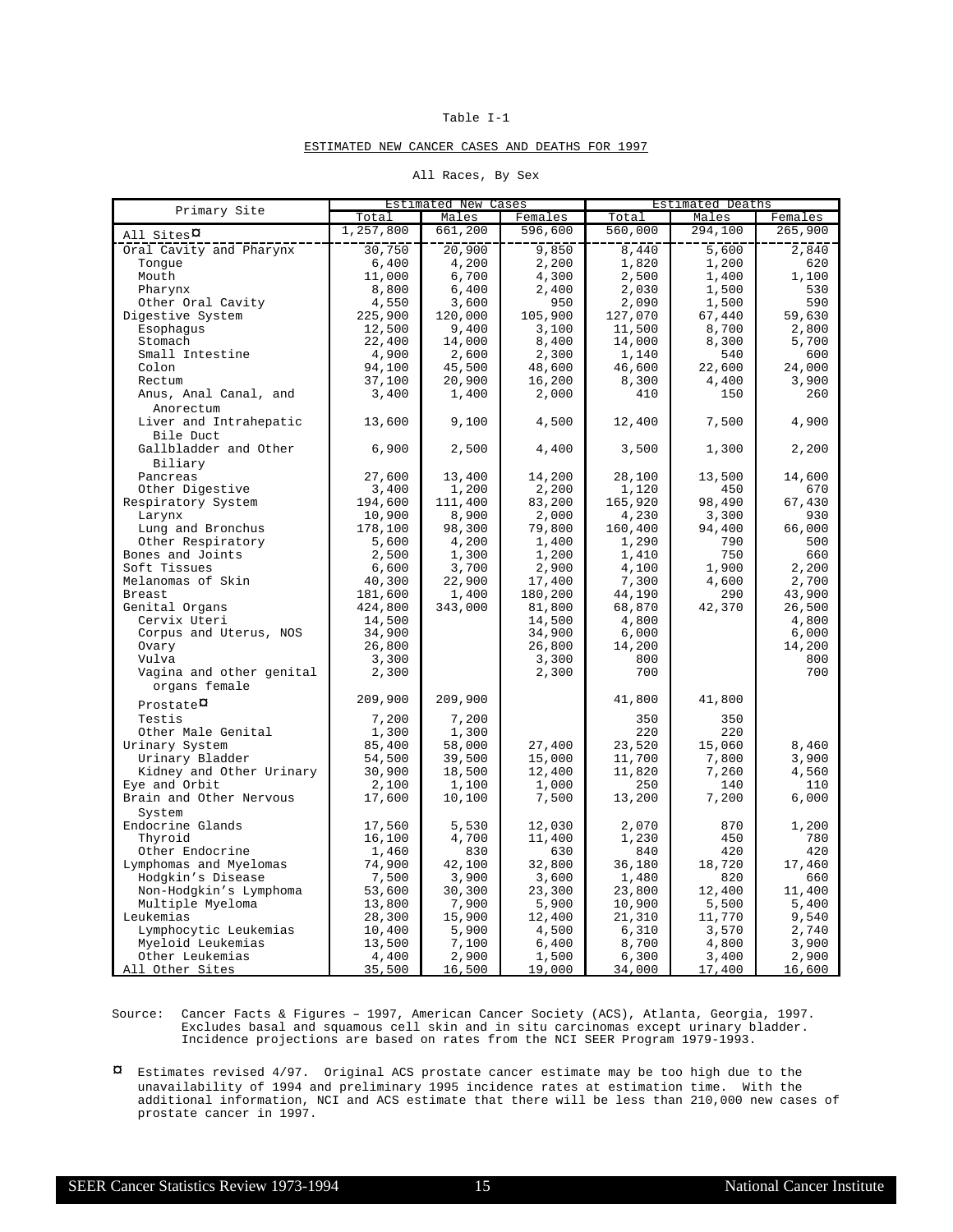#### 45-YEAR TRENDS IN U.S. CANCER MORTALITY RATES\*

#### All Races, Males and Females

|           |        |        |        |                  |             | Total   |
|-----------|--------|--------|--------|------------------|-------------|---------|
|           |        |        |        | Estimated Annual |             | Percent |
|           |        |        |        | Percent Change   |             | Change  |
| Age Group | 1950   | 1975   | 1994   | 1950-75          | $1975 - 94$ | 1950-94 |
|           |        |        |        |                  |             |         |
| $0 - 4$   | 11.0   | 5.1    | 2.9    | $-3.0$           | $-2.9$      | $-73.4$ |
| $5 - 14$  | 6.6    | 4.7    | 2.8    | $-0.9$           | $-2.9$      | $-55.7$ |
| $15 - 24$ | 8.4    | 6.5    | 4.7    | $-0.6$           | $-1.8$      | $-44.8$ |
| $25 - 34$ | 19.0   | 13.9   | 11.2   | $-1.3$           | $-1.1$      | $-41.4$ |
| $35 - 44$ | 59.6   | 43.1   | 35.3   | $-1.1$           | $-0.9$      | $-39.9$ |
| $45 - 54$ | 154.8  | 130.1  | 108.8  | $-0.6$           | $-1.0$      | $-29.6$ |
| $55 - 64$ | 344.8  | 299.7  | 274.5  | $-0.5$           | $-0.4$      | $-19.8$ |
| $65 - 74$ | 640.7  | 574.6  | 572.4  | $-0.5$           | 0.0         | $-9.9$  |
| $75 - 84$ | 1105.3 | 963.2  | 1002.1 | $-0.5$           | 0.2         | $-8.3$  |
| $85+$     | 1408.4 | 1302.4 | 1519.5 | $-0.6$           | 0.7         | 8.2     |
|           |        |        |        |                  |             |         |
| All Ages  | 145.0  | 125.3  | 121.0  | $-0.6$           | $-0.2$      | $-15.9$ |

#### All Primary Cancer Sites Excluding Lung and Bronchus $\oplus$

#### All Primary Cancer Sites Combined

|           |        |        |        |                  |             | Total   |
|-----------|--------|--------|--------|------------------|-------------|---------|
|           |        |        |        | Estimated Annual |             | Percent |
|           |        |        |        | Percent Change   |             | Change  |
| Age Group | 1950   | 1975   | 1994   | $1950 - 75$      | $1975 - 94$ | 1950-94 |
|           |        |        |        |                  |             |         |
| $0 - 4$   | 11.1   | 5.2    | 2.9    | $-3.0$           | $-2.9$      | $-73.4$ |
| $5 - 14$  | 6.6    | 4.7    | 2.8    | $-1.0$           | $-2.8$      | $-55.8$ |
| $15 - 24$ | 8.5    | 6.6    | 4.8    | $-0.6$           | $-1.8$      | $-45.3$ |
| $25 - 34$ | 19.8   | 14.6   | 11.7   | $-1.2$           | $-1.1$      | $-40.6$ |
| $35 - 44$ | 64.2   | 53.9   | 41.6   | $-0.5$           | $-1.2$      | $-34.2$ |
| $45 - 54$ | 175.2  | 179.2  | 149.3  | 0.2              | $-1.0$      | $-14.4$ |
| $55 - 64$ | 394.0  | 423.2  | 421.4  | 0.3              | 0.1         | 7.9     |
| $65 - 74$ | 700.0  | 769.8  | 867.9  | 0.4              | 0.7         | 24.5    |
| $75 - 84$ | 1160.9 | 1156.0 | 1360.1 | 0.0              | 0.9         | 18.0    |
| $85+$     | 1450.7 | 1437.9 | 1789.1 | $-0.3$           | 1.1         | 23.5    |
| All Ages  | 158.1  | 162.3  | 170.8  | 0.1              | 0.3         | 8.7     |

Source: NCHS public use tape.

- \* Rates are per 100,000 and are age-adjusted to the 1970 U.S. standard population. Each rate has been age-adjusted by 5-year age groups.
- $\oplus$  Due to coding changes throughout the years, Lung and Bronchus includes trachea and pleura.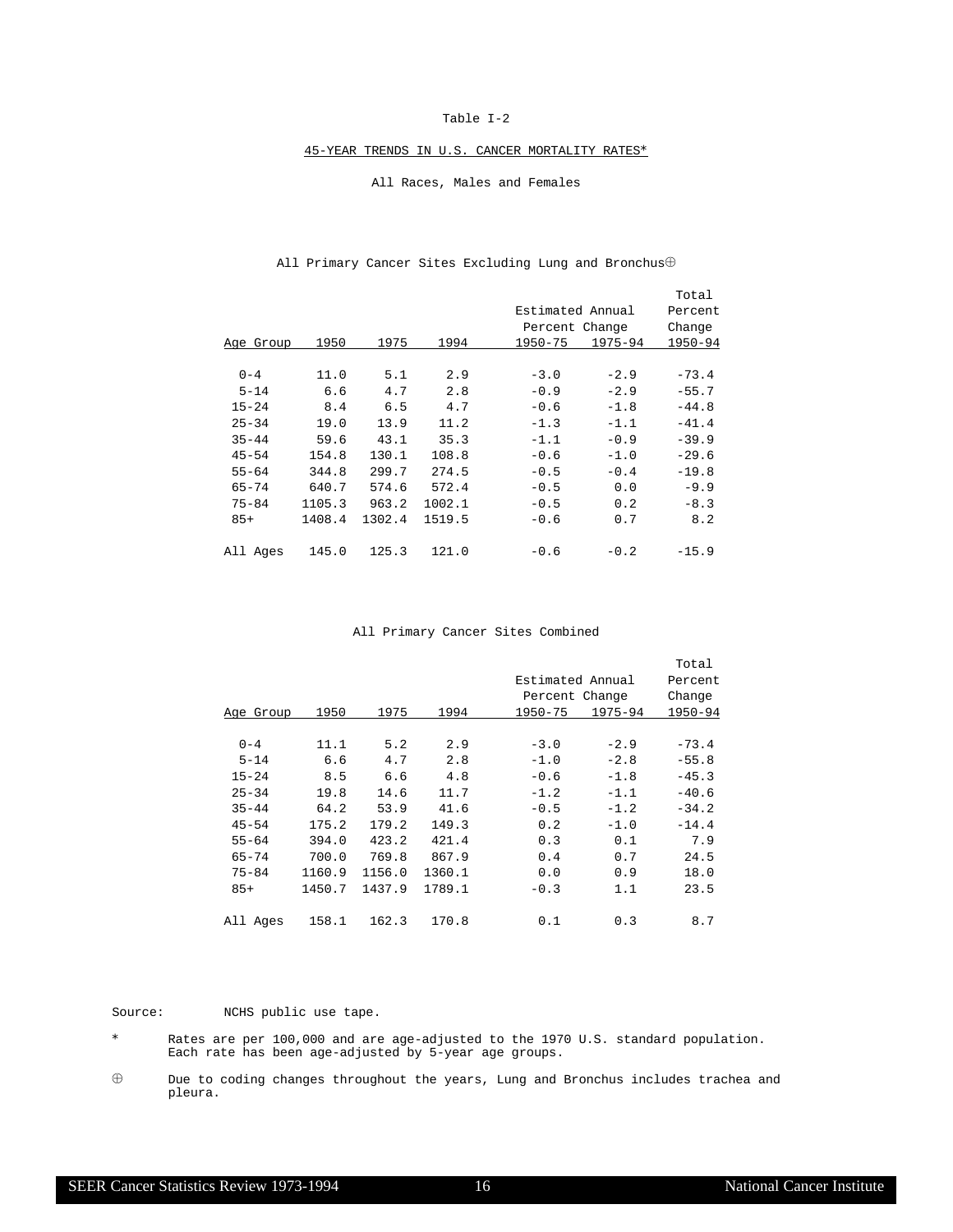#### SUMMARY OF CHANGES IN CANCER INCIDENCE AND MORTALITY, 1950-94 AND

#### 5-YEAR RELATIVE SURVIVAL RATES, 1950-93

#### Males and Females, By Primary Cancer Site

|                                                                                                                                                                                                                                                                                                                                                                                                                                                       | All Races                                                                                                                                                                                                                                                            |                                                                                                                                                                                                                                                       | Whites                                                                                                                                                                                                                               |                                                                                                                                                                                                   |                                                                                                                                                                                                                                                            |                                                                                                                                                                                                                           |                                                                                                                                                              |                                                                                                                                                                                                            |  |  |
|-------------------------------------------------------------------------------------------------------------------------------------------------------------------------------------------------------------------------------------------------------------------------------------------------------------------------------------------------------------------------------------------------------------------------------------------------------|----------------------------------------------------------------------------------------------------------------------------------------------------------------------------------------------------------------------------------------------------------------------|-------------------------------------------------------------------------------------------------------------------------------------------------------------------------------------------------------------------------------------------------------|--------------------------------------------------------------------------------------------------------------------------------------------------------------------------------------------------------------------------------------|---------------------------------------------------------------------------------------------------------------------------------------------------------------------------------------------------|------------------------------------------------------------------------------------------------------------------------------------------------------------------------------------------------------------------------------------------------------------|---------------------------------------------------------------------------------------------------------------------------------------------------------------------------------------------------------------------------|--------------------------------------------------------------------------------------------------------------------------------------------------------------|------------------------------------------------------------------------------------------------------------------------------------------------------------------------------------------------------------|--|--|
|                                                                                                                                                                                                                                                                                                                                                                                                                                                       |                                                                                                                                                                                                                                                                      |                                                                                                                                                                                                                                                       |                                                                                                                                                                                                                                      | Percent Change 1950-94*                                                                                                                                                                           |                                                                                                                                                                                                                                                            |                                                                                                                                                                                                                           |                                                                                                                                                              |                                                                                                                                                                                                            |  |  |
|                                                                                                                                                                                                                                                                                                                                                                                                                                                       | Estimated<br>Cancer                                                                                                                                                                                                                                                  | Actual<br>Cancer                                                                                                                                                                                                                                      | Incidences                                                                                                                                                                                                                           |                                                                                                                                                                                                   | U.S.<br>MortalityN                                                                                                                                                                                                                                         |                                                                                                                                                                                                                           | 5-Year Relative<br>Survival Rates<br>(Percent)                                                                                                               |                                                                                                                                                                                                            |  |  |
| Primary Site                                                                                                                                                                                                                                                                                                                                                                                                                                          | Cases<br>in $1994\oplus$                                                                                                                                                                                                                                             | Deaths<br>in 1994*                                                                                                                                                                                                                                    | Total                                                                                                                                                                                                                                | <b>EAPC</b>                                                                                                                                                                                       | Total                                                                                                                                                                                                                                                      | EAPC                                                                                                                                                                                                                      | 1950-54 1986-93                                                                                                                                              |                                                                                                                                                                                                            |  |  |
| Oral cavity and Pharynx<br>Esophagus<br>Stomach<br>Colon and Rectum<br>Colon<br>Rectum<br>Liver and Intrahep<br>Pancreas<br>Larynx<br>Lung and Bronchus<br>Males<br>Females<br>Melanomas of skin<br>Breast (females)<br>Cervix uteri<br>Corpus and Uterus, NOS<br>Ovary<br>Prostate<br>Testis<br>Urinary bladder<br>Kidney and Renal pelvis<br>Brain and Other nervous<br>Thyroid<br>Hodgkin's disease<br>Non-Hodgkin's lymphomas<br>Multiple myeloma | 29,600<br>11,000<br>24,000<br>149,000<br>107,000<br>42,000<br>16,100<br>27,000<br>12,500<br>172,000<br>100,000<br>72,000<br>32,000<br>182,000<br>15,000<br>31,000<br>24,000<br>200,000<br>6,800<br>51,200<br>27,600<br>17,500<br>13,000<br>7,900<br>45,000<br>12,700 | 7,914<br>10,817<br>13,570<br>57,407<br>49,500<br>7,907<br>10,425<br>26,834<br>3,947<br>149,354<br>91,819<br>57,535<br>6,680<br>43,644<br>4,602<br>6,163<br>13,500<br>34,901<br>349<br>11,170<br>10,749<br>12,313<br>1,062<br>1,440<br>21,808<br>9,979 | $-35.7$<br>$-8.1$<br>$-76.2$<br>2.2<br>18.9<br>$-25.5$<br>115.4<br>10.6<br>39.3<br>257.3<br>192.7<br>573.5<br>395.8<br>53.0<br>$-78.0$<br>$-2.9$<br>2.7<br>232.9<br>114.7<br>55.4<br>123.9<br>85.1<br>122.3<br>9.8<br>186.9<br>195.6 | $-0.6$<br>0.1<br>$-2.7$<br>0.1<br>0.4<br>$-0.6$<br>1.6<br>0.1<br>0.6<br>2.7<br>1.9<br>4.8<br>4.1<br>1.3<br>$-3.1$<br>$-0.6$<br>0.2<br>3.2<br>2.1<br>1.1<br>2.0<br>1.2<br>1.7<br>0.2<br>2.9<br>2.0 | $-34.3$<br>16.7<br>$-78.8$<br>$-32.9$<br>$-17.8$<br>$-67.0$<br>27.5<br>17.2<br>$-10.9$<br>263.7<br>208.4<br>598.0<br>154.7<br>$-3.7$<br>$-74.6$<br>$-67.6$<br>$-0.4$<br>17.9<br>$-69.4$<br>$-34.1$<br>34.9<br>48.0<br>$-49.8$<br>$-71.2$<br>130.3<br>207.3 | $-0.9$<br>0.3<br>$-3.6$<br>$-0.9$<br>$-0.3$<br>$-2.9$<br>0.5<br>0.2<br>$-0.2$<br>3.1<br>2.6<br>5.4<br>2.2<br>0.0<br>$-3.7$<br>$-2.4$<br>$-0.2$<br>0.4<br>$-3.1$<br>$-1.1$<br>0.6<br>0.8<br>$-2.0$<br>$-3.4$<br>1.6<br>2.3 | 46<br>4<br>12<br>37<br>41<br>40<br>1<br>$\mathbf{1}$<br>52<br>6<br>5<br>9<br>49<br>60<br>59<br>72<br>30<br>43<br>57<br>53<br>34<br>21<br>80<br>30<br>33<br>6 | 54.9<br>11.8<br>19.4<br>62.3<br>63.1<br>60.6<br>6.2<br>3.7<br>69.1<br>14.1<br>12.7<br>16.1<br>88.1<br>85.5<br>71.4<br>85.9<br>46.5<br>90.2<br>95.3<br>82.5<br>59.9<br>29.3<br>95.5<br>81.8<br>52.2<br>28.4 |  |  |
| Leukemias<br>$Childhood(0-14 yrs)$<br>All sites excluding                                                                                                                                                                                                                                                                                                                                                                                             | 28,600<br>8,200<br>1,036,000                                                                                                                                                                                                                                         | 19,833<br>1,630<br>384,940                                                                                                                                                                                                                            | 4.9<br>31.1<br>41.9                                                                                                                                                                                                                  | 0.1<br>0.8<br>0.8                                                                                                                                                                                 | $-3.3$<br>$-64.3$<br>$-15.9$                                                                                                                                                                                                                               | $-0.3$<br>$-2.7$<br>$-0.4$                                                                                                                                                                                                | 10<br>$20^{\circ}$<br>38                                                                                                                                     | 42.8<br>72.6<br>66.8                                                                                                                                                                                       |  |  |
| Lung and Bronchus<br>All Sites                                                                                                                                                                                                                                                                                                                                                                                                                        | 1,208,000                                                                                                                                                                                                                                                            | 534,294                                                                                                                                                                                                                                               | 54.2                                                                                                                                                                                                                                 | 1.0                                                                                                                                                                                               | 8.7                                                                                                                                                                                                                                                        | 0.2                                                                                                                                                                                                                       | 35                                                                                                                                                           | 59.5                                                                                                                                                                                                       |  |  |

The EAPC is the Estimated Annual Percent Change over the time interval.<br>  $\oplus$  Boring CC, Squires TS, Tong T, Montgomery S. Cancer Statistics 1994. CA Cancer J<br>
Clin 1994; 44:7-26. Excludes basal and squamous cell skin an except Urinary bladder. Incidence estimates based on rates from the NCI SEER<br>Program 1988-90.

'

- 
- Program 1988-90.<br>
Welfs public use tape.<br>
Welfs Photons are for all races as opposed to whites.<br>
NII Sites, All sites excluding Lung & Bronchus, Liver & Intrahep, Brain & Other<br>
nervous and Childhood cancers are for all ra
- All sites excluding Lung & Bronchus, Oral cavity & Pharynx, Colon & Rectum,<br>Non-Hodgkin's lymphomas and Childhood cancers which come from historical<br>Connecticut data. Rates for 1986-93 are from the SEER Program with the ex Program.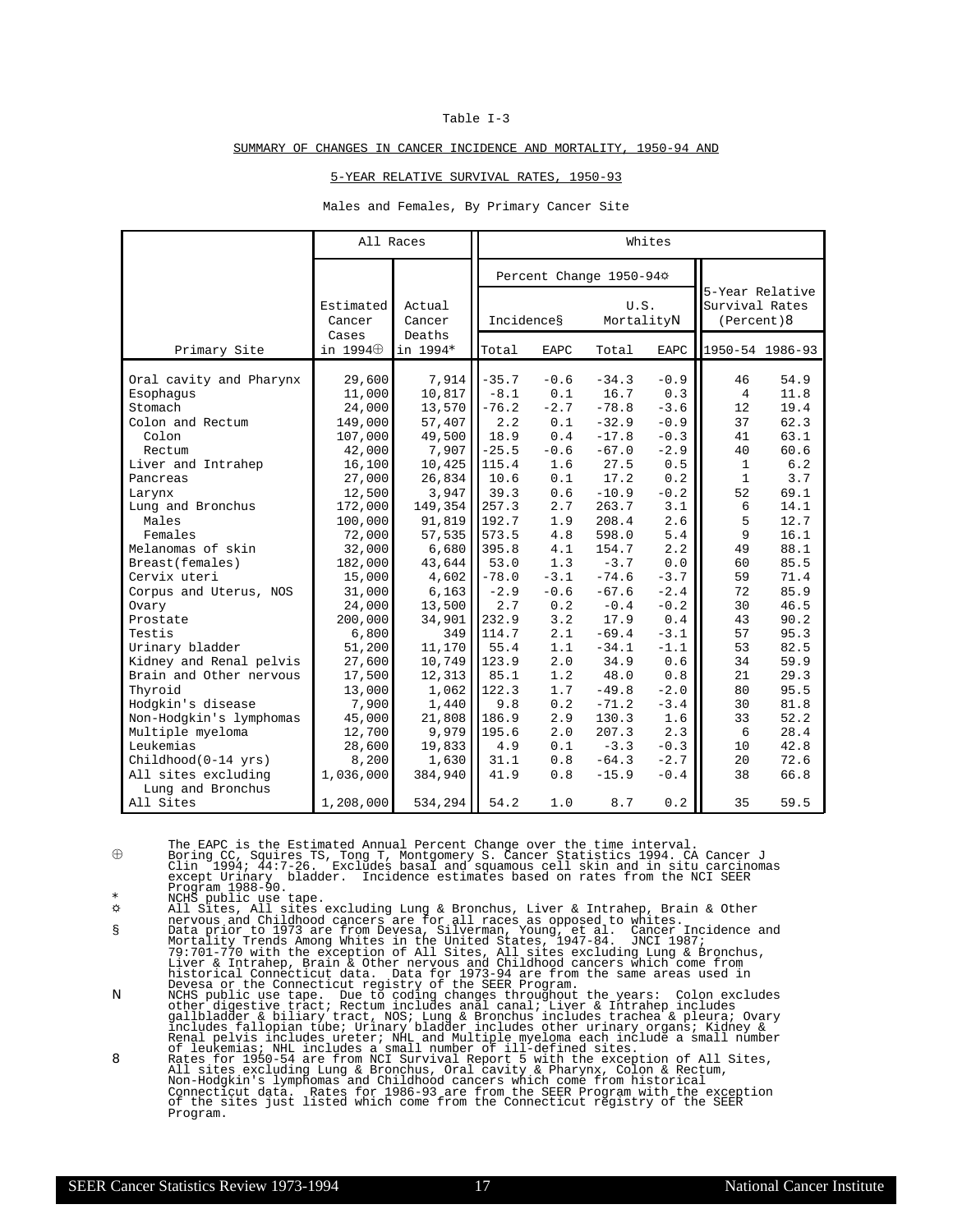#### TRENDS IN SEER INCIDENCE§ AND U.S. MORTALITY\* FOR SELECTED CANCER SITES, 1973-94

All Races, Males and Females $\oplus$ 

Mortality EAPC Incidence EAPC

|                         | Decreasing<br>Incidence                                                                                                                                              |                                                                                               |                                                                                               | Increasing<br>Incidence                                                                                                                                                                                           |                                                                                  |                                                                                         |
|-------------------------|----------------------------------------------------------------------------------------------------------------------------------------------------------------------|-----------------------------------------------------------------------------------------------|-----------------------------------------------------------------------------------------------|-------------------------------------------------------------------------------------------------------------------------------------------------------------------------------------------------------------------|----------------------------------------------------------------------------------|-----------------------------------------------------------------------------------------|
| Decreasing<br>Mortality | Oral cavity & Pharynx<br>Stomach<br>Colon & Rectum<br>Pancreas<br>Larynx<br>Cervix uteri $\oplus$<br>Corpus & Uterus, NOS $\oplus$<br>Hodgkin's disease<br>Leukemias | Mrt<br>$-1.5$<br>$-2.3$<br>$-1.1$<br>$-0.1$<br>$-0.4$<br>$-2.8$<br>$-1.6$<br>$-4.3$<br>$-0.3$ | Inc<br>$-0.4$<br>$-1.5$<br>$-0.2$<br>$-0.4$<br>$-0.4$<br>$-2.3$<br>$-1.9$<br>$-0.2$<br>$-0.3$ | $0$ varv $\oplus$<br>Testis $\oplus$<br>Urinary Bladder<br>Thyroid                                                                                                                                                | Mrt<br>$-0.4$<br>$-5.6$<br>$-1.5$<br>$-1.4$                                      | <b>Inc</b><br>0.4<br>2.1<br>0.6<br>1.2                                                  |
| Increasing<br>Mortality |                                                                                                                                                                      |                                                                                               |                                                                                               | All sites<br>Esophagus<br>Liver & Intrahep<br>Lung & Bronchus<br>Melanomas of skin<br>Breat<br>Prostate $\oplus$<br>Kidney & Renal pelvis<br>Brain & Other nervous<br>Non-Hodgkin's lymphomas<br>Multiple myeloma | Mrt<br>0.3<br>0.8<br>1.8<br>1.8<br>1.4<br>0.0<br>1.1<br>0.9<br>0.6<br>1.9<br>1.4 | <b>Inc</b><br>1.2<br>0.6<br>2.7<br>1.4<br>3.7<br>1.6<br>4.7<br>2.1<br>0.9<br>3.2<br>0.9 |

Note: The EAPC is the Estimated Annual Percent Change over the time interval.

 $\oplus$  EAPCs for sex specific sites are only for the proper sex. EAPCs for breast cancer are for females only.

<sup>§</sup> SEER Program. Rates are per 100,000 and are age-adjusted to the 1970 U.S. standard population.

<sup>\*</sup> NCHS public use tape. Rates are per 100,000 and are age-adjusted to the 1970 U.S. standard population.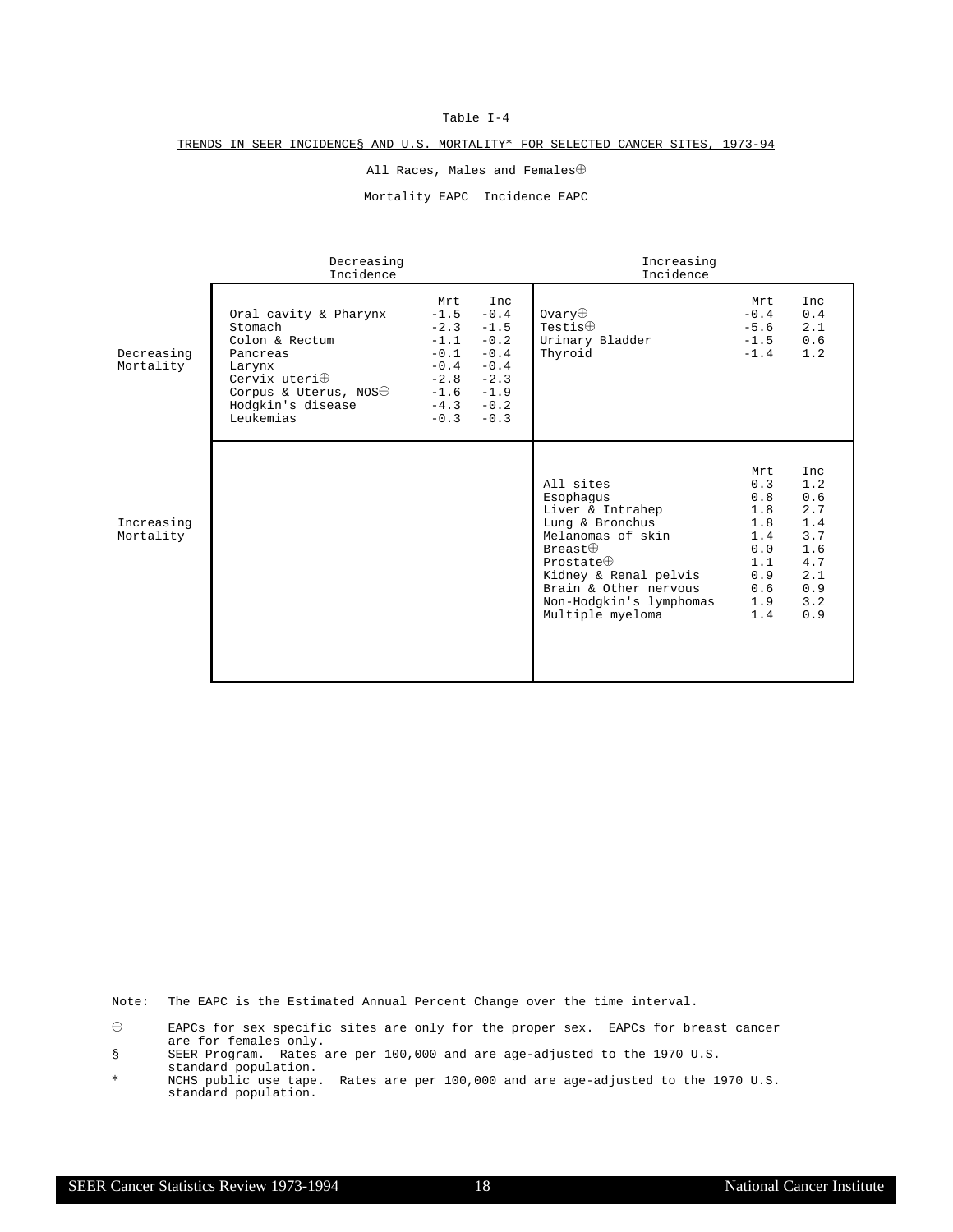#### TRENDS IN SEER INCIDENCE§ AND U.S. MORTALITY\* FOR SELECTED CANCER SITES, 1973-94

All Races, Males and Females $\oplus$ 

Mortality PC Incidence PC

|                         | Decreasing<br>Incidence                                                                                                                                              |                                                                                                             |                                                                          | Increasing<br>Incidence                                                                                                                                                                                  |                                                                                    |                                                                                       |
|-------------------------|----------------------------------------------------------------------------------------------------------------------------------------------------------------------|-------------------------------------------------------------------------------------------------------------|--------------------------------------------------------------------------|----------------------------------------------------------------------------------------------------------------------------------------------------------------------------------------------------------|------------------------------------------------------------------------------------|---------------------------------------------------------------------------------------|
| Decreasing<br>Mortality | Oral cavity & Pharynx<br>Stomach<br>Colon & Rectum<br>Pancreas<br>Larynx<br>Cervix uteri $\oplus$<br>Corpus & Uterus, NOS $\oplus$<br>Hodgkin's disease<br>Leukemias | Mrt<br>$-24.7$<br>$-37.9 -28.8$<br>$-19.6$<br>$-1.6$<br>$-44.5$<br>$-26.3 -27.9$<br>$-61.5 -15.5$<br>$-5.7$ | Inc<br>$-6.5$<br>$-5.2$<br>$-10.5$<br>$-6.8 - 11.4$<br>$-40.6$<br>$-9.3$ | Breat<br>$0$ vary $\oplus$<br>Testis $\oplus$<br>Urinary Bladder<br>Thyroid                                                                                                                              | Mrt<br>$-4.1$<br>$-9.0$<br>$-66.3$<br>$-22.4$<br>$-22.9$                           | Inc<br>23.0<br>0.5<br>50.6<br>11.6<br>31.6                                            |
| Increasing<br>Mortality |                                                                                                                                                                      |                                                                                                             |                                                                          | All sites<br>Esophaqus<br>Liver & Intrahep<br>Lung & Bronchus<br>Melanomas of skin<br>Prostate $\oplus$<br>Kidney & Renal pelvis<br>Brain & Other nervous<br>Non-Hodgkin's lymphomas<br>Multiple myeloma | Mrt<br>5.4<br>18.6<br>39.5<br>40.8<br>33.2<br>20.9<br>16.3<br>13.5<br>39.9<br>35.8 | Inc<br>23.4<br>11.2<br>61.0<br>31.4<br>113.0<br>141.8<br>42.9<br>18.5<br>80.6<br>14.4 |

Note: PC is the Percent Change over the time interval.

§ SEER Program. Rates are per 100,000 and are age-adjusted to the 1970 U.S. standard population.

 $\oplus$  PCs for sex specific sites are only for the proper sex. PCs for breast cancer are for females only.

<sup>\*</sup> NCHS public use tape. Rates are per 100,000 and are age-adjusted to the 1970 U.S. standard population.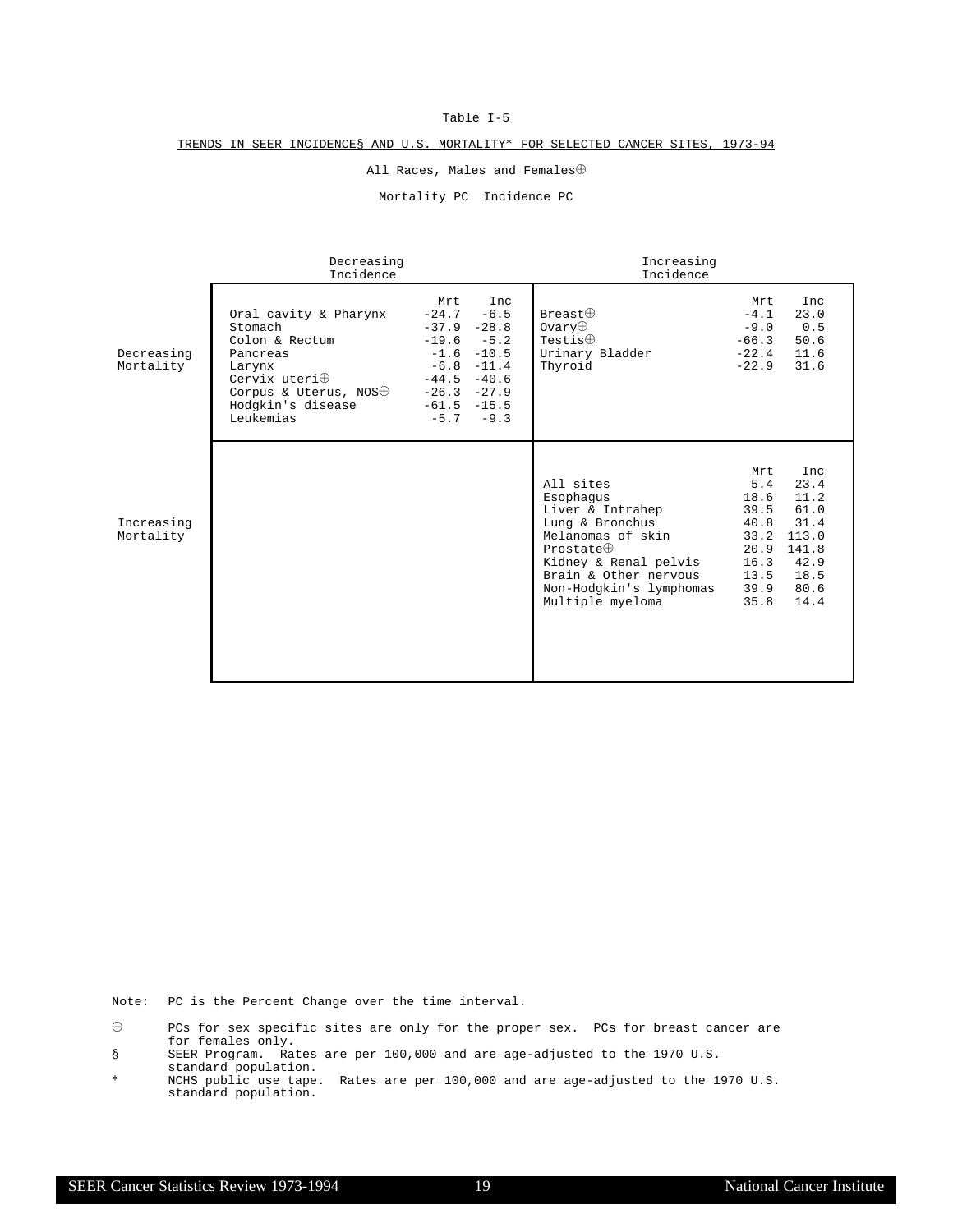Table I-6<br>AGE-ADJUSTED SEER INCIDENCE AND U.S. MORTALITY RATES AND 5-YEAR RELATIVE SURVIVAL RATES By Primary Cancer Site, Sex and Time Period

|                                                                                                                                                                                       |                                                             |                                                              |                                                             | All Races                                                        |                                                                                |                                                                  |                                                                 |                                                                 |                                                                 |
|---------------------------------------------------------------------------------------------------------------------------------------------------------------------------------------|-------------------------------------------------------------|--------------------------------------------------------------|-------------------------------------------------------------|------------------------------------------------------------------|--------------------------------------------------------------------------------|------------------------------------------------------------------|-----------------------------------------------------------------|-----------------------------------------------------------------|-----------------------------------------------------------------|
|                                                                                                                                                                                       | Total                                                       | Incidences<br>$(1990 - 94)$                                  | Males Females                                               | Total                                                            | US Mortality*<br>$(1990 - 94)$                                                 | Males Females                                                    | Total                                                           | Survival§<br>$(1986 - 93)$                                      | Males Females                                                   |
| <u>Site</u>                                                                                                                                                                           |                                                             |                                                              |                                                             |                                                                  |                                                                                |                                                                  |                                                                 |                                                                 |                                                                 |
| All Sites                                                                                                                                                                             | 409.0                                                       | 501.2                                                        | 346.3                                                       | 172.3                                                            | 217.9                                                                          | 141.7                                                            | 57.9                                                            | 54.6                                                            | 61.0                                                            |
| Oral Cavity & Pharynx:                                                                                                                                                                | 10.7                                                        | 16.2                                                         | 6.0                                                         | 2.8                                                              | 4.4                                                                            | 1.6                                                              | 52.6                                                            | 48.9                                                            | 60.5                                                            |
| Lip<br>Tonque<br>Salivary gland<br>Floor of mouth<br>Gum & other<br>oral cavity                                                                                                       | 1.1<br>2.2<br>1.0<br>1.0<br>1.9                             | 2.1<br>3.2<br>1.3<br>1.6<br>2.5                              | 0.3<br>1.3<br>0.8<br>0.5<br>1.4                             | 0.0<br>0.6<br>0.2<br>0.1<br>0.5                                  | 0.1<br>1.0<br>0.3<br>0.2<br>0.6                                                | 0.0<br>0.4<br>0.1<br>0.1<br>0.3                                  | 95.4<br>47.9<br>72.2<br>52.9<br>50.3                            | 95.1<br>43.9<br>65.2<br>47.3<br>39.9                            | 97.0<br>56.1<br>80.8<br>64.7<br>66.9                            |
| Nasopharynx<br>Tonsil<br>Oropharynx<br>Hypopharynx<br>Other oral cavity<br>& pharynx                                                                                                  | 0.6<br>1.1<br>0.3<br>1.0<br>0.4                             | 1.0<br>1.7<br>0.5<br>1.8<br>0.6                              | 0.3<br>0.6<br>0.1<br>0.4<br>0.2                             | 0.2<br>0.2<br>0.2<br>0.2<br>0.6                                  | 0.4<br>0.3<br>0.3<br>0.3<br>1.0                                                | 0.1<br>0.1<br>0.1<br>0.1<br>0.3                                  | 49.8<br>44.6<br>28.2<br>26.6<br>25.7                            | 50.0<br>42.4<br>24.5<br>25.7<br>24.7                            | 49.3<br>49.6<br>37.4<br>30.0<br>27.6                            |
| Digestive System:<br>Esophagus<br>Stomach<br>Small intestine<br>Colon & Rectum:<br>Colon<br>Rectum<br>Anus, anal canal &                                                              | 75.3<br>4.0<br>7.4<br>1.3<br>46.2<br>33.3<br>12.9<br>0.9    | 94.6<br>6.6<br>10.9<br>1.6<br>56.0<br>39.0<br>17.0<br>0.8    | 60.6<br>1.8<br>4.7<br>1.0<br>38.8<br>29.1<br>9.7<br>1.0     | 39.7<br>3.5<br>4.5<br>0.3<br>18.1<br>$\sim$<br>$\equiv$ .<br>0.1 | 51.6<br>6.2<br>6.5<br>0.4<br>22.4<br>$\overline{\phantom{a}}$<br>$\sim$<br>0.1 | 30.9<br>1.5<br>3.0<br>0.3<br>15.1<br>$\equiv$<br>$\equiv$<br>0.1 | 43.8<br>10.8<br>20.6<br>51.0<br>61.5<br>62.2<br>59.9<br>57.9    | 42.3<br>10.9<br>17.8<br>48.7<br>62.0<br>63.1<br>59.7<br>53.9    | 45.4<br>10.8<br>25.4<br>53.7<br>61.0<br>61.4<br>60.1<br>60.7    |
| anorectum<br>Liver & Intrahep:<br>Liver<br>Intrahep bile duct<br>Gallbladder<br>Other biliary<br>Pancreas<br>Retroperitoneum<br>Peritoneum, omentum &<br>mesentery<br>Other digestive | 3.5<br>2.9<br>0.6<br>1.0<br>1.1<br>9.0<br>0.4<br>0.3<br>0.3 | 5.4<br>4.6<br>0.7<br>0.7<br>1.3<br>10.4<br>0.4<br>0.2<br>0.3 | 2.0<br>1.5<br>0.4<br>1.3<br>1.0<br>7.9<br>0.4<br>0.4<br>0.2 | 3.1<br>2.6<br>0.5<br>0.7<br>0.5<br>8.5<br>0.1<br>0.1<br>0.1      | 4.6<br>3.9<br>0.7<br>0.4<br>0.7<br>10.0<br>0.1<br>0.1<br>0.2                   | 2.1<br>1.6<br>0.5<br>0.8<br>0.5<br>7.3<br>0.1<br>0.1<br>0.1      | 5.6<br>5.8<br>4.3<br>13.8<br>17.3<br>3.9<br>48.2<br>22.8<br>3.5 | 3.9<br>4.0<br>3.3<br>15.1<br>19.8<br>3.6<br>47.2<br>15.7<br>1.3 | 8.6<br>9.5<br>4.9<br>13.3<br>14.8<br>4.1<br>49.0<br>27.1<br>3.1 |
| system<br>Respiratory System:<br>Nose, nasal cavity &                                                                                                                                 | 64.1<br>0.6                                                 | 89.6<br>0.8                                                  | 44.9<br>0.5                                                 | 51.7<br>0.2                                                      | 76.3<br>0.2                                                                    | 33.6<br>0.1                                                      | 18.0<br>53.6                                                    | 17.9<br>52.9                                                    | 18.1<br>54.5                                                    |
| middle ear<br>Larynx<br>Lung & bronchus<br>Pleura<br>Trachea & other<br>respiratory organs                                                                                            | 4.2<br>58.2<br>0.8<br>0.2                                   | 7.5<br>79.4<br>1.6<br>0.3                                    | 1.6<br>42.4<br>0.3<br>0.1                                   | 1.4<br>49.9<br>0.1<br>0.1                                        | 2.5<br>73.2<br>0.3<br>0.2                                                      | 0.5<br>32.8<br>0.1<br>0.1                                        | 67.1<br>13.8<br>5.6<br>47.0                                     | 68.2<br>12.5<br>3.9<br>48.2                                     | 62.9<br>15.7<br>11.9<br>44.2                                    |
| Bones & joints                                                                                                                                                                        | 0.9                                                         | 1.1                                                          | 0.8                                                         | 0.4                                                              | 0.5                                                                            | 0.3                                                              | 64.3                                                            | 60.8                                                            | 68.9                                                            |
| Soft tissue (incl heart)                                                                                                                                                              | 2.2                                                         | 2.6                                                          | 1.9                                                         | 1.2                                                              | 1.3                                                                            | 1.1                                                              | 65.0                                                            | 64.1                                                            | 66.0                                                            |
| $\sin (\text{ex basal} \& \text{square}):$<br>Melanomas of skin<br>Other non-epithelial<br>skin                                                                                       | 16.1<br>12.2<br>4.0                                         | 21.9<br>14.9<br>7.0                                          | 11.2<br>10.1<br>1.1                                         | 2.9<br>2.2<br>0.7                                                | 4.4<br>3.1<br>1.2                                                              | 1.8<br>1.5<br>0.3                                                | 67.5<br>87.9<br>23.2                                            | 54.6<br>85.1<br>16.2                                            | 90.8<br>90.9<br>89.0                                            |
| <b>Breast</b>                                                                                                                                                                         | 60.2                                                        | 1.0                                                          | 110.2                                                       | 14.8                                                             | 0.2                                                                            | 26.4                                                             | 84.2                                                            | 86.5                                                            | 84.2                                                            |

Note: Incidence and mortality rates are per 100,000 and are age-adjusted to the 1970 U.S. standard population. Survival rates are expressed as percents.

§ SEER Program.<br>\* NCHS public us

\* NCHS public use tape.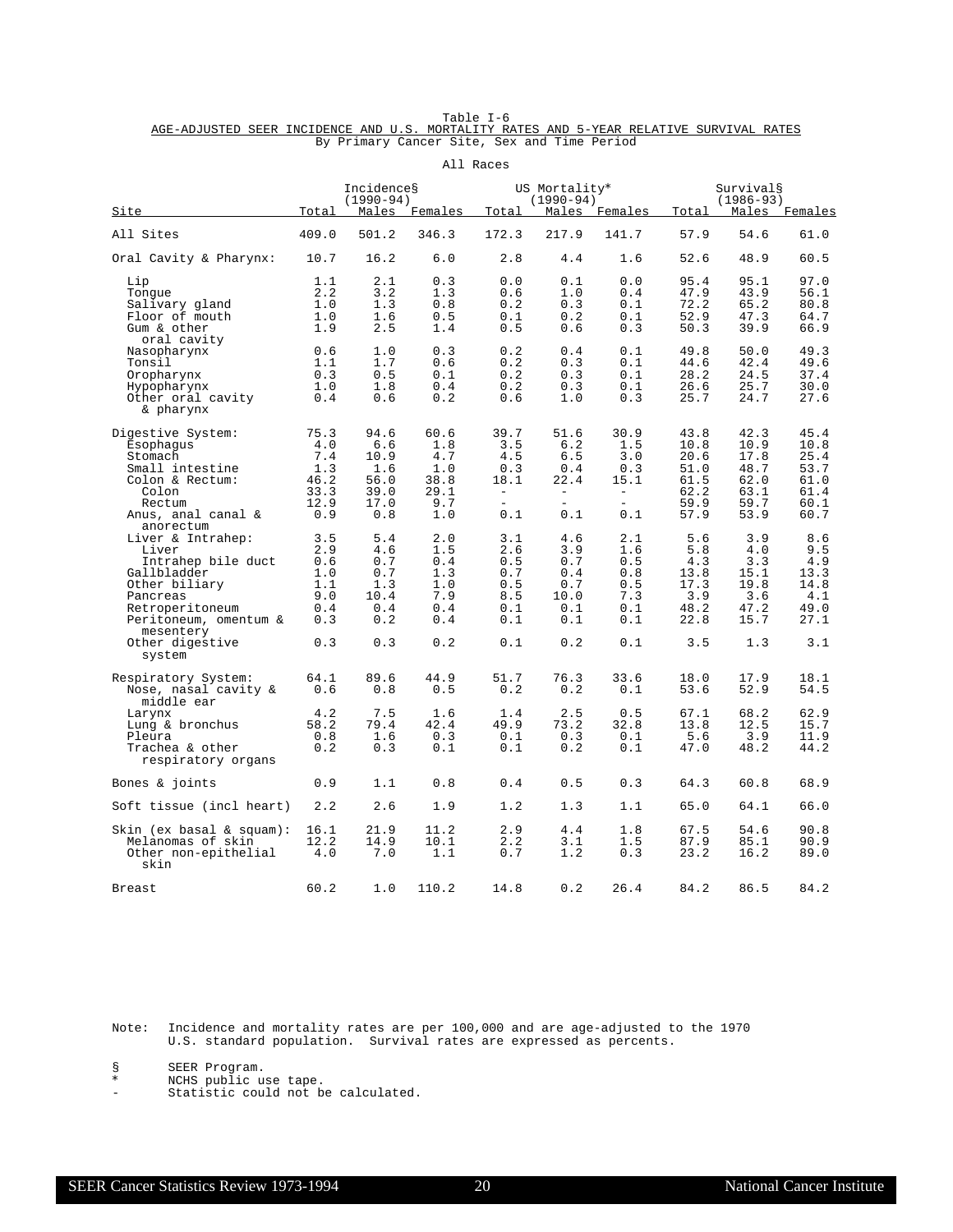|                                                                                         |  |  | Table I-6 - continued                       |  |  |  |
|-----------------------------------------------------------------------------------------|--|--|---------------------------------------------|--|--|--|
| AGE-ADJUSTED SEER INCIDENCE AND U.S. MORTALITY RATES AND 5-YEAR RELATIVE SURVIVAL RATES |  |  |                                             |  |  |  |
|                                                                                         |  |  | By Primary Cancer Site, Sex and Time Period |  |  |  |

|                                                                                                                                                                                                                                                                                                                                    |                                                                                                                             |                                                                                                                             |                                                                                                                            | All Races                                                                                                                  |                                                                                                                                                                      |                                                                                                                            |                                                                                                                                                                  |                                                                                                                                                                      |                                                                                                                                                        |
|------------------------------------------------------------------------------------------------------------------------------------------------------------------------------------------------------------------------------------------------------------------------------------------------------------------------------------|-----------------------------------------------------------------------------------------------------------------------------|-----------------------------------------------------------------------------------------------------------------------------|----------------------------------------------------------------------------------------------------------------------------|----------------------------------------------------------------------------------------------------------------------------|----------------------------------------------------------------------------------------------------------------------------------------------------------------------|----------------------------------------------------------------------------------------------------------------------------|------------------------------------------------------------------------------------------------------------------------------------------------------------------|----------------------------------------------------------------------------------------------------------------------------------------------------------------------|--------------------------------------------------------------------------------------------------------------------------------------------------------|
| <u>Site</u>                                                                                                                                                                                                                                                                                                                        | <u>Total</u>                                                                                                                | Incidences<br>$(1990 - 94)$                                                                                                 | Males Females                                                                                                              | Total                                                                                                                      | US Mortality*<br>$(1990 - 94)$                                                                                                                                       | Males Females                                                                                                              | Total                                                                                                                                                            | Survival§<br>$(1986 - 93)$                                                                                                                                           | Males Females                                                                                                                                          |
| Female Genital System:<br>Cervix uteri<br>Corpus uteri<br>Uterus, NOS<br>Ovary<br>Vagina<br>Vulva<br>Other female<br>genital system                                                                                                                                                                                                | 25.8<br>4.4<br>11.5<br>0.2<br>8.1<br>0.3<br>1.0<br>0.4                                                                      | $\qquad \qquad -$<br>$\equiv$<br>$\overline{\phantom{0}}$<br>$\equiv$<br>$\equiv$<br>$\equiv$<br>$\equiv$                   | 47.7<br>8.3<br>21.1<br>0.3<br>14.9<br>0.6<br>1.7<br>0.7                                                                    | 8.3<br>1.6<br>1.0<br>0.9<br>4.4<br>0.1<br>0.2<br>0.1                                                                       | $\qquad \qquad -$<br>$\overline{\phantom{a}}$<br>$\qquad \qquad -$<br>$\overline{\phantom{a}}$<br>$\equiv$<br>$\overline{a}$<br>$\overline{\phantom{m}}$<br>$\equiv$ | 14.8<br>2.9<br>1.8<br>1.6<br>7.8<br>0.2<br>0.3<br>0.2                                                                      | 68.7<br>68.9<br>84.7<br>24.1<br>46.4<br>47.2<br>75.7<br>55.3                                                                                                     | $\qquad \qquad -$<br>$\equiv$<br>$\overline{\phantom{0}}$<br>$\equiv$<br>$\equiv$<br>$\equiv$<br>$\qquad \qquad -$<br>$\overline{a}$                                 | 68.7<br>68.9<br>84.7<br>24.1<br>46.4<br>47.2<br>75.7<br>55.3                                                                                           |
| Male Genital System:<br>Prostate<br>Testis<br>Penis<br>Other male<br>genital system                                                                                                                                                                                                                                                | 71.1<br>68.4<br>2.3<br>0.3<br>0.1                                                                                           | 166.3<br>160.7<br>4.6<br>0.7<br>0.3                                                                                         | $\overline{\phantom{0}}$<br>$\overline{\phantom{0}}$<br>$\overline{\phantom{0}}$<br>$\overline{\phantom{a}}$               | 10.2<br>10.1<br>0.1<br>0.1<br>0.0                                                                                          | 26.9<br>26.5<br>0.2<br>0.2<br>0.0                                                                                                                                    | $\equiv$<br>$\overline{\phantom{a}}$<br>$\sim$<br>$\equiv$                                                                 | 88.9<br>88.5<br>95.0<br>66.9<br>81.5                                                                                                                             | 88.9<br>88.5<br>95.0<br>66.9<br>81.5                                                                                                                                 | $\overline{\phantom{a}}$<br>$\equiv$<br>$\equiv$                                                                                                       |
| Urinary System:<br>Urinary bladder<br>Kidney & renal pelvis<br>Ureter<br>Other urinary system                                                                                                                                                                                                                                      | 26.8<br>17.0<br>9.1<br>0.5<br>0.3                                                                                           | 43.2<br>29.5<br>12.6<br>0.7<br>0.4                                                                                          | 14.4<br>7.7<br>6.3<br>0.3<br>0.1                                                                                           | 6.9<br>3.3<br>3.5<br>0.1<br>0.1                                                                                            | 10.9<br>5.7<br>5.0<br>0.1<br>0.1                                                                                                                                     | 4.1<br>1.7<br>2.3<br>0.1<br>0.1                                                                                            | 73.4<br>81.3<br>59.1<br>62.1<br>59.7                                                                                                                             | 76.6<br>84.1<br>59.9<br>64.6<br>68.2                                                                                                                                 | 66.3<br>73.6<br>57.9<br>58.3<br>46.9                                                                                                                   |
| Eye & Orbit                                                                                                                                                                                                                                                                                                                        | 0.7                                                                                                                         | 0.8                                                                                                                         | 0.6                                                                                                                        | 0.1                                                                                                                        | 0.1                                                                                                                                                                  | 0.1                                                                                                                        | 78.0                                                                                                                                                             | 78.2                                                                                                                                                                 | 77.8                                                                                                                                                   |
| Brain & Nervous System:<br>Brain<br>Cranial nerves & other<br>nervous system                                                                                                                                                                                                                                                       | 6.2<br>5.8<br>0.4                                                                                                           | 7.4<br>7.0<br>0.4                                                                                                           | 5.2<br>4.8<br>0.3                                                                                                          | 4.2<br>4.2<br>0.1                                                                                                          | 5.2<br>5.0<br>$0.1$                                                                                                                                                  | 3.5<br>3.4<br>0.1                                                                                                          | 29.9<br>27.6<br>68.7                                                                                                                                             | 29.4<br>27.2<br>67.7                                                                                                                                                 | 30.5<br>28.1<br>69.9                                                                                                                                   |
| Endocrine System:<br>Thyroid<br>Other endocrine &<br>thymus                                                                                                                                                                                                                                                                        | 5.5<br>4.9<br>0.6                                                                                                           | 3.5<br>2.8<br>0.6                                                                                                           | 7.4<br>6.9<br>0.5                                                                                                          | 0.7<br>0.3<br>0.3                                                                                                          | 0.7<br>0.3<br>0.4                                                                                                                                                    | 0.7<br>0.4<br>0.3                                                                                                          | 91.3<br>95.1<br>56.0                                                                                                                                             | 85.5<br>92.4<br>56.2                                                                                                                                                 | 93.5<br>95.9<br>55.9                                                                                                                                   |
| Lymphomas:<br>Hodgkin's disease<br>Non-Hodgkin's<br>lymphomas                                                                                                                                                                                                                                                                      | 18.3<br>2.8<br>15.5                                                                                                         | 22.3<br>3.1<br>19.2                                                                                                         | 14.8<br>2.5<br>12.3                                                                                                        | 7.1<br>0.5<br>6.5                                                                                                          | 8.8<br>0.7<br>8.1                                                                                                                                                    | 5.7<br>0.4<br>5.3                                                                                                          | 56.9<br>80.9<br>51.3                                                                                                                                             | 53.4<br>78.2<br>47.7                                                                                                                                                 | 61.3<br>84.2<br>55.9                                                                                                                                   |
| Multiple myeloma<br>Leukemias:<br>Lymphocytic:<br>Acute lymphocytic<br>Chronic lymphocytic<br>Other lymphocytic<br>Myeloid:<br>Acute myeloid<br>Chronic myeloid<br>Other myeloid<br>Monocytic:<br>Acute monocytic<br>Chronic monocytic<br>Other monocytic<br>Other:<br>Other acute<br>Other chronic<br>Aleukemic, subleuk &<br>NOS | 4.5<br>10.1<br>4.5<br>1.4<br>3.0<br>0.1<br>4.1<br>2.6<br>1.4<br>0.2<br>0.2<br>0.2<br>0.0<br>0.0<br>1.2<br>0.5<br>0.0<br>0.7 | 5.6<br>13.1<br>6.0<br>1.7<br>4.1<br>0.2<br>5.1<br>3.1<br>1.8<br>0.2<br>0.3<br>0.2<br>0.0<br>0.0<br>1.7<br>0.7<br>0.0<br>1.0 | 3.7<br>7.8<br>3.4<br>1.2<br>2.1<br>0.1<br>3.4<br>2.2<br>1.1<br>0.2<br>0.2<br>0.2<br>0.0<br>0.0<br>0.9<br>0.4<br>0.0<br>0.5 | 3.1<br>6.3<br>1.9<br>0.5<br>1.2<br>0.1<br>2.7<br>1.8<br>0.8<br>0.1<br>0.1<br>0.1<br>0.0<br>0.0<br>1.7<br>1.0<br>0.1<br>0.7 | 3.8<br>8.4<br>2.6<br>0.7<br>1.8<br>0.1<br>3.4<br>2.3<br>1.0<br>0.1<br>0.1<br>0.1<br>0.0<br>0.0<br>2.3<br>1.2<br>$0.1$<br>1.0                                         | 2.6<br>4.9<br>1.3<br>0.4<br>0.8<br>0.1<br>2.2<br>1.5<br>0.6<br>0.1<br>0.1<br>0.1<br>0.0<br>0.0<br>1.4<br>0.8<br>0.0<br>0.5 | 28.6<br>41.6<br>64.9<br>56.7<br>70.2<br>42.7<br>18.7<br>12.3<br>28.8<br>23.5<br>15.1<br>13.8<br>29.7<br>$\overline{\phantom{a}}$<br>31.4<br>10.7<br>62.3<br>46.3 | 29.6<br>42.3<br>64.1<br>55.0<br>69.8<br>43.0<br>17.6<br>10.6<br>28.4<br>21.8<br>15.0<br>15.6<br>$\overline{\phantom{a}}$<br>$\equiv$<br>38.0<br>10.6<br>64.8<br>56.0 | 27.5<br>40.6<br>66.0<br>59.2<br>70.7<br>42.5<br>19.9<br>14.4<br>29.4<br>25.5<br>14.7<br>11.8<br>$\equiv$<br>$\equiv$<br>21.7<br>10.8<br>$\sim$<br>30.2 |
| Ill-defined &<br>unspecified                                                                                                                                                                                                                                                                                                       | 10.3                                                                                                                        | 12.0                                                                                                                        | 9.0                                                                                                                        | 11.7                                                                                                                       | 14.6                                                                                                                                                                 | 9.6                                                                                                                        | 11.4                                                                                                                                                             | 11.6                                                                                                                                                                 | 11.1                                                                                                                                                   |

Note: Incidence and mortality rates are per 100,000 and are age-adjusted to the 1970 U.S. standard population. Survival rates are expressed as percents.

§ SEER Program.<br>\* NCHS public us

\* NCHS public use tape.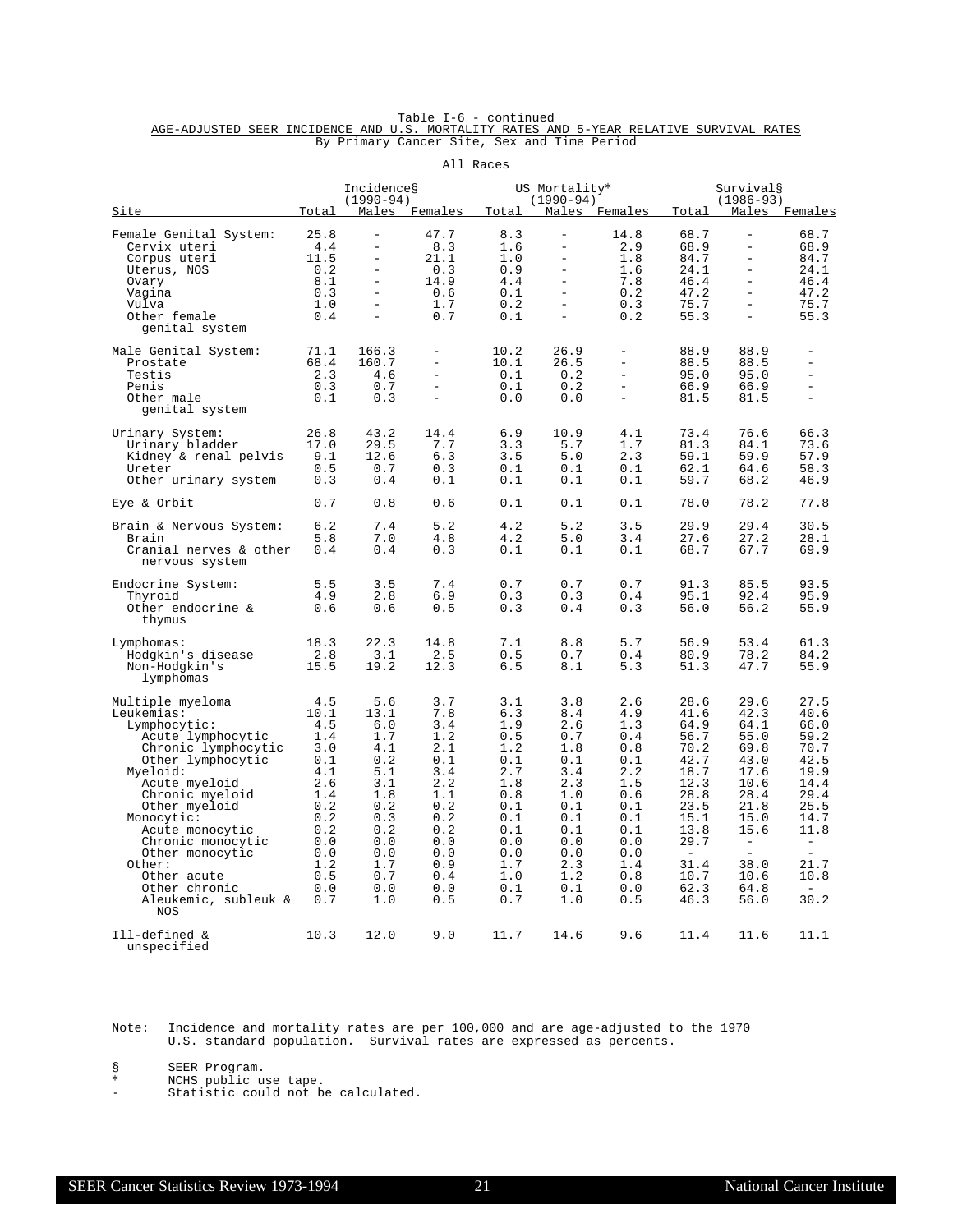Table I-7<br>AGE-ADJUSTED SEER INCIDENCE AND U.S. MORTALITY RATES AND 5-YEAR RELATIVE SURVIVAL RATES By Primary Cancer Site, Sex and Time Period

|                                                                                                                                                                                                 |                                                             |                                                             |                                                             | Whites                                                        |                                                                                                  |                                                                           |                                                                 |                                                                 |                                                                  |
|-------------------------------------------------------------------------------------------------------------------------------------------------------------------------------------------------|-------------------------------------------------------------|-------------------------------------------------------------|-------------------------------------------------------------|---------------------------------------------------------------|--------------------------------------------------------------------------------------------------|---------------------------------------------------------------------------|-----------------------------------------------------------------|-----------------------------------------------------------------|------------------------------------------------------------------|
| <u>Site</u>                                                                                                                                                                                     | Total                                                       | Incidences<br>$(1990 - 94)$                                 | Males Females                                               | Total                                                         | US Mortality*<br>$(1990 - 94)$                                                                   | Males Females                                                             | Total                                                           | Survival§<br>$(1986 - 93)$<br>Males Females                     |                                                                  |
|                                                                                                                                                                                                 | 409.6                                                       | 496.1                                                       | 352.0                                                       |                                                               |                                                                                                  | 140.2                                                                     | 59.5                                                            | 56.5                                                            | 62.3                                                             |
| All Sites                                                                                                                                                                                       |                                                             |                                                             |                                                             | 168.6                                                         | 211.2                                                                                            |                                                                           |                                                                 |                                                                 |                                                                  |
| Oral Cavity & Pharynx:<br>Lip<br>Tongue<br>Salivary gland<br>Floor of mouth<br>Gum & other<br>oral cavity                                                                                       | 10.4<br>1.2<br>2.2<br>1.0<br>1.0<br>1.9                     | 15.6<br>2.4<br>3.2<br>1.3<br>1.5<br>2.4                     | 6.0<br>0.3<br>1.4<br>0.8<br>0.6<br>1.4                      | 2.6<br>0.0<br>0.6<br>0.2<br>0.1<br>0.4                        | 3.9<br>0.1<br>0.9<br>0.3<br>0.1<br>0.6                                                           | 1.5<br>0.0<br>0.4<br>0.1<br>0.1<br>0.3                                    | 54.9<br>95.4<br>50.2<br>72.2<br>55.1<br>52.0                    | 51.8<br>95.2<br>46.1<br>64.9<br>50.1<br>41.6                    | 61.7<br>96.5<br>58.2<br>81.6<br>65.3<br>68.1                     |
| Nasopharynx<br>Tonsil<br>Oropharynx<br>Hypopharynx<br>Other oral cavity<br>& pharynx                                                                                                            | 0.4<br>1.1<br>0.3<br>0.9<br>0.4                             | 0.6<br>1.6<br>0.4<br>1.6<br>0.6                             | 0.2<br>0.6<br>0.1<br>0.4<br>0.2                             | 0.2<br>0.2<br>0.2<br>0.2<br>0.5                               | 0.3<br>0.3<br>0.3<br>0.3<br>0.8                                                                  | 0.1<br>0.1<br>0.1<br>0.1<br>0.3                                           | 44.7<br>46.8<br>31.2<br>27.9<br>26.1                            | 47.1<br>45.6<br>26.7<br>26.8<br>25.4                            | 39.5<br>49.5<br>42.6<br>31.2<br>27.4                             |
| Digestive System:<br>Esophagus<br>Stomach<br>Small intestine<br>Colon & Rectum:<br>Colon<br>Rectum<br>Anus, anal canal &                                                                        | 72.2<br>3.6<br>6.3<br>1.2<br>45.7<br>32.9<br>12.9<br>1.0    | 90.3<br>6.0<br>9.4<br>1.5<br>55.7<br>38.7<br>17.0<br>0.8    | 58.3<br>1.6<br>3.9<br>1.0<br>38.2<br>28.5<br>9.7<br>1.1     | 37.9<br>3.1<br>4.0<br>0.3<br>17.8<br>$ \,$<br>$\equiv$<br>0.1 | 49.1<br>5.5<br>5.8<br>0.4<br>22.0<br>$\overline{\phantom{a}}$<br>$\overline{\phantom{0}}$<br>0.1 | 29.5<br>1.2<br>2.6<br>0.3<br>14.7<br>$\equiv$<br>$\qquad \qquad =$<br>0.1 | 45.3<br>11.8<br>19.4<br>52.3<br>62.3<br>63.1<br>60.6<br>59.9    | 44.1<br>12.1<br>16.6<br>49.2<br>62.9<br>64.2<br>60.4<br>57.7    | 46.6<br>11.1<br>24.5<br>55.9<br>61.8<br>62.1<br>60.8<br>61.4     |
| anorectum<br>Liver & Intrahep:<br>Liver<br>Intrahep bile duct<br>Gallbladder<br>Other biliary<br>Pancreas<br>Retroperitoneum<br>Peritoneum, omentum &<br>mesentery<br>Other digestive<br>system | 2.8<br>2.2<br>0.5<br>1.0<br>1.1<br>8.6<br>0.4<br>0.3<br>0.3 | 4.2<br>3.5<br>0.7<br>0.6<br>1.3<br>9.9<br>0.4<br>0.2<br>0.3 | 1.6<br>1.2<br>0.4<br>1.3<br>0.9<br>7.6<br>0.4<br>0.4<br>0.2 | 2.9<br>2.3<br>0.5<br>0.6<br>0.6<br>8.2<br>0.1<br>0.1<br>0.1   | 4.1<br>3.4<br>0.6<br>0.4<br>0.7<br>9.7<br>0.1<br>0.1<br>0.2                                      | 1.9<br>1.4<br>0.5<br>0.8<br>0.5<br>7.0<br>0.1<br>0.1<br>0.1               | 6.2<br>6.5<br>4.6<br>13.5<br>17.0<br>3.7<br>50.4<br>22.0<br>3.3 | 4.4<br>4.4<br>4.0<br>13.6<br>19.4<br>3.6<br>47.6<br>16.4<br>1.3 | 9.1<br>10.4<br>4.8<br>13.5<br>14.6<br>3.9<br>53.6<br>25.0<br>2.8 |
| Respiratory System:<br>Nose, nasal cavity &<br>middle ear                                                                                                                                       | 63.8<br>0.6<br>4.2                                          | 87.9<br>0.8<br>7.4                                          | 45.9<br>0.4<br>1.5                                          | 51.1<br>0.2<br>1.2                                            | 74.2<br>0.2<br>2.3                                                                               | 34.1<br>0.1<br>0.5                                                        | 18.4<br>55.6<br>69.1                                            | 18.4<br>54.0<br>70.5                                            | 18.4<br>57.6<br>63.6                                             |
| Larynx<br>Lung & bronchus<br>Pleura<br>Trachea & other<br>respiratory organs                                                                                                                    | 58.0<br>0.9<br>0.2                                          | 77.8<br>1.7<br>0.3                                          | 43.5<br>0.3<br>0.2                                          | 49.4<br>0.2<br>0.1                                            | 71.3<br>0.3<br>0.2                                                                               | 33.3<br>0.1<br>0.1                                                        | 14.1<br>5.7<br>47.3                                             | 12.7<br>4.0<br>49.9                                             | 16.1<br>12.0<br>40.4                                             |
| Bones & joints                                                                                                                                                                                  | 0.9                                                         | 1.1                                                         | 0.8                                                         | 0.4                                                           | 0.5                                                                                              | 0.3                                                                       | 63.4                                                            | 59.4                                                            | 68.6                                                             |
| Soft tissue (incl heart)                                                                                                                                                                        | 2.2                                                         | 2.6                                                         | 1.9                                                         | 1.2                                                           | 1.3                                                                                              | 1.1                                                                       | 66.5                                                            | 65.6                                                            | 67.5                                                             |
| Skin (ex basal & squam):<br>Melanomas of skin<br>Other non-epithelial<br>skin                                                                                                                   | 17.9<br>13.8<br>4.0                                         | 24.0<br>16.8<br>7.2                                         | 12.6<br>11.6<br>1.0                                         | 3.2<br>2.5<br>0.7                                             | 4.7<br>3.5<br>1.2                                                                                | 2.0<br>1.7<br>0.3                                                         | 69.0<br>88.1<br>22.2                                            | 56.4<br>85.4<br>15.7                                            | 90.9<br>91.1<br>88.3                                             |
| Breast                                                                                                                                                                                          | 61.6                                                        | 0.9                                                         | 113.5                                                       | 14.6                                                          | 0.2                                                                                              | 26.2                                                                      | 85.5                                                            | 89.8                                                            | 85.5                                                             |

Note: Incidence and mortality rates are per 100,000 and are age-adjusted to the 1970 U.S. standard population. Survival rates are expressed as percents.

§ SEER Program.<br>\* NCHS public us

\* NCHS public use tape.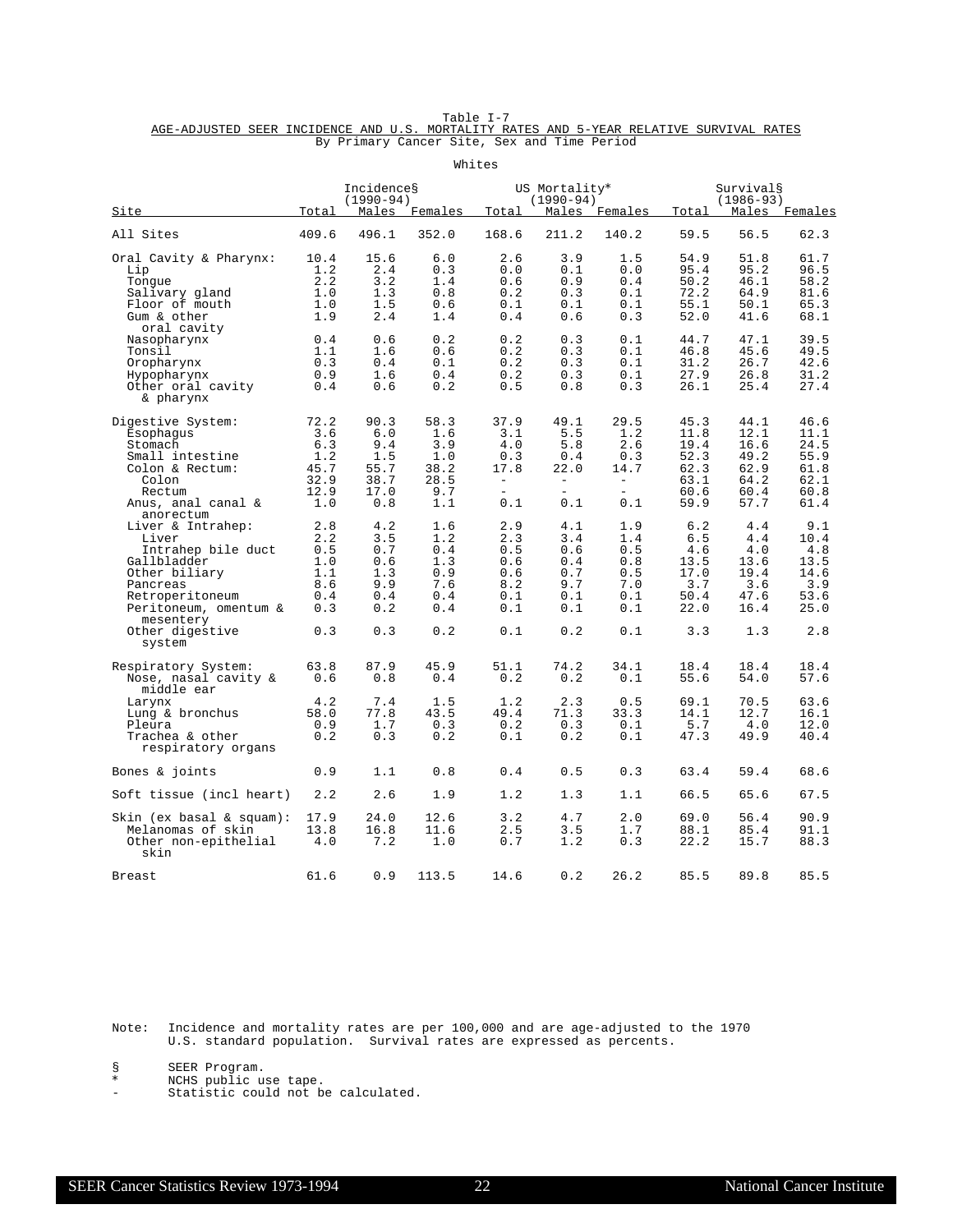|                                                                                         |  |  | Table I-7 - continued                       |  |  |  |
|-----------------------------------------------------------------------------------------|--|--|---------------------------------------------|--|--|--|
| AGE-ADJUSTED SEER INCIDENCE AND U.S. MORTALITY RATES AND 5-YEAR RELATIVE SURVIVAL RATES |  |  |                                             |  |  |  |
|                                                                                         |  |  | By Primary Cancer Site, Sex and Time Period |  |  |  |

|                                                                                                                                                                                                                                                                                                                |                                                                                                                      |                                                                                                                                                                           |                                                                                                                     | Whites                                                                                                              |                                                                                                                                                                                                                |                                                                                                                     |                                                                                                                                                                   |                                                                                                                                                     |                                                                                                                                                |
|----------------------------------------------------------------------------------------------------------------------------------------------------------------------------------------------------------------------------------------------------------------------------------------------------------------|----------------------------------------------------------------------------------------------------------------------|---------------------------------------------------------------------------------------------------------------------------------------------------------------------------|---------------------------------------------------------------------------------------------------------------------|---------------------------------------------------------------------------------------------------------------------|----------------------------------------------------------------------------------------------------------------------------------------------------------------------------------------------------------------|---------------------------------------------------------------------------------------------------------------------|-------------------------------------------------------------------------------------------------------------------------------------------------------------------|-----------------------------------------------------------------------------------------------------------------------------------------------------|------------------------------------------------------------------------------------------------------------------------------------------------|
| <u>Site</u>                                                                                                                                                                                                                                                                                                    | Total                                                                                                                | Incidences<br>$(1990 - 94)$                                                                                                                                               | Males Females                                                                                                       | Total                                                                                                               | US Mortality*<br>$(1990 - 94)$                                                                                                                                                                                 | Males Females                                                                                                       | Total                                                                                                                                                             | Survival§<br>$(1986 - 93)$                                                                                                                          | Males Females                                                                                                                                  |
| Female Genital System:<br>Cervix uteri<br>Corpus uteri<br>Uterus, NOS<br>Ovary<br>Vagina<br>Vulva<br>Other female<br>genital system                                                                                                                                                                            | 26.3<br>4.0<br>12.1<br>0.2<br>8.4<br>0.3<br>1.0<br>0.4                                                               | $\qquad \qquad -$<br>$\overline{\phantom{0}}$<br>$\qquad \qquad -$<br>$\qquad \qquad -$<br>$\equiv$<br>$\qquad \qquad -$<br>$\qquad \qquad -$<br>$\overline{\phantom{a}}$ | 48.9<br>7.7<br>22.3<br>0.3<br>15.6<br>0.5<br>1.8<br>0.7                                                             | 8.0<br>1.3<br>1.0<br>0.9<br>4.5<br>0.1<br>0.2<br>0.1                                                                | $\qquad \qquad -$<br>$\qquad \qquad -$<br>$\overline{\phantom{0}}$<br>$\overline{\phantom{0}}$<br>$\overline{\phantom{a}}$<br>$\overline{\phantom{a}}$<br>$\overline{\phantom{0}}$<br>$\overline{\phantom{a}}$ | 14.4<br>2.5<br>1.7<br>1.5<br>8.0<br>0.2<br>0.3<br>0.2                                                               | 70.1<br>71.4<br>86.5<br>26.1<br>46.5<br>49.0<br>75.4<br>55.7                                                                                                      | $\overline{\phantom{a}}$<br>$\overline{\phantom{0}}$<br>$\equiv$<br>$\equiv$<br>$\equiv$<br>$\overline{\phantom{0}}$<br>$\equiv$                    | 70.1<br>71.4<br>86.5<br>26.1<br>46.5<br>49.0<br>75.4<br>55.7                                                                                   |
| Male Genital System:<br>Prostate<br>Testis<br>Penis<br>Other male<br>genital system                                                                                                                                                                                                                            | 69.5<br>66.4<br>2.7<br>0.3<br>0.1                                                                                    | 162.1<br>155.8<br>5.3<br>0.7<br>0.2                                                                                                                                       | $\overline{\phantom{0}}$<br>$\overline{\phantom{0}}$<br>$\overline{\phantom{0}}$<br>$\overline{\phantom{0}}$        | 9.4<br>9.2<br>0.1<br>0.1<br>0.0                                                                                     | 24.8<br>24.3<br>0.3<br>0.1<br>0.0                                                                                                                                                                              | $\overline{\phantom{a}}$<br>$\equiv$<br>$\equiv$<br>$\equiv$                                                        | 90.6<br>90.2<br>95.3<br>68.2<br>79.4                                                                                                                              | 90.6<br>90.2<br>95.3<br>68.2<br>79.4                                                                                                                | ÷,<br>$\equiv$<br>$\equiv$<br>$\equiv$                                                                                                         |
| Urinary System:<br>Urinary bladder<br>Kidney & renal pelvis<br>Ureter<br>Other urinary system                                                                                                                                                                                                                  | 28.2<br>18.2<br>9.3<br>0.5<br>0.2                                                                                    | 45.6<br>31.8<br>12.8<br>0.7<br>0.4                                                                                                                                        | 15.0<br>8.1<br>6.5<br>0.3<br>0.1                                                                                    | 7.0<br>3.3<br>3.5<br>0.1<br>0.0                                                                                     | 11.1<br>5.8<br>5.1<br>0.1<br>0.1                                                                                                                                                                               | 4.1<br>1.7<br>2.3<br>0.1<br>0.0                                                                                     | 74.8<br>82.5<br>59.9<br>62.7<br>63.1                                                                                                                              | 78.0<br>85.1<br>60.8<br>65.4<br>72.8                                                                                                                | 67.6<br>75.1<br>58.4<br>58.6<br>45.1                                                                                                           |
| Eye & Orbit                                                                                                                                                                                                                                                                                                    | 0.8                                                                                                                  | 0.9                                                                                                                                                                       | 0.6                                                                                                                 | 0.1                                                                                                                 | 0.1                                                                                                                                                                                                            | 0.1                                                                                                                 | 78.4                                                                                                                                                              | 79.6                                                                                                                                                | 77.1                                                                                                                                           |
| Brain & Nervous System:<br>Brain<br>Cranial nerves & other<br>nervous system                                                                                                                                                                                                                                   | 6.7<br>6.3<br>0.4                                                                                                    | 8.0<br>7.6<br>0.4                                                                                                                                                         | 5.6<br>5.2<br>0.3                                                                                                   | 4.5<br>4.4<br>0.1                                                                                                   | 5.5<br>5.4<br>0.1                                                                                                                                                                                              | 3.7<br>3.6<br>0.1                                                                                                   | 29.3<br>27.0<br>71.5                                                                                                                                              | 28.6<br>26.4<br>70.6                                                                                                                                | 30.2<br>27.8<br>72.4                                                                                                                           |
| Endocrine System:<br>Thyroid<br>Other endocrine &<br>thymus                                                                                                                                                                                                                                                    | 5.5<br>5.0<br>0.5                                                                                                    | 3.5<br>2.9<br>0.6                                                                                                                                                         | 7.5<br>7.0<br>0.5                                                                                                   | 0.7<br>0.3<br>0.3                                                                                                   | 0.7<br>0.3<br>0.4                                                                                                                                                                                              | 0.6<br>0.4<br>0.3                                                                                                   | 92.0<br>95.5<br>55.1                                                                                                                                              | 86.8<br>92.9<br>56.5                                                                                                                                | 94.0<br>96.2<br>53.6                                                                                                                           |
| Lymphomas:<br>Hodgkin's disease<br>Non-Hodgkin's<br>lymphomas                                                                                                                                                                                                                                                  | 19.0<br>3.0<br>16.0                                                                                                  | 23.1<br>3.3<br>19.8                                                                                                                                                       | 15.5<br>2.7<br>12.8                                                                                                 | 7.3<br>0.5<br>6.8                                                                                                   | 9.1<br>0.7<br>8.4                                                                                                                                                                                              | 6.0<br>0.4<br>5.5                                                                                                   | 57.9<br>81.8<br>52.2                                                                                                                                              | 54.5<br>79.1<br>48.7                                                                                                                                | 62.1<br>85.2<br>56.6                                                                                                                           |
| Multiple myeloma                                                                                                                                                                                                                                                                                               | 4.1                                                                                                                  | 5.2                                                                                                                                                                       | 3.3                                                                                                                 | 2.8                                                                                                                 | 3.5                                                                                                                                                                                                            | 2.3                                                                                                                 | 28.4                                                                                                                                                              | 29.4                                                                                                                                                | 27.3                                                                                                                                           |
| Leukemias:<br>Lymphocytic:<br>Acute lymphocytic<br>Chronic lymphocytic<br>Other lymphocytic<br>Myeloid:<br>Acute myeloid<br>Chronic myeloid<br>Other myeloid<br>Monocytic:<br>Acute monocytic<br>Chronic monocytic<br>Other monocytic<br>Other:<br>Other acute<br>Other chronic<br>Aleukemic, subleuk &<br>NOS | 10.3<br>4.7<br>1.5<br>3.1<br>0.1<br>4.2<br>2.6<br>1.4<br>0.2<br>0.2<br>0.2<br>0.0<br>0.0<br>1.2<br>0.5<br>0.0<br>0.7 | 13.5<br>6.3<br>1.8<br>4.3<br>0.2<br>5.2<br>3.2<br>1.8<br>0.2<br>0.3<br>0.2<br>0.0<br>0.0<br>1.7<br>0.7<br>0.0<br>1.0                                                      | 7.9<br>3.5<br>1.2<br>2.1<br>0.1<br>3.4<br>2.2<br>1.1<br>0.2<br>0.2<br>0.2<br>0.0<br>0.0<br>0.8<br>0.4<br>0.0<br>0.5 | 6.4<br>1.9<br>0.6<br>1.2<br>0.1<br>2.7<br>1.9<br>0.8<br>0.1<br>0.1<br>0.1<br>0.0<br>0.0<br>1.7<br>1.0<br>0.1<br>0.7 | 8.5<br>2.7<br>0.7<br>1.8<br>0.2<br>3.5<br>2.3<br>1.0<br>0.1<br>0.1<br>0.1<br>0.0<br>0.0<br>2.3<br>1.2<br>0.1<br>1.0                                                                                            | 5.0<br>1.3<br>0.5<br>0.8<br>0.1<br>2.2<br>1.5<br>0.6<br>0.1<br>0.1<br>0.1<br>0.0<br>0.0<br>1.4<br>0.8<br>0.0<br>0.5 | 42.8<br>66.1<br>57.2<br>71.4<br>43.0<br>18.7<br>12.3<br>28.8<br>24.7<br>15.6<br>13.7<br>35.8<br>$\alpha \rightarrow \beta \gamma$<br>33.2<br>10.5<br>68.5<br>49.2 | 43.8<br>65.3<br>55.5<br>71.1<br>41.8<br>18.1<br>10.8<br>29.2<br>23.8<br>14.8<br>14.6<br>$\sim$<br>$\sim 10^{-10}$<br>40.3<br>10.4<br>$\sim$<br>59.0 | 41.4<br>67.2<br>59.6<br>71.8<br>44.0<br>19.4<br>14.0<br>28.3<br>25.9<br>16.0<br>12.6<br>$\sim$<br>$\sim$ $-$<br>22.8<br>10.6<br>$\sim$<br>32.7 |
| Ill-defined &<br>unspecified                                                                                                                                                                                                                                                                                   | 10.1                                                                                                                 | 11.7                                                                                                                                                                      | 8.8                                                                                                                 | 11.3                                                                                                                | 14.1                                                                                                                                                                                                           | 9.3                                                                                                                 | 11.8                                                                                                                                                              | 12.4                                                                                                                                                | 11.1                                                                                                                                           |

Note: Incidence and mortality rates are per 100,000 and are age-adjusted to the 1970 U.S. standard population. Survival rates are expressed as percents.

§ SEER Program.<br>\* NCHS public us

\* NCHS public use tape.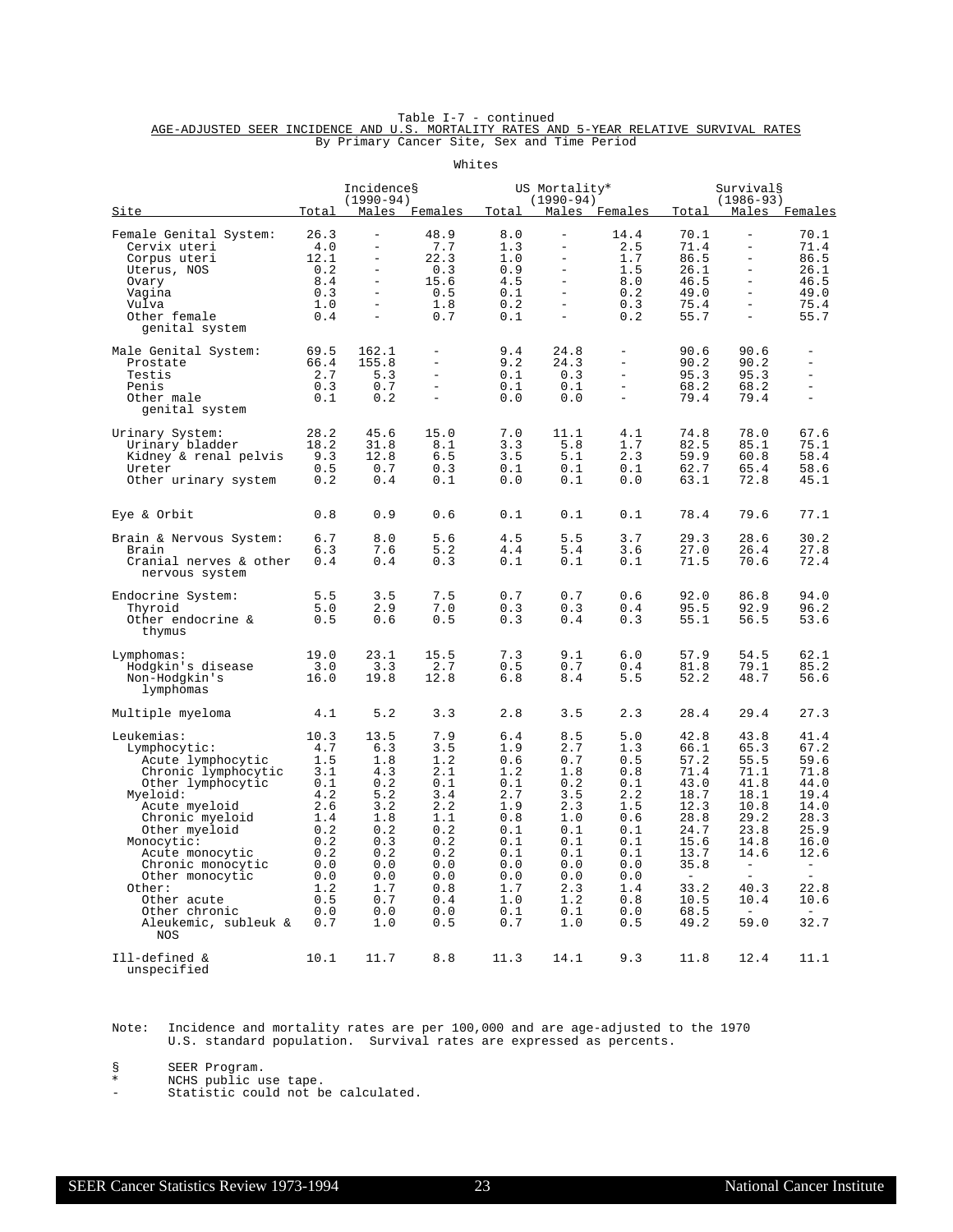Table I-8<br>AGE-ADJUSTED SEER INCIDENCE AND U.S. MORTALITY RATES AND 5-YEAR RELATIVE SURVIVAL RATES By Primary Cancer Site, Sex and Time Period

|                                                                                                                                                                                                 |                                                              |                                                              |                                                              | Blacks                                                         |                                                                    |                                                                           |                                                                                     |                                                                                     |                                                                               |
|-------------------------------------------------------------------------------------------------------------------------------------------------------------------------------------------------|--------------------------------------------------------------|--------------------------------------------------------------|--------------------------------------------------------------|----------------------------------------------------------------|--------------------------------------------------------------------|---------------------------------------------------------------------------|-------------------------------------------------------------------------------------|-------------------------------------------------------------------------------------|-------------------------------------------------------------------------------|
| <u>Site</u>                                                                                                                                                                                     | Total                                                        | Incidences<br>$(1990 - 94)$                                  | Males Females                                                | Total                                                          | US Mortality*<br>$(1990 - 94)$                                     | Males Females                                                             | Total                                                                               | Survival§<br>$(1986 - 93)$<br>Males Females                                         |                                                                               |
| All Sites                                                                                                                                                                                       | 456.0                                                        | 624.7                                                        | 340.6                                                        | 226.0                                                          | 314.4                                                              | 168.9                                                                     | 44.4                                                                                | 41.1                                                                                | 47.9                                                                          |
| Oral Cavity & Pharynx:<br>Lip<br>Tongue<br>Salivary gland<br>Floor of mouth<br>Gum & other                                                                                                      | 13.9<br>0.1<br>2.8<br>0.9<br>1.5<br>2.5                      | 23.3<br>0.1<br>5.1<br>1.2<br>2.7<br>3.7                      | 6.5<br>0.1<br>1.1<br>0.7<br>0.6<br>1.4                       | 5.0<br>0.0<br>1.1<br>0.2<br>0.2<br>0.7                         | 8.9<br>0.0<br>2.0<br>0.3<br>0.4<br>1.2                             | 2.1<br>0.0<br>0.5<br>0.1<br>0.1<br>0.4                                    | 33.5<br>$\overline{\phantom{a}}$<br>26.3<br>69.6<br>38.0<br>38.8                    | 28.4<br>$\overline{\phantom{a}}$<br>25.7<br>62.3<br>30.0<br>31.0                    | 47.3<br>$\equiv$<br>28.0<br>75.1<br>61.5<br>56.7                              |
| oral cavity<br>Nasopharynx<br>Tonsil<br>Oropharynx<br>Hypopharynx<br>Other oral cavity<br>& pharynx                                                                                             | 0.6<br>2.0<br>0.6<br>2.1<br>0.7                              | 1.0<br>3.2<br>1.1<br>3.9<br>1.3                              | 0.3<br>1.0<br>0.2<br>0.7<br>0.3                              | 0.3<br>0.5<br>0.4<br>0.3<br>1.2                                | 0.5<br>0.8<br>0.8<br>0.7<br>2.3                                    | 0.2<br>0.2<br>0.2<br>0.1<br>0.5                                           | 48.5<br>30.3<br>8.1<br>22.2<br>22.3                                                 | 44.5<br>26.7<br>0.0<br>21.7<br>21.5                                                 | 42.0<br>$\sim$<br>24.4<br>24.2                                                |
| Digestive System:<br>Esophagus<br>Stomach<br>Small intestine<br>Colon & Rectum:<br>Colon<br>Rectum<br>Anus, anal canal &                                                                        | 98.3<br>9.4<br>11.9<br>2.0<br>52.4<br>40.7<br>11.7<br>1.3    | 126.3<br>15.8<br>18.6<br>2.7<br>61.2<br>46.2<br>15.0<br>1.4  | 78.1<br>4.6<br>7.2<br>1.6<br>46.4<br>37.1<br>9.3<br>1.1      | 58.5<br>7.9<br>8.5<br>0.5<br>23.3<br>$\sim$<br>$\equiv$<br>0.2 | 78.2<br>13.9<br>12.9<br>0.7<br>28.1<br>$\equiv$<br>$\equiv$<br>0.2 | 44.8<br>3.6<br>5.6<br>0.4<br>20.2<br>$\equiv$<br>$\qquad \qquad =$<br>0.2 | 33.4<br>7.9<br>20.1<br>43.5<br>52.4<br>52.6<br>52.1<br>44.5                         | 30.0<br>7.5<br>16.9<br>45.8<br>51.5<br>51.6<br>51.0<br>36.6                         | 37.1<br>8.8<br>25.2<br>40.1<br>53.2<br>53.3<br>53.0<br>52.5                   |
| anorectum<br>Liver & Intrahep:<br>Liver<br>Intrahep bile duct<br>Gallbladder<br>Other biliary<br>Pancreas<br>Retroperitoneum<br>Peritoneum, omentum &<br>mesentery<br>Other digestive<br>system | 5.0<br>4.6<br>0.4<br>0.9<br>0.9<br>13.6<br>0.5<br>0.2<br>0.3 | 8.1<br>7.6<br>0.5<br>0.8<br>0.9<br>15.9<br>0.4<br>0.2<br>0.5 | 2.5<br>2.2<br>0.3<br>1.0<br>0.9<br>11.9<br>0.5<br>0.3<br>0.2 | 4.5<br>4.0<br>0.5<br>0.7<br>0.4<br>12.1<br>0.1<br>0.1<br>0.2   | 6.8<br>6.2<br>0.6<br>0.5<br>0.5<br>14.3<br>0.1<br>0.1<br>0.3       | 2.8<br>2.4<br>0.4<br>0.8<br>0.4<br>10.5<br>0.1<br>0.1<br>0.2              | 3.9<br>4.0<br>2.2<br>14.8<br>16.9<br>5.1<br>35.1<br>$\overline{\phantom{a}}$<br>4.7 | 3.0<br>3.1<br>0.0<br>23.1<br>18.5<br>4.5<br>43.3<br>$\overline{\phantom{a}}$<br>0.0 | 6.6<br>6.8<br>$\equiv$<br>10.8<br>13.8<br>5.7<br>29.2<br>$\equiv$<br>$\equiv$ |
| Respiratory System:<br>Nose, nasal cavity &<br>middle ear<br>Larynx<br>Lung & bronchus<br>Pleura<br>Trachea & other                                                                             | 86.6<br>0.7<br>7.2<br>78.0<br>0.6<br>0.1                     | 135.1<br>0.8<br>13.4<br>119.6<br>1.1<br>0.2                  | 51.4<br>0.5<br>2.6<br>48.0<br>0.2<br>0.1                     | 64.7<br>0.3<br>2.8<br>61.3<br>0.1<br>0.2                       | 109.4<br>0.4<br>5.4<br>103.2<br>0.1<br>0.2                         | 33.8<br>0.1<br>1.0<br>32.6<br>0.0<br>0.1                                  | 15.0<br>38.3<br>54.2<br>11.1<br>4.5<br>42.5                                         | 15.0<br>42.2<br>53.0<br>10.5<br>6.1<br>27.7                                         | 15.2<br>35.4<br>58.7<br>12.2<br>$\equiv$<br>$\equiv$                          |
| respiratory organs<br>Bones & joints                                                                                                                                                            | 0.7                                                          | 0.8                                                          | 0.7                                                          | 0.5                                                            | 0.6                                                                | 0.4                                                                       | 67.5                                                                                | 65.8                                                                                | 69.6                                                                          |
| Soft tissue (incl heart)                                                                                                                                                                        | 2.5                                                          | 2.9                                                          | 2.2                                                          | 1.6                                                            | 1.4                                                                | 1.7                                                                       | 55.6                                                                                | 55.6                                                                                | 55.6                                                                          |
| Skin (ex basal & squam):<br>Melanomas of skin<br>Other non-epithelial<br>skin                                                                                                                   | 4.4<br>0.7<br>3.7                                            | 7.5<br>0.9<br>6.6                                            | 1.8<br>0.6<br>1.2                                            | 1.2<br>0.4<br>0.8                                              | 1.9<br>0.4<br>1.5                                                  | 0.7<br>0.4<br>0.4                                                         | 32.5<br>66.8<br>28.6                                                                | 20.2<br>50.0<br>18.3                                                                | 86.3<br>78.7<br>89.0                                                          |
| Breast                                                                                                                                                                                          | 56.8                                                         | 1.2                                                          | 99.5                                                         | 18.4                                                           | 0.4                                                                | 31.4                                                                      | 69.9                                                                                | 63.0                                                                                | 70.0                                                                          |

Note: Incidence and mortality rates are per 100,000 and are age-adjusted to the 1970 U.S. standard population. Survival rates are expressed as percents.

§ SEER Program.<br>\* NCHS public us

\* NCHS public use tape.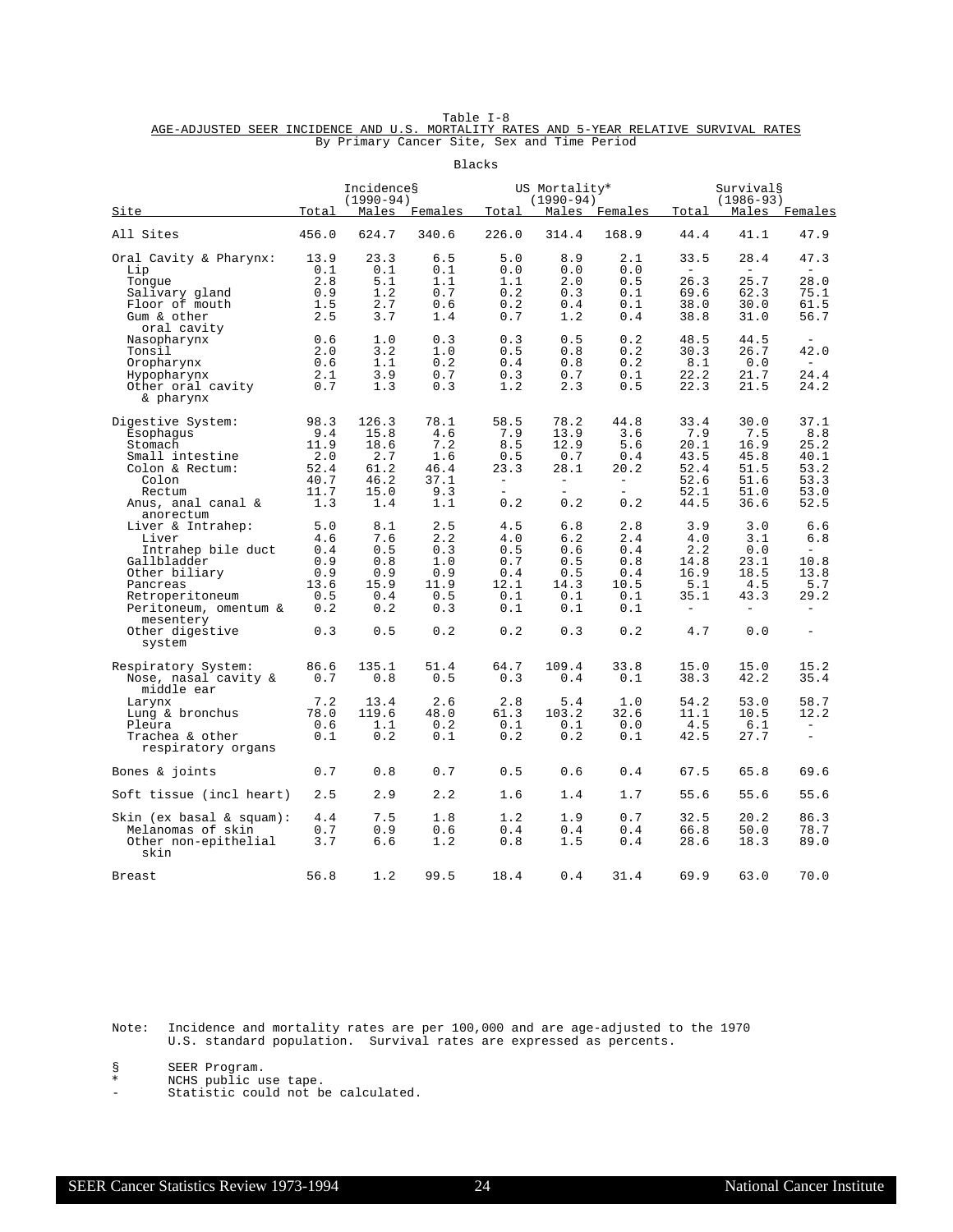|                                                                                         |  |  | Table I-8 - continued                       |  |  |  |
|-----------------------------------------------------------------------------------------|--|--|---------------------------------------------|--|--|--|
| AGE-ADJUSTED SEER INCIDENCE AND U.S. MORTALITY RATES AND 5-YEAR RELATIVE SURVIVAL RATES |  |  |                                             |  |  |  |
|                                                                                         |  |  | By Primary Cancer Site, Sex and Time Period |  |  |  |

|                                                                                                                                                                                                                                                                                                                |                                                                                                                     |                                                                                                                                                  |                                                                                                                     | Blacks                                                                                                                |                                                                                                                                                             |                                                                                                                     |                                                                                                                                                                                                       |                                                                                                                                                                 |                                                                                                                                                                                              |
|----------------------------------------------------------------------------------------------------------------------------------------------------------------------------------------------------------------------------------------------------------------------------------------------------------------|---------------------------------------------------------------------------------------------------------------------|--------------------------------------------------------------------------------------------------------------------------------------------------|---------------------------------------------------------------------------------------------------------------------|-----------------------------------------------------------------------------------------------------------------------|-------------------------------------------------------------------------------------------------------------------------------------------------------------|---------------------------------------------------------------------------------------------------------------------|-------------------------------------------------------------------------------------------------------------------------------------------------------------------------------------------------------|-----------------------------------------------------------------------------------------------------------------------------------------------------------------|----------------------------------------------------------------------------------------------------------------------------------------------------------------------------------------------|
| Site                                                                                                                                                                                                                                                                                                           | Total                                                                                                               | Incidences<br>$(1990 - 94)$<br>Males                                                                                                             | Females                                                                                                             | Total                                                                                                                 | US Mortality*<br>$(1990 - 94)$                                                                                                                              | Males Females                                                                                                       | Total                                                                                                                                                                                                 | Survival§<br>$(1986 - 93)$                                                                                                                                      | Males Females                                                                                                                                                                                |
| Female Genital System:<br>Cervix uteri<br>Corpus uteri<br>Uterus, NOS<br>Ovary<br>Vagina<br>Vulva<br>Other female<br>genital system                                                                                                                                                                            | 23.4<br>6.8<br>8.0<br>0.5<br>6.2<br>0.6<br>0.8<br>0.4                                                               | $\overline{\phantom{0}}$<br>$\ddot{\phantom{1}}$<br>$\overline{\phantom{0}}$<br>$\equiv$<br>$\overline{\phantom{0}}$<br>$\overline{\phantom{0}}$ | 41.1<br>12.2<br>14.0<br>0.9<br>10.9<br>1.0<br>1.5<br>0.8                                                            | 11.6<br>3.6<br>1.7<br>1.9<br>3.9<br>0.2<br>0.2<br>0.1                                                                 | $\overline{\phantom{0}}$<br>$\ddot{\phantom{1}}$<br>$\qquad \qquad -$<br>$\qquad \qquad -$<br>$\bar{\phantom{a}}$<br>$\equiv$<br>$\overline{a}$<br>$\equiv$ | 19.7<br>6.3<br>2.8<br>3.1<br>6.6<br>0.4<br>0.3<br>0.2                                                               | 53.4<br>57.1<br>57.2<br>12.8<br>41.9<br>43.7<br>79.8<br>54.8                                                                                                                                          | <sup>-</sup><br>$\qquad \qquad -$<br>$\qquad \qquad -$<br>$\equiv$<br>$\qquad \qquad -$<br>$\equiv$<br>$\equiv$<br>$\overline{\phantom{a}}$                     | 53.4<br>57.1<br>57.2<br>12.8<br>41.9<br>43.7<br>79.8<br>54.8                                                                                                                                 |
| Male Genital System:<br>Prostate<br>Testis<br>Penis<br>Other male<br>genital system                                                                                                                                                                                                                            | 94.4<br>93.6<br>0.3<br>0.4<br>0.1                                                                                   | 231.1<br>229.3<br>0.7<br>0.9<br>0.2                                                                                                              | $\equiv$<br>$\equiv$<br>$\overline{a}$<br>$\overline{\phantom{m}}$                                                  | 20.7<br>20.6<br>0.1<br>0.1<br>0.0                                                                                     | 56.0<br>55.5<br>$0.1\,$<br>0.3<br>0.0                                                                                                                       | $\equiv$<br>$\equiv$<br>$\bar{\phantom{a}}$                                                                         | 75.4<br>75.3<br>86.4<br>63.7                                                                                                                                                                          | 75.4<br>75.3<br>86.4<br>63.7                                                                                                                                    | $\equiv$<br>$\overline{\phantom{0}}$<br>$\equiv$<br>$\equiv$<br>$\overline{a}$                                                                                                               |
| Urinary System:<br>Urinary bladder<br>Kidney & renal pelvis<br>Ureter<br>Other urinary system                                                                                                                                                                                                                  | 21.1<br>10.2<br>10.2<br>0.2<br>0.6                                                                                  | 31.9<br>16.2<br>14.7<br>0.3<br>0.8                                                                                                               | 13.4<br>6.0<br>6.8<br>0.2<br>0.5                                                                                    | 6.9<br>3.2<br>3.5<br>0.1<br>0.2                                                                                       | 10.1<br>4.7<br>5.2<br>0.1<br>0.1                                                                                                                            | 4.8<br>2.3<br>2.3<br>0.1<br>0.2                                                                                     | 57.5<br>60.9<br>55.3<br>47.6                                                                                                                                                                          | 59.1<br>65.0<br>54.0<br>48.6                                                                                                                                    | 55.0<br>53.6<br>57.2<br>45.6                                                                                                                                                                 |
| Eye & Orbit                                                                                                                                                                                                                                                                                                    | 0.2                                                                                                                 | 0.2                                                                                                                                              | 0.2                                                                                                                 | 0.0                                                                                                                   | 0.0                                                                                                                                                         | 0.0                                                                                                                 | 70.8                                                                                                                                                                                                  | 63.1                                                                                                                                                            | $\overline{\phantom{a}}$                                                                                                                                                                     |
| Brain & Nervous System:<br>Brain<br>Cranial nerves & other<br>nervous system                                                                                                                                                                                                                                   | 3.7<br>3.3<br>0.4                                                                                                   | 4.1<br>3.7<br>0.5                                                                                                                                | 3.4<br>3.1<br>0.3                                                                                                   | 2.5<br>2.4<br>0.1                                                                                                     | 3.1<br>3.0<br>0.1                                                                                                                                           | 2.1<br>2.0<br>0.1                                                                                                   | 34.5<br>32.4<br>55.8                                                                                                                                                                                  | 37.6<br>35.8<br>54.6                                                                                                                                            | 30.9<br>28.8                                                                                                                                                                                 |
| Endocrine System:<br>Thyroid<br>Other endocrine &<br>thymus                                                                                                                                                                                                                                                    | 3.7<br>3.1<br>0.6                                                                                                   | 2.6<br>1.9<br>0.7                                                                                                                                | 4.6<br>4.1<br>0.6                                                                                                   | 0.7<br>0.3<br>0.4                                                                                                     | 0.6<br>0.3<br>0.4                                                                                                                                           | 0.7<br>0.4<br>0.3                                                                                                   | 83.2<br>89.2<br>60.2                                                                                                                                                                                  | 75.8<br>87.9<br>54.6                                                                                                                                            | 85.9<br>88.9<br>66.1                                                                                                                                                                         |
| Lymphomas:<br>Hodgkin's disease<br>Non-Hodgkin's<br>lymphomas                                                                                                                                                                                                                                                  | 14.0<br>2.4<br>11.6                                                                                                 | 18.4<br>2.7<br>15.7                                                                                                                              | 10.5<br>2.2<br>8.3                                                                                                  | $5.1$<br>0.5<br>4.6                                                                                                   | 6.6<br>0.7<br>5.9                                                                                                                                           | 4.0<br>0.4<br>3.6                                                                                                   | 50.4<br>73.5<br>43.7                                                                                                                                                                                  | 46.8<br>71.7<br>40.0                                                                                                                                            | 55.2<br>75.3<br>49.0                                                                                                                                                                         |
| Multiple myeloma                                                                                                                                                                                                                                                                                               | 9.5                                                                                                                 | 11.3                                                                                                                                             | 8.3                                                                                                                 | 6.1                                                                                                                   | 7.5                                                                                                                                                         | 5.2                                                                                                                 | 30.1                                                                                                                                                                                                  | 29.9                                                                                                                                                            | 30.3                                                                                                                                                                                         |
| Leukemias:<br>Lymphocytic:<br>Acute lymphocytic<br>Chronic lymphocytic<br>Other lymphocytic<br>Myeloid:<br>Acute myeloid<br>Chronic myeloid<br>Other myeloid<br>Monocytic:<br>Acute monocytic<br>Chronic monocytic<br>Other monocytic<br>Other:<br>Other acute<br>Other chronic<br>Aleukemic, subleuk &<br>NOS | 8.6<br>3.6<br>0.9<br>2.6<br>0.2<br>3.8<br>2.2<br>1.5<br>0.2<br>0.1<br>0.1<br>0.0<br>0.0<br>1.0<br>0.4<br>0.0<br>0.5 | 10.8<br>4.6<br>0.9<br>3.5<br>0.2<br>4.6<br>2.4<br>2.0<br>0.2<br>0.2<br>0.2<br>0.1<br>0.0<br>1.3<br>0.7<br>0.0<br>0.6                             | 7.0<br>2.8<br>0.9<br>1.9<br>0.1<br>3.3<br>2.1<br>1.1<br>0.2<br>0.1<br>0.1<br>0.0<br>0.0<br>0.7<br>0.3<br>0.0<br>0.4 | 6.0<br>1.8<br>$0.4$<br>1.3<br>0.1<br>2.4<br>1.5<br>0.9<br>0.1<br>0.1<br>0.0<br>0.0<br>0.0<br>1.6<br>0.7<br>0.0<br>0.8 | 7.9<br>2.7<br>0.5<br>2.1<br>0.1<br>3.0<br>1.8<br>1.1<br>0.1<br>0.1<br>0.1<br>0.0<br>0.0<br>2.1<br>0.9<br>0.1<br>1.1                                         | 4.7<br>1.3<br>0.4<br>0.8<br>0.1<br>2.1<br>1.3<br>0.7<br>0.0<br>0.1<br>0.0<br>0.0<br>0.0<br>1.3<br>0.6<br>0.0<br>0.6 | 33.4<br>52.6<br>49.6<br>56.0<br>$\overline{\phantom{a}}$<br>19.0<br>9.0<br>31.1<br>19.2<br>10.5<br>$\overline{\phantom{m}}$<br>$\equiv$<br>$\sim$<br>14.9<br>12.3<br>$\overline{\phantom{0}}$<br>17.3 | 31.4<br>51.3<br>50.0<br>52.9<br>14.5<br>5.4<br>24.2<br>$\equiv$<br>$\equiv$<br>$\overline{\phantom{m}}$<br>$\equiv$<br>$\sim$<br>17.5<br>14.1<br>$\sim$<br>21.5 | 35.7<br>54.2<br>49.1<br>60.0<br>24.0<br>12.2<br>40.7<br>$\equiv$<br>$\equiv$<br>$\overline{\phantom{m}}$<br>$\equiv$<br>$\sim$<br>11.8<br>$\overline{\phantom{a}}$<br>$\overline{a}$<br>13.4 |
| Ill-defined &<br>unspecified                                                                                                                                                                                                                                                                                   | 14.2                                                                                                                | 17.0                                                                                                                                             | 12.1                                                                                                                | 16.4                                                                                                                  | 21.7                                                                                                                                                        | 12.7                                                                                                                | 9.8                                                                                                                                                                                                   | 7.2                                                                                                                                                             | 12.3                                                                                                                                                                                         |

Note: Incidence and mortality rates are per 100,000 and are age-adjusted to the 1970 U.S. standard population. Survival rates are expressed as percents.

§ SEER Program.<br>\* NCHS public us

\* NCHS public use tape.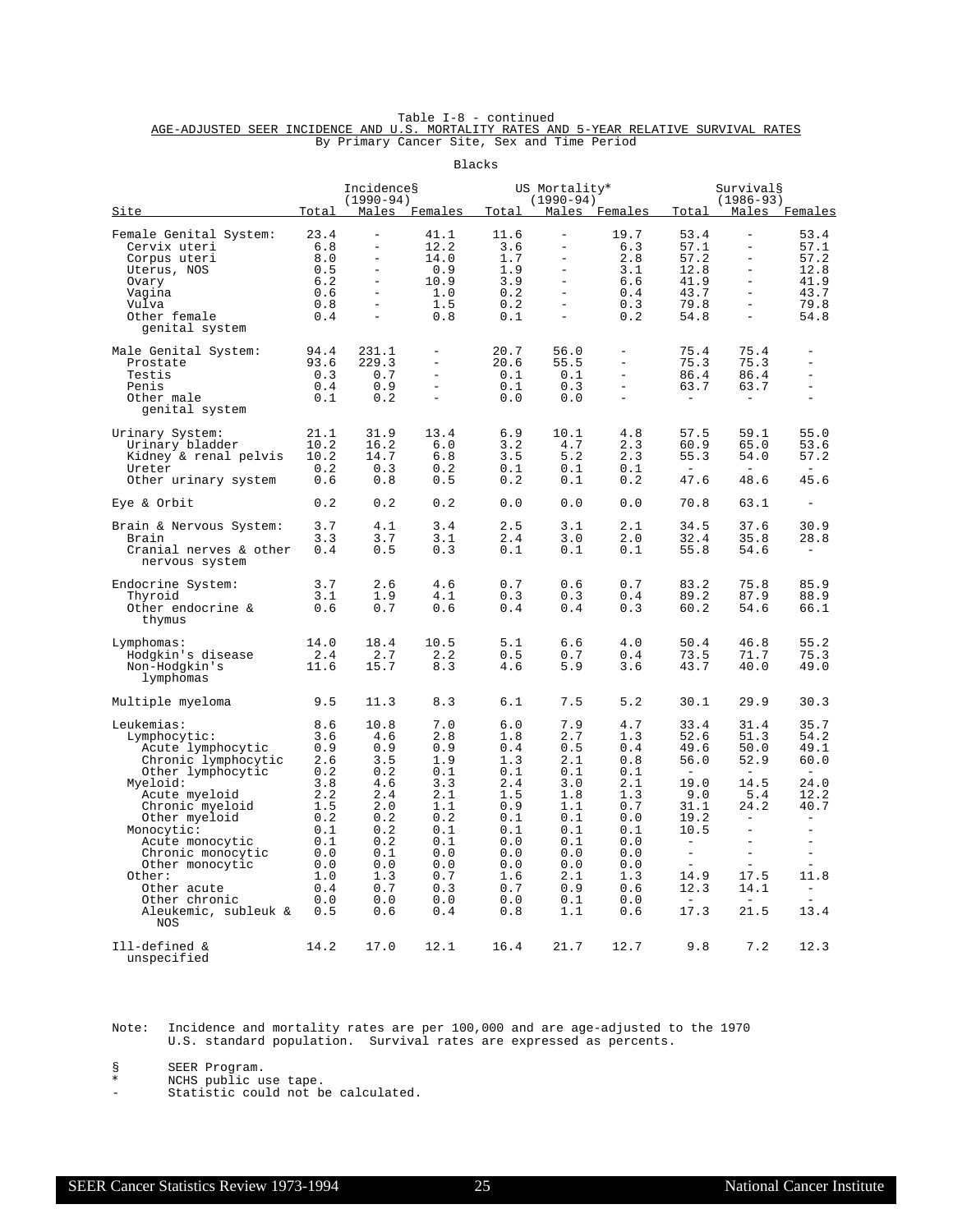#### MESOTHELIOMAS (Invasive)

#### AGE-ADJUSTED CANCER SEER INCIDENCE RATES§, 1974-94

By Race, Sex and Year of Diagnosis

#### Year of Diagnosis

| Race/Sex        |     |     | 1974 1975 1976 1977 |     | 1978 | 1979 | 1980 | 1981 | 1982 |      | 1983 1984 1985 1986 1987 |     |      |      |      | 1988 1989 1990 1991 |      |                      |           | 1992 1993 1994 |      |
|-----------------|-----|-----|---------------------|-----|------|------|------|------|------|------|--------------------------|-----|------|------|------|---------------------|------|----------------------|-----------|----------------|------|
| All Races       |     |     |                     |     |      |      |      |      |      |      |                          |     |      |      |      |                     |      |                      |           |                |      |
| Males & Females | 0.6 | 0.5 | 0.6                 | 0.5 | 0.6  | 0.7  | 0.8  | 0.6  | 0.7  | 0.9  | 0.9                      | 0.8 | 0.8  | 0.8  | 0.8  | 1.0                 | 1.0  | 0.9                  | 1.0       | 0.9            | 0.9  |
|                 |     |     |                     |     |      |      |      |      |      |      |                          |     |      |      |      |                     |      |                      |           |                |      |
| Males           | 0.9 | 0.9 | 0.9                 | 0.9 | 1.2  | 1.2  | 1.5  | 1.2  | 1.2  | 1.5  | 1.7                      | 1.4 | 1.3  | 1.4  | 1.5  | 1.8                 | 1.7  | 1.7                  | 1.9       | 1.6            | 1.6  |
| $0 - 54$        | 0.3 | 0.3 | 0.2                 | 0.3 | 0.3  | 0.2  | 0.3  | 0.2  | 0.3  | 0.2  | 0.3                      | 0.2 | 0.1  | 0.2  | 0.2  | 0.2                 | 0.2  | 0.1                  | 0.2       | 0.1            | 0.3  |
| $55 - 64$       | 2.6 | 2.7 | 2.8                 | 1.7 | 3.9  | 2.6  | 4.1  | 3.5  | 3.6  | 3.6  | 4.2                      | 4.8 | 3.9  | 3.1  | 2.9  | 3.4                 | 4.4  | 4.4                  | 4.7       | 2.7            | 3.5  |
| $65 - 74$       | 5.1 | 3.7 | 4.2                 | 4.8 | 6.0  | 7.9  | 9.5  | 6.5  | 5.7  | 8.6  | 8.6                      | 8.4 | 7.2  | 8.9  | 9.3  | 14.2                | 8.6  | 10.1                 | 9.6       | 11.7           | 8.1  |
| $75 - 84$       | 4.6 | 4.9 | 6.1                 | 5.5 | 7.1  | 9.4  | 10.4 | 9.8  | 7.6  | 15.6 | 15.0                     | 9.2 | 13.5 | 11.4 | 14.4 | 10.9                |      | 17.4 16.9            | 17.6 14.2 |                | 18.3 |
| $85+$           | 0.0 | 0.0 | 7.2                 | 1.7 | 5.0  | 9.7  | 6.3  | 3.1  | 6.1  | 6.0  | 11.8                     | 5.8 | 7.1  | 8.3  | 9.5  | 13.2                | 11.6 | $11.2$ $25.3$ $16.2$ |           |                | 6.7  |
|                 |     |     |                     |     |      |      |      |      |      |      |                          |     |      |      |      |                     |      |                      |           |                |      |
| Females         | 0.3 | 0.3 | 0.3                 | 0.3 | 0.2  | 0.3  | 0.3  | 0.2  | 0.3  | 0.4  | 0.3                      | 0.3 | 0.4  | 0.3  | 0.3  | 0.3                 | 0.4  | 0.3                  | 0.3       | 0.3            | 0.3  |
| $0 - 54$        | 0.1 | 0.1 | 0.1                 | 0.2 | 0.1  | 0.0  | 0.1  | 0.1  | 0.1  | 0.1  | 0.0                      | 0.1 | 0.1  | 0.2  | 0.1  | 0.1                 | 0.1  | 0.1                  | 0.1       | 0.0            | 0.1  |
| $55 - 64$       | 0.9 | 0.9 | 1.2                 | 0.8 | 0.6  | 0.9  | 1.3  | 0.6  | 0.8  | 1.1  | 0.7                      | 0.8 | 1.5  | 0.6  | 0.4  | 1.1                 | 1.2  | 0.8                  | 1.0       | 0.9            | 1.5  |
| $65 - 74$       | 1.0 | 0.8 | 0.9                 | 0.9 | 0.8  | 1.9  | 1.3  | 0.5  | 2.3  | 1.9  | 1.2                      | 1.7 | 2.0  | 0.7  | 1.5  | 1.9                 | 1.6  | 1.2                  | 1.4       | 1.2            | 1.3  |
| $75 - 84$       | 1.6 | 1.5 | 1.3                 | 0.8 | 1.8  | 0.9  | 1.0  | 2.5  | 1.3  | 2.6  | 3.1                      | 2.7 | 1.8  | 2.7  | 2.0  | 1.5                 | 2.8  | 3.4                  | 2.3       | 3.5            | 2.2  |
| $85+$           | 1.0 | 1.7 | 0.0                 | 0.0 | 0.0  | 0.0  | 2.0  | 0.0  | 1.3  | 1.2  | 1.2                      | 0.6 | 0.6  | 3.2  | 2.1  | 1.5                 | 1.0  | 1.9                  | 2.3       | 1.8            | 1.3  |
|                 |     |     |                     |     |      |      |      |      |      |      |                          |     |      |      |      |                     |      |                      |           |                |      |
| Whites          |     |     |                     |     |      |      |      |      |      |      |                          |     |      |      |      |                     |      |                      |           |                |      |
| Males & Females | 0.6 | 0.5 | 0.6                 | 0.6 | 0.7  | 0.7  | 0.9  | 0.7  | 0.8  | 0.9  | 1.0                      | 0.8 | 0.8  | 0.8  | 0.9  | 1.0                 | 1.0  | 1.0                  | 1.1       | 0.9            | 1.0  |
| Males           | 1.0 | 0.9 | 1.0                 | 0.9 | 1.3  | 1.3  | 1.7  | 1.3  | 1.3  | 1.6  | 1.8                      | 1.5 | 1.5  | 1.5  | 1.6  | 1.9                 | 1.9  | 1.8                  | 2.1       | 1.8            | 1.7  |
| Females         | 0.3 | 0.3 | 0.3                 | 0.3 | 0.2  | 0.2  | 0.4  | 0.2  | 0.4  | 0.4  | 0.3                      | 0.3 | 0.4  | 0.4  | 0.3  | 0.4                 | 0.4  | 0.4                  | 0.3       | 0.3            | 0.4  |
|                 |     |     |                     |     |      |      |      |      |      |      |                          |     |      |      |      |                     |      |                      |           |                |      |
| Blacks          |     |     |                     |     |      |      |      |      |      |      |                          |     |      |      |      |                     |      |                      |           |                |      |
| Males & Females | 0.3 | 0.4 | 0.3                 | 0.2 | 0.2  | 0.6  | 0.3  | 0.2  | 0.2  | 0.8  | 0.3                      | 0.7 | 0.4  | 0.6  | 0.5  | 0.6                 | 0.6  | 0.5                  | 0.6       | 0.6            | 0.8  |
| Males           | 0.3 | 0.7 | 0.3                 | 0.3 | 0.2  | 0.8  | 0.7  | 0.5  | 0.6  | 1.3  | 0.7                      | 1.4 | 0.7  | 0.9  | 0.9  | 0.9                 | 1.1  | 1.1                  | 1.2       | 1.0            | 1.3  |
| Females         | 0.3 | 0.2 | 0.4                 | 0.1 | 0.3  | 0.4  | 0.0  | 0.0  | 0.0  | 0.4  | 0.0                      | 0.2 | 0.2  | 0.3  | 0.3  | 0.4                 | 0.3  | 0.2                  | 0.1       | 0.3            | 0.4  |

§ SEER Program. Rates are per 100,000 and are age-adjusted to the 1970 U.S. standard population.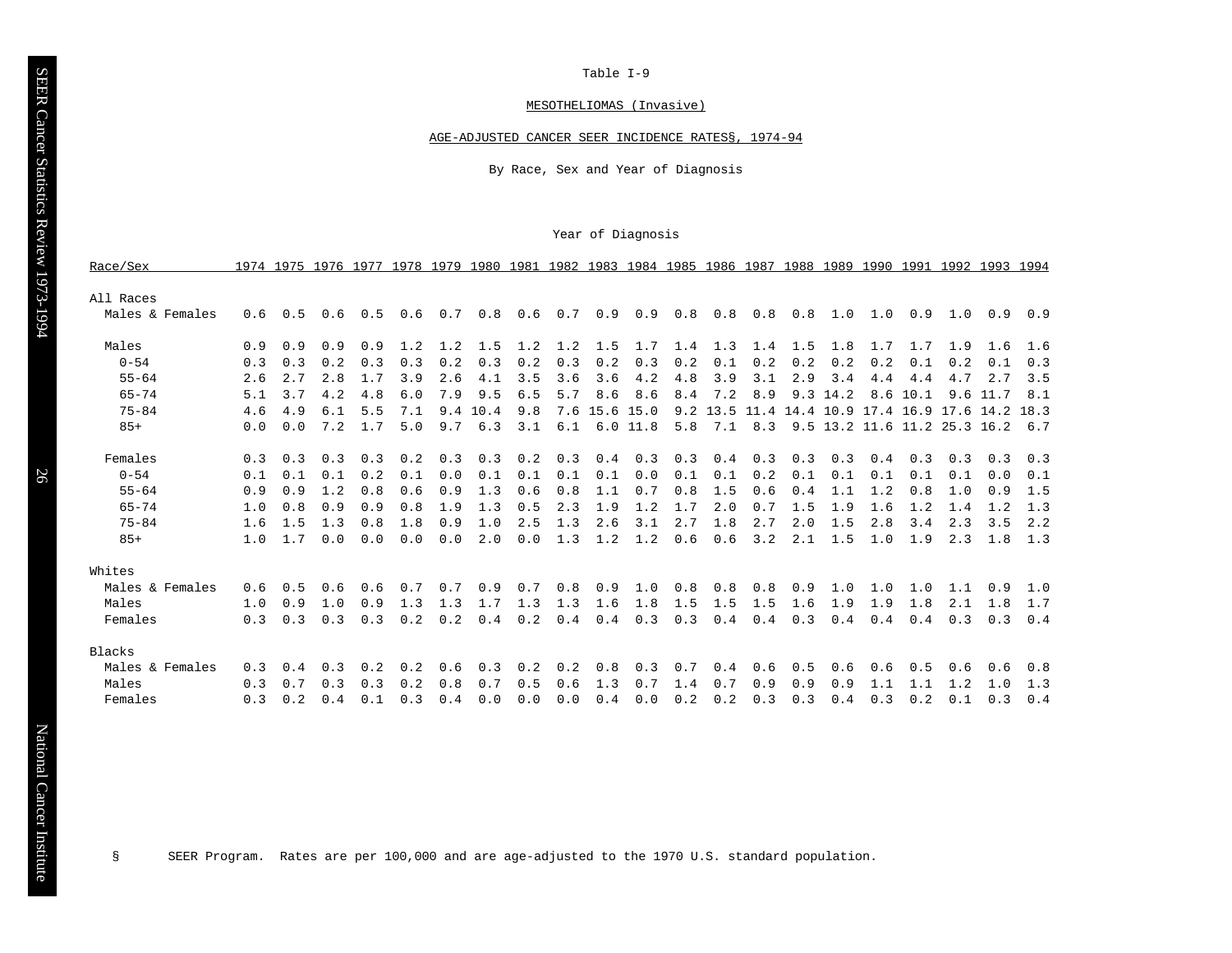|                    |  |  |                                                                         | Table I-10 |  |  |  |  |  |  |
|--------------------|--|--|-------------------------------------------------------------------------|------------|--|--|--|--|--|--|
|                    |  |  | SEER INCIDENCE AND U.S. MORTALITY TRENDS BY PRIMARY CANCER SITE AND SEX |            |  |  |  |  |  |  |
| All Races, 1973-94 |  |  |                                                                         |            |  |  |  |  |  |  |

|                                                                                                                                                                                                 |                                                                                    |                                                                                                                    |                                                                                   | Incidences                                                                                              |                                                                               |                                                                                                       |                                                                                                         |                                                                                                                              |                                                                                          | US Mortality*                                                                                                                 |                                                                                              |                                                                                                              |
|-------------------------------------------------------------------------------------------------------------------------------------------------------------------------------------------------|------------------------------------------------------------------------------------|--------------------------------------------------------------------------------------------------------------------|-----------------------------------------------------------------------------------|---------------------------------------------------------------------------------------------------------|-------------------------------------------------------------------------------|-------------------------------------------------------------------------------------------------------|---------------------------------------------------------------------------------------------------------|------------------------------------------------------------------------------------------------------------------------------|------------------------------------------------------------------------------------------|-------------------------------------------------------------------------------------------------------------------------------|----------------------------------------------------------------------------------------------|--------------------------------------------------------------------------------------------------------------|
| Site                                                                                                                                                                                            | PΩ                                                                                 | Total<br>EAPC                                                                                                      | PC                                                                                | Males<br><b>EAPC</b>                                                                                    | PC.                                                                           | Females<br>EAPC                                                                                       | PC.                                                                                                     | Total<br>EAPC                                                                                                                | PC                                                                                       | Males<br><b>EAPC</b>                                                                                                          | PC                                                                                           | Females<br>EAPC                                                                                              |
| All Sites                                                                                                                                                                                       | 23.4                                                                               | $1.2\star$                                                                                                         | 32.8                                                                              | $1.6\star$                                                                                              | 13.0                                                                          | $0.8\star$                                                                                            | 5.4                                                                                                     | $0.3\star$                                                                                                                   | 4.4                                                                                      | $0.3\star$                                                                                                                    | 7.6                                                                                          | $0.4\star$                                                                                                   |
| Oral Cavity & Pharynx:<br>Lip<br>Tonque<br>Salivary gland<br>Floor of mouth<br>Gum & other<br>oral cavity                                                                                       | $-6.5$<br>$-54.4$<br>9.0<br>19.4<br>$-21.7$<br>$-0.9$                              | $-0.4\star$<br>$-3.6\star$<br>$0.6\star$<br>0.5<br>$-1.5\star$<br>0.2                                              | $-9.1$<br>$-57.4$<br>7.7<br>36.6<br>$-19.5$<br>$-5.4$                             | $-0.6*$<br>$-4.0*$<br>$0.5\star$<br>$1.1\star$<br>$-1.5\star$<br>0.2                                    | $-4.3$<br>$-21.5$<br>7.0<br>1.0<br>$-28.4$<br>1.9                             | $-0.3$<br>$-0.5$<br>0.4<br>$-0.3$<br>$-1.8\star$<br>0.0                                               | $-24.7$<br>$-64.7$<br>$-28.4$<br>$-26.3$<br>$-59.3$<br>$-19.5$                                          | $-1.5\star$<br>$-5.4\star$<br>$-1.6\star$<br>$-1.5\star$<br>$-4.7\star$<br>$-1.5\star$                                       | $-28.3$<br>$-67.8$<br>$-32.8$<br>$-18.9$<br>$-64.8$<br>$-25.5$                           | $-1.8\star$<br>$-6.1\star$<br>$-2.0*$<br>$-1.2\star$<br>$-5.3\star$<br>$-1.9\star$                                            | $-18.5$<br>$-35.0$<br>$-20.3$<br>$-36.4$<br>$-42.8$<br>$-12.4$                               | $-1.1\star$<br>$-2.1\star$<br>$-1.1\star$<br>$-1.9\star$<br>$-3.2\star$<br>$-1.0\star$                       |
| Nasopharynx<br>Tonsil<br>Oropharynx<br>Hypopharynx<br>Other oral cavity<br>& pharynx                                                                                                            | 4.1<br>4.6<br>18.6<br>21.5<br>59.7                                                 | 0.1<br>0.0<br>0.4<br>0.3<br>$1.3\star$                                                                             | 5.8<br>18.6<br>12.7<br>21.8<br>80.5                                               | 0.2<br>0.4<br>0.3<br>0.3<br>1.4                                                                         | $-4.4$<br>$-26.0$<br>26.2<br>14.7<br>21.8                                     | $-0.3$<br>$-1.1\star$<br>1.0<br>$-0.1$<br>1.1                                                         | $-16.1$<br>$-38.5$<br>44.0<br>$-38.3$<br>$-10.5$                                                        | $-0.9*$<br>$-2.7\star$<br>$1.8\star$<br>$-2.6\star$<br>$-0.4\star$                                                           | $-20.0$<br>$-38.7$<br>38.4<br>$-40.9$<br>$-13.8$                                         | $-1.1\star$<br>$-2.8*$<br>$1.6\star$<br>$-2.8\star$<br>$-0.6*$                                                                | $-8.2$<br>$-40.5$<br>56.7<br>$-30.6$<br>$-5.9$                                               | $-0.5*$<br>$-2.7\star$<br>$2.1\star$<br>$-2.0*$<br>$-0.3$                                                    |
| Digestive System:<br>Esophagus<br>Stomach<br>Small intestine<br>Colon & Rectum:<br>Colon<br>Rectum<br>Anus, anal canal &                                                                        | $-5.7$<br>11.2<br>$-28.8$<br>49.7<br>$-5.2$<br>$-0.3$<br>$-16.1$<br>60.1           | $-0.2\star$<br>$0.6\star$<br>$-1.5\star$<br>$2.5\star$<br>$-0.2$<br>0.0<br>$-0.8*$<br>$2.2\star$                   | $-3.4$<br>14.7<br>$-27.0$<br>67.7<br>$-1.9$<br>5.6<br>$-15.9$<br>95.7             | 0.0<br>$0.8\star$<br>$-1.4\star$<br>$3.0*$<br>0.1<br>$0.4\star$<br>$-0.6*$<br>$2.6\star$                | $-9.0$<br>0.7<br>$-31.7$<br>33.3<br>$-9.4$<br>$-6.6$<br>$-16.9$<br>39.1       | $-0.4\star$<br>0.0<br>$-1.7\star$<br>$1.9\star$<br>$-0.5*$<br>$-0.4\star$<br>$-1.0*$<br>$1.8\star$    | $-14.3$<br>18.6<br>$-37.9$<br>11.7<br>$-19.6$<br>$\overline{\phantom{a}}$<br>$\qquad \qquad -$<br>440.1 | $-0.8\star$<br>$0.8\star$<br>$-2.3\star$<br>$0.6\star$<br>$-1.1\star$<br>$\equiv$<br>$9.7\star$                              | $-11.6$<br>23.1<br>$-37.4$<br>13.3<br>$-14.2$<br>$\overline{\phantom{a}}$<br>Ē.<br>385.3 | $-0.6*$<br>$0.9*$<br>$-2.2\star$<br>$0.9*$<br>$-0.8*$<br>$\equiv$<br>$9.4\star$                                               | $-18.0$<br>3.6<br>$-39.2$<br>9.6<br>$-25.0$<br>$\overline{\phantom{a}}$<br>$\equiv$<br>465.1 | $-1.0\star$<br>0.1<br>$-2.4\star$<br>$0.4\star$<br>$-1.5\star$<br>$\qquad \qquad -$<br>$9.9*$                |
| anorectum<br>Liver & Intrahep:<br>Liver<br>Intrahep bile duct<br>Gallbladder<br>Other biliary<br>Pancreas<br>Retroperitoneum<br>Peritoneum, omentum &<br>mesentery<br>Other digestive<br>system | 61.0<br>40.5<br>365.6<br>$-35.7$<br>$-16.5$<br>$-10.5$<br>$-10.7$<br>117.4<br>11.6 | $2.7\star$<br>$2.0\star$<br>9.1 $\star$<br>$-2.0*$<br>$-0.7\star$<br>$-0.4\star$<br>$-0.5$<br>$4.2\star$<br>$-0.7$ | 75.3<br>56.4<br>393.6<br>$-34.1$<br>$-11.4$<br>$-16.4$<br>$-23.6$<br>20.6<br>16.2 | $2.9*$<br>$2.3\star$<br>9.8 $\star$<br>$-2.2\star$<br>$-0.7\star$<br>$-0.9*$<br>$-0.7$<br>1.6<br>$-0.1$ | 34.0<br>10.3<br>316.2<br>$-36.1$<br>$-19.6$<br>$-4.5$<br>1.4<br>214.0<br>10.7 | $2.1\star$<br>$1.1\star$<br>$8.6\star$<br>$-1.9*$<br>$-0.6$<br>0.2<br>$-0.4$<br>$6.0*$<br>$-1.3\star$ | 39.5<br>17.5<br>643.4<br>$-43.4$<br>$-37.0$<br>$-1.6$<br>$-61.5$<br>$-18.2$<br>$-58.4$                  | $1.8\star$<br>$1.0\star$<br>$10.1\star$<br>$-2.8\star$<br>$-2.4\star$<br>$-0.1\star$<br>$-4.9\star$<br>$-1.2$<br>$-4.5\star$ | 47.3<br>28.3<br>662.4<br>$-39.7$<br>$-36.5$<br>$-10.4$<br>$-64.0$<br>$-39.9$<br>$-52.9$  | $2.1\star$<br>$1.4\star$<br>$10.1\star$<br>$-2.5\star$<br>$-2.2\star$<br>$-0.6*$<br>$-5.1\star$<br>$-2.3\star$<br>$-4.3\star$ | 27.8<br>0.7<br>629.3<br>$-44.6$<br>$-37.1$<br>8.6<br>$-58.9$<br>$-3.6$<br>$-64.0$            | $1.3\star$<br>0.1<br>$10.2\star$<br>$-2.9*$<br>$-2.4\star$<br>$0.4\star$<br>$-4.6\star$<br>$-0.6$<br>$-4.9*$ |
| Respiratory System:<br>Nose, nasal cavity &<br>middle ear<br>Larynx<br>Lung & bronchus<br>Pleura<br>Trachea & other<br>respiratory organs                                                       | 27.2<br>$-7.9$<br>$-11.4$<br>31.4<br>88.5<br>$-9.4$                                | $1.3\star$<br>$-0.1$<br>$-0.4\star$<br>$1.4\star$<br>$3.3\star$<br>$-0.7$                                          | 2.2<br>$-8.6$<br>$-14.1$<br>3.0<br>116.9<br>$-2.3$                                | 0.1<br>$-0.3$<br>$-0.7*$<br>0.2<br>$3.9*$<br>$-0.8$                                                     | 109.5<br>$-5.8$<br>5.5<br>121.8<br>33.3<br>$-28.6$                            | $3.8*$<br>0.3<br>$1.0\star$<br>$4.1\star$<br>$1.9\star$<br>$-0.7$                                     | 37.5<br>$-40.2$<br>$-6.8$<br>40.8<br>6.2<br>$-63.7$                                                     | $1.7\star$<br>$-2.7\star$<br>$-0.4\star$<br>$1.8\star$<br>$0.5\star$<br>$-4.8\star$                                          | 11.4<br>$-43.9$<br>$-14.1$<br>13.4<br>21.1<br>$-67.4$                                    | $0.6\star$<br>$-3.1\star$<br>$-0.8*$<br>$0.7\star$<br>$1.4\star$<br>$-5.3\star$                                               | 135.9<br>$-33.8$<br>42.2<br>143.7<br>$-19.8$<br>$-56.9$                                      | $4.4\star$<br>$-2.1\star$<br>$1.6\star$<br>$4.6*$<br>$-1.4\star$<br>$-4.0*$                                  |
| Bones & joints                                                                                                                                                                                  | 13.3                                                                               | $0.5\star$                                                                                                         | 11.6                                                                              | 0.3                                                                                                     | 16.3                                                                          | 0.7                                                                                                   | $-48.9$                                                                                                 | $-3.6*$                                                                                                                      | $-51.2$                                                                                  | $-3.9*$                                                                                                                       | $-46.0$                                                                                      | $-3.3*$                                                                                                      |
| Soft tissue (incl heart)                                                                                                                                                                        | 9.5                                                                                | $0.6\star$                                                                                                         | 6.1                                                                               | $0.4\star$                                                                                              | 13.7                                                                          | $0.6\star$                                                                                            | 40.3                                                                                                    | $1.7\star$                                                                                                                   | 27.5                                                                                     | $1.4\star$                                                                                                                    | 54.2                                                                                         | $2.0*$                                                                                                       |
| $\sin (\text{ex basal} \& \text{square}):$<br>Melanomas of skin<br>Other non-epithelial<br>skin                                                                                                 | 151.5<br>113.0<br>568.8                                                            | $5.1\star$<br>$3.7\star$<br>$13.1\star$                                                                            | 219.0<br>149.0<br>920.7                                                           | $6.7\star$<br>$4.6\star$<br>$15.9\star$                                                                 | 84.3<br>81.9<br>111.3                                                         | $3.1\star$<br>$2.9*$<br>$4.6\star$                                                                    | 26.0<br>33.2<br>7.4                                                                                     | $1.3\star$<br>$1.4\star$<br>$0.9*$                                                                                           | 39.0<br>46.1<br>23.0                                                                     | $1.9\star$<br>$2.0\star$<br>$1.7\star$                                                                                        | 7.7<br>17.7<br>$-22.6$                                                                       | $0.3*$<br>$0.7\star$<br>$-1.2\star$                                                                          |
| Breast                                                                                                                                                                                          | 23.1                                                                               | $1.6\star$                                                                                                         | 9.5                                                                               | $0.9\star$                                                                                              | 23.0                                                                          | $1.6\star$                                                                                            | $-3.6$                                                                                                  | 0.0                                                                                                                          | $-12.1$                                                                                  | $-0.9*$                                                                                                                       | $-4.1$                                                                                       | 0.0                                                                                                          |

- The EAPC is the Estimated Annual Percent Change over the time interval.
- § SEER Program. Rates are per 100,000 and are age-adjusted to the 1970 U.S.

standard population.

\* NCHS public use tape. Rates are per 100,000 and are age-adjusted to the 1970 U.S. standard population.

í The EAPC is significantly different from zero (p<.05).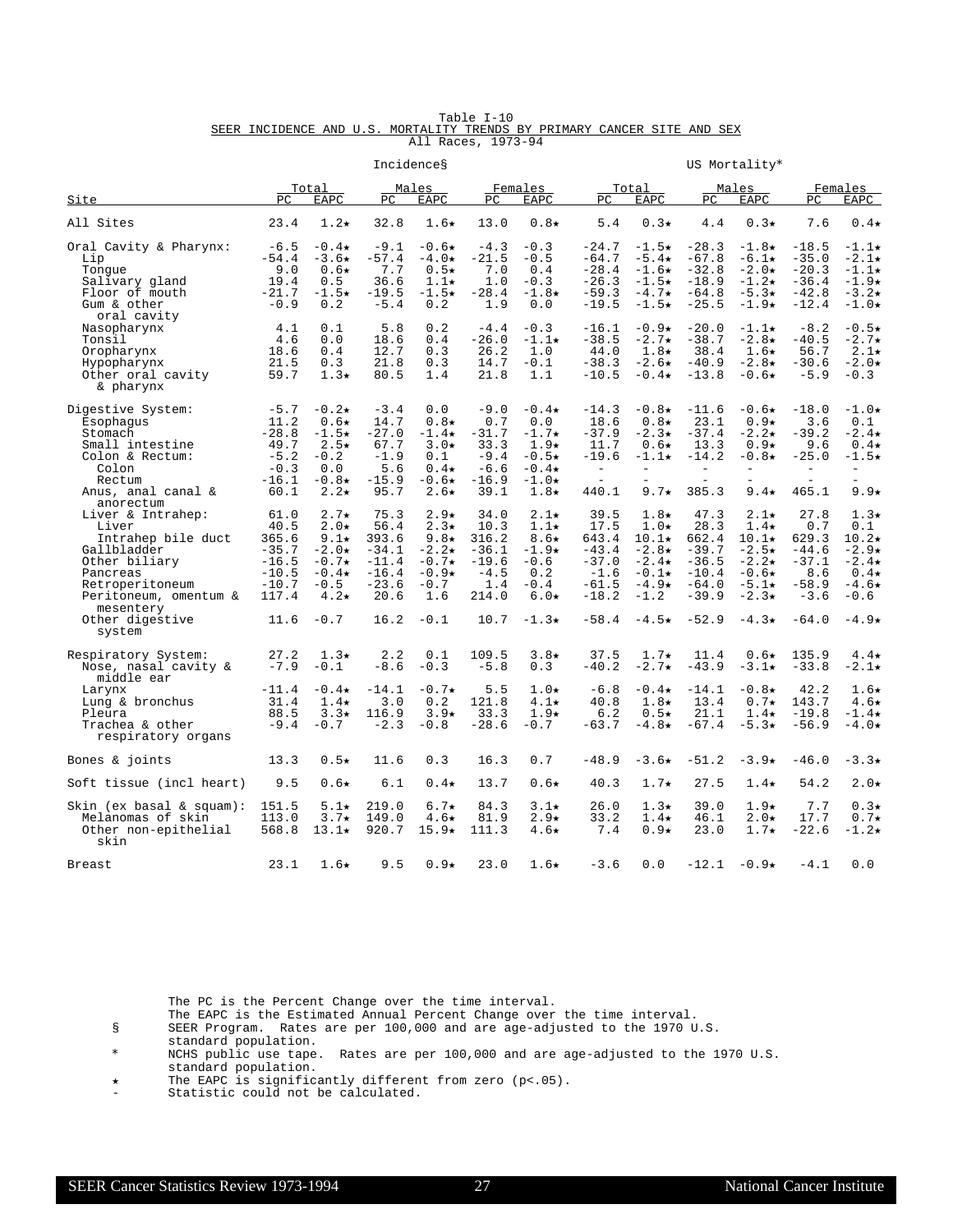|  |  | Table I-10 - continued                                                  |  |  |  |  |
|--|--|-------------------------------------------------------------------------|--|--|--|--|
|  |  | SEER INCIDENCE AND U.S. MORTALITY TRENDS BY PRIMARY CANCER SITE AND SEX |  |  |  |  |
|  |  | All Races, 1973-94                                                      |  |  |  |  |

|                                                                                                                                                                                                                                                                                                                |                                                                                                                                                                     |                                                                                                                                                                                        |                                                                                                                                                                         | Incidences                                                                                                                                                                                |                                                                                                                                                                      | US Mortality*                                                                                                                                                                               |                                                                                                                                                                         |                                                                                                                                                                                                                                  |                                                                                                                                                                         |                                                                                                                                                                                                                        |                                                                                                                                                                        |                                                                                                                                                                                                                           |
|----------------------------------------------------------------------------------------------------------------------------------------------------------------------------------------------------------------------------------------------------------------------------------------------------------------|---------------------------------------------------------------------------------------------------------------------------------------------------------------------|----------------------------------------------------------------------------------------------------------------------------------------------------------------------------------------|-------------------------------------------------------------------------------------------------------------------------------------------------------------------------|-------------------------------------------------------------------------------------------------------------------------------------------------------------------------------------------|----------------------------------------------------------------------------------------------------------------------------------------------------------------------|---------------------------------------------------------------------------------------------------------------------------------------------------------------------------------------------|-------------------------------------------------------------------------------------------------------------------------------------------------------------------------|----------------------------------------------------------------------------------------------------------------------------------------------------------------------------------------------------------------------------------|-------------------------------------------------------------------------------------------------------------------------------------------------------------------------|------------------------------------------------------------------------------------------------------------------------------------------------------------------------------------------------------------------------|------------------------------------------------------------------------------------------------------------------------------------------------------------------------|---------------------------------------------------------------------------------------------------------------------------------------------------------------------------------------------------------------------------|
| Site                                                                                                                                                                                                                                                                                                           | PC                                                                                                                                                                  | Total<br>EAPC                                                                                                                                                                          | PC                                                                                                                                                                      | Males<br><b>EAPC</b>                                                                                                                                                                      | $_{\rm PC}$                                                                                                                                                          | Females<br>EAPC                                                                                                                                                                             | PC                                                                                                                                                                      | Total<br>EAPC                                                                                                                                                                                                                    | PC                                                                                                                                                                      | Males<br>EAPC                                                                                                                                                                                                          | PC                                                                                                                                                                     | Females<br>EAPC                                                                                                                                                                                                           |
| Female Genital System:<br>Cervix uteri<br>Corpus uteri<br>Uterus, NOS<br>Ovary<br>Vagina<br>Vulva<br>Other female<br>genital system                                                                                                                                                                            | $-22.1$<br>$-41.3$<br>$-26.6$<br>$-28.9$<br>1.1<br>$-7.4$<br>4.4<br>$-18.7$                                                                                         | $-1.2\star$<br>$-2.3*$<br>$-1.8\star$<br>$-2.9*$<br>$0.4\star$<br>$-0.9*$<br>0.3<br>$-0.6$                                                                                             | $\equiv$<br>$\equiv$<br>$\equiv$<br>$\equiv$                                                                                                                            | $\overline{\phantom{a}}$<br>$\overline{a}$<br>$\overline{\phantom{a}}$<br>$\overline{a}$<br>$\equiv$<br>$\equiv$<br>$\equiv$                                                              | $-22.8$<br>$-40.6$<br>$-27.9$<br>$-27.2$<br>0.5<br>$-7.5$<br>4.5<br>$-21.0$                                                                                          | $-1.3\star$<br>$-2.3*$<br>$-1.9\star$<br>$-2.8*$<br>$0.4\star$<br>$-0.9*$<br>0.3<br>$-0.7$                                                                                                  | $-22.5$<br>$-45.2$<br>$-1.1$<br>$-41.7$<br>$-7.3$<br>$-28.1$<br>$-16.6$<br>$-22.4$                                                                                      | $-1.2\star$<br>$-2.8*$<br>$-0.5*$<br>$-2.5*$<br>$-0.3*$<br>$-1.7\star$<br>$-1.1\star$<br>$-0.7*$                                                                                                                                 | $\overline{\phantom{a}}$<br>$\bar{ }$<br>$\overline{\phantom{0}}$<br>$\equiv$<br>$\equiv$<br>$\overline{\phantom{0}}$<br>$\equiv$<br>$\equiv$                           | $\overline{a}$<br>$\overline{a}$<br>$\overline{a}$<br>$\overline{a}$<br>$\equiv$<br>$\overline{a}$<br>$\equiv$<br>$\equiv$                                                                                             | $-23.4$<br>$-44.5$<br>$-1.9$<br>$-42.4$<br>$-9.0$<br>$-29.2$<br>$-17.8$<br>$-24.0$                                                                                     | $-1.3\star$<br>$-2.8*$<br>$-0.5*$<br>$-2.5*$<br>$-0.4\star$<br>$-1.8*$<br>$-1.1\star$<br>$-0.9*$                                                                                                                          |
| Male Genital System:<br>Prostate<br>Testis<br>Penis<br>Other male<br>genital system                                                                                                                                                                                                                            | 146.2<br>154.3<br>52.5<br>$-11.0$<br>16.8                                                                                                                           | $4.8\star$<br>$4.9\star$<br>$2.2\star$<br>$-1.2\star$<br>$1.2\star$                                                                                                                    | 135.4<br>141.8<br>50.6<br>$-9.6$<br>21.0                                                                                                                                | $4.5\star$<br>$4.7\star$<br>$2.1\star$<br>$-1.2\star$<br>$1.2\star$                                                                                                                       | $\overline{\phantom{0}}$<br>$\equiv$<br>$\overline{a}$<br>$\equiv$                                                                                                   | $\overline{\phantom{0}}$<br>$\qquad \qquad -$<br>$\equiv$<br>$\overline{\phantom{a}}$<br>$\equiv$                                                                                           | 12.4<br>16.3<br>$-66.0$<br>$-37.2$<br>$-45.0$                                                                                                                           | $0.7\star$<br>$0.9*$<br>$-5.5*$<br>$-2.4\star$<br>$-3.5+$                                                                                                                                                                        | 17.4<br>20.9<br>$-66.3$<br>$-37.5$<br>$-44.8$                                                                                                                           | $0.9*$<br>$1.1\star$<br>$-5.6\star$<br>$-2.4\star$<br>$-3.6\star$                                                                                                                                                      | $\overline{\phantom{0}}$<br>$\overline{a}$<br>$\equiv$<br>$\equiv$                                                                                                     | $\overline{\phantom{0}}$<br>$\overline{a}$<br>$\bar{ }$<br>$\blacksquare$<br>$\frac{1}{2}$                                                                                                                                |
| Urinary System:<br>Urinary bladder<br>Kidney & renal pelvis<br>Ureter<br>Other urinary system                                                                                                                                                                                                                  | 19.7<br>11.6<br>42.9<br>$-21.6$<br>$-0.1$                                                                                                                           | $1.0\star$<br>$0.6\star$<br>$2.1\star$<br>$-1.1+$<br>$-0.5$                                                                                                                            | 16.9<br>11.3<br>36.2<br>$-19.6$<br>17.2                                                                                                                                 | $0.9*$<br>$0.6\star$<br>$1.9\star$<br>$-1.1\star$<br>0.0                                                                                                                                  | 27.2<br>14.7<br>53.2<br>$-25.9$<br>$-25.1$                                                                                                                           | $1.2\star$<br>$0.5\star$<br>$2.4\star$<br>$-1.0$<br>$-1.3$                                                                                                                                  | $-6.5$<br>$-22.4$<br>16.3<br>$-1.1$<br>$-28.2$                                                                                                                          | $-0.4\star$<br>$-1.5\star$<br>$0.9*$<br>$-0.4$<br>$-2.1\star$                                                                                                                                                                    | $-7.4$<br>$-21.4$<br>16.1<br>$-1.6$<br>$-29.0$                                                                                                                          | $-0.5\star$<br>$-1.5\star$<br>$0.9*$<br>$-0.3$<br>$-2.3*$                                                                                                                                                              | $-2.6$<br>$-20.5$<br>17.9<br>$-0.3$<br>$-25.9$                                                                                                                         | $-0.1$<br>$-1.3*$<br>$1.0\star$<br>$-0.5$<br>$-1.8*$                                                                                                                                                                      |
| Eye & Orbit                                                                                                                                                                                                                                                                                                    | $-18.0$                                                                                                                                                             | $-1.1\star$                                                                                                                                                                            | $-20.5$                                                                                                                                                                 | $-0.8*$                                                                                                                                                                                   | $-13.8$                                                                                                                                                              | $-1.3\star$                                                                                                                                                                                 | $-40.7$                                                                                                                                                                 | $-3.0*$                                                                                                                                                                                                                          | $-38.6$                                                                                                                                                                 | $-2.8*$                                                                                                                                                                                                                | $-43.8$                                                                                                                                                                | $-3.3*$                                                                                                                                                                                                                   |
| Brain & Nervous System:<br>Brain<br>Cranial nerves & other<br>nervous system                                                                                                                                                                                                                                   | 18.5<br>18.6<br>17.2                                                                                                                                                | $0.9*$<br>$0.9*$<br>0.9                                                                                                                                                                | 19.0<br>18.8<br>21.4                                                                                                                                                    | $0.9*$<br>$0.9*$<br>0.7                                                                                                                                                                   | 18.2<br>18.9<br>10.5                                                                                                                                                 | $1.0\star$<br>$1.0\star$<br>1.2                                                                                                                                                             | 13.5<br>39.0                                                                                                                                                            | $0.6\star$<br>$1.8\star$<br>$-88.2 -11.0*$                                                                                                                                                                                       | 13.7<br>40.0                                                                                                                                                            | $0.6\star$<br>$1.8\star$<br>$-88.8 - 11.3*$                                                                                                                                                                            | 13.5<br>38.1                                                                                                                                                           | $0.6+$<br>$1.8\star$<br>$-87.8 - 10.7*$                                                                                                                                                                                   |
| Endocrine System:<br>Thvroid<br>Other endocrine &<br>thymus                                                                                                                                                                                                                                                    | 31.9<br>31.6<br>34.9                                                                                                                                                | $1.2\star$<br>$1.2\star$<br>$1.5\star$                                                                                                                                                 | 26.5<br>27.8<br>21.3                                                                                                                                                    | $0.8\star$<br>$0.8\star$<br>$1.0*$                                                                                                                                                        | 35.5<br>34.6<br>50.6                                                                                                                                                 | $1.4\star$<br>$1.4\star$<br>$2.0\star$                                                                                                                                                      | 1.5<br>$-22.9$<br>54.9                                                                                                                                                  | 0.1<br>$-1.4\star$<br>$2.5\star$                                                                                                                                                                                                 | 15.8<br>$-7.7$<br>48.5                                                                                                                                                  | $0.8\star$<br>$-0.6*$<br>$2.4\star$                                                                                                                                                                                    | $-7.3$<br>$-30.6$<br>62.5                                                                                                                                              | $-0.3*$<br>$-1.9\star$<br>$2.7\star$                                                                                                                                                                                      |
| Lymphomas:<br>Hodgkin's disease<br>Non-Hodgkin's<br>lymphomas                                                                                                                                                                                                                                                  | 54.9<br>$-15.5$<br>80.6                                                                                                                                             | $2.5*$<br>$-0.2$<br>$3.2\star$                                                                                                                                                         | 58.5<br>$-24.4$<br>90.5                                                                                                                                                 | $2.8\star$<br>$-0.8*$<br>$3.6\star$                                                                                                                                                       | 49.5<br>$-2.5$<br>66.7                                                                                                                                               | $2.2\star$<br>$0.4\star$<br>$2.6\star$                                                                                                                                                      | 18.5<br>$-61.5$<br>39.9                                                                                                                                                 | $1.1\star$<br>$-4.3*$<br>$1.9\star$                                                                                                                                                                                              | 17.7<br>$-63.1$<br>40.5                                                                                                                                                 | $1.2\star$<br>$-4.4\star$<br>$2.0\star$                                                                                                                                                                                | 20.6<br>$-58.9$<br>40.0                                                                                                                                                | $1.1\star$<br>$-4.2+$<br>$1.8\star$                                                                                                                                                                                       |
| Multiple myeloma                                                                                                                                                                                                                                                                                               | 14.4                                                                                                                                                                | $0.9*$                                                                                                                                                                                 | 19.1                                                                                                                                                                    | $1.0\star$                                                                                                                                                                                | 9.8                                                                                                                                                                  | $0.7\star$                                                                                                                                                                                  | 35.8                                                                                                                                                                    | $1.4\star$                                                                                                                                                                                                                       | 36.6                                                                                                                                                                    | $1.4\star$                                                                                                                                                                                                             | 35.9                                                                                                                                                                   | $1.4\star$                                                                                                                                                                                                                |
| Leukemias:<br>Lymphocytic:<br>Acute lymphocytic<br>Chronic lymphocytic<br>Other lymphocytic<br>Myeloid:<br>Acute myeloid<br>Chronic myeloid<br>Other myeloid<br>Monocytic:<br>Acute monocytic<br>Chronic monocytic<br>Other monocytic<br>Other:<br>Other acute<br>Other chronic<br>Aleukemic, subleuk &<br>NOS | $-9.3$<br>$-16.6$<br>7.2<br>$-22.3$<br>$-60.2$<br>$-3.3$<br>7.2<br>$-9.8$<br>$-46.9$<br>$-29.0$<br>$-2.5$<br>$-66.8$<br>$-87.8$<br>4.0<br>$-7.1$<br>$-29.7$<br>14.9 | $-0.3*$<br>$-0.3$<br>$1.4\star$<br>$-0.8*$<br>$-3.9*$<br>$-0.4\star$<br>$-0.1$<br>$-0.4$<br>$-4.1\star$<br>$-1.2\star$<br>0.4<br>$-2.7$<br>$-11.8\star$<br>0.4<br>0.7<br>$-2.1$<br>0.3 | $-10.9$<br>$-20.8$<br>$-3.6$<br>$-23.8$<br>$-55.3$<br>$-2.5$<br>8.0<br>$-5.5$<br>$-54.2$<br>$-26.0$<br>$-2.1$<br>$-47.6$<br>$-78.9$<br>6.1<br>$-6.3$<br>$-23.6$<br>17.4 | $-0.3*$<br>$-0.3$<br>$1.2\star$<br>$-0.7\star$<br>$-3.1\star$<br>$-0.4\star$<br>0.0<br>$-0.3$<br>$-4.5\star$<br>$-1.5\star$<br>0.1<br>$\equiv$<br>$\equiv$<br>0.4<br>1.0<br>$-2.0$<br>0.1 | $-7.8$<br>$-12.1$<br>22.9<br>$-21.7$<br>$-73.7$<br>$-4.2$<br>7.9<br>$-16.2$<br>$-40.0$<br>$-32.4$<br>$-6.1$<br>$-92.0$<br>$-95.7$<br>2.2<br>$-0.6$<br>$-21.4$<br>5.8 | $-0.3*$<br>$-0.3$<br>$1.6\star$<br>$-0.9*$<br>$-5.6\star$<br>$-0.5*$<br>$-0.1$<br>$-0.5$<br>$-3.8*$<br>$-1.0$<br>0.6<br>$\overline{\phantom{a}}$<br>$\equiv$<br>0.4<br>0.7<br>$-2.8$<br>0.3 | $-5.7$<br>$-14.1$<br>$-31.7$<br>14.1<br>$-67.6$<br>$-9.3$<br>$-3.4$<br>$-5.7$<br>$-67.8$<br>$-68.1$<br>$-63.2$<br>$-38.5$<br>$-87.1$<br>24.6<br>18.7<br>$-31.7$<br>40.7 | $-0.3*$<br>$-0.6*$<br>$-1.5\star$<br>$0.7\star$<br>$-5.5\star$<br>$-0.8*$<br>$-0.7\star$<br>$-0.3*$<br>$-5.6*$<br>$-5.4\star$<br>$-4.5\star$<br>$-1.7\star$<br>$-10.2\star$<br>$1.3\star$<br>$1.2\star$<br>$-0.8*$<br>$1.6\star$ | $-4.6$<br>$-12.0$<br>$-33.7$<br>17.7<br>$-68.4$<br>$-9.0$<br>$-2.3$<br>$-7.4$<br>$-67.3$<br>$-70.4$<br>$-66.5$<br>$-32.4$<br>$-86.9$<br>27.3<br>19.5<br>$-20.6$<br>44.4 | $-0.3*$<br>$-0.5*$<br>$-1.6\star$<br>$0.7\star$<br>$-5.5\star$<br>$-0.8*$<br>$-0.6*$<br>$-0.3*$<br>$-5.5*$<br>$-5.6\star$<br>$-4.6\star$<br>$-1.7$<br>$-11.0\star$<br>$1.2\star$<br>$1.1\star$<br>$-0.4$<br>$1.6\star$ | $-6.6$<br>$-16.6$<br>$-28.6$<br>8.1<br>$-67.5$<br>$-9.3$<br>$-4.1$<br>$-4.1$<br>$-67.9$<br>$-64.4$<br>$-59.2$<br>$-40.6$<br>$-86.8$<br>22.2<br>19.2<br>$-40.2$<br>35.2 | $-0.3*$<br>$-0.7\star$<br>$-1.3*$<br>$0.6\star$<br>$-5.6\star$<br>$-0.8*$<br>$-0.7\star$<br>$-0.2$<br>$-5.7\star$<br>$-5.0*$<br>$-4.5*$<br>$-1.4$<br>$-8.7\star$<br>$1.5\star$<br>$1.4\star$<br>$-1.2\star$<br>$1.8\star$ |
| Ill-defined &<br>unspecified                                                                                                                                                                                                                                                                                   | $-2.6$                                                                                                                                                              | $-0.2\star$                                                                                                                                                                            | $-3.2$                                                                                                                                                                  | $-0.2$                                                                                                                                                                                    | $-2.0$                                                                                                                                                               | $-0.3$                                                                                                                                                                                      | 19.1                                                                                                                                                                    | $0.9*$                                                                                                                                                                                                                           | 27.2                                                                                                                                                                    | $1.2\star$                                                                                                                                                                                                             | 11.0                                                                                                                                                                   | $0.5\star$                                                                                                                                                                                                                |

The EAPC is the Estimated Annual Percent Change over the time interval.

§ SEER Program. Rates are per 100,000 and are age-adjusted to the 1970 U.S.

standard population.

\* NCHS public use tape. Rates are per 100,000 and are age-adjusted to the 1970 U.S. standard population.

í The EAPC is significantly different from zero (p<.05).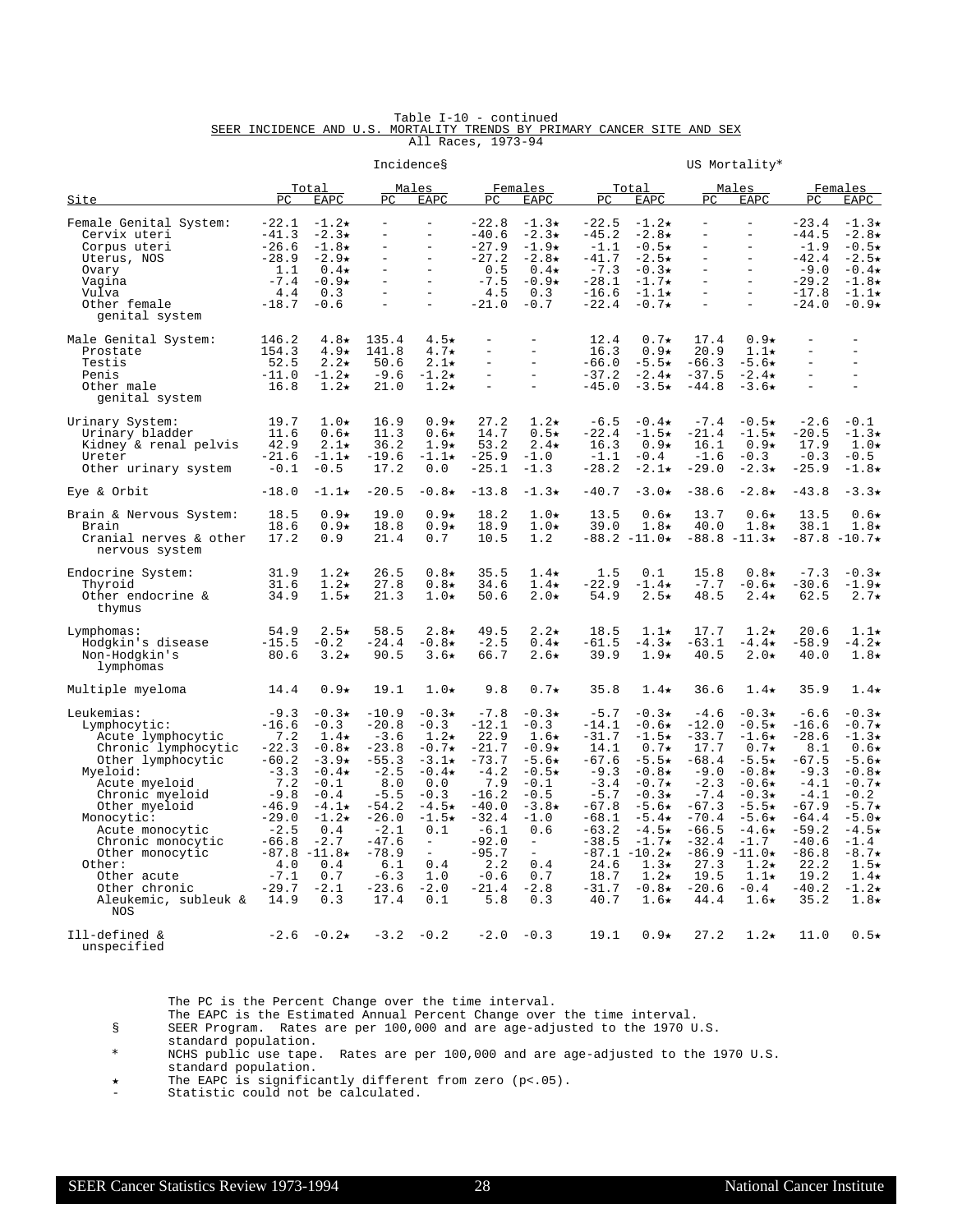|  |  |                                                                         | Table I-11      |  |  |  |
|--|--|-------------------------------------------------------------------------|-----------------|--|--|--|
|  |  | SEER INCIDENCE AND U.S. MORTALITY TRENDS BY PRIMARY CANCER SITE AND SEX |                 |  |  |  |
|  |  |                                                                         | Whites, 1973-94 |  |  |  |

|                                            |                 |                           |                | Incidences               |                 |                   |                          |                             |                    | US Mortality*            |                    |                            |
|--------------------------------------------|-----------------|---------------------------|----------------|--------------------------|-----------------|-------------------|--------------------------|-----------------------------|--------------------|--------------------------|--------------------|----------------------------|
| Site                                       | PC              | Total<br>EAPC             | PC             | Males<br><b>EAPC</b>     | PC              | Females<br>EAPC   | PC.                      | <u>Total</u><br><b>EAPC</b> | PC.                | Males<br><b>EAPC</b>     | PC.                | Females<br>EAPC            |
| All Sites                                  | 22.6            | $1.2\star$                | 29.8           | $1.5\star$               | 13.8            | $0.9*$            | 5.0                      | $0.3\star$                  | 3.2                | $0.2\star$               | 7.7                | $0.4\star$                 |
|                                            |                 |                           |                |                          |                 |                   |                          |                             |                    |                          |                    |                            |
| Oral Cavity & Pharynx:                     | $-9.7$          | $-0.5\star$               | $-14.3$        | $-0.8*$                  | $-4.4$          | $-0.2$            | $-28.7$                  | $-1.8\star$                 | $-33.5$            | $-2.1\star$              | $-20.1$            | $-1.2\star$                |
| Lip<br>Tonque                              | $-52.7$<br>10.1 | $-3.5\star$<br>$0.6\star$ | $-56.2$<br>5.5 | $-3.9\star$<br>0.5       | $-17.9$<br>12.6 | $-0.7$<br>0.6     | $-63.4$<br>$-31.2$       | $-5.2\star$<br>$-1.8\star$  | $-66.9$<br>$-36.6$ | $-6.0*$<br>$-2.3*$       | $-26.5$<br>$-21.3$ | $-1.6\star$<br>$-1.2\star$ |
| Salivary qland                             | 24.7            | 0.6                       | 41.6           | $1.2\star$               | 6.3             | $-0.2$            | $-25.3$                  | $-1.4\star$                 | $-17.3$            | $-1.1\star$              | $-37.0$            | $-1.8\star$                |
| Floor of mouth                             | $-23.5$         | $-1.6\star$               | $-22.3$        | $-1.6\star$              | $-29.2$         | $-1.7\star$       | $-59.7$                  | $-4.7\star$                 | $-65.9$            | $-5.4\star$              | $-42.4$            | $-3.1\star$                |
| Gum & other                                | 0.6             | 0.3                       | $-6.7$         | 0.2                      | 6.2             | 0.2               | $-21.8$                  | $-1.6\star$                 | $-29.1$            | $-2.1\star$              | $-12.7$            | $-1.0*$                    |
| oral cavity                                |                 |                           |                |                          |                 |                   |                          |                             |                    |                          |                    |                            |
| Nasopharynx                                | $-23.2$         | $-1.2\star$               | $-24.0$        | $-1.2\star$              | $-25.6$         | $-1.4\star$       | $-26.2$                  | $-1.5\star$                 | $-33.4$            | $-1.9*$                  | $-9.9$             | $-0.8*$                    |
| Tonsil                                     | $-0.5$          | $-0.1$                    | 10.3           | 0.1                      | $-28.0$         | $-1.1\star$       | $-41.3$                  | $-3.0*$                     | $-43.1$            | $-3.3\star$              | $-40.3$            | $-2.8\star$                |
| Oropharynx                                 | 10.1            | 0.2                       | 6.3            | 0.2                      | 5.4             | 0.4               | 27.2                     | $1.3\star$                  | 18.9               | $1.0\star$               | 48.1               | $2.0*$                     |
| Hypopharynx                                | 5.5             | $-0.1$                    | 5.3            | $-0.2$                   | $-2.7$          | $-0.3$            | $-41.6$                  | $-2.8\star$                 | $-45.7$            | $-3.1\star$              | $-27.5$            | $-2.0*$                    |
| Other oral cavity                          | 53.6            | 1.0                       | 71.0           | 0.9                      | 23.1            | 1.1               | $-17.7$                  | $-0.8*$                     | $-21.4$            | $-1.1\star$              | $-12.7$            | $-0.5*$                    |
| & pharynx                                  |                 |                           |                |                          |                 |                   |                          |                             |                    |                          |                    |                            |
| Digestive System:                          | $-8.4$          | $-0.3*$                   | $-6.9$         | $-0.2$                   | $-11.3$         | $-0.6*$           | $-16.2$                  | $-0.9*$                     | $-13.4$            | $-0.7\star$              | $-20.3$            | $-1.2\star$                |
| Esophaqus                                  | 17.7            | $1.0\star$                | 21.1           | $1.2\star$               | 3.0             | 0.1               | 26.7                     | $1.1\star$                  | 32.1               | $1.4\star$               | 6.1                | $0.2\star$                 |
| Stomach                                    | $-34.6$         | $-1.9*$                   | $-32.6$        | $-1.8\star$              | $-39.1$         | $-2.2\star$       | $-40.4$                  | $-2.5\star$                 | $-39.7$            | $-2.4\star$              | $-42.5$            | $-2.7\star$                |
| Small intestine                            | 45.1            | $2.4\star$                | 63.6           | $2.8\star$               | 28.1            | $1.8\star$        | 11.8                     | $0.5\star$                  | 12.8               | $0.7\star$               | 10.2               | 0.2                        |
| Colon & Rectum:                            | $-7.6$          | $-0.3$                    | $-5.0$         | 0.0                      | $-11.5$         | $-0.7*$           | $-21.8$                  | $-1.3\star$                 | $-16.6$            | $-0.9*$                  | $-27.2$            | $-1.7\star$                |
| Colon                                      | $-2.9$          | $-0.1$                    | 2.7            | 0.3                      | $-9.2$          | $-0.5*$           | $\overline{\phantom{a}}$ | $\equiv$                    | $\equiv$           | $\equiv$                 | $\equiv$           | $=$                        |
| Rectum                                     | $-18.0$         | $-0.9*$                   | $-19.1$        | $-0.8*$                  | $-17.5$         | $-1.1\star$       | $\overline{a}$           |                             |                    |                          |                    |                            |
| Anus, anal canal &                         | 56.0            | $2.2\star$                | 82.7           | $2.4\star$               | 41.0            | $2.0*$            | 440.1                    | $9.7\star$                  | 338.2              | $9.2\star$               | 503.5              | $10.0\star$                |
| anorectum                                  |                 |                           |                |                          |                 |                   |                          |                             |                    |                          |                    |                            |
| Liver & Intrahep:<br>Liver                 | 46.0<br>21.6    | $2.2\star$<br>$1.3\star$  | 63.1<br>39.7   | $2.5\star$<br>$1.7\star$ | 18.0<br>$-7.9$  | $1.5\star$<br>0.3 | 37.0<br>13.3             | $1.7\star$<br>$0.8\star$    | 45.4<br>24.7       | $2.1\star$<br>$1.3\star$ | 24.7<br>$-3.7$     | $1.2\star$<br>$-0.2$       |
| Intrahep bile duct                         | 385.3           | $9.1*$                    | 405.0          | 9.8 $\star$              | 337.3           | 8.7 $\star$       | 658.0                    | $10.2\star$                 | 689.8              | $10.2\star$              | 627.0              | $10.2\star$                |
| Gallbladder                                | $-37.0$         | $-2.2\star$               | $-40.8$        | $-2.6\star$              | $-35.0$         | $-2.0*$           | $-45.0$                  | $-3.0*$                     | $-41.6$            | $-2.6\star$              | $-45.9$            | $-3.1\star$                |
| Other biliary                              | $-20.3$         | $-0.8*$                   | $-14.5$        | $-0.9*$                  | $-23.5$         | $-0.7$            | $-37.9$                  | $-2.4\star$                 | $-36.3$            | $-2.3*$                  | $-38.8$            | $-2.5\star$                |
| Pancreas                                   | $-12.2$         | $-0.5\star$               | $-20.0$        | $-1.0\star$              | $-4.5$          | 0.1               | $-3.3$                   | $-0.2\star$                 | $-12.2$            | $-0.7\star$              | 6.6                | $0.3\star$                 |
| Retroperitoneum                            | $-8.6$          | $-0.4$                    | $-17.9$        | $-0.5$                   | $-0.9$          | $-0.4$            | $-61.6$                  | $-4.9*$                     | $-63.4$            | $-5.2\star$              | $-59.6$            | $-4.7\star$                |
| Peritoneum, omentum &                      | 126.4           | $4.2\star$                | 30.6           | 1.6                      | 218.2           | $6.1\star$        | $-16.3$                  | $-1.0$                      | $-38.1$            | $-2.0\star$              | $-1.0$             | $-0.3$                     |
| mesentery                                  |                 |                           |                |                          |                 |                   |                          |                             |                    |                          |                    |                            |
| Other digestive                            | 8.1             | $-0.7$                    | 6.6            | $-0.3$                   | 13.7            | $-1.2$            | $-57.4$                  | $-4.5\star$                 | $-50.7$            | $-4.2\star$              | $-64.0$            | $-4.9*$                    |
| system                                     |                 |                           |                |                          |                 |                   |                          |                             |                    |                          |                    |                            |
|                                            |                 |                           |                |                          |                 |                   |                          |                             |                    |                          |                    |                            |
| Respiratory System:                        | 28.8            | $1.3\star$                | 0.9            | 0.1                      | 117.8           | $4.0\star$        | 38.1                     | $1.7\star$                  | 10.0               | $0.5\star$               | 139.9              | $4.5\star$                 |
| Nose, nasal cavity &<br>middle ear         | $-5.0$          | $-0.2$                    | $-3.3$         | $-0.4$                   | $-4.6$          | 0.1               | $-40.9$                  | $-2.8*$                     | $-45.6$            | $-3.3\star$              | $-33.2$            | $-2.1\star$                |
| Larynx                                     | $-12.8$         | $-0.5\star$               | $-17.1$        | $-0.8\star$              | 9.0             | $1.0\star$        | $-11.5$                  | $-0.7\star$                 | $-19.1$            | $-1.2\star$              | 37.5               | $1.4\star$                 |
| Lung & bronchus                            | 33.2            | $1.5\star$                | 1.8            | 0.1                      | 130.5           | $4.3\star$        | 41.6                     | $1.8\star$                  | 12.2               | $0.6\star$               | 147.8              | $4.7\star$                 |
| Pleura                                     | 95.3            | $3.5\star$                | 118.2          | $4.0\star$               | 46.5            | $2.1\star$        | 11.0                     | $0.7\star$                  | 23.9               | $1.5\star$               | $-13.3$            | $-1.2\star$                |
| Trachea & other                            | $-8.0$          | $-0.8\star$               | 2.7            | $-1.0$                   | $-32.1$         | $-0.7$            | $-64.1$                  | $-5.0*$                     | $-67.8$            | $-5.5\star$              | $-57.2$            | $-4.1\star$                |
| respiratory organs                         |                 |                           |                |                          |                 |                   |                          |                             |                    |                          |                    |                            |
|                                            |                 |                           |                |                          |                 |                   |                          |                             |                    |                          |                    |                            |
| Bones & joints                             | 14.1            | $0.5\star$                | 11.2           | 0.3                      | 18.3            | 0.7               | $-48.7$                  | $-3.6\star$                 | $-50.7$            | $-3.8*$                  | $-46.8$            | $-3.3*$                    |
|                                            |                 |                           |                |                          |                 |                   |                          |                             |                    |                          |                    |                            |
| Soft tissue (incl heart)                   | 6.1             | $0.5\star$                | 2.6            | 0.3                      | 10.2            | $0.6\star$        | 35.8                     | $1.6\star$                  | 26.9               | $1.4\star$               | 45.3               | $1.8\star$                 |
| $\sin (\text{ex basal} \& \text{square}):$ | 155.2           | $5.2\star$                | 218.7          | $6.7\star$               | 91.0            | $3.3\star$        | 28.5                     | $1.3\star$                  | 40.9               | $1.9\star$               | 10.2               | $0.4\star$                 |
| Melanomas of skin                          | 119.7           | $3.9*$                    | 154.2          | $4.7\star$               | 89.5            | $3.2*$            | 37.0                     | $1.6\star$                  | 50.0               | $2.1\star$               | 20.9               | $0.8\star$                 |
| Other non-epithelial                       | 591.1           | $13.8*$                   | 936.3          | $16.5\star$              | 109.8           | $4.8\star$        | 4.6                      | $0.6\star$                  | 19.1               | $1.4\star$               | $-24.4$            | $-1.3\star$                |
| skin                                       |                 |                           |                |                          |                 |                   |                          |                             |                    |                          |                    |                            |
|                                            |                 |                           |                |                          |                 |                   |                          |                             |                    |                          |                    |                            |
| Breast                                     | 22.6            | $1.6\star$                | 7.8            | $0.9*$                   | 23.7            | $1.7\star$        | $-5.6$                   | $-0.1$                      | $-12.8$            | $-1.0\star$              | $-5.7$             | $-0.1$                     |

- The EAPC is the Estimated Annual Percent Change over the time interval.
- § SEER Program. Rates are per 100,000 and are age-adjusted to the 1970 U.S.

standard population.

\* NCHS public use tape. Rates are per 100,000 and are age-adjusted to the 1970 U.S. standard population.

í The EAPC is significantly different from zero (p<.05).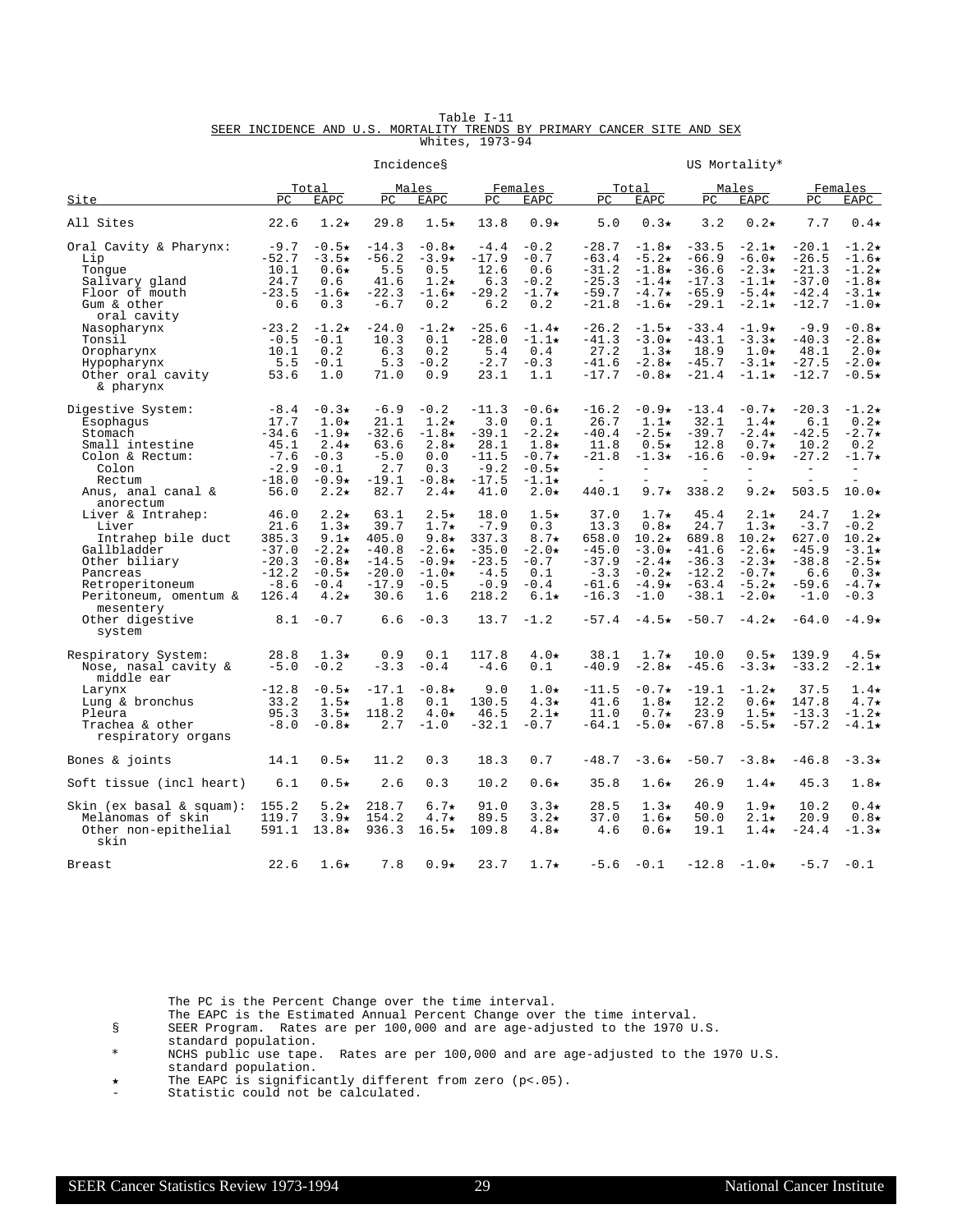|  |  | Table I-11 - continued                                                  |                 |  |  |  |
|--|--|-------------------------------------------------------------------------|-----------------|--|--|--|
|  |  | SEER INCIDENCE AND U.S. MORTALITY TRENDS BY PRIMARY CANCER SITE AND SEX |                 |  |  |  |
|  |  |                                                                         | Whites, 1973-94 |  |  |  |

|                                                                                                                                                                                                                                                                                                                |                                                                                                                                                                    |                                                                                                                                                                                    |                                                                                                                                                                     | Incidences                                                                                                                                                                                           |                                                                                                                                                                 |                                                                                                                                                                                             |                                                                                                                                                                          |                                                                                                                                                                                                                                    |                                                                                                                                                                         | US Mortality*                                                                                                                                                                                                                |                                                                                                                                                                         |                                                                                                                                                                                                            |
|----------------------------------------------------------------------------------------------------------------------------------------------------------------------------------------------------------------------------------------------------------------------------------------------------------------|--------------------------------------------------------------------------------------------------------------------------------------------------------------------|------------------------------------------------------------------------------------------------------------------------------------------------------------------------------------|---------------------------------------------------------------------------------------------------------------------------------------------------------------------|------------------------------------------------------------------------------------------------------------------------------------------------------------------------------------------------------|-----------------------------------------------------------------------------------------------------------------------------------------------------------------|---------------------------------------------------------------------------------------------------------------------------------------------------------------------------------------------|--------------------------------------------------------------------------------------------------------------------------------------------------------------------------|------------------------------------------------------------------------------------------------------------------------------------------------------------------------------------------------------------------------------------|-------------------------------------------------------------------------------------------------------------------------------------------------------------------------|------------------------------------------------------------------------------------------------------------------------------------------------------------------------------------------------------------------------------|-------------------------------------------------------------------------------------------------------------------------------------------------------------------------|------------------------------------------------------------------------------------------------------------------------------------------------------------------------------------------------------------|
| Site                                                                                                                                                                                                                                                                                                           | PC                                                                                                                                                                 | Total<br>EAPC                                                                                                                                                                      | PC.                                                                                                                                                                 | <u>Males</u><br>EAPC                                                                                                                                                                                 | PC                                                                                                                                                              | Females<br>EAPC                                                                                                                                                                             | PC.                                                                                                                                                                      | Total<br>EAPC                                                                                                                                                                                                                      | PC                                                                                                                                                                      | Males<br>EAPC                                                                                                                                                                                                                | РC                                                                                                                                                                      | Females<br>EAPC                                                                                                                                                                                            |
| Female Genital System:<br>Cervix uteri<br>Corpus uteri<br>Uterus, NOS<br>Ovary<br>Vagina<br>Vulva<br>Other female<br>genital system                                                                                                                                                                            | $-22.2$<br>$-40.9$<br>$-27.3$<br>$-41.1$<br>$-0.4$<br>$-8.8$<br>4.4<br>$-7.6$                                                                                      | $-1.2\star$<br>$-2.2\star$<br>$-1.9\star$<br>$-3.8+$<br>$0.5\star$<br>$-1.1\star$<br>0.4<br>$-0.1$                                                                                 | $\qquad \qquad -$<br>$\qquad \qquad -$<br>$\overline{\phantom{a}}$<br>$\overline{a}$                                                                                | $\equiv$<br>$\equiv$<br>$\equiv$<br>$\equiv$<br>$\equiv$<br>$\equiv$<br>$\equiv$<br>$\overline{a}$                                                                                                   | $-22.2$<br>$-39.5$<br>$-27.8$<br>$-39.4$<br>$-0.1$<br>$-8.4$<br>5.5<br>$-9.1$                                                                                   | $-1.2\star$<br>$-2.1\star$<br>$-1.9*$<br>$-3.7\star$<br>$0.5\star$<br>$-1.1\star$<br>0.4<br>$-0.1$                                                                                          | $-21.3$<br>$-44.4$<br>$-3.2$<br>$-42.8$<br>$-7.1$<br>$-28.3$<br>$-13.1$<br>$-17.7$                                                                                       | $-1.2\star$<br>$-2.8*$<br>$-0.6\star$<br>$-2.6*$<br>$-0.3\star$<br>$-1.8\star$<br>$-1.0\star$<br>$-0.3$                                                                                                                            | $\overline{\phantom{a}}$<br>$\equiv$<br>$\ddot{\phantom{1}}$<br>$\equiv$<br>$\equiv$<br>$\overline{a}$                                                                  | $\overline{\phantom{a}}$<br>$\equiv$<br>$\equiv$<br>$\equiv$<br>$\equiv$<br>$\equiv$<br>$\equiv$<br>$\equiv$                                                                                                                 | $-21.6$<br>$-43.1$<br>$-3.4$<br>$-43.2$<br>$-8.3$<br>$-28.9$<br>$-13.5$<br>$-18.8$                                                                                      | $-1.2\star$<br>$-2.7\star$<br>$-0.6*$<br>$-2.6*$<br>$-0.4\star$<br>$-1.8\star$<br>$-1.0\star$<br>$-0.5$                                                                                                    |
| Male Genital System:<br>Prostate<br>Testis<br>Penis<br>Other male<br>genital system                                                                                                                                                                                                                            | 141.4<br>149.0<br>64.7<br>$-6.6$<br>7.1                                                                                                                            | $4.8\star$<br>$5.0*$<br>$2.5\star$<br>$-1.0\star$<br>0.8                                                                                                                           | 126.5<br>132.1<br>61.8<br>$-7.2$<br>10.1                                                                                                                            | $4.5\star$<br>$4.6\star$<br>$2.4\star$<br>$-1.1\star$<br>0.9                                                                                                                                         | $\overline{\phantom{m}}$<br>$\equiv$<br>$\equiv$<br>$\equiv$                                                                                                    | $\equiv$<br>$\overline{\phantom{a}}$<br>$\equiv$<br>$\overline{a}$                                                                                                                          | 10.8<br>15.0<br>$-65.5$<br>$-30.6$<br>$-35.8$                                                                                                                            | $0.7\star$<br>$0.9*$<br>$-5.5\star$<br>$-1.8\star$<br>$-3.1\star$                                                                                                                                                                  | 14.8<br>18.6<br>$-65.9$<br>$-31.8$<br>$-36.0$                                                                                                                           | $0.8\star$<br>$1.0\star$<br>$-5.5*$<br>$-1.9\star$<br>$-3.2\star$                                                                                                                                                            | $\equiv$<br>$\overline{a}$<br>$\equiv$<br>$\equiv$                                                                                                                      | $\equiv$<br>$\qquad \qquad -$<br>$\overline{a}$<br>$\equiv$                                                                                                                                                |
| Urinary System:<br>Urinary bladder<br>Kidney & renal pelvis<br>Ureter<br>Other urinary system                                                                                                                                                                                                                  | 20.9<br>13.7<br>43.3<br>$-20.4$<br>$-9.9$                                                                                                                          | $1.1\star$<br>$0.7\star$<br>$2.1\star$<br>$-1.1\star$<br>$-0.9$                                                                                                                    | 16.9<br>11.8<br>35.4<br>$-16.9$<br>5.0                                                                                                                              | $0.9*$<br>$0.7\star$<br>$1.8\star$<br>$-1.0\star$<br>$-0.5$                                                                                                                                          | 29.3<br>18.3<br>54.2<br>$-27.7$<br>$-35.1$                                                                                                                      | $1.3\star$<br>$0.7\star$<br>$2.5\star$<br>$-1.1$<br>$-1.8$                                                                                                                                  | $-6.3$<br>$-21.3$<br>14.8<br>$-2.3$<br>$-31.6$                                                                                                                           | $-0.4\star$<br>$-1.4\star$<br>$0.8\star$<br>$-0.5\star$<br>$-2.3\star$                                                                                                                                                             | $-7.7$<br>$-20.8$<br>14.3<br>$-4.1$<br>$-22.7$                                                                                                                          | $-0.5\star$<br>$-1.4\star$<br>$0.8\star$<br>$-0.4$<br>$-2.0\star$                                                                                                                                                            | $-2.3$<br>$-19.3$<br>16.4<br>$-0.3$<br>$-37.5$                                                                                                                          | $-0.1$<br>$-1.2\star$<br>$0.9*$<br>$-0.5$<br>$-2.5\star$                                                                                                                                                   |
| Eye & Orbit                                                                                                                                                                                                                                                                                                    | $-17.4$                                                                                                                                                            | $-1.0\star$                                                                                                                                                                        | $-18.1$                                                                                                                                                             | $-0.8*$                                                                                                                                                                                              | $-15.7$                                                                                                                                                         | $-1.3*$                                                                                                                                                                                     | $-38.2$                                                                                                                                                                  | $-2.9*$                                                                                                                                                                                                                            | $-34.6$                                                                                                                                                                 | $-2.6\star$                                                                                                                                                                                                                  | $-43.0$                                                                                                                                                                 | $-3.2\star$                                                                                                                                                                                                |
| Brain & Nervous System:<br>Brain<br>Cranial nerves & other<br>nervous system                                                                                                                                                                                                                                   | 20.0<br>20.4<br>14.6                                                                                                                                               | $1.0\star$<br>$1.1\star$<br>0.6                                                                                                                                                    | 20.0<br>19.5<br>27.9                                                                                                                                                | $1.0\star$<br>$1.0\star$<br>0.4                                                                                                                                                                      | 20.4<br>22.0<br>$-0.6$                                                                                                                                          | $1.1\star$<br>$1.1\star$<br>1.0                                                                                                                                                             | 15.5<br>41.2                                                                                                                                                             | $0.7\star$<br>$1.9\star$<br>$-88.3 -11.1*$                                                                                                                                                                                         | 15.1<br>41.3                                                                                                                                                            | $0.7\star$<br>$1.9\star$<br>$-88.9 -11.5*$                                                                                                                                                                                   | 16.0<br>41.1                                                                                                                                                            | $0.7\star$<br>$1.8\star$<br>$-87.7 - 10.8*$                                                                                                                                                                |
| Endocrine System:<br>Thyroid<br>Other endocrine &<br>thymus                                                                                                                                                                                                                                                    | 37.3<br>38.8<br>24.1                                                                                                                                               | $1.4\star$<br>$1.5\star$<br>$1.2\star$                                                                                                                                             | 34.3<br>39.0<br>15.4                                                                                                                                                | $1.2\star$<br>$1.3\star$<br>0.8                                                                                                                                                                      | 39.9<br>40.5<br>30.0                                                                                                                                            | $1.6\star$<br>$1.6\star$<br>$1.6\star$                                                                                                                                                      | 1.7<br>$-22.6$<br>53.2                                                                                                                                                   | 0.1<br>$-1.5\star$<br>$2.5\star$                                                                                                                                                                                                   | 18.0<br>$-4.7$<br>49.1                                                                                                                                                  | $0.8\star$<br>$-0.5\star$<br>$2.4\star$                                                                                                                                                                                      | $-8.3$<br>$-31.6$<br>57.8                                                                                                                                               | $-0.5*$<br>$-2.1\star$<br>$2.5\star$                                                                                                                                                                       |
| Lymphomas:<br>Hodgkin's disease<br>Non-Hodgkin's<br>lymphomas                                                                                                                                                                                                                                                  | 54.6<br>$-13.1$<br>79.9                                                                                                                                            | $2.5\star$<br>$-0.1$<br>$3.2\star$                                                                                                                                                 | 56.9<br>$-22.3$<br>88.1                                                                                                                                             | $2.8\star$<br>$-0.6*$<br>$3.6\star$                                                                                                                                                                  | 49.7<br>$-0.1$<br>66.7                                                                                                                                          | $2.2\star$<br>$0.5\star$<br>$2.6*$                                                                                                                                                          | 18.8<br>$-62.3$<br>40.7                                                                                                                                                  | $1.1\star$<br>$-4.4\star$<br>$2.0*$                                                                                                                                                                                                | 18.1<br>$-64.1$<br>41.4                                                                                                                                                 | $1.2\star$<br>$-4.5\star$<br>$2.1\star$                                                                                                                                                                                      | 20.5<br>$-59.4$<br>40.2                                                                                                                                                 | $1.1\star$<br>$-4.2\star$<br>$1.9\star$                                                                                                                                                                    |
| Multiple myeloma                                                                                                                                                                                                                                                                                               | 12.0                                                                                                                                                               | $0.8\star$                                                                                                                                                                         | 19.4                                                                                                                                                                | $1.0\star$                                                                                                                                                                                           | 3.8                                                                                                                                                             | $0.5\star$                                                                                                                                                                                  | 34.8                                                                                                                                                                     | $1.3\star$                                                                                                                                                                                                                         | 36.8                                                                                                                                                                    | $1.4\star$                                                                                                                                                                                                                   | 33.5                                                                                                                                                                    | $1.3\star$                                                                                                                                                                                                 |
| Leukemias:<br>Lymphocytic:<br>Acute lymphocytic<br>Chronic lymphocytic<br>Other lymphocytic<br>Myeloid:<br>Acute myeloid<br>Chronic myeloid<br>Other myeloid<br>Monocytic:<br>Acute monocytic<br>Chronic monocytic<br>Other monocytic<br>Other:<br>Other acute<br>Other chronic<br>Aleukemic, subleuk &<br>NOS | $-9.4$<br>$-16.0$<br>10.7<br>$-22.9$<br>$-57.8$<br>$-4.5$<br>6.4<br>$-11.6$<br>$-49.3$<br>$-25.5$<br>4.5<br>$-61.4$<br>$-86.8$<br>4.3<br>$-5.4$<br>$-34.9$<br>14.6 | $-0.3*$<br>$-0.3$<br>$1.4\star$<br>$-0.8*$<br>$-3.9*$<br>$-0.5\star$<br>$-0.1$<br>$-0.4$<br>$-4.3\star$<br>$-1.1\star$<br>0.7<br>$-3.0$<br>$\equiv$<br>0.3<br>0.7<br>$-2.5$<br>0.1 | $-11.6$<br>$-20.7$<br>0.6<br>$-25.2$<br>$-53.7$<br>$-4.3$<br>8.2<br>$-10.5$<br>$-57.1$<br>$-26.6$<br>$-3.7$<br>$-44.7$<br>-76.2<br>7.0<br>$-4.3$<br>$-21.0$<br>17.7 | $-0.3*$<br>$-0.3$<br>$1.3\star$<br>$-0.8*$<br>$-3.3\star$<br>$-0.5\star$<br>$-0.1$<br>$-0.4$<br>$-4.9*$<br>$-1.7\star$<br>0.2<br>$\overline{\phantom{a}}$<br>$\equiv$<br>0.3<br>0.9<br>$-2.0$<br>0.0 | $-7.7$<br>$-11.2$<br>24.4<br>$-21.2$<br>$-72.9$<br>$-5.1$<br>5.4<br>$-14.0$<br>$-41.2$<br>$-23.3$<br>11.5<br>$-89.6$<br>$-95.5$<br>1.0<br>1.7<br>$-40.3$<br>2.9 | $-0.3*$<br>$-0.3$<br>$1.5\star$<br>$-1.0*$<br>$-5.4\star$<br>$-0.5*$<br>$-0.1$<br>$-0.5$<br>$-3.9*$<br>$-0.6$<br>1.1<br>$\overline{\phantom{a}}$<br>$\equiv$<br>0.3<br>0.7<br>$-3.4$<br>0.1 | $-6.3$<br>$-14.2$<br>$-31.7$<br>14.5<br>$-67.3$<br>$-10.1$<br>$-4.0$<br>$-7.5$<br>$-67.5$<br>$-67.3$<br>$-62.1$<br>$-33.7$<br>$-87.0$<br>24.2<br>18.4<br>$-30.8$<br>40.6 | $-0.4\star$<br>$-0.6*$<br>$-1.5\star$<br>$0.7\star$<br>$-5.5*$<br>$-0.9*$<br>$-0.7\star$<br>$-0.4\star$<br>$-5.6\star$<br>$-5.2\star$<br>$-4.4\star$<br>$-1.5$<br>$-10.1\star$<br>$1.3\star$<br>$1.2\star$<br>$-0.8$<br>$1.7\star$ | $-5.3$<br>$-12.7$<br>$-33.6$<br>17.1<br>$-68.2$<br>$-9.8$<br>$-2.4$<br>$-9.6$<br>$-67.7$<br>$-69.7$<br>$-65.9$<br>$-24.3$<br>$-86.2$<br>27.2<br>18.7<br>$-19.5$<br>45.9 | $-0.4\star$<br>$-0.6*$<br>$-1.6\star$<br>$0.7\star$<br>$-5.5\star$<br>$-0.8\star$<br>$-0.6*$<br>$-0.5*$<br>$-5.6\star$<br>$-5.5*$<br>$-4.5\star$<br>$-1.3$<br>$-11.0\star$<br>$1.2\star$<br>$1.1\star$<br>-0.4<br>$1.6\star$ | $-7.4$<br>$-16.5$<br>$-28.8$<br>9.4<br>$-67.4$<br>$-10.4$<br>$-5.4$<br>$-5.4$<br>$-66.9$<br>$-64.0$<br>$-57.6$<br>$-38.7$<br>$-88.0$<br>21.0<br>19.3<br>$-39.7$<br>32.2 | $-0.3*$<br>$-0.7\star$<br>$-1.4\star$<br>$0.6*$<br>-5.6★<br>$-0.9*$<br>$-0.8*$<br>$-0.2$<br>$-5.7\star$<br>$-4.9*$<br>$-4.3\star$<br>$-1.5$<br>$-8.9*$<br>$1.5\star$<br>$1.5\star$<br>$-1.0$<br>$1.7\star$ |
| Ill-defined &<br>unspecified                                                                                                                                                                                                                                                                                   | $-3.4$                                                                                                                                                             | $-0.3\star$                                                                                                                                                                        | $-3.4$                                                                                                                                                              | $-0.3$                                                                                                                                                                                               | $-4.0$                                                                                                                                                          | $-0.4\star$                                                                                                                                                                                 | 21.0                                                                                                                                                                     | $1.0\star$                                                                                                                                                                                                                         | 28.6                                                                                                                                                                    | $1.3\star$                                                                                                                                                                                                                   | 13.2                                                                                                                                                                    | $0.6\star$                                                                                                                                                                                                 |

The EAPC is the Estimated Annual Percent Change over the time interval.

§ SEER Program. Rates are per 100,000 and are age-adjusted to the 1970 U.S.

standard population.

\* NCHS public use tape. Rates are per 100,000 and are age-adjusted to the 1970 U.S. standard population.

í The EAPC is significantly different from zero (p<.05).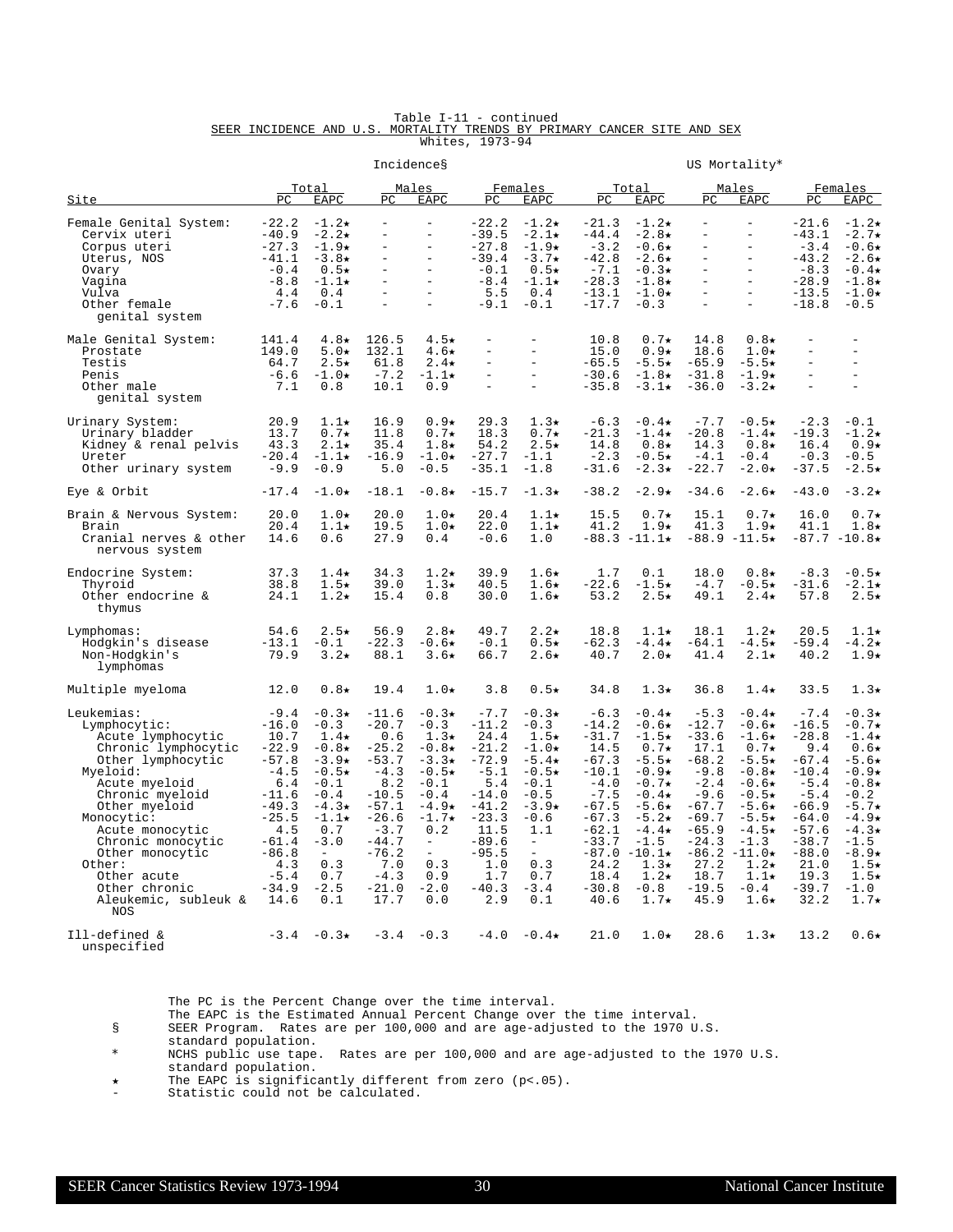|  |  |                                                                         | Table I-12      |  |  |  |
|--|--|-------------------------------------------------------------------------|-----------------|--|--|--|
|  |  | SEER INCIDENCE AND U.S. MORTALITY TRENDS BY PRIMARY CANCER SITE AND SEX |                 |  |  |  |
|  |  |                                                                         | Blacks, 1973-94 |  |  |  |

|                                                                                                                                                                                                 |                                                                                   |                                                                                                                                 |                                                                              | Incidences                                                                                                                        |                                                                                  |                                                                                                                     |                                                                                             |                                                                                                                         |                                                                                                                         | US Mortality*                                                                                                          |                                                                                                |                                                                                                                       |
|-------------------------------------------------------------------------------------------------------------------------------------------------------------------------------------------------|-----------------------------------------------------------------------------------|---------------------------------------------------------------------------------------------------------------------------------|------------------------------------------------------------------------------|-----------------------------------------------------------------------------------------------------------------------------------|----------------------------------------------------------------------------------|---------------------------------------------------------------------------------------------------------------------|---------------------------------------------------------------------------------------------|-------------------------------------------------------------------------------------------------------------------------|-------------------------------------------------------------------------------------------------------------------------|------------------------------------------------------------------------------------------------------------------------|------------------------------------------------------------------------------------------------|-----------------------------------------------------------------------------------------------------------------------|
| Site                                                                                                                                                                                            | PC                                                                                | Total<br>EAPC                                                                                                                   | PC                                                                           | Males<br><b>EAPC</b>                                                                                                              | PC.                                                                              | Females<br>EAPC                                                                                                     | PC.                                                                                         | <u>Total</u><br><b>EAPC</b>                                                                                             | PC.                                                                                                                     | Males<br><b>EAPC</b>                                                                                                   | PC                                                                                             | Females<br>EAPC                                                                                                       |
| All Sites                                                                                                                                                                                       | 31.2                                                                              | $1.4\star$                                                                                                                      | 46.7                                                                         | $1.8\star$                                                                                                                        | 17.9                                                                             | $1.0\star$                                                                                                          | 13.9                                                                                        | $0.7\star$                                                                                                              | 19.9                                                                                                                    | $1.0\star$                                                                                                             | 12.3                                                                                           | $0.7\star$                                                                                                            |
| Oral Cavity & Pharynx:<br>Lip<br>Tonque<br>Salivary gland<br>Floor of mouth<br>Gum & other<br>oral cavity                                                                                       | 31.4<br>$-50.2$<br>15.5<br>$-19.2$<br>32.3<br>$-12.5$                             | $0.8\star$<br>$\equiv$<br>0.8<br>0.2<br>0.1<br>$-0.2$                                                                           | 44.0<br>$-55.5$<br>23.5<br>$-17.6$<br>34.0<br>$-1.7$                         | $1.4\star$<br>$\equiv$<br>$1.4\star$<br>1.1<br>0.5<br>0.6                                                                         | 11.2<br>$-37.7$<br>0.8<br>$-21.9$<br>51.4<br>$-24.8$                             | $-0.3$<br>$\overline{\phantom{a}}$<br>$-0.9$<br>0.0<br>$-0.2$<br>$-1.0$                                             | 0.3<br>$-83.4$<br>$-6.0$<br>$-32.9$<br>$-54.4$<br>$-0.8$                                    | $-0.2$<br>$\equiv$<br>$-0.3$<br>$-2.1\star$<br>$-4.2\star$<br>$-0.6$                                                    | 6.3<br>$\overline{\phantom{a}}$<br>$-1.3$<br>$-30.8$<br>$-55.6$<br>2.4                                                  | 0.0<br>$\overline{\phantom{a}}$<br>$-0.2$<br>$-2.0\star$<br>$-4.2\star$<br>$-0.5$                                      | $-8.4$<br>$-67.8$<br>$-11.2$<br>$-31.2$<br>$-43.3$<br>$-4.6$                                   | $-0.4$<br>$\overline{\phantom{a}}$<br>$-0.1$<br>$-1.8+$<br>$-3.5*$<br>$-0.3$                                          |
| Nasopharynx<br>Tonsil<br>Oropharynx<br>Hypopharynx<br>Other oral cavity<br>& pharynx                                                                                                            | 75.2<br>50.7<br>193.0<br>156.5<br>125.4                                           | 0.5<br>1.0<br>$3.6\star$<br>$2.4\star$<br>$3.9*$                                                                                | 58.2<br>87.3<br>153.0<br>163.0<br>183.9                                      | 1.8<br>$2.0\star$<br>2.3<br>$3.1\star$<br>$4.3\star$                                                                              | 109.5<br>2.0<br>$\equiv$<br>160.2<br>37.1                                        | $-1.8$<br>$-1.3$<br>$\equiv$<br>$-0.2$<br>$\overline{\phantom{m}}$                                                  | $-9.9$<br>$-24.2$<br>173.1<br>$-14.9$<br>39.5                                               | $-0.3$<br>$-1.4\star$<br>$4.2\star$<br>$-1.4\star$<br>$1.7\star$                                                        | 6.6<br>$-15.0$<br>199.2<br>$-0.7$<br>40.2                                                                               | 0.2<br>$-1.0\star$<br>$4.5\star$<br>$-1.0$<br>$1.9\star$                                                               | $-36.7$<br>$-43.2$<br>126.6<br>$-47.3$<br>55.1                                                 | $-1.1$<br>$-2.3\star$<br>$3.9*$<br>$-2.1\star$<br>$1.3\star$                                                          |
| Digestive System:<br>Esophagus<br>Stomach<br>Small intestine<br>Colon & Rectum:<br>Colon<br>Rectum<br>Anus, anal canal &                                                                        | 6.5<br>$-15.3$<br>$-26.2$<br>80.8<br>22.5<br>31.5<br>$-1.3$<br>116.4              | $0.4\star$<br>$-0.6$<br>$-1.2\star$<br>$4.8\star$<br>$0.9*$<br>$1.2\star$<br>0.1<br>$3.4\star$                                  | 10.9<br>-11.9<br>$-19.5$<br>69.6<br>34.6<br>37.4<br>26.5<br>197.0            | $0.6\star$<br>$-0.5$<br>$-0.9*$<br>$5.6\star$<br>$1.4\star$<br>$1.6\star$<br>$0.9*$<br>$4.7\star$                                 | 4.5<br>$-12.3$<br>$-32.3$<br>93.1<br>14.1<br>28.3<br>$-21.8$<br>66.0             | $0.4\star$<br>0.0<br>$-1.3\star$<br>$4.0\star$<br>$0.6\star$<br>$0.9*$<br>$-0.5$<br>2.5                             | $-0.7$<br>$-5.8$<br>$-31.3$<br>20.4<br>9.3<br>$\overline{\phantom{a}}$<br>$\equiv$<br>481.0 | 0.0<br>$-0.5\star$<br>$-1.6\star$<br>$1.9\star$<br>$0.5\star$<br>$\equiv$                                               | 2.0<br>$-1.9$<br>$-28.7$<br>30.1<br>22.3<br>$\overline{\phantom{a}}$<br>$\overline{\phantom{a}}$<br>$11.0 \star 1421.7$ | 0.1<br>$-0.3$<br>$-1.5\star$<br>$2.5\star$<br>$1.0\star$<br>$\equiv$<br>$\equiv$                                       | $-1.1$<br>$-6.0$<br>$-31.1$<br>12.7<br>$-0.1$<br>$\overline{\phantom{a}}$<br>$\equiv$<br>293.5 | 0.0<br>$-0.2$<br>$-1.6\star$<br>$1.6\star$<br>0.0<br>$\overline{\phantom{0}}$<br>$\overline{\phantom{0}}$<br>$\equiv$ |
| anorectum<br>Liver & Intrahep:<br>Liver<br>Intrahep bile duct<br>Gallbladder<br>Other biliary<br>Pancreas<br>Retroperitoneum<br>Peritoneum, omentum &<br>mesentery<br>Other digestive<br>system | 36.0<br>30.7<br>135.3<br>$-35.7$<br>53.1<br>$-2.7$<br>$-38.9$<br>132.2<br>$-13.1$ | $1.9\star$<br>$1.7\star$<br>$\overline{\phantom{a}}$<br>$-1.1$<br>1.4<br>$-0.1$<br>$-1.4$<br>$\overline{\phantom{a}}$<br>$-1.1$ | 43.9<br>40.8<br>100.4<br>$-23.1$<br>9.7<br>$-4.8$<br>$-66.1$<br>43.1<br>46.2 | $2.3\star$<br>$2.2\star$<br>$\equiv$<br>$-1.3$<br>0.3<br>$-0.4$<br>$-1.1$<br>$\overline{\phantom{m}}$<br>$\overline{\phantom{m}}$ | 19.2<br>8.6<br>256.1<br>$-38.2$<br>203.8<br>$-0.3$<br>$-2.4$<br>245.3<br>$-77.9$ | 1.2<br>0.7<br>$\sim$<br>$-0.7$<br>$\equiv$<br>0.4<br>$-1.2$<br>$\overline{\phantom{a}}$<br>$\overline{\phantom{0}}$ | 20.6<br>8.9<br>459.2<br>$-20.4$<br>$-41.0$<br>17.5<br>$-60.5$<br>$-22.3$<br>$-64.5$         | $0.9*$<br>$0.5\star$<br>$8.5\star$<br>$-0.7\star$<br>$-1.9\star$<br>$0.8\star$<br>$-4.2\star$<br>$-2.8\star$<br>$-4.8*$ | 25.0<br>15.5<br>393.0<br>$-18.1$<br>$-54.3$<br>9.5<br>$-70.1$<br>$-53.4$<br>$-62.4$                                     | $1.0\star$<br>$0.6\star$<br>$7.8\star$<br>$-0.8$<br>$-2.4\star$<br>$0.4\star$<br>$-5.0*$<br>$-4.5\star$<br>$-4.5\star$ | 18.6<br>2.2<br>611.9<br>$-23.9$<br>$-29.3$<br>28.5<br>$-49.5$<br>$-7.6$<br>$-66.4$             | $1.2\star$<br>0.5<br>$10.3*$<br>$-0.8\star$<br>$-1.6\star$<br>$1.3\star$<br>$-3.7\star$<br>$-2.4$<br>$-5.2\star$      |
| Respiratory System:<br>Nose, nasal cavity &<br>middle ear<br>Larynx<br>Lung & bronchus<br>Pleura<br>Trachea & other<br>respiratory organs                                                       | 24.9<br>$-25.1$<br>15.0<br>27.1<br>41.4<br>$-66.9$                                | $1.4\star$<br>$-0.6$<br>$0.8\star$<br>$1.5\star$<br>3.3<br>$-2.4$                                                               | 9.7<br>$-35.3$<br>21.0<br>9.2<br>115.7<br>$-79.8$                            | $0.7\star$<br>$-2.0$<br>$0.8\star$<br>$0.7\star$<br>$5.4\star$<br>$-3.1$                                                          | 106.4<br>1.3<br>12.4<br>120.9<br>$-18.9$<br>3.6                                  | $4.1\star$<br>$\equiv$<br>1.8<br>$4.3\star$<br>$\equiv$                                                             | 42.6<br>$-32.4$<br>25.6<br>45.2<br>$-24.8$<br>$-58.2$                                       | $1.9\star$<br>$-1.8\star$<br>$1.2\star$<br>$2.0\star$<br>$-1.6\star$<br>$-3.4\star$                                     | 30.0<br>$-32.4$<br>24.0<br>31.4<br>9.2<br>$-58.2$                                                                       | $1.4\star$<br>$-1.6\star$<br>$1.2\star$<br>$1.5\star$<br>0.1<br>$-3.5*$                                                | 127.7<br>$-25.9$<br>78.7<br>135.7<br>$-60.6$<br>$-57.8$                                        | $4.4\star$<br>$-1.7\star$<br>$2.6\star$<br>$4.6\star$<br>$-3.8+$<br>$-3.2\star$                                       |
| Bones & joints                                                                                                                                                                                  | 19.4                                                                              | 0.6                                                                                                                             | 41.9                                                                         | 0.9                                                                                                                               | 0.4                                                                              | 0.3                                                                                                                 | $-46.2$                                                                                     | $-3.5\star$                                                                                                             | $-51.0$                                                                                                                 | $-3.6\star$                                                                                                            | $-36.0$                                                                                        | $-3.1\star$                                                                                                           |
| Soft tissue (incl heart)                                                                                                                                                                        | 50.4                                                                              | $1.4\star$                                                                                                                      | 68.6                                                                         | $1.9\star$                                                                                                                        | 38.1                                                                             | 1.1                                                                                                                 | 75.9                                                                                        | $2.7\star$                                                                                                              | 27.4                                                                                                                    | $1.8\star$                                                                                                             | 119.4                                                                                          | $3.4\star$                                                                                                            |
| $\sin (\text{ex basal} \& \text{square}):$<br>Melanomas of skin<br>Other non-epithelial<br>skin                                                                                                 | 263.9<br>25.5<br>518.8                                                            | 7.1★<br>$-0.5$<br>$10.7*$                                                                                                       | 576.7<br>95.7<br>862.5                                                       | $10.6\star$<br>0.7<br>$14.2\star$                                                                                                 | 41.1<br>$-1.8$<br>97.7                                                           | 1.2<br>$-1.3$<br>$3.0*$                                                                                             | 31.9<br>$-2.9$<br>59.8                                                                      | $2.3\star$<br>$-0.2$<br>$3.9*$                                                                                          | 50.4<br>$-25.6$<br>106.3                                                                                                | $3.5\star$<br>$-0.9$<br>$5.8\star$                                                                                     | 8.6<br>18.1<br>0.0                                                                             | 0.3<br>0.4<br>0.1                                                                                                     |
| Breast                                                                                                                                                                                          | 39.4                                                                              | $2.1\star$                                                                                                                      | $-40.3$                                                                      | 0.3                                                                                                                               | 35.5                                                                             | $1.9\star$                                                                                                          | 23.3                                                                                        | $1.4\star$                                                                                                              | 4.0                                                                                                                     | $-0.1$                                                                                                                 | 18.7                                                                                           | $1.2\star$                                                                                                            |

- The EAPC is the Estimated Annual Percent Change over the time interval.
- § SEER Program. Rates are per 100,000 and are age-adjusted to the 1970 U.S.
- standard population.
- \* NCHS public use tape. Rates are per 100,000 and are age-adjusted to the 1970 U.S. standard population.
- í The EAPC is significantly different from zero (p<.05).
- Statistic could not be calculated.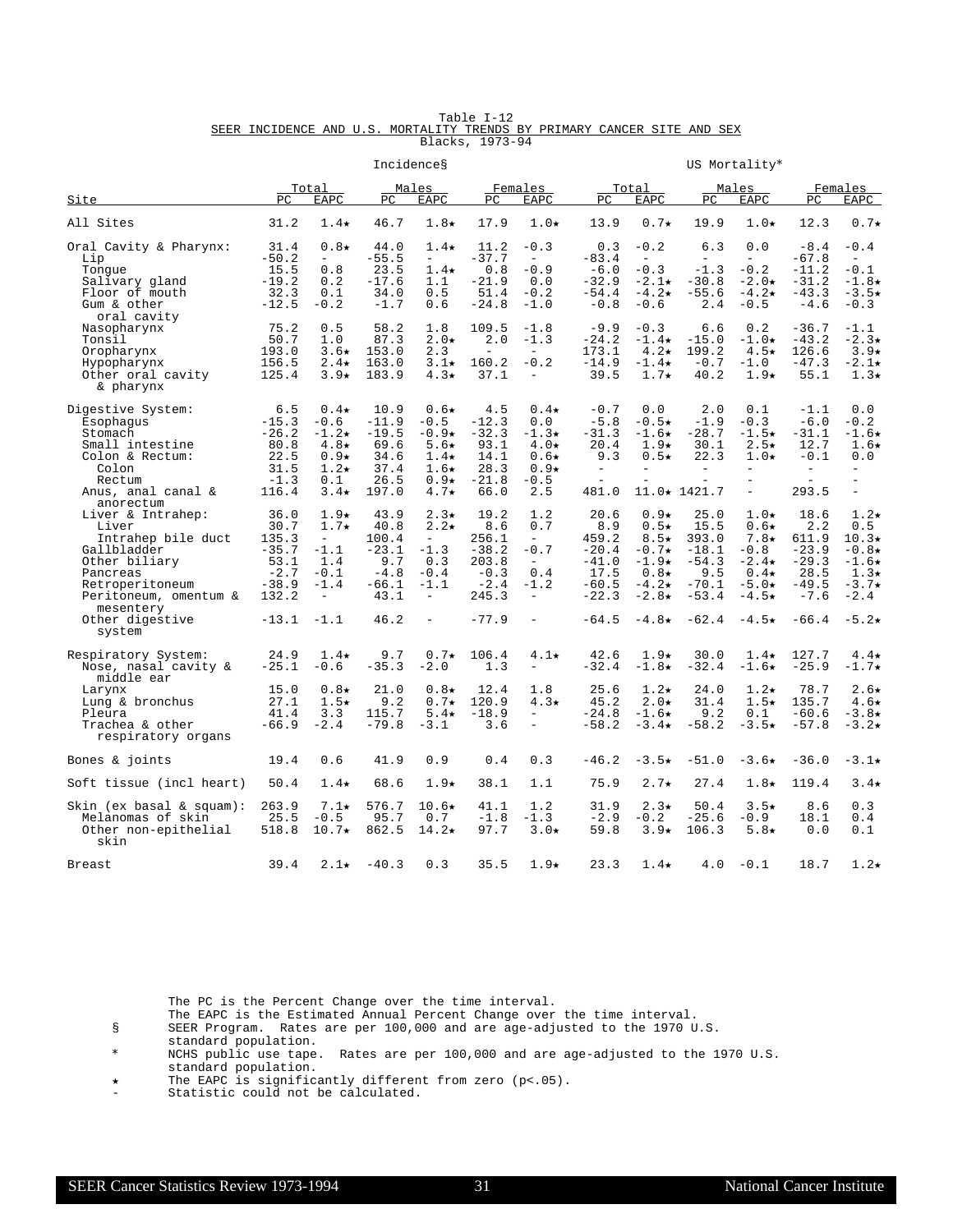|  |  | Table I-12 - continued                                                  |                 |  |  |  |
|--|--|-------------------------------------------------------------------------|-----------------|--|--|--|
|  |  | SEER INCIDENCE AND U.S. MORTALITY TRENDS BY PRIMARY CANCER SITE AND SEX |                 |  |  |  |
|  |  |                                                                         | Blacks, 1973-94 |  |  |  |

|                                                                                                                                                                                                                                                                                                                |                                                                                                                                                                                                 |                                                                                                                                                                                   |                                                                                                                                                                                   | Incidences                                                                                                                                                                                       |                                                                                                                                                                               |                                                                                                                                                                                |                                                                                                                                                             |                                                                                                                                                                                                          |                                                                                                                                                          | US Mortality*                                                                                                                                                                                                                  |                                                                                                                                                              |                                                                                                                                                                                                |
|----------------------------------------------------------------------------------------------------------------------------------------------------------------------------------------------------------------------------------------------------------------------------------------------------------------|-------------------------------------------------------------------------------------------------------------------------------------------------------------------------------------------------|-----------------------------------------------------------------------------------------------------------------------------------------------------------------------------------|-----------------------------------------------------------------------------------------------------------------------------------------------------------------------------------|--------------------------------------------------------------------------------------------------------------------------------------------------------------------------------------------------|-------------------------------------------------------------------------------------------------------------------------------------------------------------------------------|--------------------------------------------------------------------------------------------------------------------------------------------------------------------------------|-------------------------------------------------------------------------------------------------------------------------------------------------------------|----------------------------------------------------------------------------------------------------------------------------------------------------------------------------------------------------------|----------------------------------------------------------------------------------------------------------------------------------------------------------|--------------------------------------------------------------------------------------------------------------------------------------------------------------------------------------------------------------------------------|--------------------------------------------------------------------------------------------------------------------------------------------------------------|------------------------------------------------------------------------------------------------------------------------------------------------------------------------------------------------|
| Site                                                                                                                                                                                                                                                                                                           | PC                                                                                                                                                                                              | <u>Total</u><br>EAPC                                                                                                                                                              | PC                                                                                                                                                                                | Males<br>EAPC                                                                                                                                                                                    | PC                                                                                                                                                                            | Females<br>EAPC                                                                                                                                                                | PC.                                                                                                                                                         | Total<br>EAPC                                                                                                                                                                                            | PC.                                                                                                                                                      | Males<br>EAPC                                                                                                                                                                                                                  | PC.                                                                                                                                                          | Females<br>EAPC                                                                                                                                                                                |
| Female Genital System:<br>Cervix uteri<br>Corpus uteri<br>Uterus, NOS<br>Ovary<br>Vagina<br>Vulva<br>Other female<br>genital system                                                                                                                                                                            | $-23.9$<br>$-57.5$<br>12.0<br>23.8<br>15.6<br>$-19.2$<br>$-7.7$<br>$-61.1$                                                                                                                      | $-1.5\star$<br>$-4.2\star$<br>0.2<br>$-1.1$<br>$0.7\star$<br>$-1.5$<br>$-0.9$<br>$-1.4$                                                                                           | $\qquad \qquad -$<br>$\equiv$<br>$\overline{\phantom{0}}$                                                                                                                         | $\equiv$<br>$\equiv$<br>$\equiv$<br>$\equiv$<br>$\equiv$<br>$\equiv$<br>$\equiv$<br>$\equiv$                                                                                                     | $-27.0$<br>$-58.9$<br>7.0<br>20.6<br>12.0<br>$-21.7$<br>$-10.1$<br>$-64.9$                                                                                                    | $-1.7\star$<br>$-4.3*$<br>0.0<br>$-1.2$<br>$0.5\star$<br>$-1.6$<br>$-1.2$<br>$-1.8$                                                                                            | $-28.6$<br>$-50.3$<br>16.3<br>$-34.6$<br>$-2.0$<br>$-24.1$<br>$-41.3$<br>$-37.1$                                                                            | $-1.4\star$<br>$-3.2*$<br>$0.5\star$<br>$-1.7\star$<br>0.2<br>$-1.2\star$<br>$-1.1\star$<br>$-2.4\star$                                                                                                  | $\overline{\phantom{0}}$<br>$\equiv$<br>$\equiv$<br>$\overline{a}$<br>$\equiv$<br>$\overline{\phantom{0}}$<br>$\overline{\phantom{0}}$                   | $\overline{\phantom{m}}$<br>$\overline{\phantom{a}}$<br>$\equiv$<br>$\equiv$<br>$\equiv$<br>$\equiv$<br>$\equiv$<br>$\overline{a}$                                                                                             | $-32.2$<br>$-51.9$<br>9.7<br>$-38.2$<br>$-7.9$<br>$-28.4$<br>$-44.8$<br>$-40.7$                                                                              | $-1.7\star$<br>$-3.3*$<br>0.2<br>$-2.0*$<br>$-0.1$<br>$-1.5\star$<br>$-1.4\star$<br>$-2.7\star$                                                                                                |
| Male Genital System:<br>Prostate<br>Testis<br>Penis<br>Other male<br>genital system                                                                                                                                                                                                                            | 126.3<br>129.3<br>$-0.1$<br>$-25.1$<br>60.3                                                                                                                                                     | $3.7\star$<br>$3.7\star$<br>$-0.2$<br>$-1.6$<br>$\overline{\phantom{a}}$                                                                                                          | 138.3<br>141.2<br>$-2.7$<br>$-16.3$<br>96.5                                                                                                                                       | $3.9*$<br>$4.0\star$<br>$-0.2$<br>$-1.0$<br>$\overline{\phantom{m}}$                                                                                                                             | $\equiv$<br>$\equiv$<br>$\equiv$<br>$\overline{\phantom{a}}$                                                                                                                  | $\equiv$<br>$\equiv$<br>$\equiv$<br>$\overline{a}$                                                                                                                             | 23.5<br>25.5<br>$-42.4$<br>$-62.7$<br>$-74.3$                                                                                                               | $1.1\star$<br>$1.2\star$<br>$-3.5\star$<br>$-4.9\star$<br>$-6.3\star$                                                                                                                                    | 39.1<br>41.4<br>$-43.6$<br>$-59.7$<br>$-74.2$                                                                                                            | $1.7\star$<br>$1.8\star$<br>$-3.5+$<br>$-4.4\star$<br>$-6.1\star$                                                                                                                                                              | $\overline{a}$<br>$\overline{\phantom{a}}$<br>$\equiv$<br>$\overline{a}$                                                                                     | $\equiv$<br>$\overline{\phantom{a}}$<br>$\overline{a}$                                                                                                                                         |
| Urinary System:<br>Urinary bladder<br>Kidney & renal pelvis<br>Ureter<br>Other urinary system                                                                                                                                                                                                                  | 46.5<br>31.5<br>66.0<br>$-3.5$<br>40.9                                                                                                                                                          | $1.7\star$<br>$0.8\star$<br>$2.9*$<br>$\equiv$<br>1.8                                                                                                                             | 63.8<br>51.4<br>73.2<br>$\sim$<br>796.9                                                                                                                                           | $2.1\star$<br>$1.1\star$<br>$3.2\star$<br>$\overline{\phantom{m}}$<br>$\equiv$                                                                                                                   | 31.0<br>13.6<br>60.6<br>$-53.2$<br>$-18.9$                                                                                                                                    | $1.4\star$<br>0.5<br>$2.8\star$<br>$\sim$<br>$-0.6$                                                                                                                            | 3.5<br>$-23.9$<br>54.4<br>63.7<br>$-10.6$                                                                                                                   | 0.2<br>$-1.4\star$<br>$2.2\star$<br>1.5<br>$-1.3\star$                                                                                                                                                   | 9.2<br>$-18.8$<br>61.9<br>70.1<br>$-40.4$                                                                                                                | $0.4\star$<br>$-1.2\star$<br>$2.5\star$<br>1.5<br>$-3.3*$                                                                                                                                                                      | 2.5<br>$-24.5$<br>52.4<br>56.2<br>28.7                                                                                                                       | $0.2\star$<br>$-1.3\star$<br>$2.2\star$<br>1.9<br>0.3                                                                                                                                          |
| Eye & Orbit                                                                                                                                                                                                                                                                                                    | 37.4                                                                                                                                                                                            | 0.6                                                                                                                                                                               | 3.7                                                                                                                                                                               | $\equiv$                                                                                                                                                                                         | 178.0                                                                                                                                                                         | $\overline{\phantom{a}}$                                                                                                                                                       | $-65.9$                                                                                                                                                     | $-4.0*$                                                                                                                                                                                                  | $-73.7$                                                                                                                                                  | $-5.3*$                                                                                                                                                                                                                        | $-51.7$                                                                                                                                                      | $-2.3$                                                                                                                                                                                         |
| Brain & Nervous System:<br>Brain<br>Cranial nerves & other<br>nervous system                                                                                                                                                                                                                                   | 21.7<br>21.2<br>27.4                                                                                                                                                                            | 0.9<br>0.9<br>2.0                                                                                                                                                                 | 12.1<br>11.7<br>16.2                                                                                                                                                              | 0.5<br>0.3<br>$\overline{\phantom{a}}$                                                                                                                                                           | 32.7<br>33.4<br>26.8                                                                                                                                                          | $1.7\star$<br>$1.8\star$<br>$\equiv$                                                                                                                                           | 8.8<br>37.0<br>$-87.7$                                                                                                                                      | $0.5\star$<br>$1.7\star$<br>$-9.3*$                                                                                                                                                                      | 11.0<br>42.6<br>$-86.0$                                                                                                                                  | 0.4<br>$1.7\star$<br>$-9.8*$                                                                                                                                                                                                   | 7.4<br>32.2<br>$-89.5$                                                                                                                                       | $0.7\star$<br>$1.9*$<br>$-9.5\star$                                                                                                                                                            |
| Endocrine System:<br>Thyroid<br>Other endocrine &<br>thymus                                                                                                                                                                                                                                                    | 22.0<br>11.4<br>96.4                                                                                                                                                                            | 0.6<br>0.4<br>1.9                                                                                                                                                                 | 38.8<br>30.1<br>61.5                                                                                                                                                              | 0.9<br>1.0<br>$-0.1$                                                                                                                                                                             | 16.3<br>5.8<br>169.5                                                                                                                                                          | 0.5<br>0.1<br>$\overline{\phantom{a}}$                                                                                                                                         | 7.7<br>$-30.3$<br>115.4                                                                                                                                     | $0.7\star$<br>$-1.4\star$<br>$4.3\star$                                                                                                                                                                  | 7.9<br>$-36.2$<br>80.4                                                                                                                                   | 0.8<br>$-1.5\star$<br>$3.2\star$                                                                                                                                                                                               | 5.3<br>$-29.4$<br>162.5                                                                                                                                      | 0.7<br>$-1.5\star$<br>$5.8*$                                                                                                                                                                   |
| Lymphomas:<br>Hodgkin's disease<br>Non-Hodgkin's<br>lymphomas                                                                                                                                                                                                                                                  | 57.2<br>$-2.9$<br>80.0                                                                                                                                                                          | $3.1\star$<br>0.5<br>$3.9*$                                                                                                                                                       | 68.3<br>$-16.0$<br>102.7                                                                                                                                                          | $3.1\star$<br>$-0.9$<br>$4.2\star$                                                                                                                                                               | 44.8<br>25.6<br>51.1                                                                                                                                                          | $3.3*$<br>$2.8\star$<br>$3.4\star$                                                                                                                                             | 23.8<br>$-45.3$<br>42.5                                                                                                                                     | $1.4\star$<br>$-2.8\star$<br>$2.2\star$                                                                                                                                                                  | 15.7<br>$-49.3$<br>35.0                                                                                                                                  | $1.3\star$<br>$-3.2*$<br>$2.1\star$                                                                                                                                                                                            | 39.0<br>$-35.6$<br>56.3                                                                                                                                      | $1.8\star$<br>$-2.1*$<br>$2.4\star$                                                                                                                                                            |
| Multiple myeloma                                                                                                                                                                                                                                                                                               | 4.1                                                                                                                                                                                             | 0.6                                                                                                                                                                               | $-1.4$                                                                                                                                                                            | 0.5                                                                                                                                                                                              | 14.3                                                                                                                                                                          | $0.9*$                                                                                                                                                                         | 46.9                                                                                                                                                        | $1.9\star$                                                                                                                                                                                               | 43.8                                                                                                                                                     | $1.9\star$                                                                                                                                                                                                                     | 53.2                                                                                                                                                         | $2.0*$                                                                                                                                                                                         |
| Leukemias:<br>Lymphocytic:<br>Acute lymphocytic<br>Chronic lymphocytic<br>Other lymphocytic<br>Myeloid:<br>Acute myeloid<br>Chronic myeloid<br>Other myeloid<br>Monocytic:<br>Acute monocytic<br>Chronic monocytic<br>Other monocytic<br>Other:<br>Other acute<br>Other chronic<br>Aleukemic, subleuk &<br>NOS | $-20.1$<br>$-27.8$<br>15.3<br>$-31.4$<br>$-65.9$<br>$-4.2$<br>6.0<br>$-6.7$<br>$-46.4$<br>$-71.4$<br>$-58.0$<br>$\equiv$<br>$\overline{\phantom{a}}$<br>$-30.4$<br>$-25.4$<br>$\sim$<br>$-33.4$ | $-0.4$<br>$-0.7$<br>$3.1\star$<br>$-1.2\star$<br>$\equiv$<br>$-0.1$<br>0.7<br>$-0.4$<br>$-4.0*$<br>$-2.9$<br>$\equiv$<br>$\equiv$<br>$\equiv$<br>0.0<br>0.8<br>$\equiv$<br>$-0.4$ | $-18.7$<br>$-27.4$<br>28.5<br>$-30.8$<br>$-60.5$<br>0.5<br>$-9.8$<br>36.0<br>$-65.6$<br>$-76.8$<br>-65.2<br>$\overline{\phantom{a}}$<br>$\equiv$<br>$-27.6$<br>$-21.4$<br>$-31.0$ | $-0.4$<br>$-1.0$<br>$3.4\star$<br>$-1.4$<br>$\overline{\phantom{a}}$<br>0.2<br>0.7<br>0.2<br>$-4.1$<br>$-3.7$<br>$\overline{\phantom{m}}$<br>$\sim$<br>0.8<br>$\overline{\phantom{a}}$<br>$-1.5$ | $-20.9$<br>$-29.2$<br>4.6<br>$-33.8$<br>$-69.6$<br>$-5.3$<br>21.9<br>$-39.1$<br>$-1.8$<br>$-69.5$<br>-56.6<br>$\equiv$<br>$\equiv$<br>$-33.3$<br>$-26.8$<br>$\sim$<br>$-37.5$ | $-0.4$<br>$-0.4$<br>3.4<br>$-1.1$<br>$\sim$<br>$-0.2$<br>0.5<br>$-1.0$<br>$\equiv$<br>$\equiv$<br>$\sim$<br>$\overline{\phantom{0}}$<br>$-1.2$<br>$-1.6$<br>$\equiv$<br>$-0.2$ | 5.2<br>$-1.4$<br>$-26.6$<br>25.5<br>$-63.6$<br>3.4<br>7.8<br>14.0<br>$-70.3$<br>$-69.9$<br>$-68.0$<br>$-45.9$<br>$-88.4$<br>27.5<br>25.5<br>$-34.5$<br>36.7 | $0.3\star$<br>0.3<br>$-0.7$<br>$1.4\star$<br>$-5.1\star$<br>$-0.1$<br>$-0.1$<br>0.7<br>$-5.4\star$<br>$-5.8*$<br>$-5.7\star$<br>$\equiv$<br>$\equiv$<br>$1.3\star$<br>$1.3\star$<br>$-0.5$<br>$1.6\star$ | 7.3<br>8.5<br>$-28.9$<br>41.8<br>$-65.6$<br>2.4<br>3.5<br>15.5<br>$-60.0$<br>$-74.0$<br>$-70.5$<br>$-45.9$<br>$-92.2$<br>27.1<br>30.8<br>$-22.9$<br>29.4 | $0.5\star$<br>$0.8\star$<br>$-0.8*$<br>$1.9\star$<br>$-5.0*$<br>0.0<br>$-0.2$<br>$1.0\star$<br>$-4.4\star$<br>$-6.7\star$<br>$\overline{\phantom{m}}$<br>$\equiv$<br>$\equiv$<br>$1.4\star$<br>$1.4\star$<br>0.9<br>$1.5\star$ | 6.0<br>$-10.1$<br>$-21.2$<br>8.1<br>$-62.1$<br>6.8<br>16.6<br>12.1<br>$-78.3$<br>$-56.6$<br>$-60.5$<br>$-36.3$<br>$-28.0$<br>32.0<br>22.1<br>$-42.0$<br>53.9 | 0.2<br>$-0.1$<br>$-0.6$<br>$0.8*$<br>$-5.1\star$<br>$-0.1$<br>0.0<br>0.4<br>$-6.4\star$<br>$-4.4\star$<br>$-4.9*$<br>$\equiv$<br>$\equiv$<br>$1.5\star$<br>$1.3\star$<br>$-2.2*$<br>$2.1\star$ |
| Ill-defined &<br>unspecified                                                                                                                                                                                                                                                                                   | 6.1                                                                                                                                                                                             | 0.3                                                                                                                                                                               | 0.9                                                                                                                                                                               | 0.2                                                                                                                                                                                              | 16.7                                                                                                                                                                          | 0.6                                                                                                                                                                            | 9.9                                                                                                                                                         | 0.4                                                                                                                                                                                                      | 22.7                                                                                                                                                     | $1.0\star$                                                                                                                                                                                                                     | $-1.2$                                                                                                                                                       | $-0.1$                                                                                                                                                                                         |

The EAPC is the Estimated Annual Percent Change over the time interval.

§ SEER Program. Rates are per 100,000 and are age-adjusted to the 1970 U.S.

standard population.

\* NCHS public use tape. Rates are per 100,000 and are age-adjusted to the 1970 U.S. standard population.

í The EAPC is significantly different from zero (p<.05).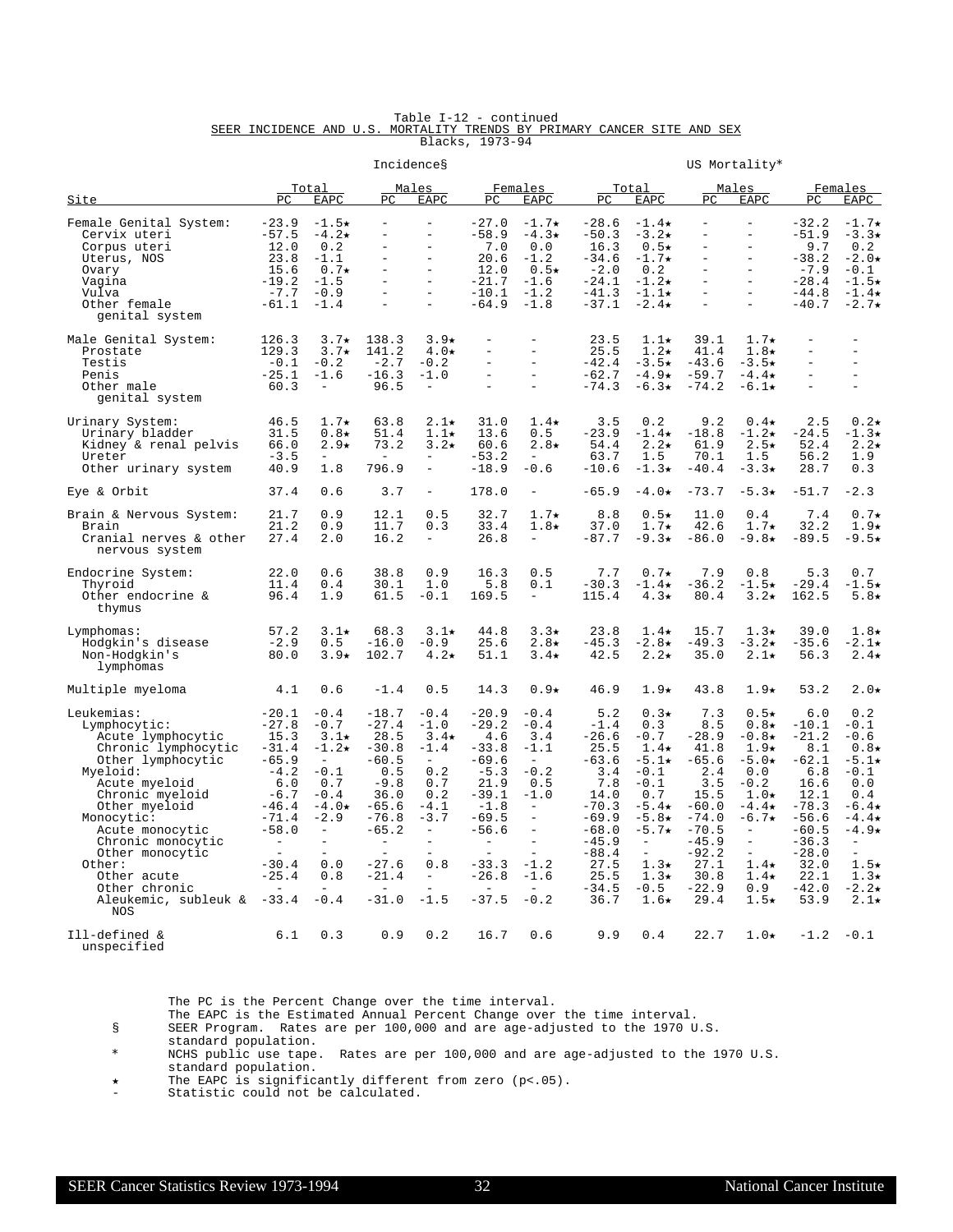#### AGE DISTRIBUTION (%) OF INCIDENCE CASES BY SITE, 1990-94

#### All Races, Both Sexes

|                         |      |           |           |           |           |           |           |       | All    |         |
|-------------------------|------|-----------|-----------|-----------|-----------|-----------|-----------|-------|--------|---------|
| Site                    | 20   | $20 - 34$ | $35 - 44$ | $45 - 54$ | $55 - 64$ | $65 - 74$ | $75 - 84$ | $85+$ | Ages   | Cases   |
|                         |      |           |           |           |           |           |           |       |        |         |
| All Sites               | 1.0  | 3.5       | 6.3       | 10.5      | 18.7      | 31.0      | 22.3      | 6.8   | 100.0% | 545,642 |
| Oral cavity & Pharynx   | 0.6  | 3.7       | 7.9       | 15.7      | 24.0      | 28.0      | 15.3      | 4.8   | 100.0% | 13,731  |
| Esophaqus               | 0.0  | 0.4       | 2.9       | 10.2      | 24.7      | 34.7      | 21.0      | 6.1   | 100.0% | 5,120   |
| Stomach                 | 0.1  | 1.3       | 4.1       | 7.9       | 16.8      | 30.7      | 27.5      | 11.6  | 100.0% | 10,143  |
| Colon & Rectum          | 0.0  | 0.9       | 3.0       | 7.4       | 17.2      | 31.1      | 29.3      | 11.1  | 100.0% | 63,311  |
| Males                   | 0.0  | 1.0       | 3.0       | 8.1       | 19.4      | 33.8      | 27.4      | 7.4   | 100.0% | 32,091  |
| Females                 | 0.0  | 0.8       | 2.9       | 6.7       | 14.9      | 28.3      | 31.4      | 15.0  | 100.0% | 31,220  |
| Colon                   | 0.0  | 0.8       | 2.7       | 6.6       | 16.1      | 30.6      | 30.9      | 12.3  | 100.0% | 46,113  |
| Rectum                  | 0.0  | 1.2       | 3.7       | 9.5       | 20.1      | 32.4      | 25.2      | 7.8   | 100.0% | 17,198  |
| Liver & Intrahep        | 1.5  | 1.8       | 5.3       | 10.8      | 19.3      | 30.3      | 23.9      | 7.3   | 100.0% | 4,628   |
| Pancreas                | 0.0  | 0.5       | 2.5       | 7.4       | 16.7      | 32.7      | 29.2      | 11.0  | 100.0% | 12,272  |
| Larynx                  | 0.0  | 0.7       | 3.5       | 13.9      | 28.1      | 34.5      | 16.6      | 2.5   | 100.0% | 5,302   |
| Lung & Bronchus         | 0.0  | 0.4       | 2.3       | 9.3       | 23.1      | 37.4      | 22.8      | 4.6   | 100.0% | 75,617  |
| Males                   | 0.0  | 0.4       | 2.2       | 8.9       | 23.2      | 38.2      | 22.8      | 4.3   | 100.0% | 45,114  |
| Females                 | 0.0  | 0.4       | 2.5       | 9.9       | 22.9      | 36.3      | 22.9      | 5.0   | 100.0% | 30,503  |
| Melanomas of skin       | 1.0  | 12.8      | 18.1      | 17.2      | 17.2      | 18.4      | 11.4      | 3.9   | 100.0% | 16,402  |
| Breast (females)        | 0.0  | 2.2       | 11.5      | 18.6      | 19.9      | 24.8      | 17.1      | 5.8   | 100.0% | 78,836  |
| Cervix uteri            | 0.2  | 18.7      | 25.2      | 18.5      | 14.2      | 12.7      | 7.9       | 2.7   | 100.0% | 6,075   |
| Corpus & Uterus, NOS    | 0.0  | 1.1       | 6.0       | 13.9      | 23.9      | 31.4      | 18.9      | 4.7   | 100.0% | 15,138  |
| Ovary                   | 1.2  | 6.8       | 10.8      | 15.7      | 19.2      | 23.5      | 16.7      | 6.1   | 100.0% | 10,671  |
| Prostate                | 0.0  | 0.0       | 0.2       | 3.2       | 18.2      | 44.1      | 28.2      | 6.1   | 100.0% | 91,860  |
| Testis                  | 4.5  | 53.1      | 28.6      | 9.0       | 2.8       | 1.3       | 0.6       | 0.1   | 100.0% | 3,367   |
| Urinary bladder         | 0.1  | 0.8       | 2.7       | 7.6       | 17.8      | 34.0      | 27.9      | 8.9   | 100.0% | 22,997  |
| Kidney & Renal pelvis   | 2.3  | 1.4       | 5.7       | 13.8      | 21.9      | 30.0      | 19.8      | 5.0   | 100.0% | 11,770  |
| Brain & Other nervous   | 13.6 | 11.2      | 11.6      | 12.5      | 15.2      | 20.5      | 12.5      | 2.8   | 100.0% | 7,805   |
| Thyroid                 | 2.4  | 24.0      | 23.3      | 17.6      | 12.8      | 12.0      | $6.1$     | 1.8   | 100.0% | 6,688   |
| Hodgkin's disease       | 11.8 | 40.1      | 16.0      | 9.3       | 7.0       | 8.3       | 6.0       | 1.5   | 100.0% | 3,605   |
| Non-Hodgkin's lymphomas | 1.7  | 7.3       | 10.9      | 12.9      | 16.2      | 24.7      | 20.1      | 6.3   | 100.0% | 20,954  |
| Multiple myeloma        | 0.0  | 0.5       | 3.2       | 8.8       | 18.5      | 33.5      | 26.4      | 9.1   | 100.0% | 6,096   |
| Leukemias               | 9.9  | 5.0       | 5.9       | 8.5       | 14.0      | 25.1      | 21.8      | 9.9   | 100.0% | 13,326  |
| Acute lymphocytic       | 60.8 | 10.1      | 6.0       | 4.9       | 5.0       | 5.7       | 4.8       | 2.7   | 100.0% | 1,580   |
| Chronic lymphocytic     | 0.0  | 0.4       | 2.2       | 8.1       | 17.8      | 31.5      | 27.7      | 12.3  | 100.0% | 4,031   |
| Acute myeloid           | 5.9  | 6.6       | 6.7       | 9.1       | 14.3      | 26.9      | 22.3      | 8.2   | 100.0% | 3,415   |
| Chronic myeloid         | 2.5  | 7.4       | 10.9      | 11.0      | 13.8      | 23.5      | 21.0      | 9.8   | 100.0% | 1,907   |
| All other leukemias     | 4.7  | 5.0       | 6.9       | 8.7       | 13.2      | 25.7      | 22.8      | 13.0  | 100.0% | 2,393   |

Source: SEER Program.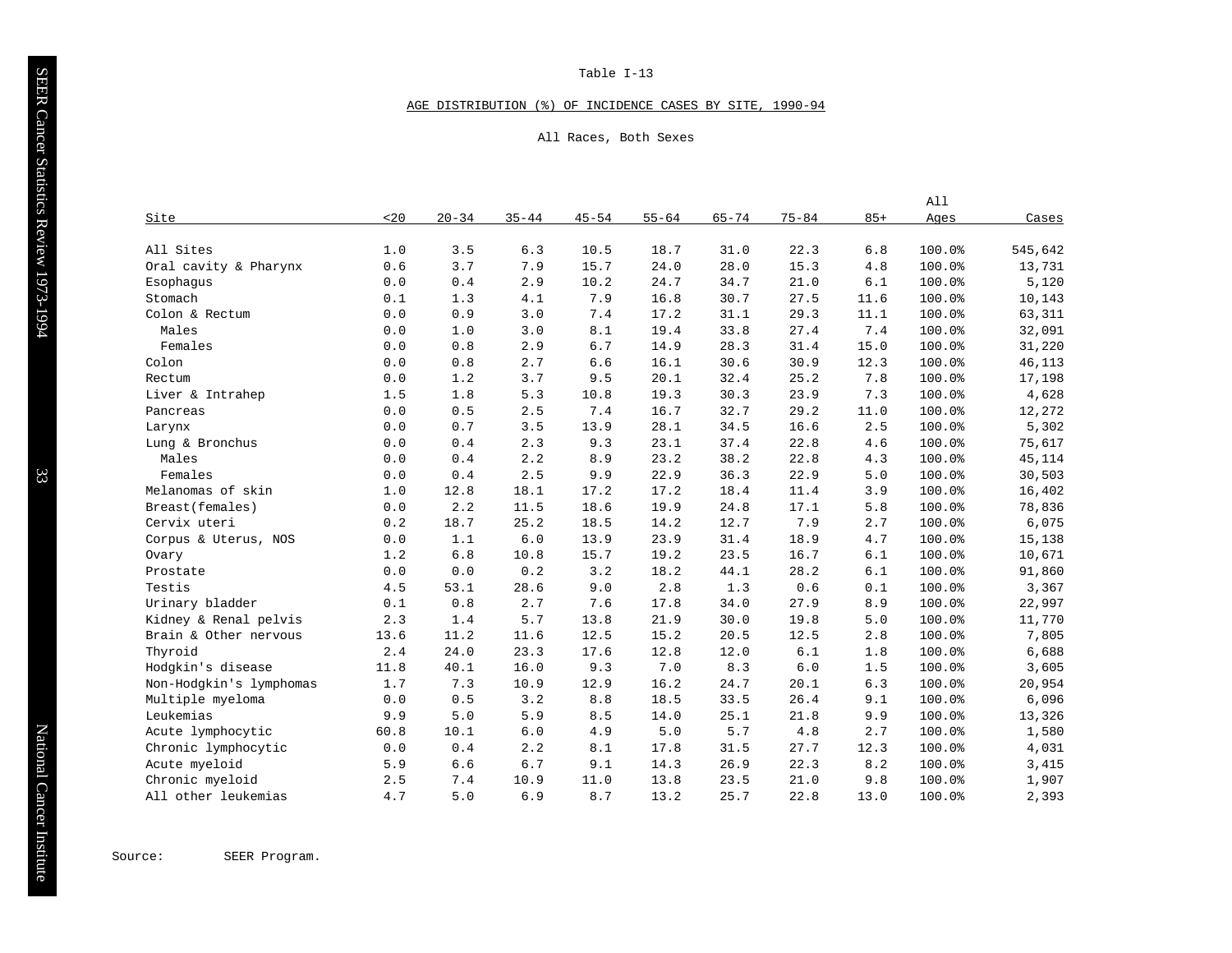|                                       |       | All Races |         |       | Whites |         |       | <b>Blacks</b> |         |
|---------------------------------------|-------|-----------|---------|-------|--------|---------|-------|---------------|---------|
| Site                                  | Total | Males     | Females | Total | Males  | Females | Total | Males         | Females |
| All Sites                             | 68.0  | 69.0      | 67.0    | 68.0  | 69.0   | 68.0    | 65.0  | 66.0          | 63.0    |
| Oral Cavity & Pharynx:                | 64.0  | 63.0      | 66.0    | 65.0  | 64.0   | 68.0    | 57.0  | 56.0          | 58.0    |
| Lip                                   | 69.0  | 68.0      | 73.0    | 69.0  | 68.0   | 73.0    | 68.0  | 69.0          | 65.0    |
| Tongue                                | 63.0  | 62.0      | 66.0    | 64.0  | 63.0   | 66.0    | 57.0  | 57.0          | 58.0    |
| Salivary gland                        | 65.0  | 66.0      | 64.0    | 66.0  | 66.0   | 66.0    | 59.0  | 61.0          | 55.0    |
| Floor of mouth                        | 64.0  | 62.0      | 67.0    | 64.0  | 63.0   | 68.0    | 55.0  | 55.0          | 57.0    |
| Gum & other                           | 64.0  | 60.0      | 70.0    | 65.0  | 61.0   | 71.0    | 56.0  | 56.0          | 62.0    |
| oral cavity                           |       |           |         |       |        |         |       |               |         |
| Nasopharynx                           | 56.0  | 55.0      | 58.0    | 61.0  | 59.0   | 65.0    | 48.5  | 49.5          | 45.5    |
| Tonsil                                | 60.0  | 59.0      | 64.0    | 62.0  | 60.0   | 65.0    | 54.0  | 53.0          | 57.0    |
| Oropharynx                            | 63.5  | 63.0      | 64.0    | 64.0  | 64.0   | 64.0    | 59.0  | 60.0          | 58.0    |
| Hypopharynx                           | 65.0  | 65.0      | 65.0    | 66.0  | 66.0   | 67.0    | 58.0  | 58.0          | 58.0    |
| Other oral cavity<br>& pharynx        | 66.0  | 64.0      | 68.0    | 66.0  | 66.0   | 70.0    | 60.5  | 59.0          | 65.0    |
| Digestive System:                     | 71.0  | 70.0      | 73.0    | 72.0  | 70.0   | 74.0    | 67.0  | 66.0          | 69.0    |
| Esophagus                             | 68.0  | 67.0      | 70.0    | 69.0  | 68.0   | 72.0    | 63.0  | 63.0          | 64.0    |
| Stomach                               | 71.0  | 70.0      | 74.0    | 72.0  | 70.0   | 75.0    | 69.0  | 67.0          | 71.0    |
| Small intestine                       | 67.0  | 66.0      | 69.0    | 68.0  | 66.0   | 70.0    | 64.0  | 64.0          | 66.0    |
| Colon & Rectum:                       | 72.0  | 70.0      | 73.0    | 72.0  | 71.0   | 74.0    | 68.0  | 67.0          | 69.0    |
| Colon                                 | 72.0  | 71.0      | 74.0    | 73.0  | 71.0   | 75.0    | 69.0  | 68.0          | 70.0    |
| Rectum                                | 69.0  | 68.0      | 71.0    | 70.0  | 69.0   | 72.0    | 65.0  | 65.0          | 66.0    |
| Anus, anal canal &                    | 65.0  | 60.0      | 67.0    | 66.0  | 62.0   | 68.0    | 58.0  | 51.0          | 63.0    |
| anorectum                             |       |           |         |       |        |         |       |               |         |
| Liver & Intrahep:                     | 68.0  | 67.0      | 72.0    | 70.0  | 69.0   | 73.0    | 63.0  | 62.0          | 68.0    |
| Liver                                 | 67.0  | 66.0      | 71.0    | 69.0  | 68.0   | 72.0    | 63.0  | 61.0          | 67.5    |
| Intrahep bile duct                    | 73.0  | 71.0      | 75.0    | 73.0  | 71.0   | 76.0    | 69.0  | 68.5          | 71.0    |
| Gallbladder                           | 73.0  | 73.0      | 74.0    | 74.0  | 74.0   | 74.0    | 67.0  | 68.5          | 67.0    |
| Other biliary                         | 73.0  | 72.0      | 74.0    | 73.0  | 72.0   | 74.0    | 70.0  | 67.0          | 72.0    |
| Pancreas                              | 72.0  | 70.0      | 74.0    | 72.0  | 70.0   | 74.0    | 68.0  | 67.0          | 70.0    |
| Retroperitoneum                       | 59.0  | 57.0      | 60.0    | 60.0  | 57.0   | 63.0    | 56.5  | 46.0          | 57.0    |
| Peritoneum, omentum &                 | 66.0  | 62.5      | 67.5    | 67.0  | 64.0   | 68.0    | 62.0  | 58.0          | 66.0    |
| mesentery                             |       |           |         |       |        |         |       |               |         |
| Other digestive<br>system             | 76.0  | 70.0      | 78.0    | 76.0  | 71.0   | 78.0    | 67.0  | 65.0          | 76.5    |
| Respiratory System:                   | 68.0  | 68.0      | 68.0    | 69.0  | 69.0   | 69.0    | 65.0  | 65.0          | 65.0    |
| Nose, nasal cavity &                  | 65.0  | 64.0      | 65.5    | 66.0  | 65.0   | 67.0    | 57.0  | 55.0          | 57.0    |
| middle ear                            |       |           |         |       |        |         |       |               |         |
| Larynx                                | 65.0  | 66.0      | 65.0    | 66.0  | 66.0   | 65.0    | 62.0  | 62.0          | 62.0    |
| Lung & bronchus                       | 68.0  | 68.0      | 68.0    | 69.0  | 69.0   | 69.0    | 65.0  | 65.0          | 65.0    |
|                                       |       |           |         |       |        |         |       |               |         |
| Pleura                                | 71.0  | 71.0      | 69.0    | 71.0  | 72.0   | 69.0    | 66.0  | 65.0          | 70.5    |
| Trachea & other<br>respiratory organs | 46.5  | 37.5      | 61.0    | 49.0  | 39.0   | 62.0    | 32.5  | 27.5          | 63.5    |
| Bones & joints                        | 36.0  | 36.0      | 36.0    | 37.0  | 37.0   | 38.5    | 29.5  | 29.5          | 29.5    |
| Soft tissue (incl heart)              | 57.0  | 55.0      | 59.0    | 59.0  | 57.0   | 62.0    | 46.0  | 44.0          | 48.0    |
| Skin (ex basal & squam):              | 49.0  | 49.0      | 51.0    | 50.0  | 50.0   | 52.0    | 38.0  | 36.0          | 45.0    |
| Melanomas of skin                     | 55.0  | 58.0      | 50.0    | 55.0  | 58.0   | 51.0    | 63.0  | 58.5          | 72.0    |
| Other non-epithelial<br>skin          | 40.0  | 39.0      | 61.0    | 40.0  | 39.0   | 65.0    | 36.0  | 36.0          | 41.0    |
|                                       |       |           |         |       |        |         |       |               |         |
| <b>Breast</b>                         | 64.0  | 67.0      | 64.0    | 64.0  | 68.0   | 64.0    | 58.0  | 62.0          | 57.0    |

|  |                                      | Table I-14 |  |  |                                                      |
|--|--------------------------------------|------------|--|--|------------------------------------------------------|
|  |                                      |            |  |  | MEDIAN AGE OF CANCER PATIENTS AT DIAGNOSISS, 1990-94 |
|  | By Primary Cancer Site, Race and Sex |            |  |  |                                                      |

§ SEER Program.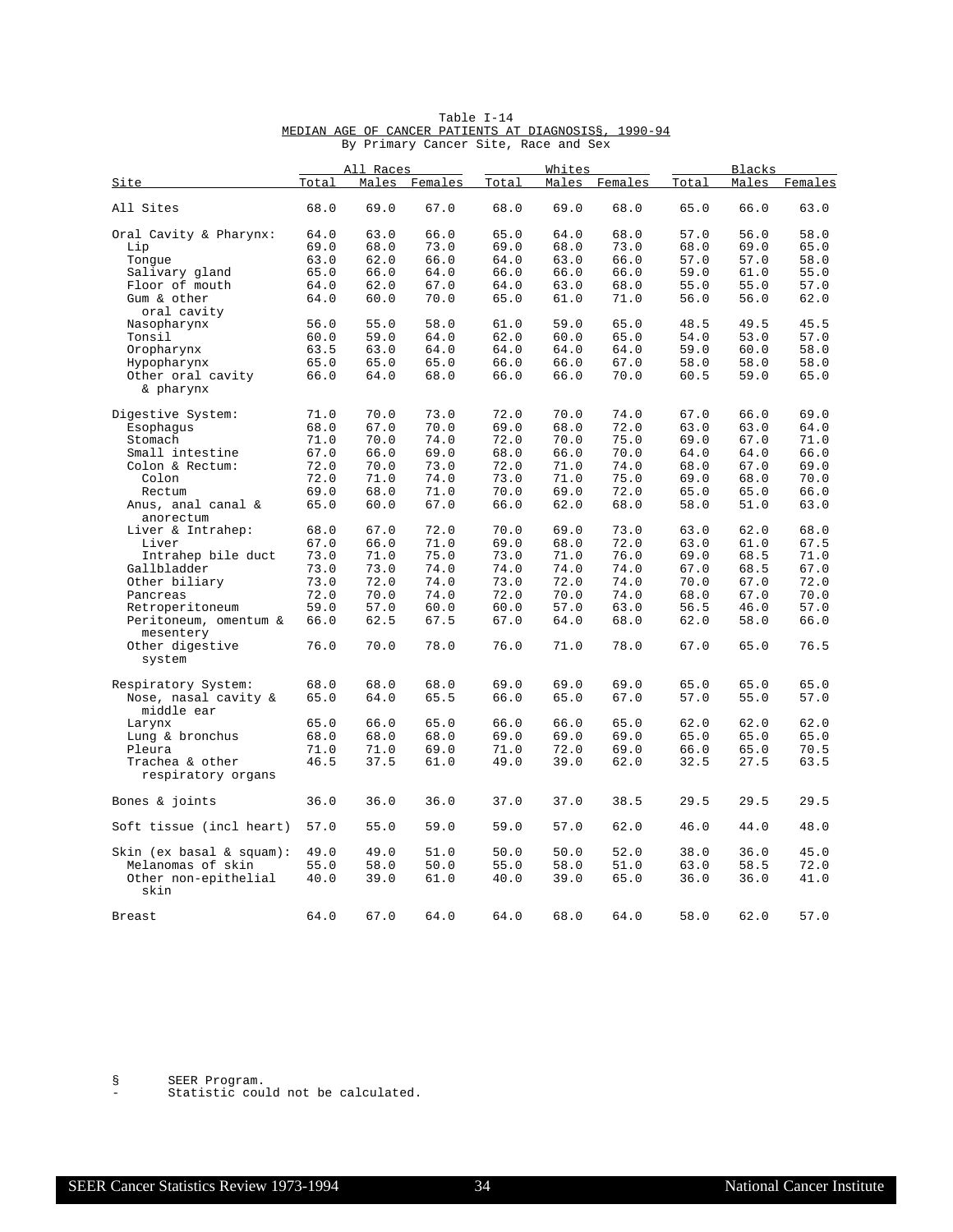|                                          |       | All Races                |                          |       | Whites                   |                          |                          | Blacks                   |                          |
|------------------------------------------|-------|--------------------------|--------------------------|-------|--------------------------|--------------------------|--------------------------|--------------------------|--------------------------|
| Site                                     | Total | Males                    | Females                  | Total | Males                    | Females                  | Total                    | Males                    | Females                  |
| Female Genital System:                   | 63.0  | $\qquad \qquad -$        | 63.0                     | 64.0  | $\equiv$                 | 64.0                     | 60.0                     | $\overline{\phantom{0}}$ | 60.0                     |
| Cervix uteri                             | 47.0  | $\overline{\phantom{0}}$ | 47.0                     | 46.0  | $\equiv$                 | 46.0                     | 48.0                     | $\bar{ }$                | 48.0                     |
| Corpus uteri                             | 66.0  | $\overline{\phantom{m}}$ | 66.0                     | 67.0  | $\overline{\phantom{a}}$ | 67.0                     | 65.0                     | $\overline{\phantom{0}}$ | 65.0                     |
| Uterus, NOS                              | 69.0  | $\qquad \qquad -$        | 69.0                     | 73.0  | $\overline{\phantom{a}}$ | 73.0                     | 66.0                     | ÷,                       | 66.0                     |
| Ovary                                    | 63.0  | $\overline{\phantom{a}}$ | 63.0                     | 64.0  | $\overline{\phantom{a}}$ | 64.0                     | 60.0                     | $\overline{\phantom{0}}$ | 60.0                     |
| Vagina                                   | 69.0  | $\qquad \qquad -$        | 69.0                     | 70.0  | $\equiv$                 | 70.0                     | 63.0                     | $\equiv$                 | 63.0                     |
| Vulva                                    | 72.0  | $\overline{\phantom{a}}$ | 72.0                     | 72.0  | $\overline{\phantom{a}}$ | 72.0                     | 59.0                     | $\overline{\phantom{0}}$ | 59.0                     |
| Other female                             | 65.0  | $\equiv$                 | 65.0                     | 65.0  | $\equiv$                 | 65.0                     | 67.0                     | $\bar{ }$                | 67.0                     |
| genital system                           |       |                          |                          |       |                          |                          |                          |                          |                          |
| Male Genital System:                     | 71.0  | 71.0                     | $\overline{\phantom{a}}$ | 71.0  | 71.0                     | $\overline{\phantom{a}}$ | 69.0                     | 69.0                     | $\qquad \qquad -$        |
| Prostate                                 | 71.0  | 71.0                     | $\overline{\phantom{m}}$ | 71.0  | 71.0                     | $\equiv$                 | 69.0                     | 69.0                     | $\overline{\phantom{a}}$ |
| Testis                                   | 33.0  | 33.0                     | $\overline{\phantom{0}}$ | 33.0  | 33.0                     | $\equiv$                 | 30.0                     | 30.0                     | $\overline{\phantom{a}}$ |
| Penis                                    | 67.0  | 67.0                     | $\equiv$                 | 67.0  | 67.0                     | $\equiv$                 | 63.5                     | 63.5                     | $\equiv$                 |
| Other male                               | 66.0  | 66.0                     | $\overline{\phantom{0}}$ | 66.0  | 66.0                     | $\equiv$                 | 64.5                     | 64.5                     | $\equiv$                 |
| genital system                           |       |                          |                          |       |                          |                          |                          |                          |                          |
| Urinary System:                          | 69.0  | 69.0                     | 71.0                     | 70.0  | 69.0                     | 71.0                     | 66.0                     | 66.0                     | 67.0                     |
| Urinary bladder                          | 71.0  | 70.0                     | 72.0                     | 71.0  | 71.0                     | 72.0                     | 70.0                     | 69.0                     | 72.0                     |
| Kidney & renal pelvis                    | 66.0  | 65.0                     | 68.0                     | 67.0  | 66.0                     | 68.0                     | 61.0                     | 61.0                     | 63.0                     |
| Ureter                                   | 73.0  | 72.0                     | 74.0                     | 73.0  | 72.0                     | 74.5                     | 73.0                     | 72.0                     | 77.0                     |
| Other urinary system                     | 71.0  | 71.0                     | 72.5                     | 72.0  | 71.0                     | 74.0                     | 67.5                     | 69.0                     | 66.0                     |
| Eye & Orbit                              | 60.0  | 59.0                     | 62.0                     | 62.0  | 60.0                     | 65.0                     | 1.0                      | 1.5                      | 1.0                      |
| Brain & Nervous System:                  | 55.0  | 53.0                     | 58.0                     | 57.0  | 55.0                     | 59.0                     | 41.0                     | 38.0                     | 43.0                     |
| Brain                                    | 56.0  | 54.0                     | 59.0                     | 57.0  | 55.0                     | 60.0                     | 41.0                     | 38.0                     | 43.0                     |
| Cranial nerves & other<br>nervous system | 44.0  | 40.0                     | 52.0                     | 44.0  | 41.0                     | 52.0                     | 45.0                     | 35.0                     | 51.0                     |
| Endocrine System:                        | 45.0  | 49.0                     | 43.0                     | 44.0  | 49.0                     | 43.0                     | 47.0                     | 52.0                     | 46.0                     |
| Thyroid                                  | 45.0  | 50.0                     | 43.0                     | 44.0  | 50.0                     | 42.0                     | 47.0                     | 56.0                     | 46.0                     |
| Other endocrine &<br>thymus              | 47.0  | 43.0                     | 50.0                     | 48.0  | 44.0                     | 51.0                     | 46.0                     | 46.0                     | 45.0                     |
| Lymphomas:                               | 62.0  | 57.0                     | 67.0                     | 63.0  | 59.0                     | 68.0                     | 46.0                     | 44.0                     | 52.5                     |
| Hodgkin's disease                        | 34.0  | 35.0                     | 33.0                     | 34.0  | 35.0                     | 33.0                     | 32.0                     | 33.0                     | 31.0                     |
| Non-Hodgkin's                            | 65.0  | 61.0                     | 69.0                     | 66.0  | 62.0                     | 70.0                     | 50.0                     | 46.0                     | 60.0                     |
| lymphomas                                |       |                          |                          |       |                          |                          |                          |                          |                          |
| Multiple myeloma                         | 70.0  | 69.0                     | 71.0                     | 71.0  | 70.0                     | 72.0                     | 68.0                     | 67.0                     | 68.0                     |
| Leukemias:                               | 67.5  | 66.0                     | 69.0                     | 69.0  | 67.0                     | 70.0                     | 63.0                     | 61.0                     | 64.0                     |
| Lymphocytic:                             | 67.0  | 65.0                     | 69.0                     | 68.0  | 66.0                     | 70.0                     | 65.0                     | 64.0                     | 67.0                     |
| Acute lymphocytic                        | 11.0  | 14.0                     | 9.0                      | 12.0  | 15.0                     | 10.0                     | 12.0                     | 12.5                     | 11.0                     |
| Chronic lymphocytic                      | 71.0  | 70.0                     | 74.0                     | 72.0  | 70.0                     | 74.0                     | 70.0                     | 67.0                     | 74.0                     |
| Other lymphocytic                        | 70.0  | 69.0                     | 73.0                     | 71.0  | 70.0                     | 74.0                     | 64.5                     | 59.5                     | 71.5                     |
| Myeloid:                                 | 67.0  | 67.0                     | 68.0                     | 68.0  | 68.0                     | 70.0                     | 58.0                     | 57.0                     | 59.0                     |
| Acute myeloid                            | 67.0  | 67.0                     | 68.0                     | 69.0  | 68.0                     | 69.0                     | 60.0                     | 60.5                     | 60.0                     |
| Chronic myeloid                          | 67.0  | 65.0                     | 69.0                     | 68.0  | 67.0                     | 71.0                     | 57.0                     | 53.0                     | 58.0                     |
| Other myeloid                            | 61.0  | 61.0                     | 61.0                     | 64.0  | 66.0                     | 63.0                     | 39.0                     | 36.5                     | 45.0                     |
| Monocytic:                               | 68.0  | 69.0                     | 67.0                     | 69.0  | 70.0                     | 69.0                     | 67.0                     | 63.5                     | 67.0                     |
| Acute monocytic                          | 67.0  | 68.0                     | 66.0                     | 68.0  | 68.0                     | 67.5                     | 65.0                     | 51.0                     | 67.0                     |
| Chronic monocytic                        | 74.5  | 74.0                     | 75.0                     | 75.0  | 75.0                     | 75.0                     | 78.0                     | 75.5                     | 80.0                     |
| Other monocytic                          | 72.0  | 74.0                     | 69.0                     | 76.0  | 76.0                     | 74.5                     | $\overline{\phantom{a}}$ | $\overline{\phantom{a}}$ | $ \,$                    |
| Other:                                   | 70.0  | 69.0                     | 73.0                     | 71.0  | 69.0                     | 74.0                     | 68.0                     | 68.5                     | 68.0                     |
| Other acute                              | 73.0  | 72.0                     | 74.0                     | 73.0  | 72.0                     | 75.0                     | 70.5                     | 71.0                     | 65.0                     |
| Other chronic                            | 80.0  | 78.0                     | 84.0                     | 80.0  | 79.5                     | 84.0                     | 79.5                     | 69.0                     | 90.0                     |
| Aleukemic, subleuk &<br><b>NOS</b>       | 68.0  | 65.0                     | 72.0                     | 68.0  | 66.0                     | 73.0                     | 67.0                     | 66.0                     | 69.0                     |
| Ill-defined &<br>unspecified             | 72.0  | 70.0                     | 75.0                     | 73.0  | 71.0                     | 75.0                     | 67.0                     | 65.0                     | 70.0                     |

#### Table I-14 - continued MEDIAN AGE OF CANCER PATIENTS AT DIAGNOSIS§, 1990-94 By Primary Cancer Site, Race and Sex

§ SEER Program.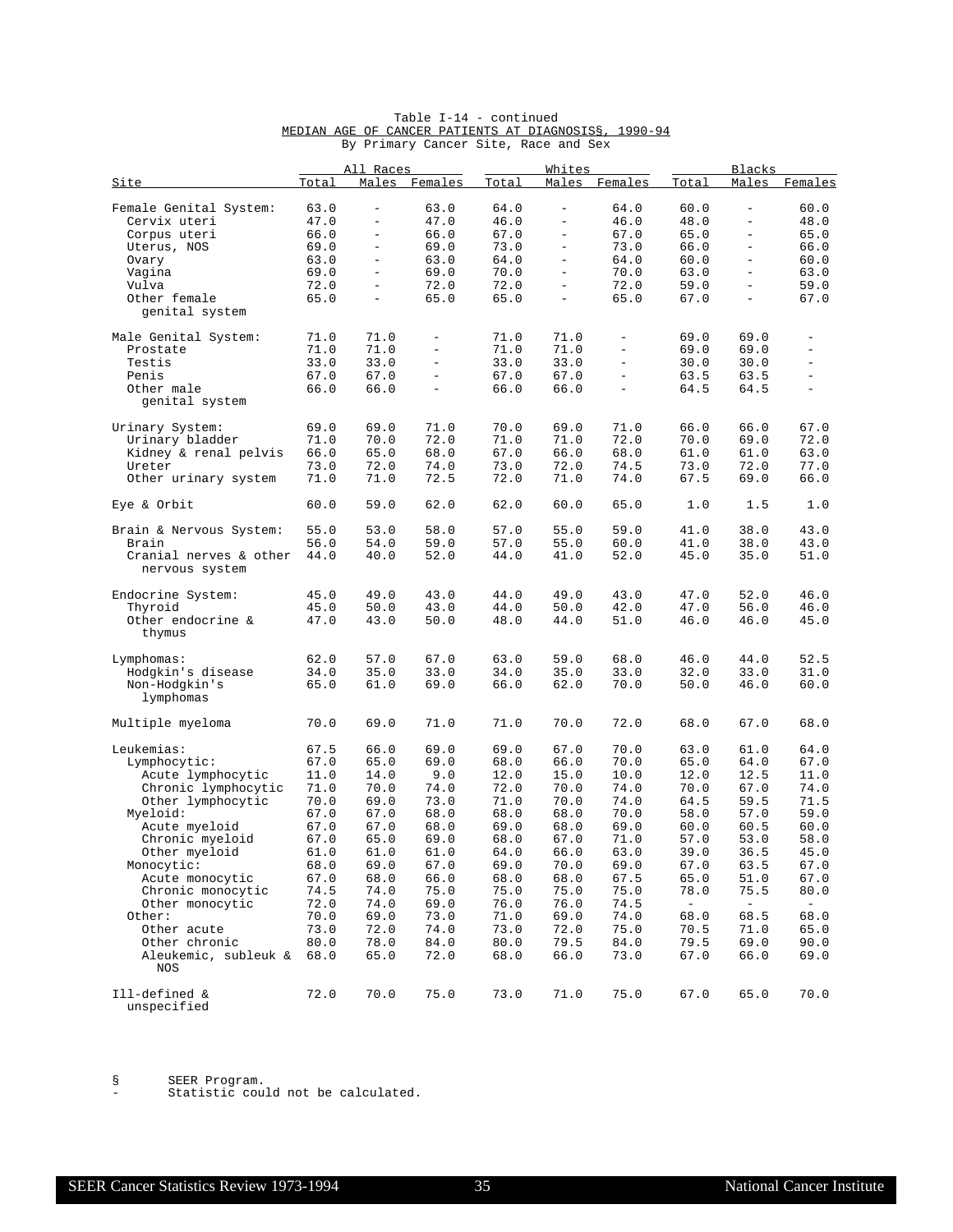#### AGE DISTRIBUTION (%) OF DEATHS BY SITE, 1990-94

All Races, Both Sexes

|                         |                       |           |           |           |           |           |           |       | All    |           |
|-------------------------|-----------------------|-----------|-----------|-----------|-----------|-----------|-----------|-------|--------|-----------|
| Site                    | 20                    | $20 - 34$ | $35 - 44$ | $45 - 54$ | $55 - 64$ | $65 - 74$ | $75 - 84$ | $85+$ | Ages   | Cases     |
|                         |                       |           |           |           |           |           |           |       |        |           |
| All Sites               | 0.5                   | 1.2       | 3.2       | 7.9       | 17.7      | 30.9      | 27.4      | 11.2  | 100.0% | 2,604,650 |
| Oral cavity & Pharynx   | 0.2                   | 0.9       | 3.9       | 12.2      | 24.0      | 29.8      | 20.7      | 8.5   | 100.0% | 40,944    |
| Esophagus               | 0.0                   | 0.3       | 2.4       | 9.8       | 23.6      | 34.1      | 22.4      | 7.4   | 100.0% | 51,190    |
| Stomach                 | 0.0                   | 1.0       | 3.4       | 7.4       | 15.6      | 28.5      | 29.3      | 14.8  | 100.0% | 69,346    |
| Colon & Rectum          | 0.0                   | 0.6       | 2.1       | 5.8       | 14.5      | 28.6      | 31.3      | 17.1  | 100.0% | 285,724   |
| Males                   | 0.0                   | 0.7       | 2.2       | 6.5       | 16.8      | 31.9      | 30.1      | 11.7  | 100.0% | 141,448   |
| Females                 | 0.0                   | 0.5       | 1.9       | 5.1       | 12.3      | 25.3      | 32.5      | 22.3  | 100.0% | 144,276   |
| Colon                   | 0.0                   | 0.6       | 2.0       | 5.6       | 14.2      | 28.4      | 31.8      | 17.3  | 100.0% | 247,096   |
| Rectum                  | 0.0                   | 0.8       | 2.7       | 7.1       | 16.5      | 29.5      | 28.0      | 15.4  | 100.0% | 38,628    |
| Liver & Intrahep        | 0.6                   | 1.1       | 3.6       | 8.0       | 18.1      | 31.1      | 27.4      | 10.2  | 100.0% | 47,399    |
| Pancreas                | 0.0                   | 0.3       | 1.9       | 6.5       | 16.5      | 31.8      | 30.5      | 12.4  | 100.0% | 129,962   |
| Larynx                  | 0.0                   | 0.2       | 2.2       | 10.3      | 24.9      | 35.4      | 21.3      | 5.8   | 100.0% | 19,589    |
| Lung & Bronchus         | 0.0                   | 0.2       | 1.8       | 8.0       | 22.3      | 37.0      | 24.9      | 5.8   | 100.0% | 728,641   |
| Males                   | 0.0                   | 0.2       | 1.7       | 7.9       | 22.8      | 37.6      | 24.6      | 5.2   | 100.0% | 458,238   |
| Females                 | 0.0                   | 0.2       | 1.9       | 8.2       | 21.3      | 36.0      | 25.5      | $6.8$ | 100.0% | 270,403   |
| Melanomas of skin       | 0.2                   | $5.0$     | 11.3      | 14.0      | 18.2      | 24.1      | 19.3      | 7.8   | 100.0% | 32,828    |
| Breast (females)        | 0.0                   | 1.4       | 7.5       | 13.9      | 19.0      | 25.7      | 21.7      | 10.8  | 100.0% | 217,232   |
| Cervix uteri            | 0.0                   | 7.0       | 16.7      | 18.4      | 17.4      | 19.0      | 14.8      | 6.5   | 100.0% | 22,966    |
| Corpus & Uterus, NOS    | 0.0                   | 0.4       | 2.0       | 5.5       | 15.2      | 32.9      | 30.1      | 13.9  | 100.0% | 30,276    |
| Ovary                   | 0.1                   | 0.9       | 3.7       | 10.1      | 18.9      | 30.6      | 25.8      | 9.9   | 100.0% | 65,145    |
| Prostate                | 0.0                   | 0.0       | 0.1       | 1.0       | 7.4       | 28.4      | 41.7      | 21.4  | 100.0% | 169,943   |
| Testis                  | 3.0                   | 44.0      | 26.3      | 9.8       | 5.8       | 5.5       | 4.0       | 1.6   | 100.0% | 1,786     |
| Urinary bladder         | 0.0                   | 0.2       | 0.9       | 3.2       | 10.8      | 27.3      | 36.4      | 21.3  | 100.0% | 53,583    |
| Kidney & Renal pelvis   | 0.6                   | 0.8       | 3.1       | 9.8       | 19.9      | 31.0      | 25.7      | 9.3   | 100.0% | 51,611    |
| Brain & Other nervous   | 4.7                   | 5.4       | 8.5       | 13.0      | 19.8      | 27.2      | 17.5      | 4.0   | 100.0% | 59,829    |
| Thyroid                 | 0.1                   | 1.1       | 2.7       | 7.1       | 16.5      | 27.5      | 30.1      | 14.8  | 100.0% | 5,355     |
| Hodgkin's disease       | 2.4                   | 22.0      | 14.1      | 10.8      | 11.7      | 18.0      | 15.9      | 5.1   | 100.0% | 7,910     |
| Non-Hodgkin's lymphomas | 0.7                   | 3.2       | 4.9       | 7.9       | 14.7      | 28.2      | 29.0      | 11.5  | 100.0% | 100,385   |
| Multiple myeloma        | ${\bf 0}$ . ${\bf 0}$ | 0.2       | 1.6       | 5.9       | 15.7      | 32.3      | 32.5      | 11.8  | 100.0% | 47,230    |
| Leukemias               | 4.3                   | 4.6       | 4.5       | 6.6       | 12.8      | 25.5      | 27.9      | 13.9  | 100.0% | 96,784    |
| Acute lymphocytic       | 26.1                  | 15.4      | 7.9       | 7.7       | 9.6       | 13.7      | 13.1      | $6.4$ | 100.0% | 7,153     |
| Chronic lymphocytic     | 0.0                   | 0.1       | 0.7       | 3.6       | 11.6      | 27.7      | 34.4      | 21.8  | 100.0% | 19,763    |
| Acute myeloid           | 3.5                   | 5.6       | 5.6       | 7.9       | 14.5      | 27.6      | 26.0      | 9.3   | 100.0% | 27,188    |
| Chronic myeloid         | 1.8                   | 6.2       | 8.3       | 10.9      | 15.8      | 23.6      | 23.3      | 10.0  | 100.0% | 11,594    |
| All other leukemias     | 3.7                   | 3.4       | 3.6       | 5.5       | 11.5      | 25.6      | 30.6      | 16.0  | 100.0% | 31,086    |

National Cancer Institute National Cancer Institute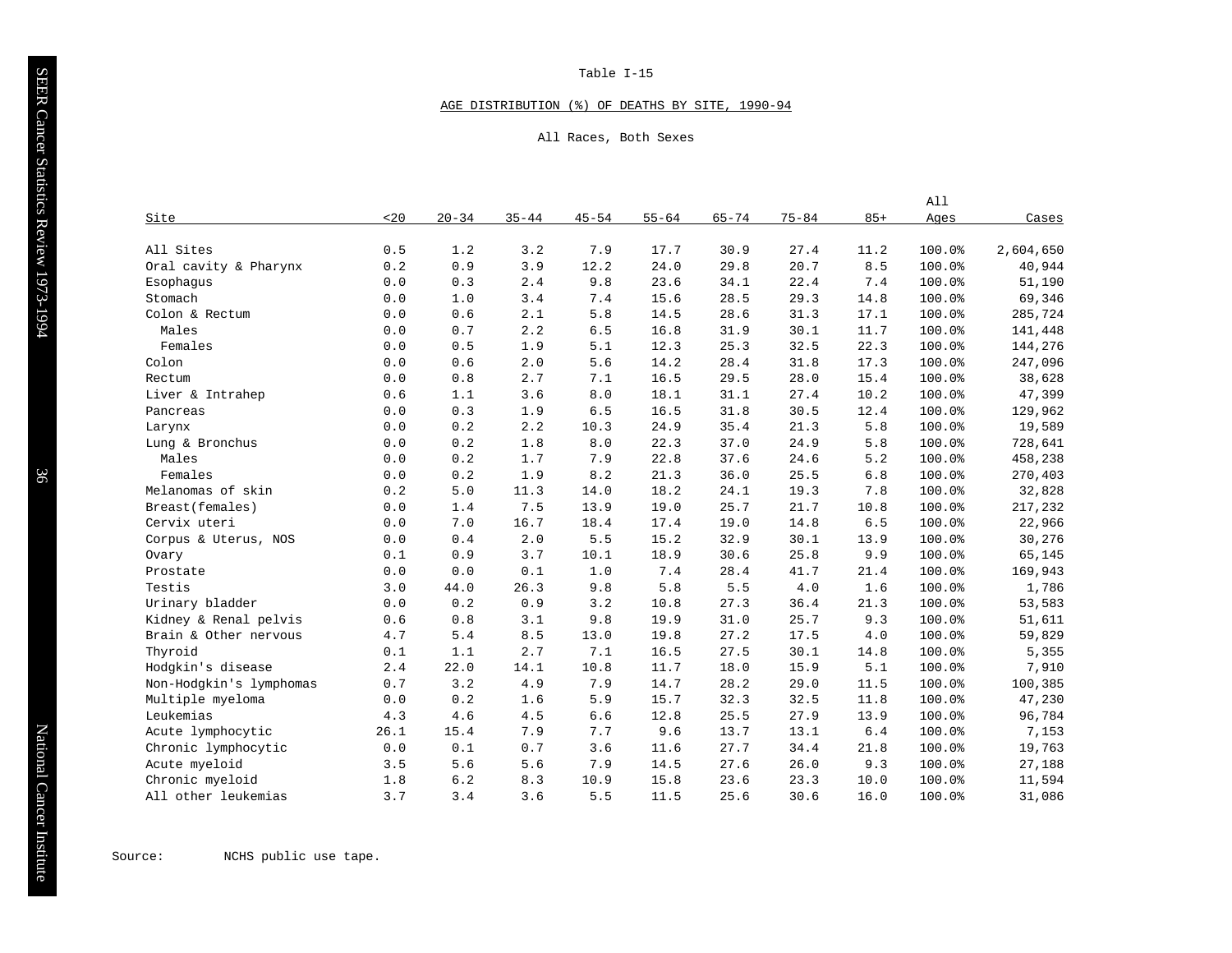|                                 |       | All Races |         |       | Whites |         |       | <b>Blacks</b> |         |
|---------------------------------|-------|-----------|---------|-------|--------|---------|-------|---------------|---------|
| Site                            | Total | Males     | Females | Total | Males  | Females | Total | Males         | Females |
| All Sites                       | 71.0  | 71.0      | 71.0    | 71.0  | 71.0   | 72.0    | 68.0  | 68.0          | 68.0    |
| Oral Cavity & Pharynx:          | 67.0  | 66.0      | 71.0    | 69.0  | 67.0   | 72.0    | 60.0  | 59.0          | 63.0    |
| Lip                             | 76.0  | 74.0      | 82.0    | 76.0  | 74.0   | 82.0    | 76.0  | 69.0          | 76.0    |
| Tonque                          | 67.0  | 65.0      | 71.0    | 68.0  | 66.0   | 72.0    | 59.0  | 58.0          | 63.0    |
| Salivary gland                  | 72.0  | 71.0      | 74.0    | 72.0  | 71.0   | 75.0    | 66.0  | 65.0          | 66.0    |
| Floor of mouth                  | 66.0  | 64.0      | 69.0    | 67.0  | 65.0   | 70.0    | 60.0  | 58.0          | 63.0    |
| Gum & other<br>oral cavity      | 71.0  | 67.0      | 76.0    | 72.0  | 68.0   | 77.0    | 62.0  | 60.0          | 67.5    |
|                                 | 63.0  | 62.0      | 67.0    | 66.0  | 64.0   | 69.0    | 57.0  | 56.0          | 60.0    |
| Nasopharynx                     |       |           |         |       |        |         |       |               |         |
| Tonsil                          | 64.0  | 63.0      | 67.0    | 66.0  | 65.0   | 69.0    | 58.0  | 58.0          | 59.0    |
| Oropharynx                      | 67.0  | 65.0      | 71.0    | 69.0  | 67.0   | 72.0    | 59.0  | 58.0          | 62.0    |
| Hypopharynx                     | 66.0  | 66.0      | 68.0    | 68.0  | 67.0   | 69.0    | 61.0  | 60.0          | 63.0    |
| Other oral cavity<br>& pharynx  | 67.0  | 66.0      | 70.0    | 69.0  | 68.0   | 71.0    | 61.0  | 60.0          | 63.0    |
| Digestive System:               | 73.0  | 71.0      | 75.0    | 73.0  | 71.0   | 76.0    | 69.0  | 67.0          | 72.0    |
| Esophagus                       | 69.0  | 68.0      | 72.0    | 70.0  | 68.0   | 74.0    | 64.0  | 63.0          | 65.0    |
| Stomach                         | 73.0  | 71.0      | 76.0    | 73.0  | 71.0   | 76.0    | 70.0  | 69.0          | 73.0    |
| Small intestine                 | 70.0  | 69.0      | 72.0    | 71.0  | 70.0   | 72.0    | 68.0  | 66.5          | 68.0    |
|                                 |       |           |         |       |        | 77.0    |       |               | 72.0    |
| Colon & Rectum                  | 74.0  | 72.0      | 76.0    | 74.0  | 72.0   |         | 71.0  | 69.0          |         |
| Anus, anal canal &<br>anorectum | 68.0  | 65.0      | 70.0    | 69.0  | 65.0   | 71.0    | 62.0  | 64.0          | 61.0    |
| Liver & Intrahep:               | 71.0  | 69.0      | 73.0    | 72.0  | 70.0   | 74.0    | 67.0  | 64.0          | 71.0    |
| Liver                           | 70.0  | 69.0      | 73.0    | 71.0  | 70.0   | 74.0    | 66.0  | 64.0          | 71.0    |
| Intrahep bile duct              | 72.0  | 70.0      | 73.0    | 72.0  | 71.0   | 74.0    | 69.0  | 68.0          | 71.0    |
| Gallbladder                     | 74.0  | 73.0      | 75.0    | 75.0  | 74.0   | 75.0    | 71.0  | 70.0          | 71.0    |
| Other biliary                   | 76.0  | 73.0      | 78.0    | 76.0  | 74.0   | 78.0    | 73.0  | 71.0          | 75.0    |
| Pancreas                        | 72.0  | 70.0      | 75.0    | 73.0  | 71.0   | 75.0    | 70.0  | 68.0          | 72.0    |
| Retroperitoneum                 | 70.0  | 68.0      | 73.0    | 71.0  | 69.0   | 73.0    | 67.0  | 65.5          | 68.0    |
| Peritoneum, omentum &           | 70.0  | 67.0      | 71.0    | 70.0  | 67.0   | 71.0    | 68.0  | 63.0          | 70.0    |
| mesentery                       |       |           |         |       |        |         |       |               |         |
| Other digestive<br>system       | 79.0  | 75.0      | 82.0    | 79.0  | 76.0   | 83.0    | 75.0  | 72.0          | 79.0    |
| Respiratory System:             | 69.0  | 69.0      | 70.0    | 70.0  | 70.0   | 70.0    | 66.0  | 66.0          | 66.0    |
| Nose, nasal cavity &            | 69.0  | 67.0      | 72.0    | 70.0  | 68.0   | 72.0    | 65.0  | 65.0          | 68.0    |
| middle ear                      |       |           |         |       |        |         |       |               |         |
| Larynx                          | 68.0  | 68.0      | 68.0    | 69.0  | 69.0   | 69.0    | 63.0  | 63.0          | 62.0    |
| Lung & bronchus                 | 69.0  | 69.0      | 70.0    | 70.0  | 70.0   | 70.0    | 66.0  | 66.0          | 66.0    |
| Pleura                          | 71.0  | 71.0      | 72.0    | 72.0  | 72.0   | 72.0    | 67.0  | 65.5          | 70.0    |
| Trachea & other                 | 67.0  | 66.0      | 70.0    | 68.0  | 66.0   | 71.0    | 61.0  | 59.0          | 64.0    |
| respiratory organs              |       |           |         |       |        |         |       |               |         |
| Bones & joints                  | 62.0  | 59.0      | 66.0    | 64.0  | 59.0   | 67.0    | 57.0  | 58.0          | 56.0    |
| Soft tissue (incl heart)        | 65.0  | 64.0      | 67.0    | 66.0  | 65.0   | 68.0    | 58.0  | 52.0          | 61.0    |
|                                 |       |           |         |       |        |         |       |               |         |
| Skin (ex basal & squam):        | 67.0  | 66.0      | 69.0    | 67.0  | 66.0   | 69.0    | 63.0  | 60.0          | 70.0    |
| Melanomas of skin               | 65.0  | 64.0      | 67.0    | 65.0  | 64.0   | 67.0    | 70.0  | 66.0          | 73.0    |
| Other non-epithelial<br>skin    | 71.0  | 69.0      | 77.0    | 73.0  | 70.0   | 78.0    | 60.0  | 58.0          | 68.0    |
| <b>Breast</b>                   | 68.0  | 70.0      | 68.0    | 69.0  | 70.0   | 69.0    | 62.0  | 68.0          | 62.0    |

#### Table I-16 MEDIAN AGE OF CANCER PATIENTS AT DEATH\*, 1990-94 By Primary Cancer Site, Race and Sex

\* U.S. Mortality, NCHS public use tape.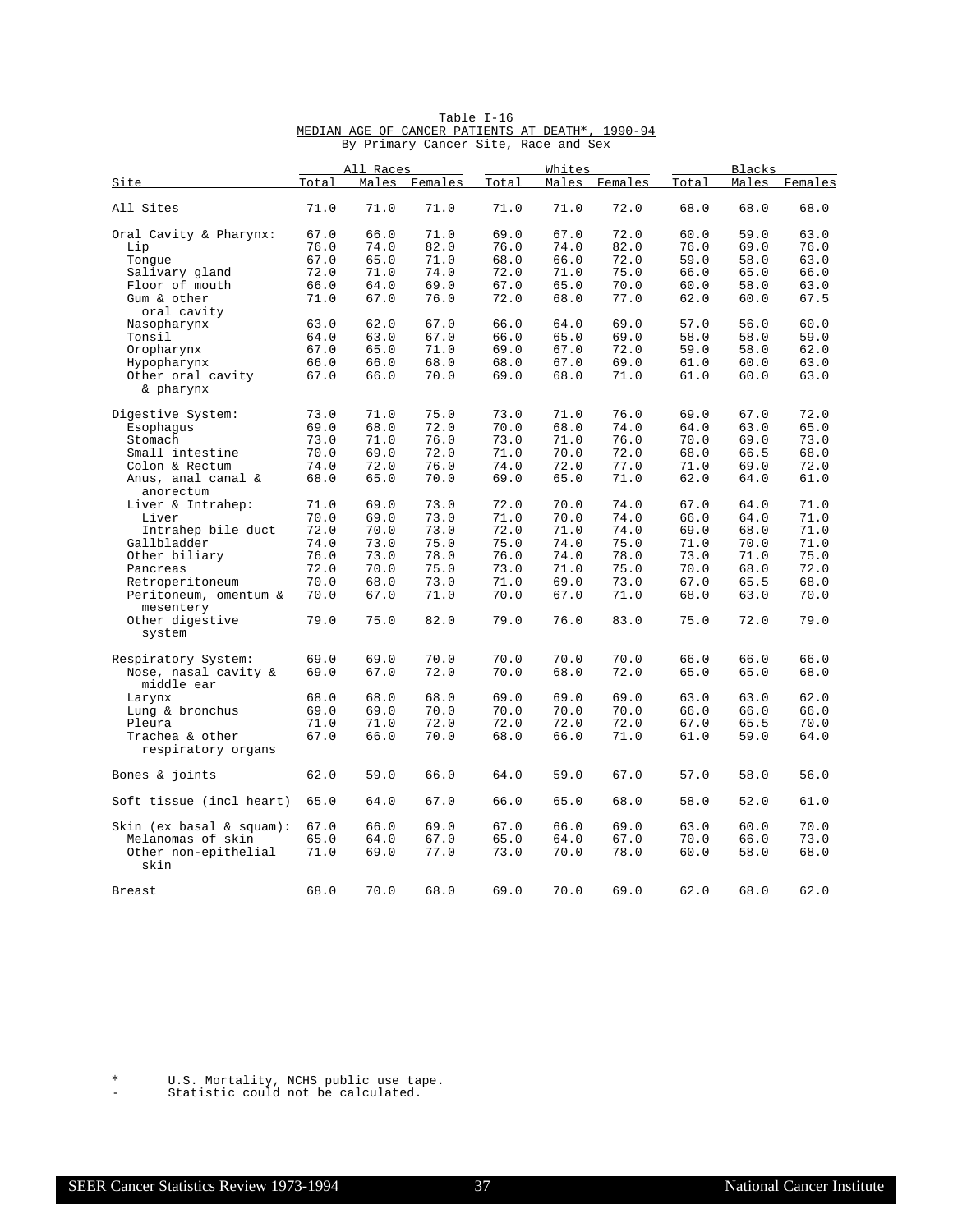|                                          |              | All Races                |                          |              | Whites                   |                          |              | <b>Blacks</b>            |                          |
|------------------------------------------|--------------|--------------------------|--------------------------|--------------|--------------------------|--------------------------|--------------|--------------------------|--------------------------|
| <u>Site</u>                              | <u>Total</u> | Males                    | Females                  | Total        | Males                    | Females                  | Total        | Males                    | Females                  |
| Female Genital System:                   | 70.0         | $\overline{\phantom{0}}$ | 70.0                     | 70.0         | $\overline{\phantom{a}}$ | 70.0                     | 67.0         | $\overline{\phantom{0}}$ | 67.0                     |
| Cervix uteri                             | 59.0         | $\overline{\phantom{0}}$ | 59.0                     | 60.0         | $\bar{\phantom{0}}$      | 60.0                     | 58.0         | $\equiv$                 | 58.0                     |
| Corpus uteri                             | 72.0         | $\overline{\phantom{0}}$ | 72.0                     | 73.0         | $\bar{\phantom{a}}$      | 73.0                     | 70.0         | Ξ.                       | 70.0                     |
| Uterus, NOS                              | 73.0         | $\qquad \qquad -$        | 73.0                     | 74.0         | $\overline{\phantom{a}}$ | 74.0                     | 70.0         | $\overline{\phantom{a}}$ | 70.0                     |
| Ovary                                    | 70.0         | $\qquad \qquad -$        | 70.0                     | 70.0         | $\overline{\phantom{a}}$ | 70.0                     | 69.0         | $\overline{\phantom{0}}$ | 69.0                     |
| Vagina                                   | 76.0         | $\overline{\phantom{0}}$ | 76.0                     | 77.0         | $\equiv$                 | 77.0                     | 71.0         | $\equiv$                 | 71.0                     |
| Vulva                                    | 79.0         | $\frac{1}{2}$            | 79.0                     | 79.0         | $\equiv$                 | 79.0                     | 70.0         | $\equiv$                 | 70.0                     |
| Other female<br>genital system           | 69.0         | $\qquad \qquad -$        | 69.0                     | 70.0         | $\overline{\phantom{a}}$ | 70.0                     | 66.0         | $\overline{\phantom{0}}$ | 66.0                     |
| Male Genital System:                     | 78.0         | 78.0                     | $\equiv$                 | 78.0         | 78.0                     | $\overline{\phantom{a}}$ | 76.0         | 76.0                     | $\overline{\phantom{0}}$ |
| Prostate                                 | 78.0         | 78.0                     | $\overline{\phantom{a}}$ | 78.0         | 78.0                     | $\overline{\phantom{0}}$ | 76.0         | 76.0                     | -                        |
| Testis                                   | 35.0         | 35.0                     | $\overline{\phantom{a}}$ | 35.0         | 35.0                     | $\equiv$                 | 36.0         | 36.0                     | $\overline{\phantom{0}}$ |
| Penis                                    | 71.0         | 71.0                     | $\overline{\phantom{0}}$ | 71.0         | 71.0                     | $\equiv$                 | 73.0         | 73.0                     | $\overline{\phantom{0}}$ |
| Other male<br>genital system             | 73.0         | 73.0                     | $\overline{\phantom{a}}$ | 74.0         | 74.0                     | $\equiv$                 | 62.0         | 62.0                     | $\equiv$                 |
| Urinary System:                          | 73.0         | 72.0                     | 75.0                     | 74.0         | 73.0                     | 76.0                     | 71.0         | 70.0                     | 72.0                     |
| Urinary bladder                          | 77.0         | 76.0                     | 79.0                     | 77.0         | 76.0                     | 79.0                     | 75.0         | 74.0                     | 76.0                     |
| Kidney & renal pelvis                    | 70.0         | 68.0                     | 72.0                     | 70.0         | 69.0                     | 72.0                     | 66.0         | 65.0                     | 69.0                     |
| Ureter                                   | 75.0         | 74.0                     | 77.0                     | 75.0         | 74.0                     | 77.0                     | 69.5         | 64.0                     | 71.0                     |
| Other urinary system                     | 74.0         | 74.0                     | 73.0                     | 76.0         | 75.0                     | 77.0                     | 67.0         | 69.0                     | 67.0                     |
| Eye & Orbit                              | 70.0         | 68.0                     | 73.0                     | 71.0         | 69.0                     | 73.0                     | 42.0         | 55.0                     | 38.0                     |
| Brain & Nervous System:                  | 64.0         | 62.0                     | 66.0                     | 64.0         | 63.0                     | 66.0                     | 58.0         | 55.0                     | 60.0                     |
| Brain                                    | 64.0         | 62.0                     | 66.0                     | 64.0         | 63.0                     | 66.0                     | 58.0         | 55.0                     | 60.0                     |
| Cranial nerves & other<br>nervous system | 65.0         | 61.0                     | 69.0                     | 66.0         | 62.0                     | 69.0                     | 61.0         | 55.0                     | 65.0                     |
| Endocrine System:                        | 67.0         | 63.0                     | 71.0                     | 68.0         | 64.0                     | 71.0                     | 63.0         | 55.0                     | 66.0                     |
| Thyroid                                  | 73.0         | 69.0                     | 75.0                     | 73.0         | 69.0                     | 76.0                     | 71.0         | 68.0                     | 72.0                     |
| Other endocrine &<br>thymus              | 55.0         | 53.0                     | 57.0                     | 56.0         | 55.0                     | 58.0                     | 48.0         | 37.0                     | 53.0                     |
| Lymphomas:                               | 71.0         | 68.0                     | 73.0                     | 71.0         | 69.0                     | 74.0                     | 62.0         | 58.0                     | 66.0                     |
| Hodgkin's disease                        | 55.0         | 52.0                     | 61.0                     | 57.0         | 54.0                     | 63.0                     | 41.0         | 41.0                     | 42.0                     |
| Non-Hodgkin's                            | 72.0         | 69.0                     | 74.0                     | 72.0         | 70.0                     | 74.0                     | 63.0         | 60.0                     | 67.0                     |
| lymphomas                                |              |                          |                          |              |                          |                          |              |                          |                          |
| Multiple myeloma                         | 73.0         | 72.0                     | 74.0                     | 73.0         | 72.0                     | 75.0                     | 70.0         | 69.0                     | 71.0                     |
| Leukemias:                               | 72.0         | 70.0                     | 74.0                     | 72.0         | 71.0                     | 74.0                     | 66.0         | 65.0                     | 67.0                     |
| Lymphocytic:                             | 73.0         | 71.0                     | 77.0                     | 74.0         | 72.0                     | 77.0                     | 69.0         | 66.0                     | 72.0                     |
| Acute lymphocytic                        | 45.0         | 39.0                     | 54.0                     | 48.0         | 41.0                     | 56.0                     | 33.5         | 30.0                     | 39.5                     |
| Chronic lymphocytic                      | 76.0         | 74.0                     | 79.0                     | 77.0         | 74.0                     | 80.0                     | 72.0         | 70.0                     | 75.0                     |
| Other lymphocytic                        | 76.0         | 73.0                     | 79.0                     | 76.0         | 73.0                     | 80.0                     | 73.0         | 71.0                     | 77.0                     |
| Myeloid:                                 | 69.0         | 69.0                     | 70.0                     | 70.0         | 69.0                     | 71.0                     | 62.0         | 62.0                     | 63.0                     |
| Acute myeloid                            | 70.0         | 69.0                     | 70.0                     | 70.0         | 70.0                     | 71.0                     | 63.0         | 63.0                     | 63.0                     |
| Chronic myeloid                          | 68.0         | 67.0                     | 69.0                     | 69.0         | 68.0                     | 70.0                     | 60.0         | 58.0                     | 61.0                     |
| Other myeloid                            | 76.0         | 75.0<br>72.0             | 78.0<br>75.0             | 76.0         | 75.0                     | 78.0<br>76.0             | 71.5<br>65.0 | 70.0                     | 75.0                     |
| Monocytic:<br>Acute monocytic            | 73.0         | 72.0                     |                          | 74.0<br>72.0 | 72.5<br>72.0             |                          | 62.0         | 70.0<br>64.5             | 62.0<br>62.0             |
| Chronic monocytic                        | 72.0<br>76.0 | 76.0                     | 73.5<br>77.0             | 76.0         | 76.0                     | 74.0<br>78.0             | 73.0         | 78.5                     | 72.5                     |
| Other monocytic                          | 77.0         | 77.0                     | 79.0                     | 77.5         | 77.0                     | 79.0                     | 70.0         | 78.0                     | 44.0                     |
| Other:                                   | 73.0         | 72.0                     | 75.0                     | 74.0         | 72.0                     | 75.0                     | 68.0         | 67.0                     | 69.0                     |
| Other acute                              | 72.0         | 71.0                     | 73.0                     | 72.0         | 71.0                     | 74.0                     | 68.0         | 67.0                     | 69.0                     |
| Other chronic                            | 78.0         | 76.0                     | 79.0                     | 78.0         | 76.0                     | 80.0                     | 72.5         | 71.0                     | 76.0                     |
| Aleukemic, subleuk &                     | 74.0         | 72.0                     | 76.0                     | 75.0         | 73.0                     | 77.0                     | 67.0         | 66.0                     | 69.0                     |
| <b>NOS</b>                               |              |                          |                          |              |                          |                          |              |                          |                          |
| Ill-defined &<br>unspecified             | 72.0         | 70.0                     | 74.0                     | 72.0         | 71.0                     | 75.0                     | 68.0         | 66.0                     | 70.0                     |

## Table I-16 - continued<br>MEDIAN AGE OF CANCER PATIENTS AT DEATH\*, 1990-94 By Primary Cancer Site, Race and Sex

\* U.S. Mortality, NCHS public use tape.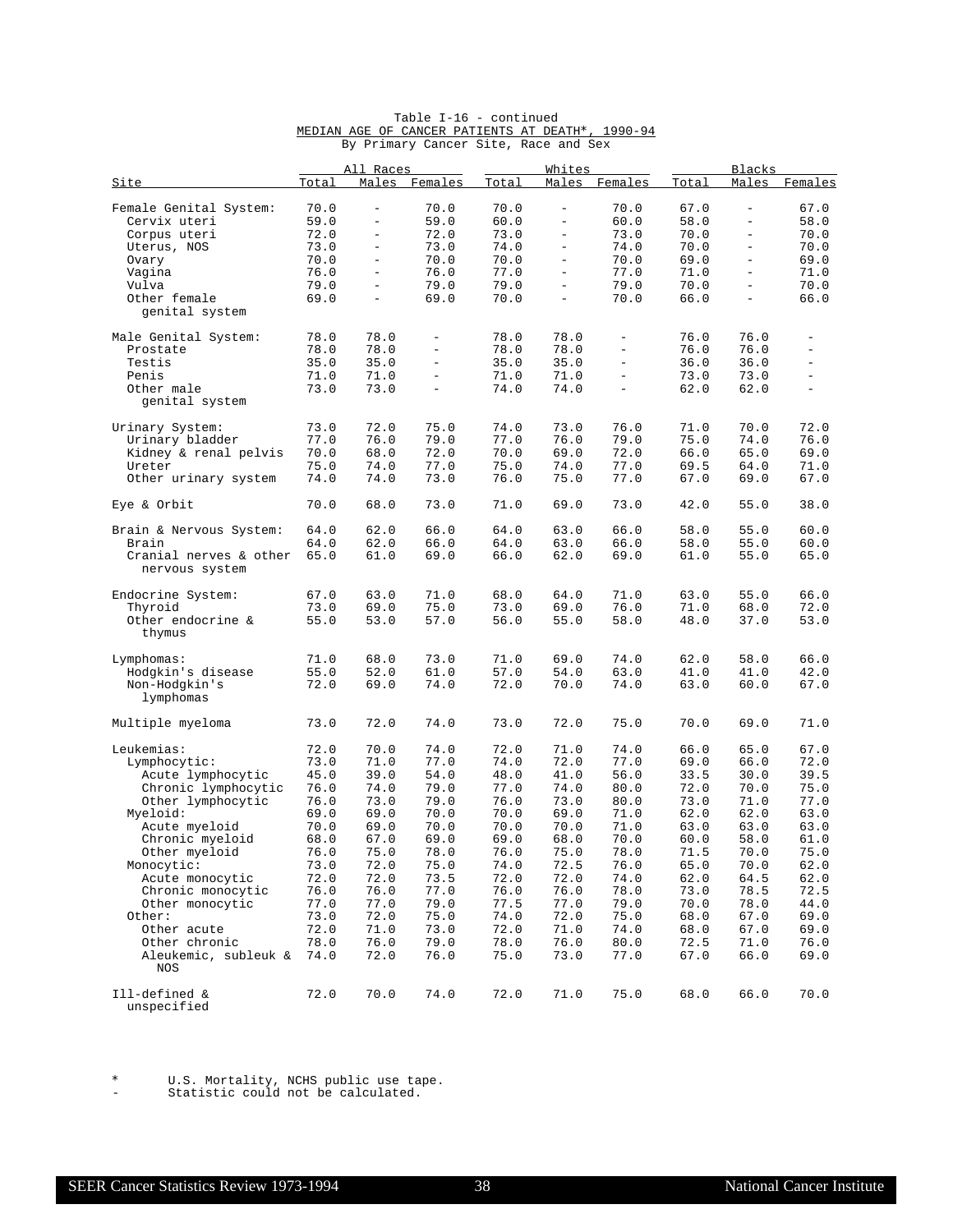#### Lifetime Risk (Percent) of Being Diagnosed With Cancer By Site, Race and Sex

#### SEER Areas, 1992-94

| Site                                  | All Races |                          | Whites                   |                          | <b>Blacks</b>            |                          |
|---------------------------------------|-----------|--------------------------|--------------------------|--------------------------|--------------------------|--------------------------|
|                                       | Males     | Females                  | Males                    | Females                  | Males                    | Females                  |
| All Sites                             | 46.64     | 38.00                    | 46.65                    | 38.70                    | 41.84                    | 32.07                    |
| Invasive and In Situ                  | 47.75     | 44.13                    | 47.80                    | 44.93                    | 42.41                    | 36.19                    |
| Oral cavity and Pharynx               | 1.52      | 0.74                     | 1.50                     | 0.74                     | 1.59                     | 0.63                     |
| Esophaqus                             | 0.71      | 0.26                     | 0.67                     | 0.24                     | 1.10                     | 0.46                     |
| Stomach                               | 1.24      | 0.74                     | 1.09                     | 0.64                     | 1.44                     | 0.89                     |
| Colon and Rectum                      | 5.88      | 5.72                     | 5.99                     | 5.74                     | 4.42                     | 5.19                     |
| Invasive and In Situ                  | 6.21      | 6.01                     | 6.32                     | 6.03                     | 4.62                     | 5.42                     |
| Liver and Intrahepatic bile duct      | 0.58      | 0.30                     | 0.48                     | 0.25                     | 0.59                     | 0.28                     |
| Pancreas                              | 1.18      | 1.25                     | 1.14                     | 1.23                     | 1.26                     | 1.58                     |
| Larynx                                | 0.77      | 0.18                     | 0.77                     | 0.18                     | 0.99                     | 0.27                     |
| Invasive and In Situ                  | 0.84      | 0.19                     | 0.84                     | 0.19                     | 1.05                     | 0.27                     |
| Lung and Bronchus                     | 8.43      | 5.55                     | 8.48                     | 5.74                     | 8.74                     | 5.03                     |
| Melanomas of skin                     | 1.46      | 1.07                     | 1.67                     | 1.22                     | 0.04                     | 0.07                     |
| Invasive and In Situ                  | 2.04      | 1.50                     | 2.31                     | 1.70                     | 0.06                     | 0.09                     |
| Breast                                | 0.11      | 12.52                    | 0.11                     | 12.99                    | 0.09                     | 9.68                     |
| Invasive and In Situ                  | 0.12      | 14.16                    | 0.12                     | 14.65                    | 0.10                     | 10.98                    |
| Cervix uteri                          |           | 0.83                     | $\overline{\phantom{a}}$ | 0.77                     |                          | 1.12                     |
| Invasive and In Situ                  |           | 4.74                     |                          | 4.74                     |                          | 3.92                     |
| Corpus and Uterus, NOS                |           | 2.66                     | $-$                      | 2.82                     | $\overline{\phantom{m}}$ | 1.63                     |
| Invasive and In Situ                  |           | 2.74                     | $\equiv$                 | 2.91                     | $\overline{\phantom{a}}$ | 1.66                     |
| Ovary                                 |           | 1.76                     | $\overline{\phantom{a}}$ | 1.86                     | $\overline{\phantom{a}}$ | 1.15                     |
| Prostate                              | 18.85     | $\overline{\phantom{0}}$ | 18.48                    | $\equiv$                 | 18.83                    | $\overline{\phantom{a}}$ |
| Testis                                | 0.35      | $-$                      | 0.41                     | $\overline{\phantom{a}}$ | 0.05                     | $\overline{\phantom{a}}$ |
| Urinary bladder(Invasive and In Situ) | 3.38      | 1.18                     | 3.70                     | 1.26                     | 1.32                     | 0.70                     |
| Kidney and Renal pelvis               | 1.29      | 0.83                     | 1.34                     | 0.86                     | 1.07                     | 0.76                     |
| Brain and Other nervous system        | 0.66      | 0.53                     | 0.73                     | 0.58                     | 0.27                     | 0.31                     |
| Thyroid                               | 0.27      | 0.66                     | 0.28                     | 0.66                     | 0.15                     | 0.36                     |
| Hodgkin's disease                     | 0.24      | 0.21                     | 0.26                     | 0.23                     | 0.19                     | 0.16                     |
| Non-Hodgkin's lymphomas               | 1.96      | 1.68                     | 2.05                     | 1.77                     | 1.17                     | 0.80                     |
| Multiple myeloma                      | 0.62      | 0.55                     | 0.59                     | 0.50                     | 0.85                     | 0.96                     |
| Leukemias                             | 1.35      | 1.03                     | 1.43                     | 1.05                     | 0.80                     | 0.72                     |

Note: Invasive cancer only unless specified otherwise.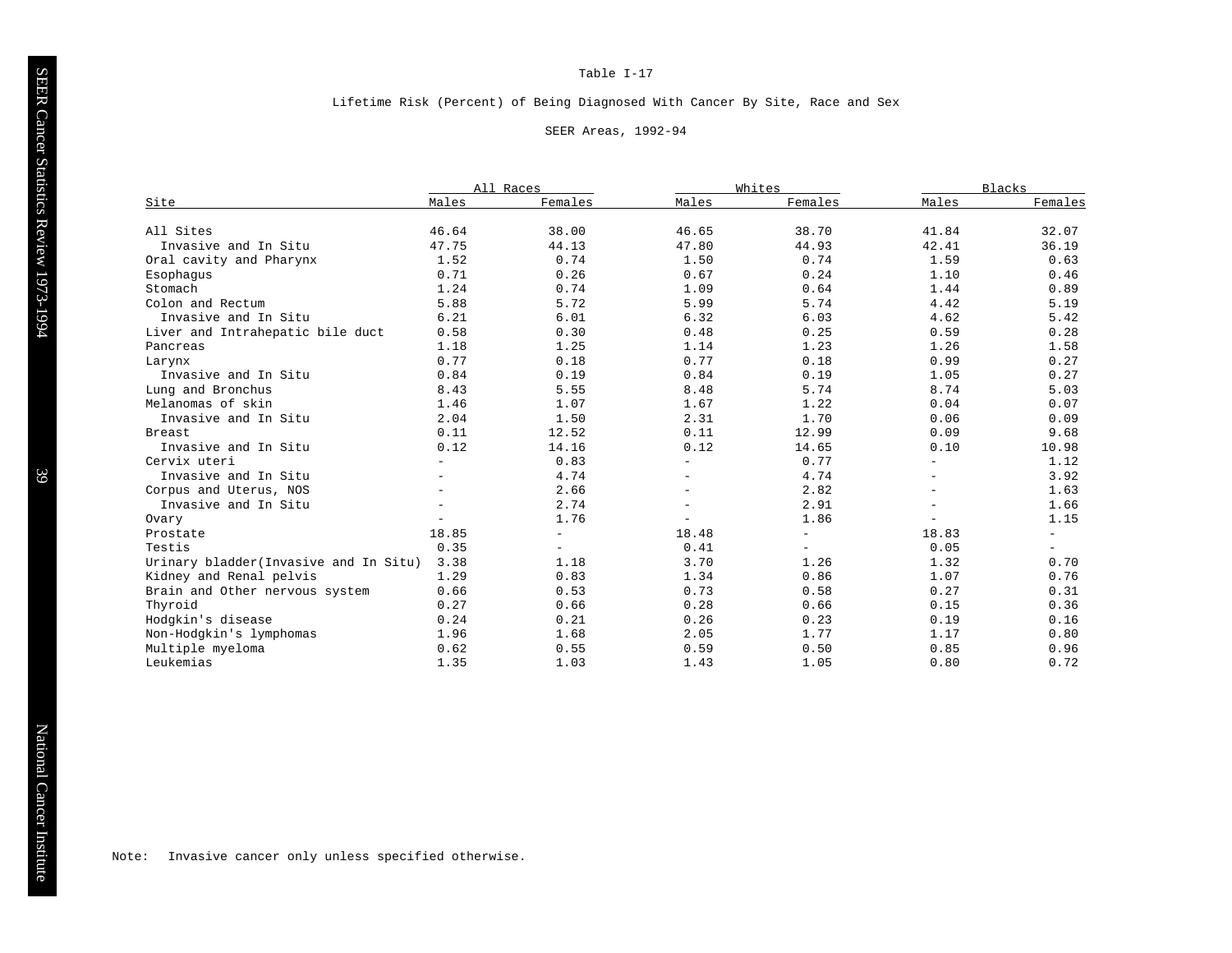### Lifetime Risk (Percent) of Dying From Cancer By Site, Race and Sex

#### SEER Areas, 1992-94

| Site                             | All Races                |                   | Whites                   |                          | <b>Blacks</b>            |                          |
|----------------------------------|--------------------------|-------------------|--------------------------|--------------------------|--------------------------|--------------------------|
|                                  | Males                    | Females           | Males                    | Females                  | Males                    | Females                  |
| All Sites                        | 23.85                    | 20.63             | 24.11                    | 21.01                    | 23.28                    | 19.87                    |
| Oral cavity and Pharynx          | 0.43                     | 0.25              | 0.41                     | 0.26                     | 0.55                     | 0.17                     |
| Esophagus                        | 0.68                     | 0.23              | 0.67                     | 0.22                     | 0.92                     | 0.40                     |
| Stomach                          | 0.80                     | 0.52              | 0.69                     | 0.46                     | 1.00                     | 0.63                     |
| Colon and Rectum                 | 2.57                     | 2.53              | 2.63                     | 2.53                     | 2.14                     | 2.68                     |
| Liver and Intrahepatic bile duct | 0.56                     | 0.33              | 0.47                     | 0.29                     | 0.60                     | 0.29                     |
| Pancreas                         | 1.11                     | 1.21              | 1.11                     | 1.20                     | 1.11                     | 1.49                     |
| Larynx                           | 0.25                     | 0.06              | 0.25                     | 0.06                     | 0.34                     | 0.12                     |
| Lung and Bronchus                | 7.06                     | 4.41              | 7.14                     | 4.60                     | 7.48                     | 3.79                     |
| Melanomas of skin                | 0.30                     | 0.19              | 0.35                     | 0.22                     | 0.03                     | 0.04                     |
| <b>Breast</b>                    | 0.03                     | 3.46              | 0.03                     | 3.55                     | 0.06                     | 3.54                     |
| Cervix uteri                     | $\qquad \qquad -$        | 0.27              | $-$                      | 0.25                     | $\overline{\phantom{m}}$ | 0.49                     |
| Corpus and Uterus, NOS           | $\overline{\phantom{0}}$ | 0.51              | $\overline{\phantom{a}}$ | 0.50                     | $\qquad \qquad -$        | 0.70                     |
| Ovary                            |                          | 1.14              |                          | 1.21                     |                          | 0.74                     |
| Prostate                         | 3.64                     | $\equiv$          | 3.59                     | $\overline{\phantom{m}}$ | 4.53                     | $\overline{\phantom{0}}$ |
| Testis                           | 0.02                     | $\qquad \qquad -$ | 0.02                     | $\overline{\phantom{a}}$ | 0.01                     | $\overline{\phantom{a}}$ |
| Urinary bladder                  | 0.70                     | 0.35              | 0.75                     | 0.36                     | 0.34                     | 0.33                     |
| Kidney and Renal pelvis          | 0.51                     | 0.33              | 0.55                     | 0.35                     | 0.32                     | 0.26                     |
| Brain and Other nervous system   | 0.51                     | 0.39              | 0.57                     | 0.43                     | 0.22                     | 0.19                     |
| Thyroid                          | 0.04                     | 0.07              | 0.04                     | 0.06                     | 0.02                     | 0.04                     |
| Hodgkin's disease                | 0.06                     | 0.05              | 0.07                     | 0.05                     | 0.05                     | 0.03                     |
| Non-Hodgkin's lymphomas          | 0.93                     | 0.87              | 0.99                     | 0.94                     | 0.37                     | 0.44                     |
| Multiple myeloma                 | 0.48                     | 0.42              | 0.48                     | 0.40                     | 0.59                     | 0.70                     |
| Leukemias                        | 0.94                     | 0.74              | 1.01                     | 0.77                     | 0.56                     | 0.55                     |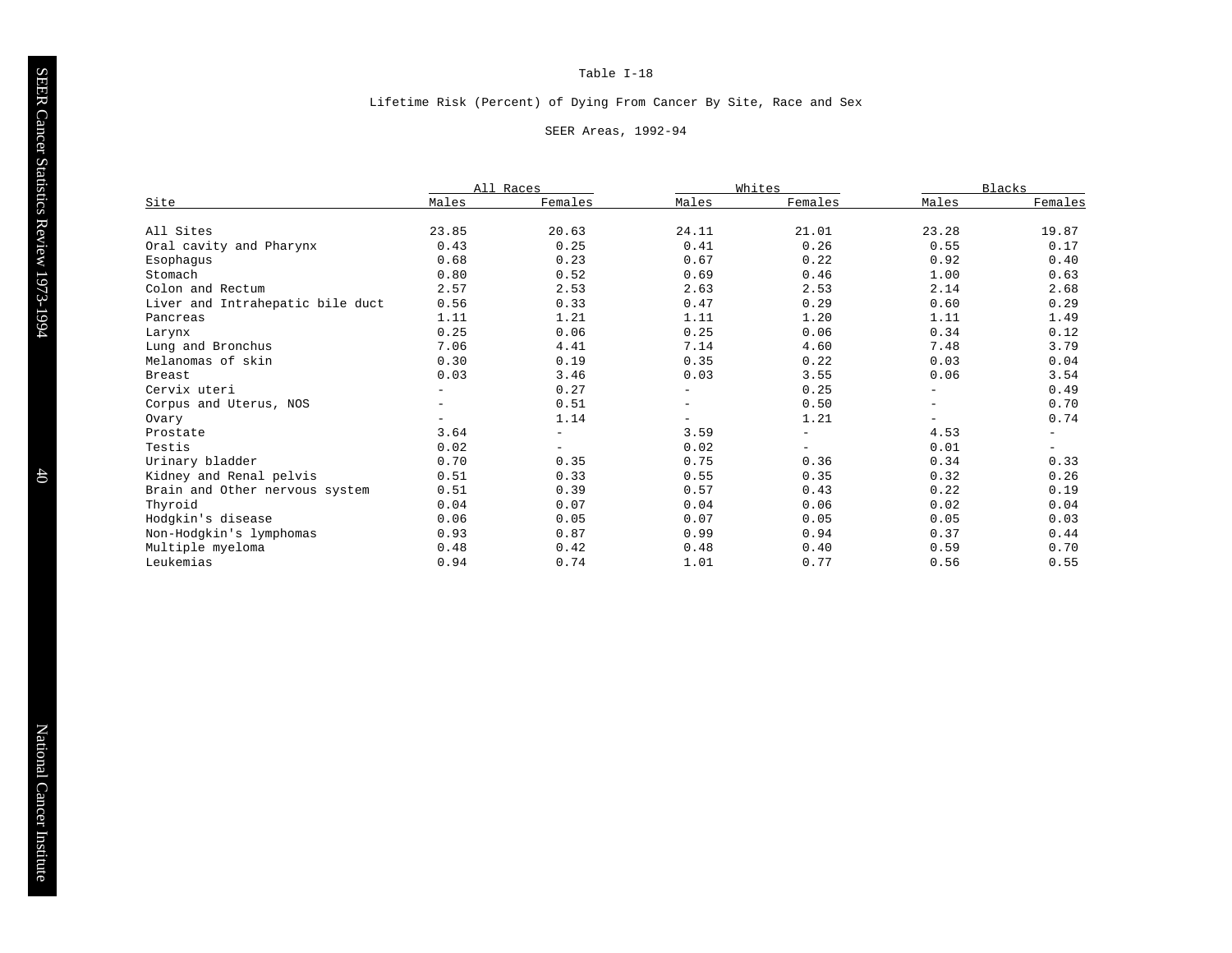## ESTIMATED UNITED STATES CANCER PREVALENCE,1997

|                                   | Estimated Prevalence |           |           |  |  |
|-----------------------------------|----------------------|-----------|-----------|--|--|
| Primary Site                      | Total                | Males     | Females   |  |  |
| All Sites                         | 8,114,000            | 3,352,000 | 4,762,000 |  |  |
| Brain and<br>Other Nervous System | 89,000               | 48,000    | 41,000    |  |  |
| <b>Breast</b>                     | 1,993,000            | 12,000    | 1,981,000 |  |  |
| Cervix Uteri                      | 205,000              | $\Omega$  | 205,000   |  |  |
| Colon                             | 848,000              | 393,000   | 455,000   |  |  |
| Corpus Uteri                      | 516,000              | $\Omega$  | 516,000   |  |  |
| Hodgkin's Disease                 | 156,000              | 83,000    | 73,000    |  |  |
| Kidney and Renal Pelvis           | 198,000              | 119,000   | 79,000    |  |  |
| Larynx                            | 128,000              | 103,000   | 25,000    |  |  |
| Leukemias                         | 140,000              | 78,000    | 62,000    |  |  |
| Lung and Bronchus                 | 386,000              | 206,000   | 180,000   |  |  |
| Melanomas of Skin                 | 467,000              | 225,000   | 242,000   |  |  |
| Non-Hodgkin's Lymphoma            | 291,000              | 145,000   | 146,000   |  |  |
| Oral Cavity and Pharynx           | 207,000              | 129,000   | 78,000    |  |  |
| Ovary                             | 186,000              | $\Omega$  | 186,000   |  |  |
| Pancreas                          | 23,000               | 11,000    | 12,000    |  |  |
| Prostate                          | 984,000              | 984,000   | $\Omega$  |  |  |
| Rectum                            | 367,000              | 195,000   | 172,000   |  |  |
| Stomach                           | 74,000               | 40,000    | 34,000    |  |  |
| Testis                            | 127,000              | 127,000   | $\Omega$  |  |  |
| Thyroid                           | 207,000              | 51,000    | 156,000   |  |  |
| Urinary Bladder                   | 582,000              | 428,000   | 154,000   |  |  |
| Childhood (0-14 yrs)              | 152,000              | 77,000    | 75,000    |  |  |

#### All Races, By Sex

Source: U.S. 1997 cancer prevalence rates are based on 1994 cancer prevalence rates from the Connecticut registry of the SEER program and 1997 population estimates from the U.S. Bureau of the Census. Connecticut prevalence rates are based on 1940-1993 cancer incidence and survival rates.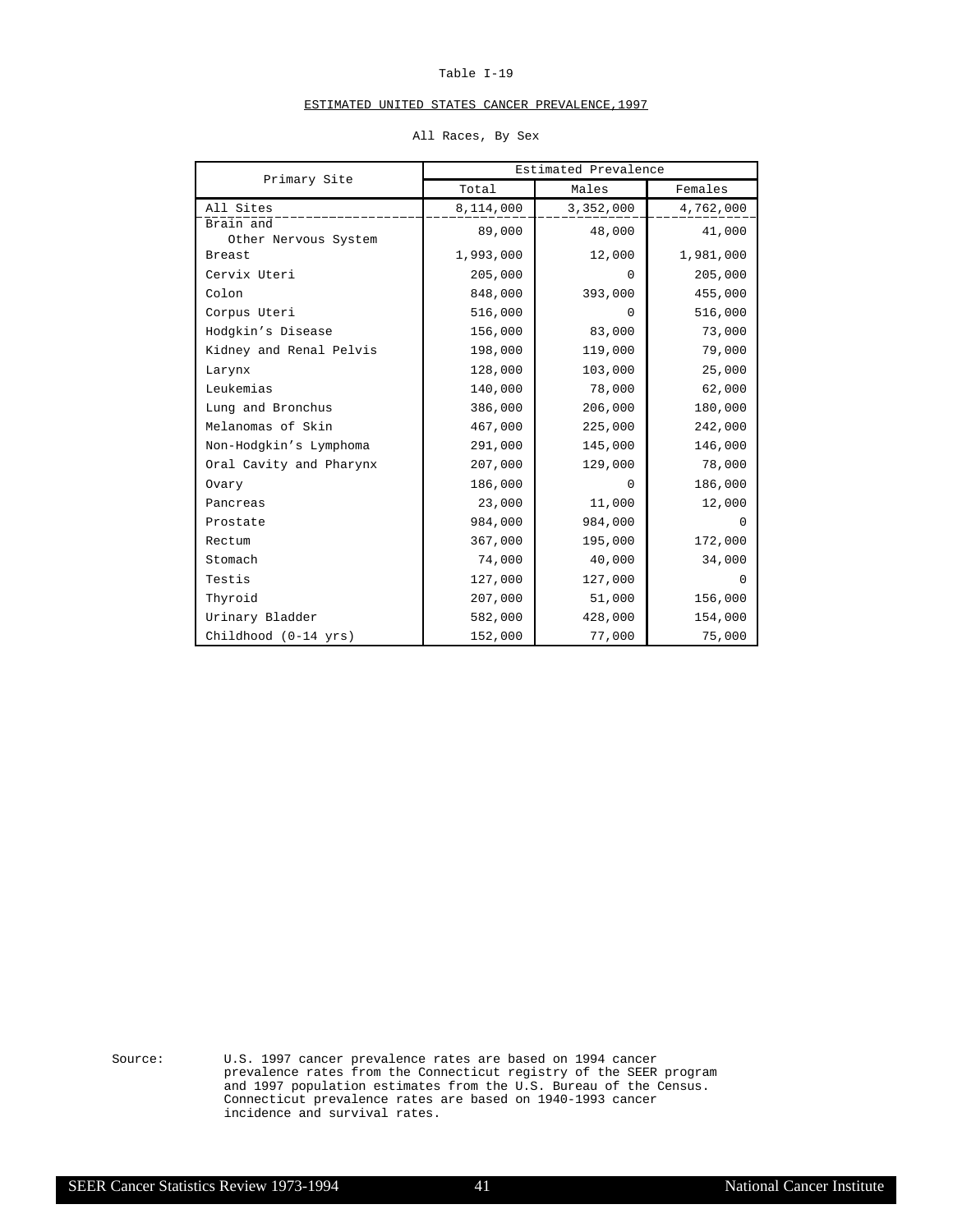# **Surveillance, Epidemiology, and End Results Program, 1997 National Cancer Institute U.S.A.**



42

National Cancer Institute

National Cancer Institute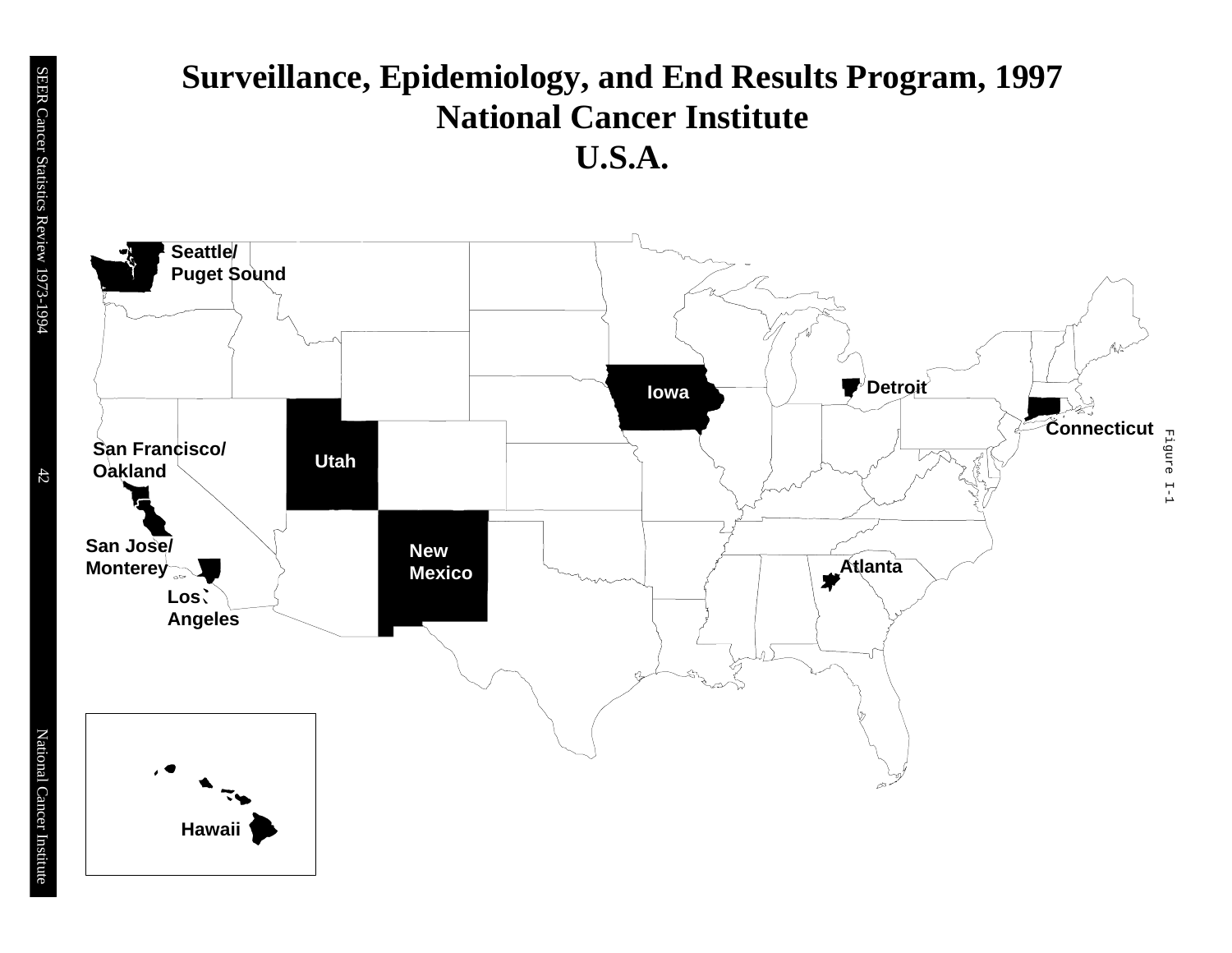# Leading Causes of Death in U.S. Percent of All Causes of Death 1973 vs. 1994



1973 1994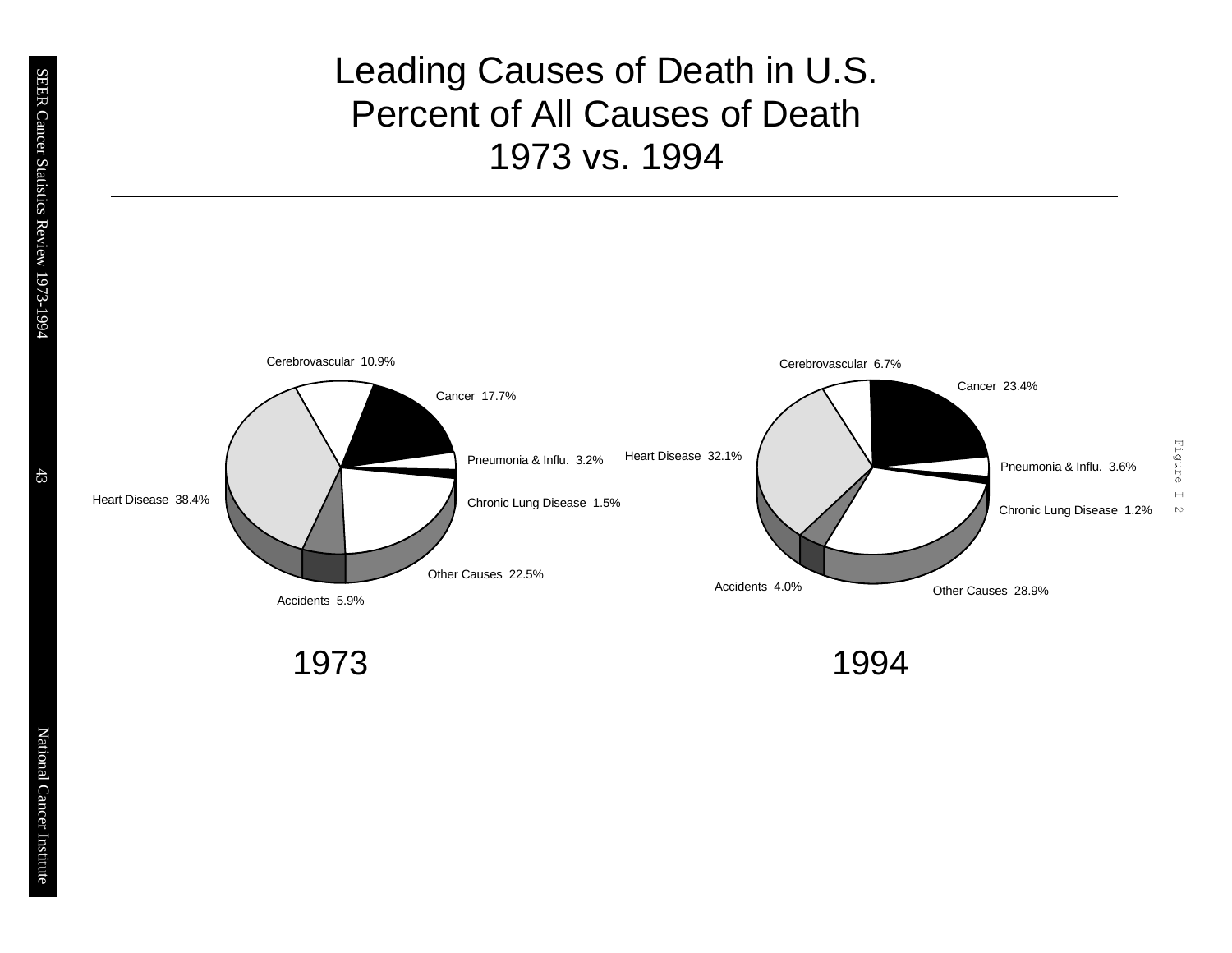# U.S. Mortality Rates 1973 - 1994







44

National Cancer Institute

National Cancer Institute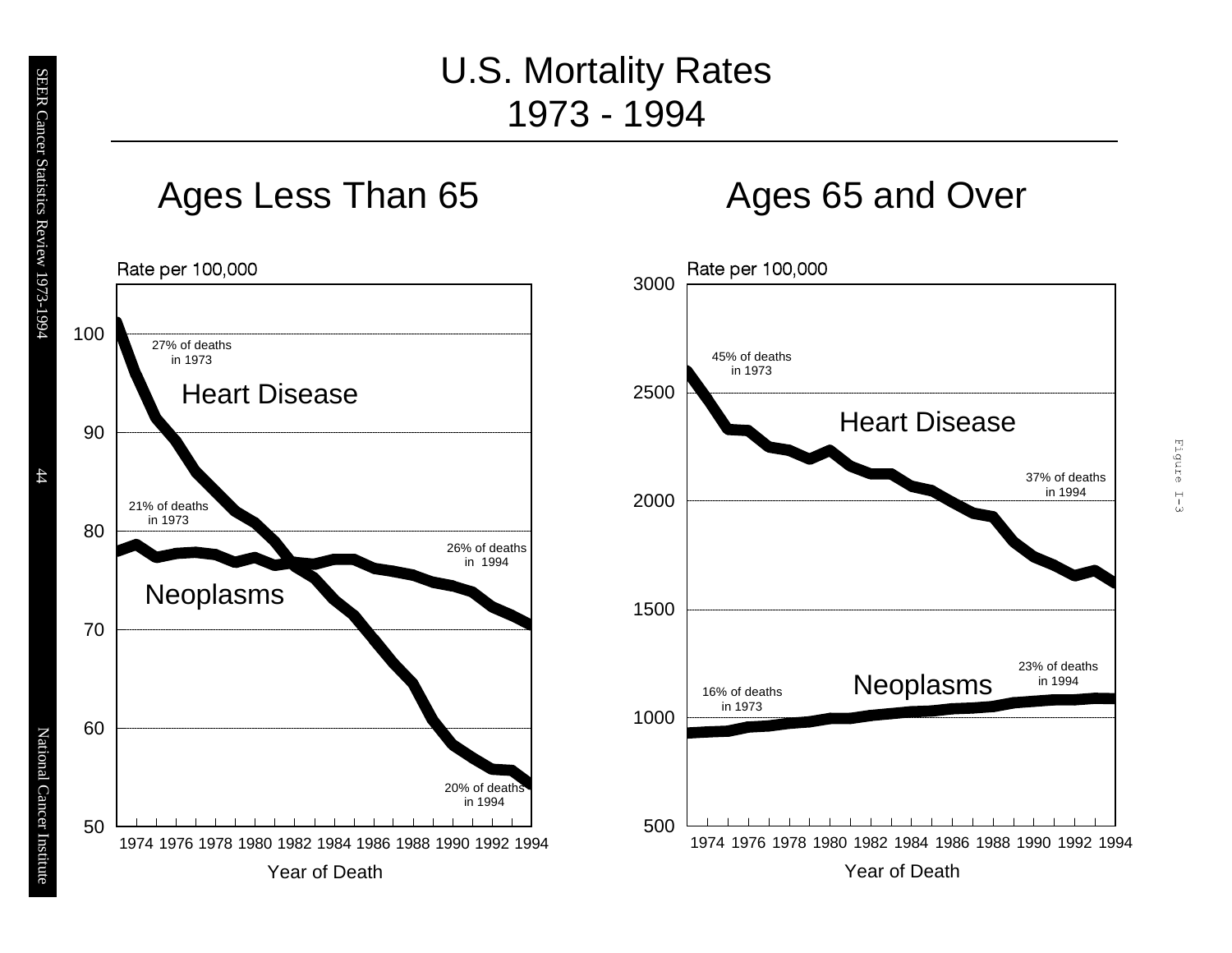# Trends in SEER Incidence & U.S. Mortality Rates by Primary Cancer Site 1973-1994



# Trends in U.S. Cancer Mortality Rates



Eigure

 $\frac{1}{1}$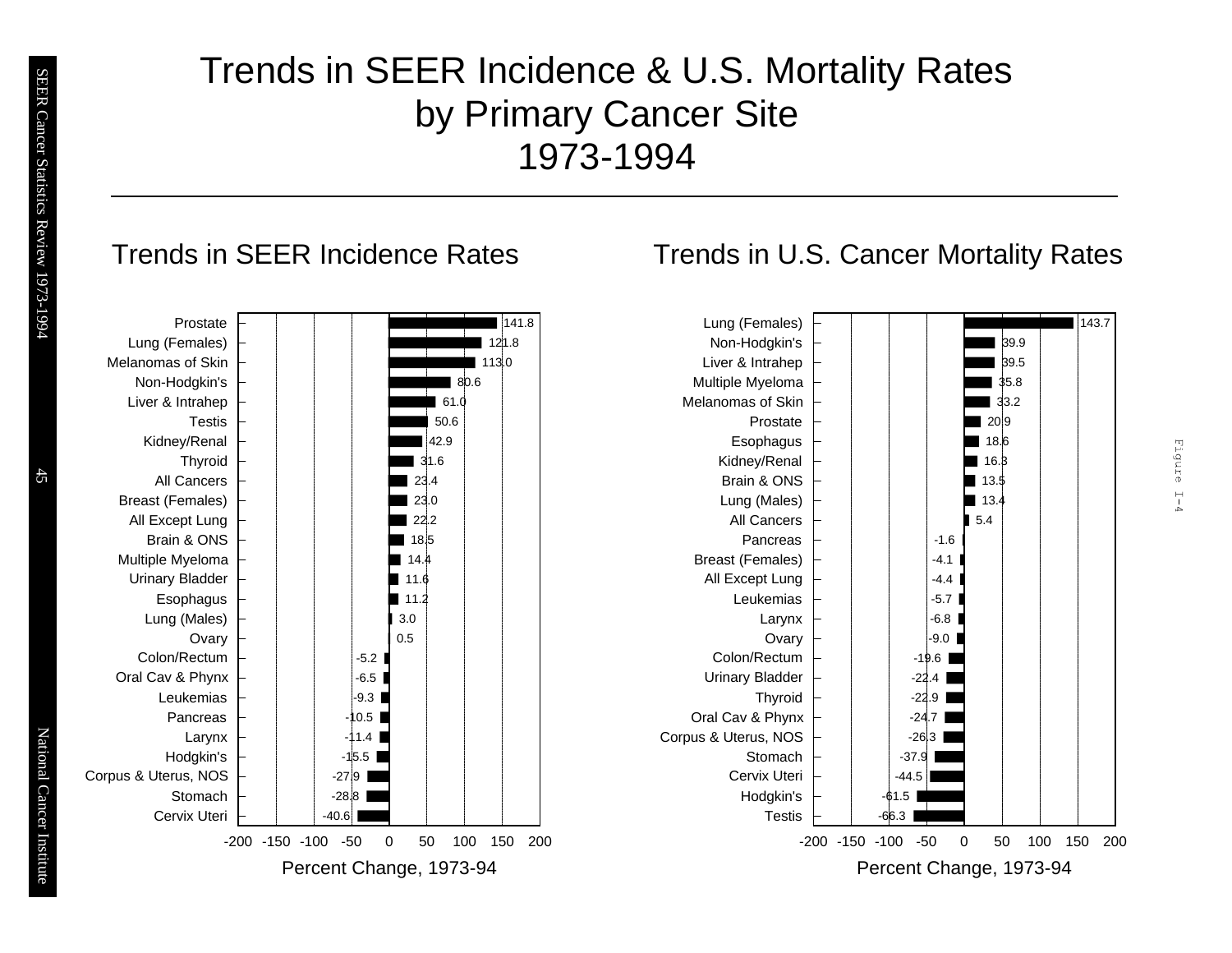# Trends in SEER Incidence Rates by Primary Cancer Site 1973-1994

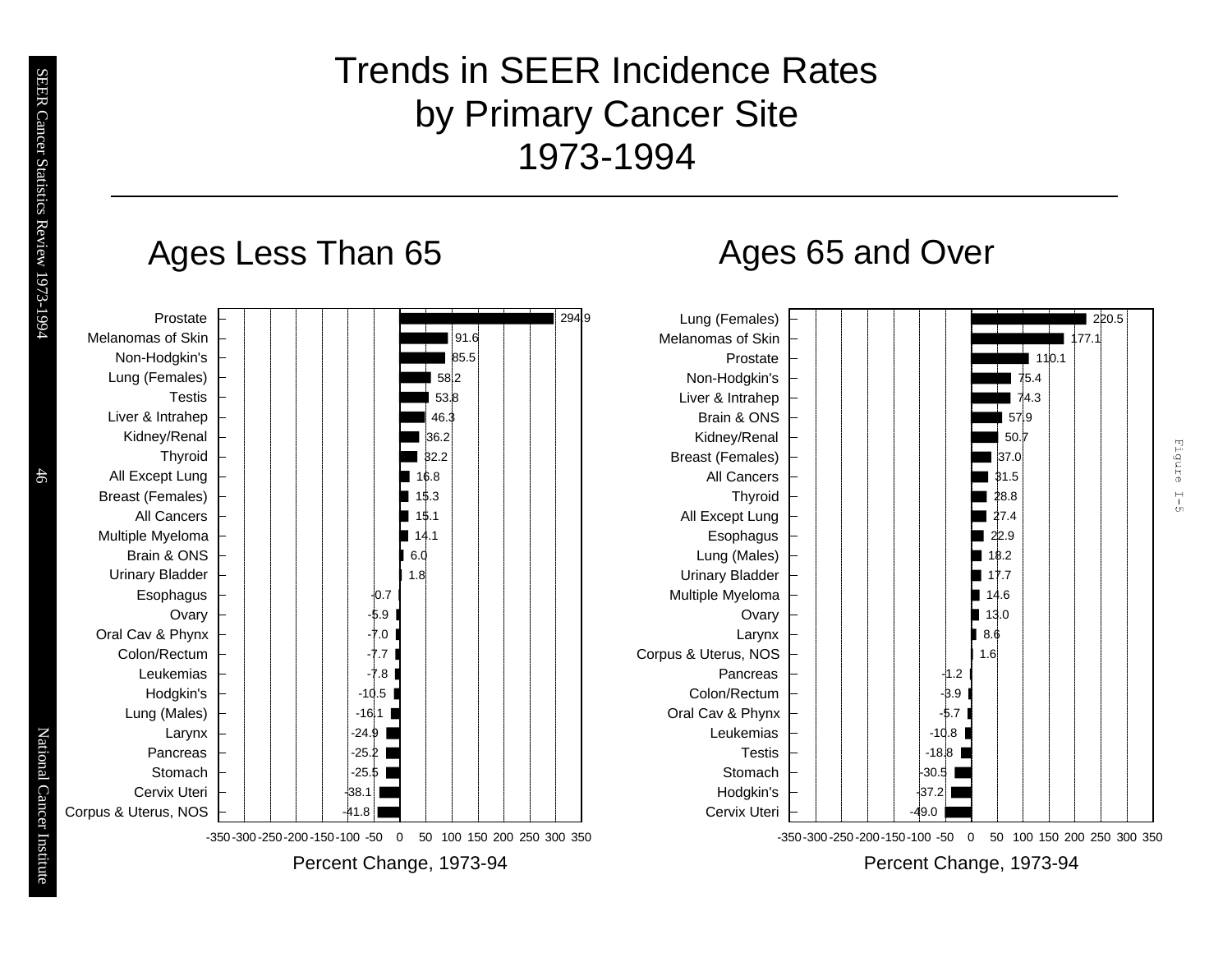# Trends in U.S. Mortality Rates by Primary Cancer Site 1973-1994

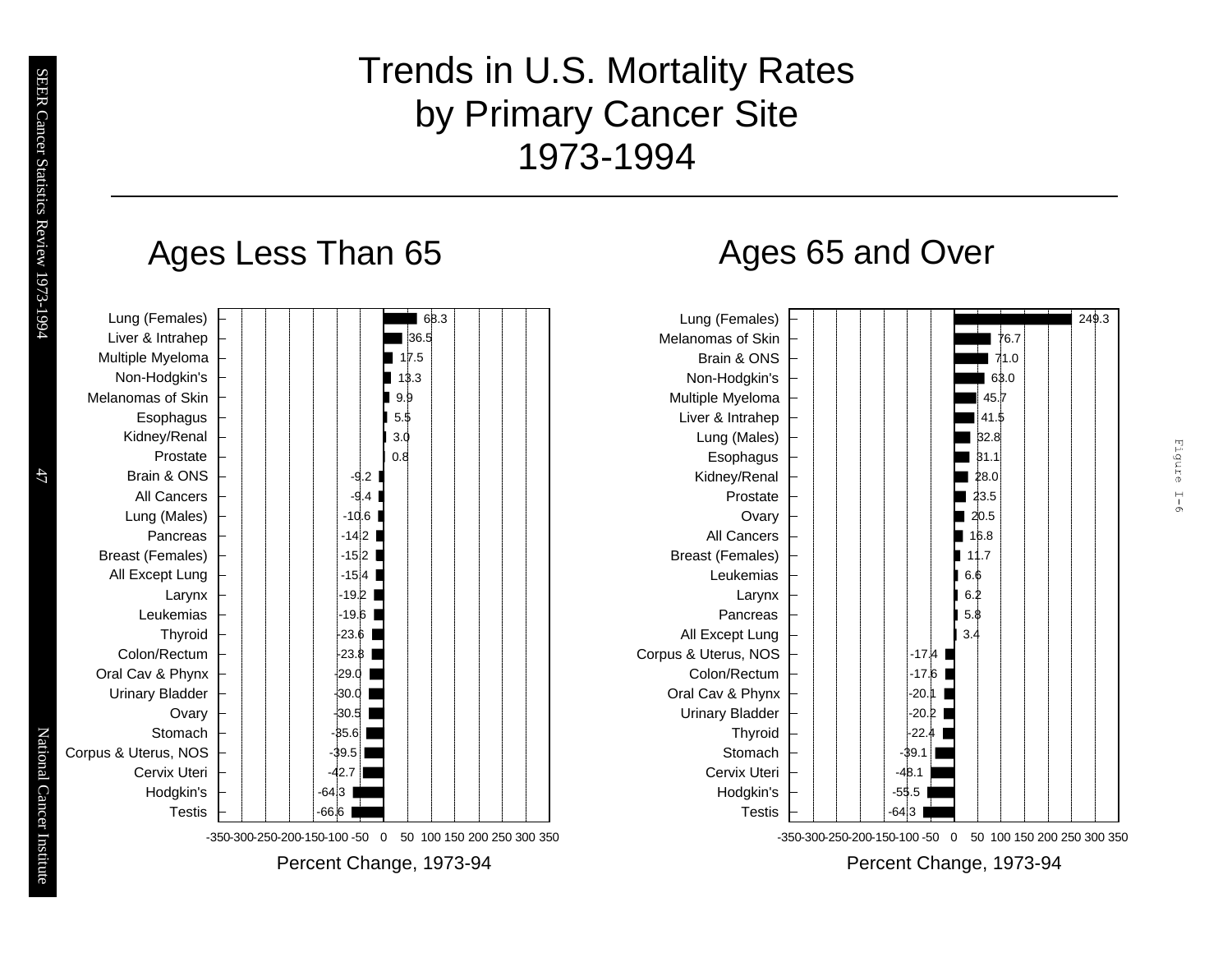# Trends in SEER Incidence Rates by Primary Cancer Site 1973-1994

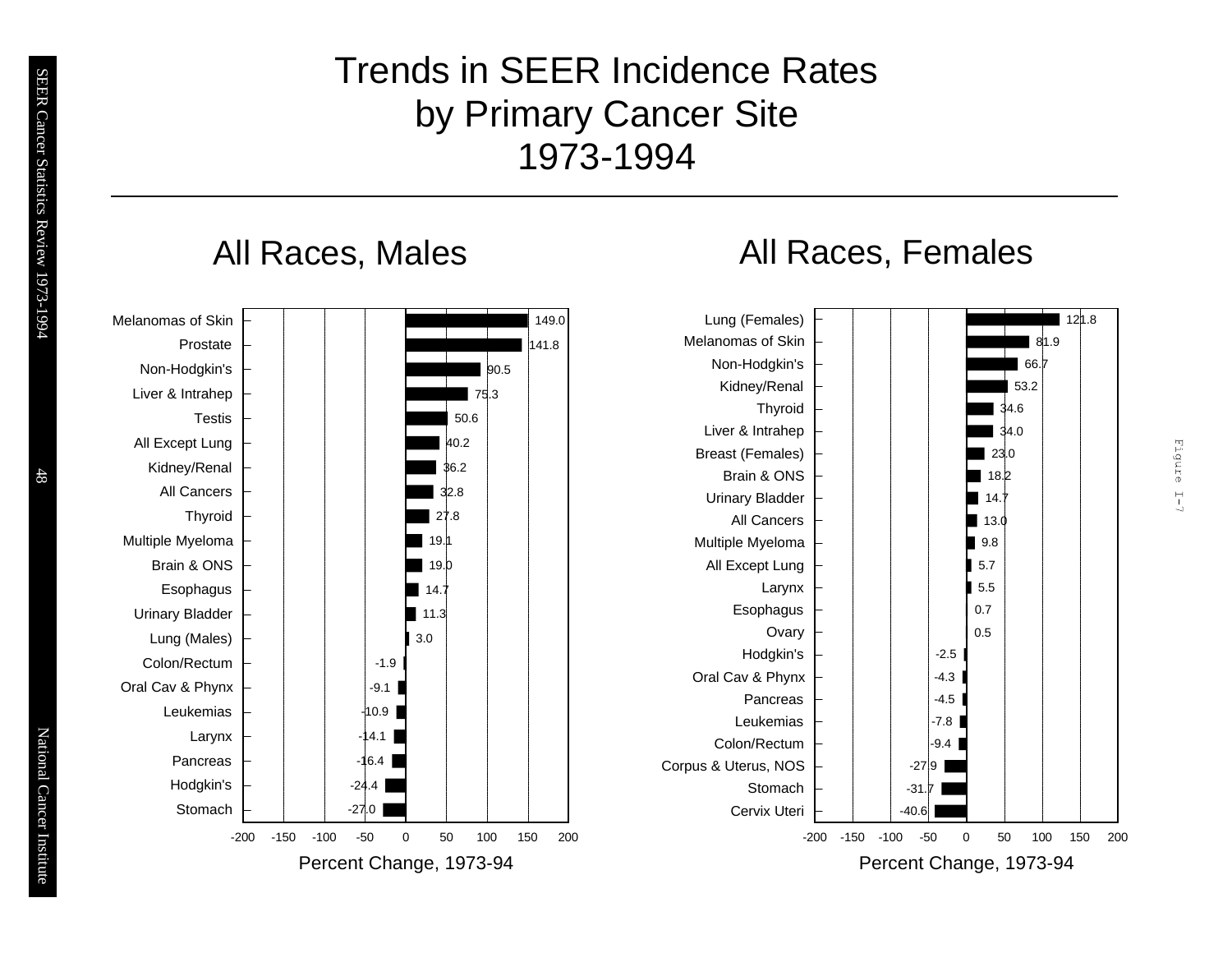# Trends in U.S. Mortality Rates by Primary Cancer Site 1973-1994

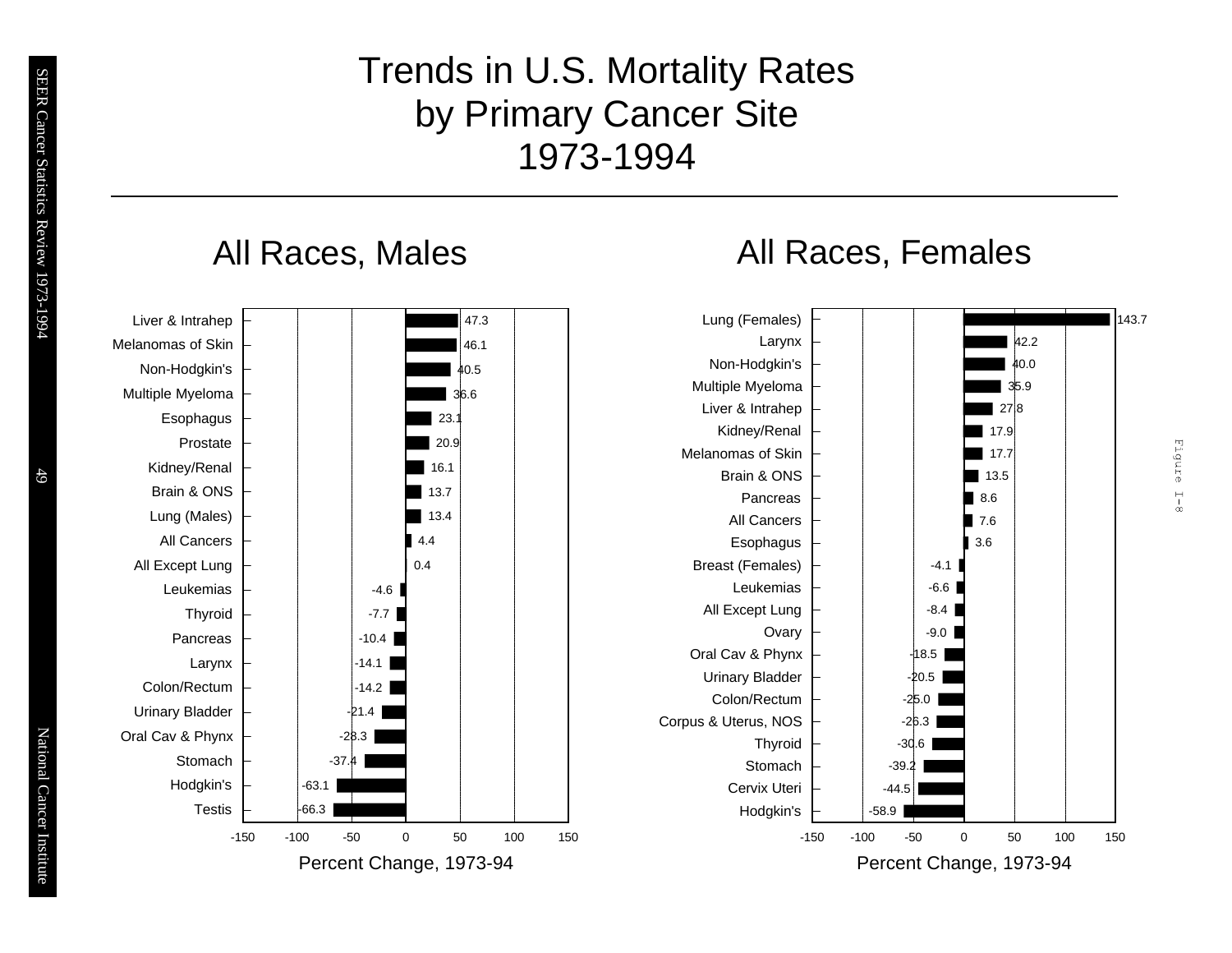# SEER Incidence and U.S. Mortality Rates (1990-94) Relative Survival Rates (1986-93) All Cancers Combined, by Race and Sex



Relative survival rates are expressed as percents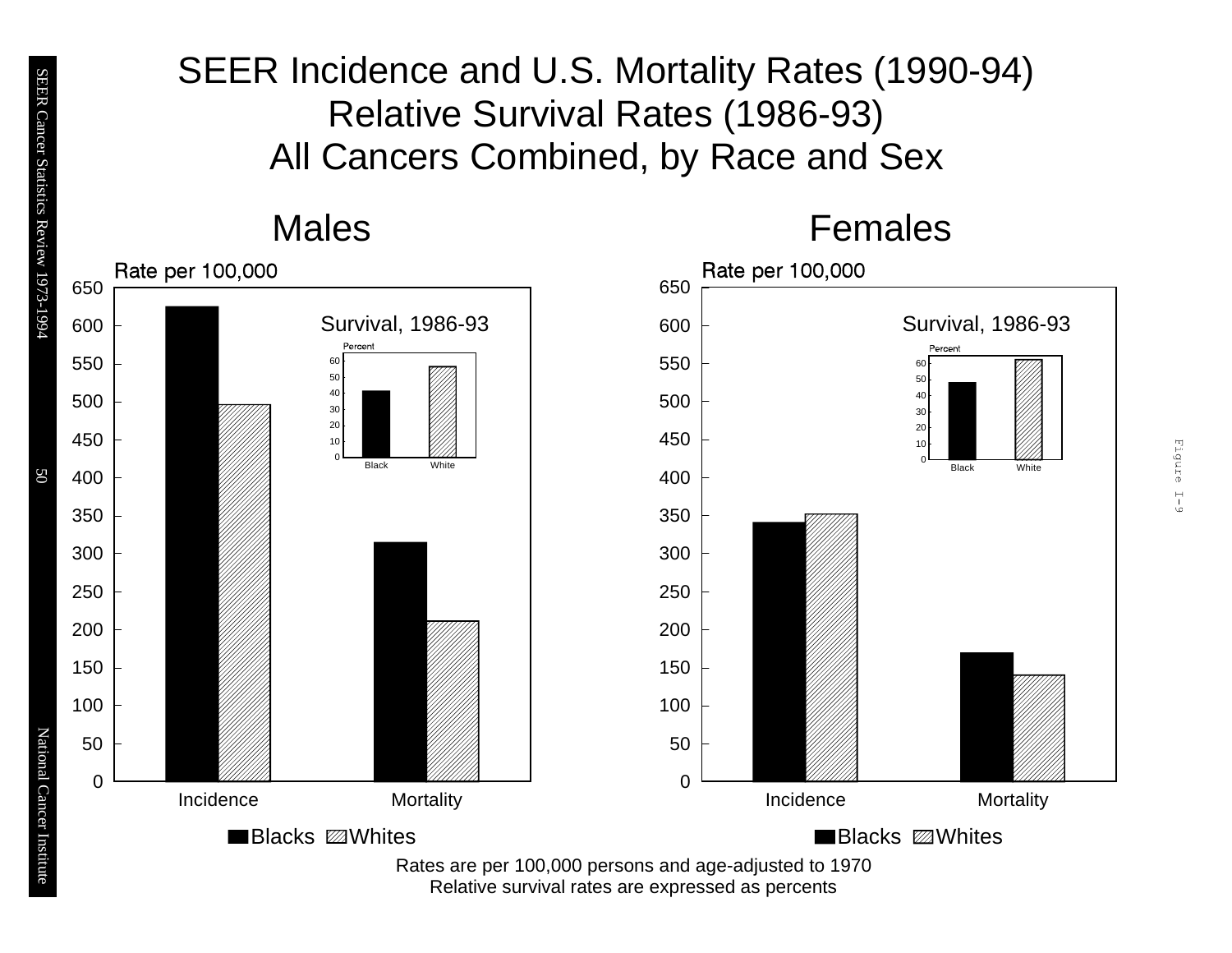# Trends in U.S. Mortality Rates, 1973-94 by Primary Cancer Site Whites and Blacks, All Ages



*<del></u>* ■Blacks</del>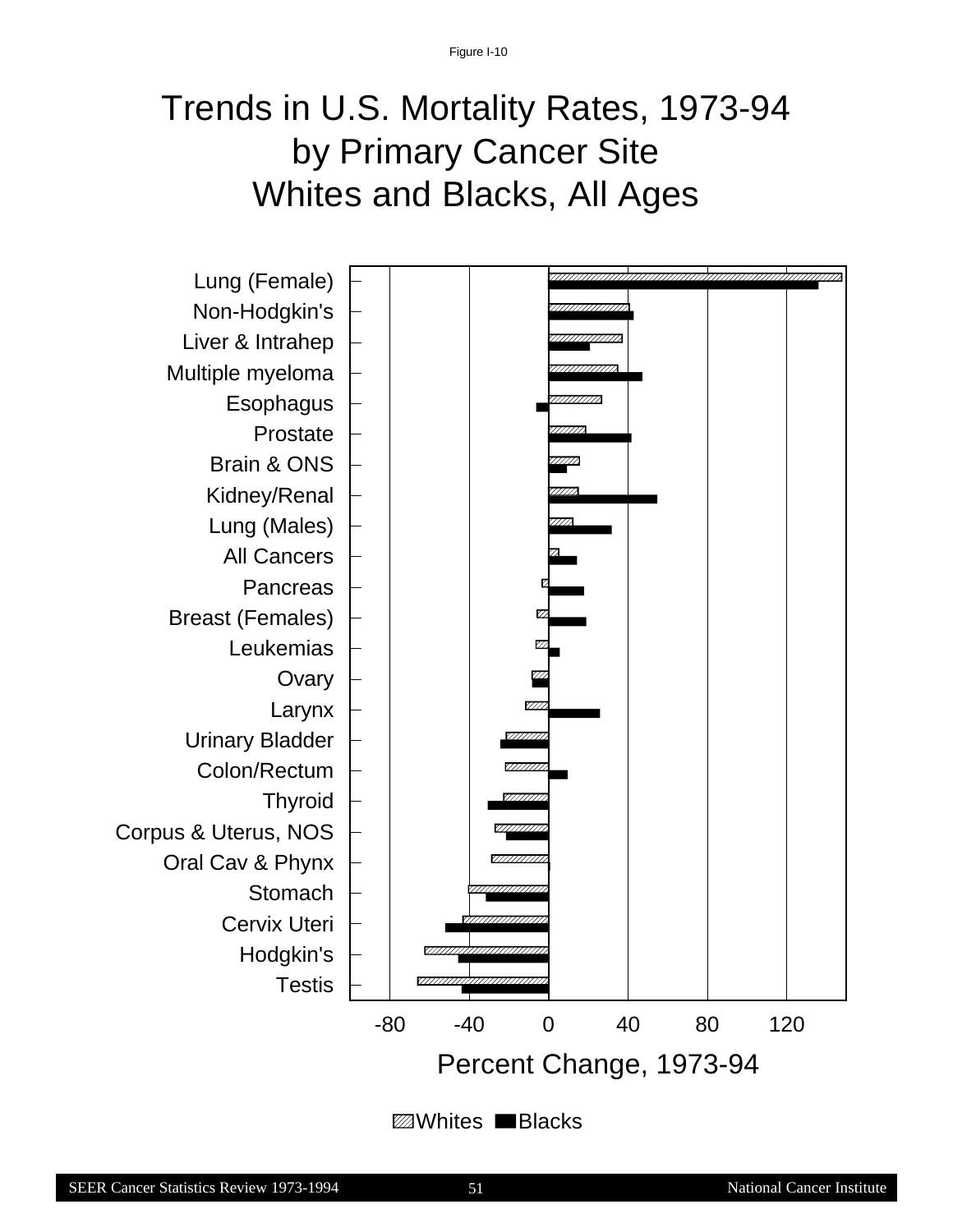Figure I-11

# SEER Cancer Incidence and U.S. Mortality Rates, 1990-94 Ratio of Black Rate to White Rate All Ages



Ratio: (Black Rate)/(White Rate) Rates are Age-Adjusted to 1970 Standard.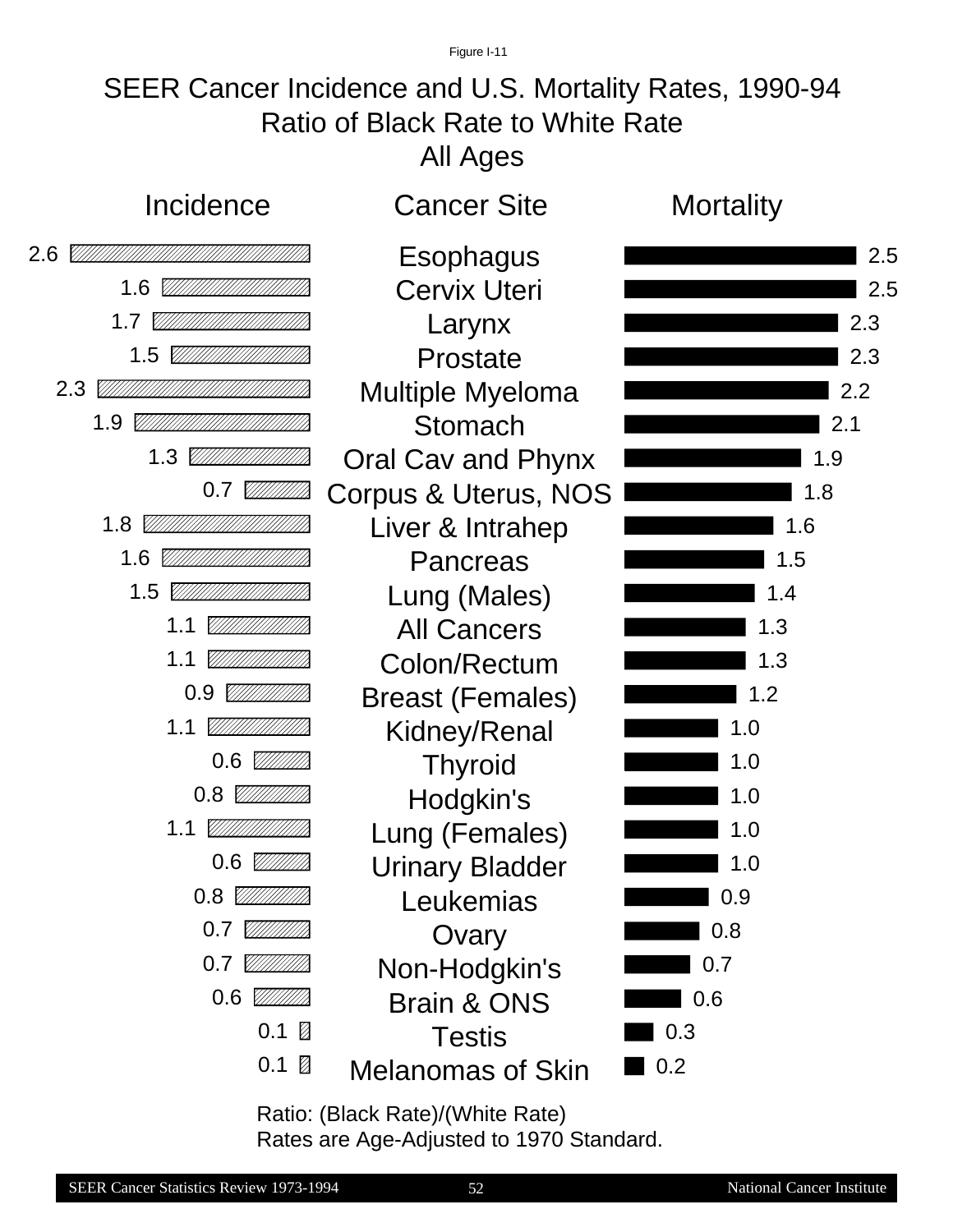# 5-Year Relative Survival Rates SEER Program, 1986-93 Males and Females



**Thyroid Testis** Prostate Melanomas of Skin Corpus & Uterus, NOS Breast (Females) Urinary Bladder Hodgkin's Cervix Uteri Larynx Colon Rectum Kidney/Renal Oral Cav & Phynx Non-Hodgkin's **Ovary** Leukemias Brain & ONS Multiple Myeloma Stomach Lung & Bronchus Esophagus Liver & Intrahep **Pancreas** 



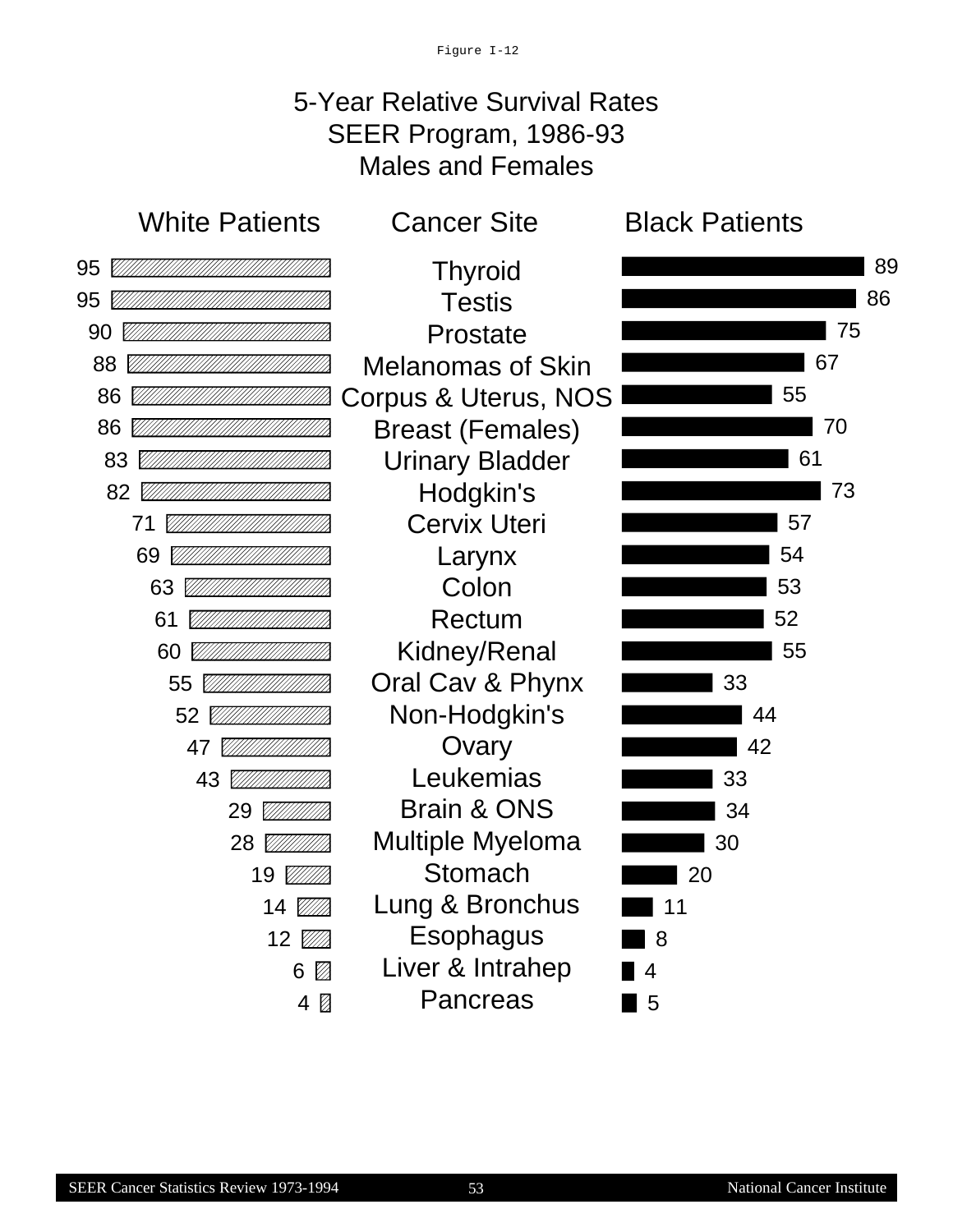# Incidence Percent Change, 1973 to 1994 Numbers (burden) vs. Rates (risk) All Ages



Percent change (%)

Eigure I-13

**ZABURDEN RISK** 

U.S. Incidence estimates based on SEER age-specific rates applied to U.S. population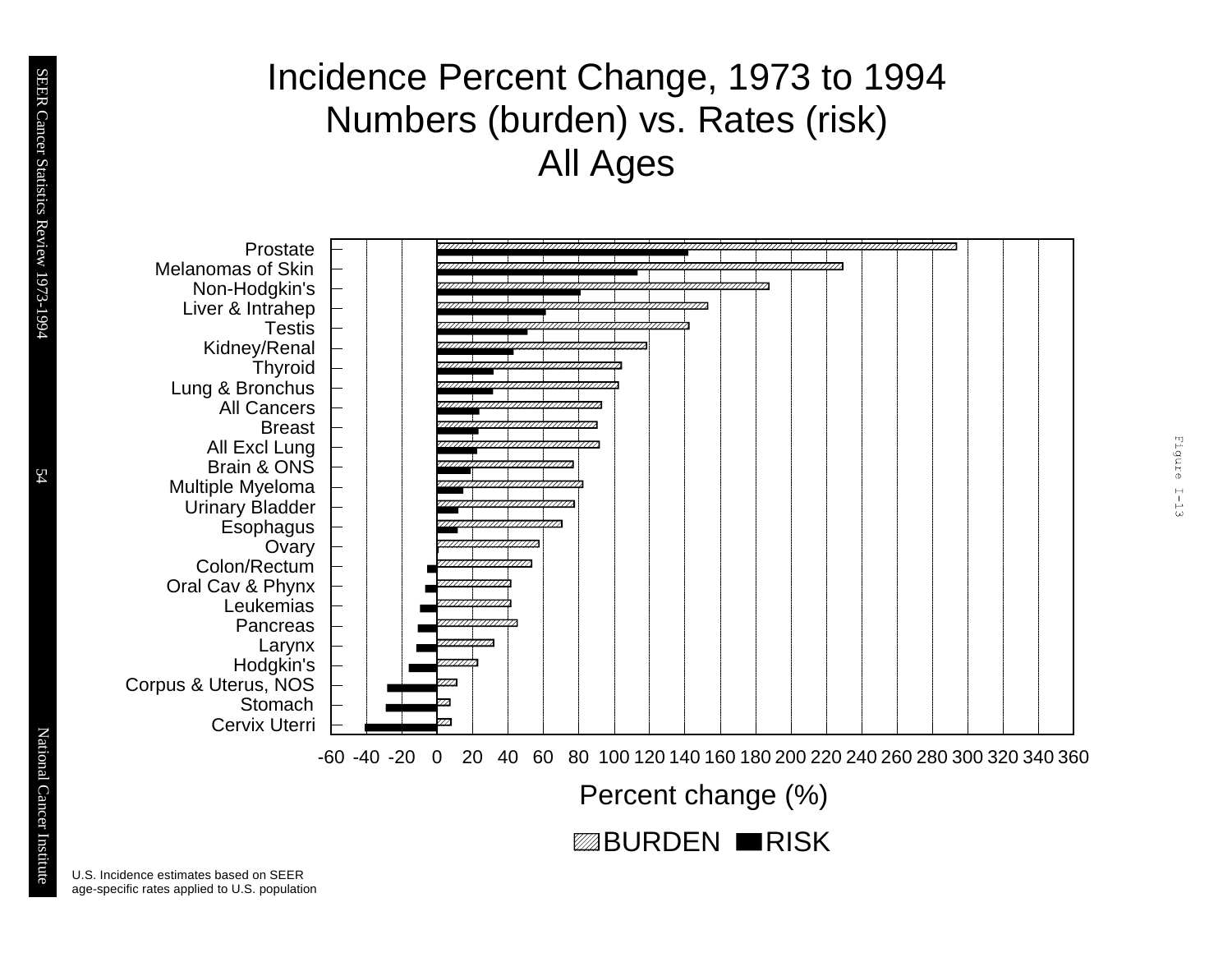# Person-Years of Life Lost Due to Cancer, All Races Both Sexes, 1994

## Average Years of Life Lost Per Person Dying of Cancer All Races, Both Sexes, 1994

Figure I-14